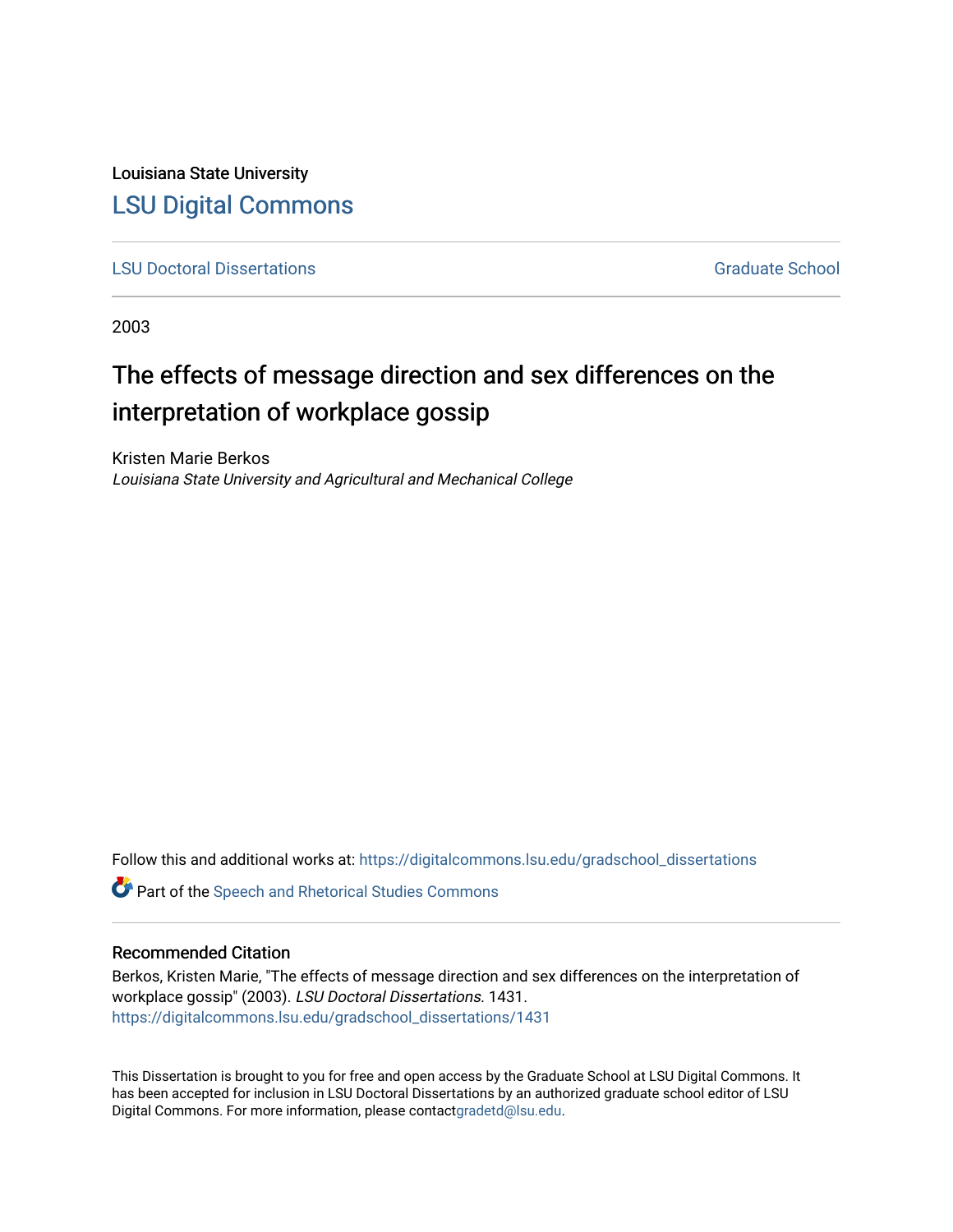# THE EFFECTS OF MESSAGE DIRECTION AND SEX DIFFERENCES ON THE INTERPRETATION OF WORKPLACE GOSSIP

A Dissertation

Submitted to the Graduate Faculty of the Louisiana State University and Agricultural and Mechanical College in partial fulfillment of the requirements for the degree of Doctor of Philosophy

in

The Department of Communication Studies

by Kristen Marie Berkos B.A., California State University, Long Beach, 1996 M.A., California State University, Long Beach, 1999 August 2003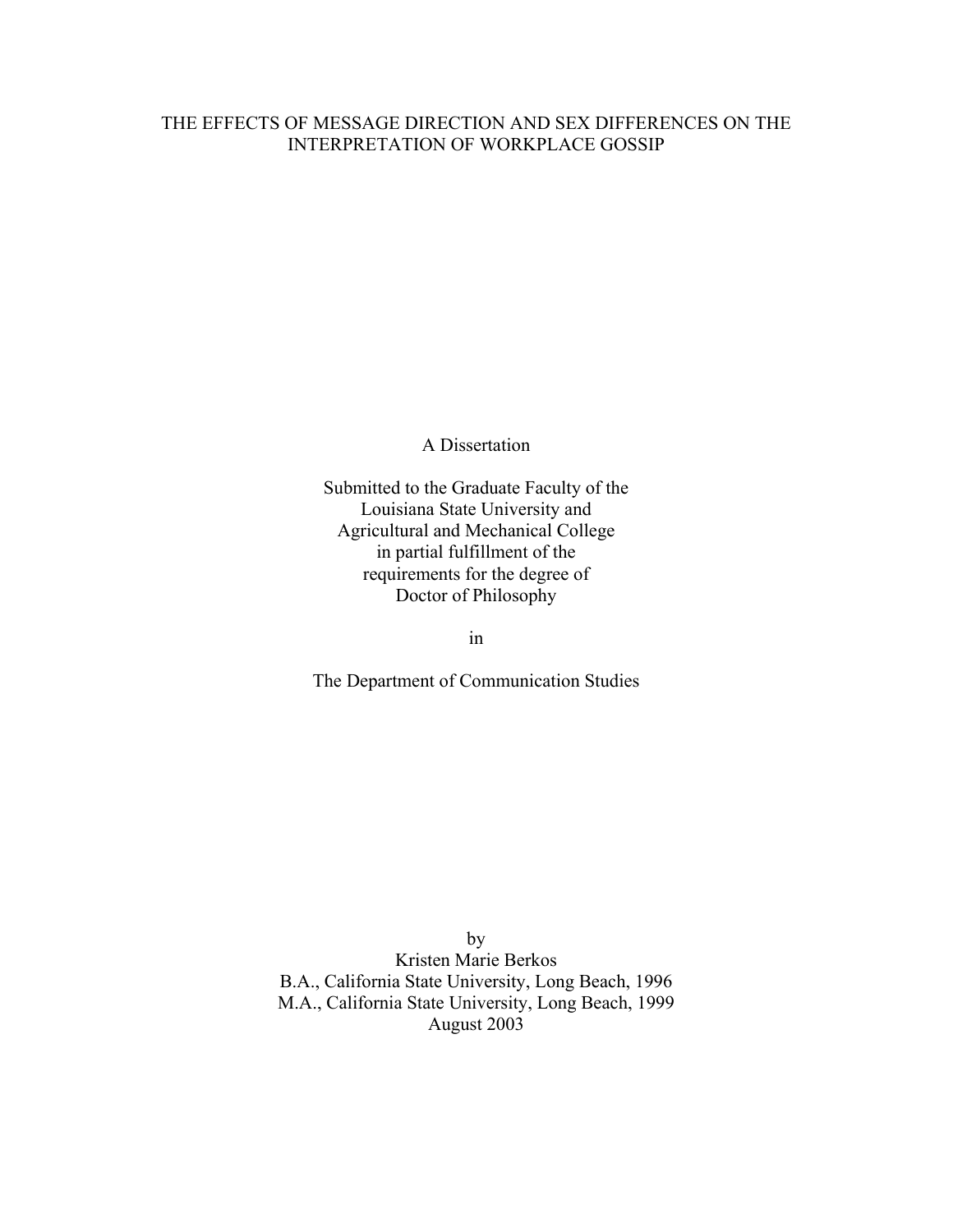## ACKNOWLEDGEMENTS

I wish to recognize everyone who helped me with this dissertation. First of all, I thank my committee members for their help throughout this process. Specifically, I thank my advisor, Renee Edwards, who allowed me to pursue my own path and gave me the freedom to learn. Thanks to Marcia Simmering for her support and encouraging comments, telling me my project was interesting, help with the web survey, and her help with the methods and data analysis. Thanks to Loretta Pecchioni who encouraged me to make the project more theoretically grounded and asked all the right questions. Thanks to Andy King and Lori Haussegger for their comments during the proposal and defense.

 Next, I express gratitude to the friends who helped me to survive this process by being a sounding board, a counselor, a stress-reliever, an expert, or a companion. Specifically, I thank Robin Cheramie, Doug Rogers, Dan Grano, Jon Croghan, Shaun Treat, Kathy Barnett, David Pye, Suzette Bryan, Brandi Brister, Dawn Kelsey, Pat Kearney, Tim Plax, Traci Anderson, Kevin Pearce, Wendy Samter, Stanley Baran, Julie Morrison, Alan Olinsky, Rae Clementz, Neil Perry, and Kate Worley.

 Thanks to my family. Thanks to my mom, Nancy McBride, who helped me with the data site, proofread an earlier draft, and stored numerous versions on her hard drive in case of emergency. Thanks to the rest of my family who tried to understand my project or understand me or didn't try but simply allowed me to work without question. Specifically, I thank Phil, Patrick, Adrienne, Gina, Charley, Archi, and Jasmine.

 Finally, I thank Eric Marschke, my husband and best friend. His encouragement and sacrifice were essential to the completion of this project. He was forced to move with me, grow with me, and live with me! I share this accomplishment with him.

ii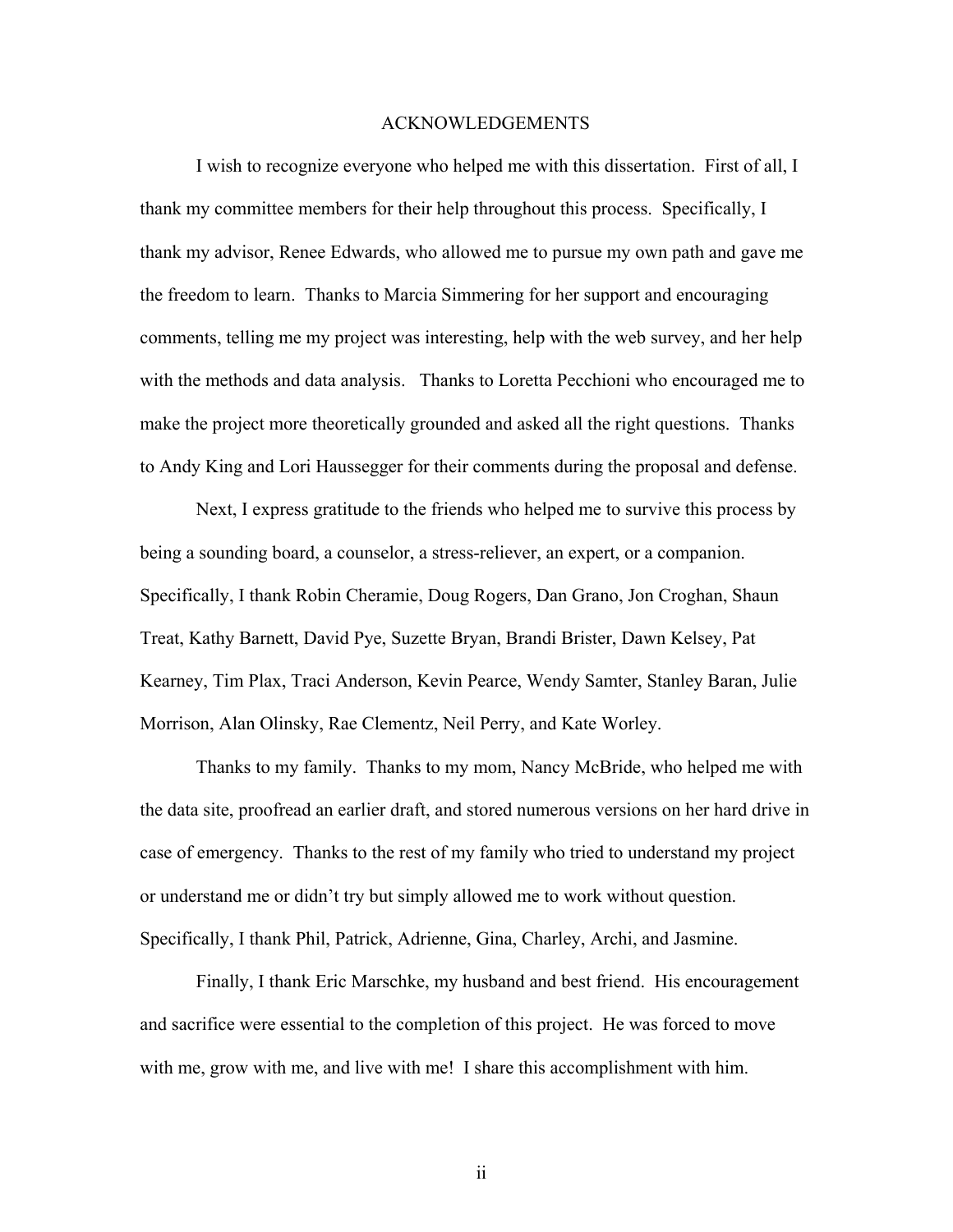| <b>CHAPTER</b> |             |  |
|----------------|-------------|--|
| 1              |             |  |
|                |             |  |
|                |             |  |
|                |             |  |
|                |             |  |
|                |             |  |
| $\overline{2}$ |             |  |
|                |             |  |
|                |             |  |
|                |             |  |
|                |             |  |
|                |             |  |
|                |             |  |
|                |             |  |
|                |             |  |
|                |             |  |
| 3              |             |  |
|                |             |  |
|                |             |  |
|                |             |  |
|                |             |  |
|                |             |  |
|                |             |  |
|                |             |  |
|                |             |  |
|                |             |  |
| 4              |             |  |
|                |             |  |
|                |             |  |
|                |             |  |
| 5              | DISCUSSION. |  |
|                |             |  |
|                |             |  |
|                |             |  |

# TABLE OF CONTENTS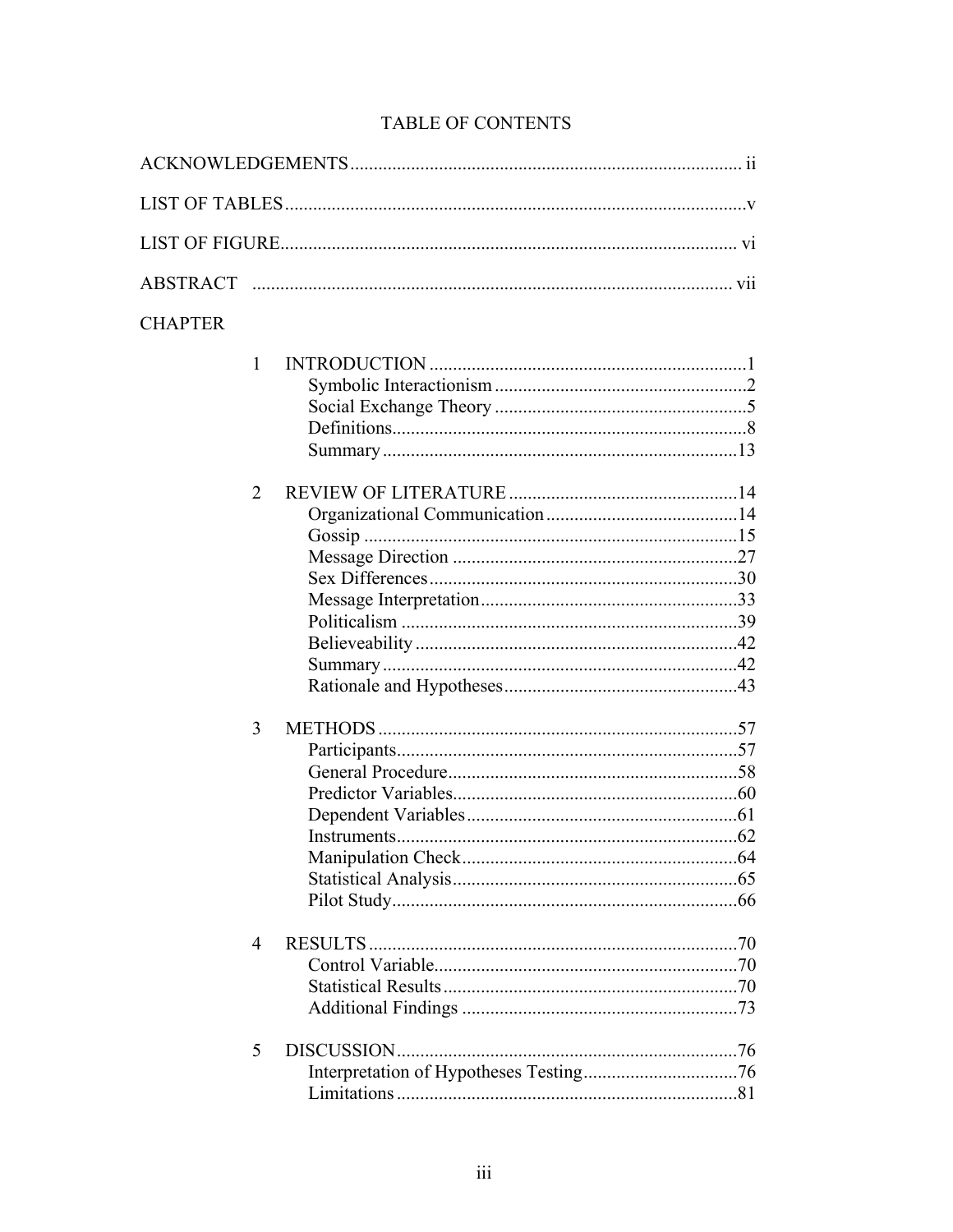| PERCEPTION OF INDIVIDUAL POLITICALISM SCALE109     |
|----------------------------------------------------|
| G ROTATED FACTOR MATRIX OF GOSSIP PURPOSE ITEMS110 |
| H MEANS FOR THE SIGNIFICANT EFFECT OF GOSSIP       |
|                                                    |
|                                                    |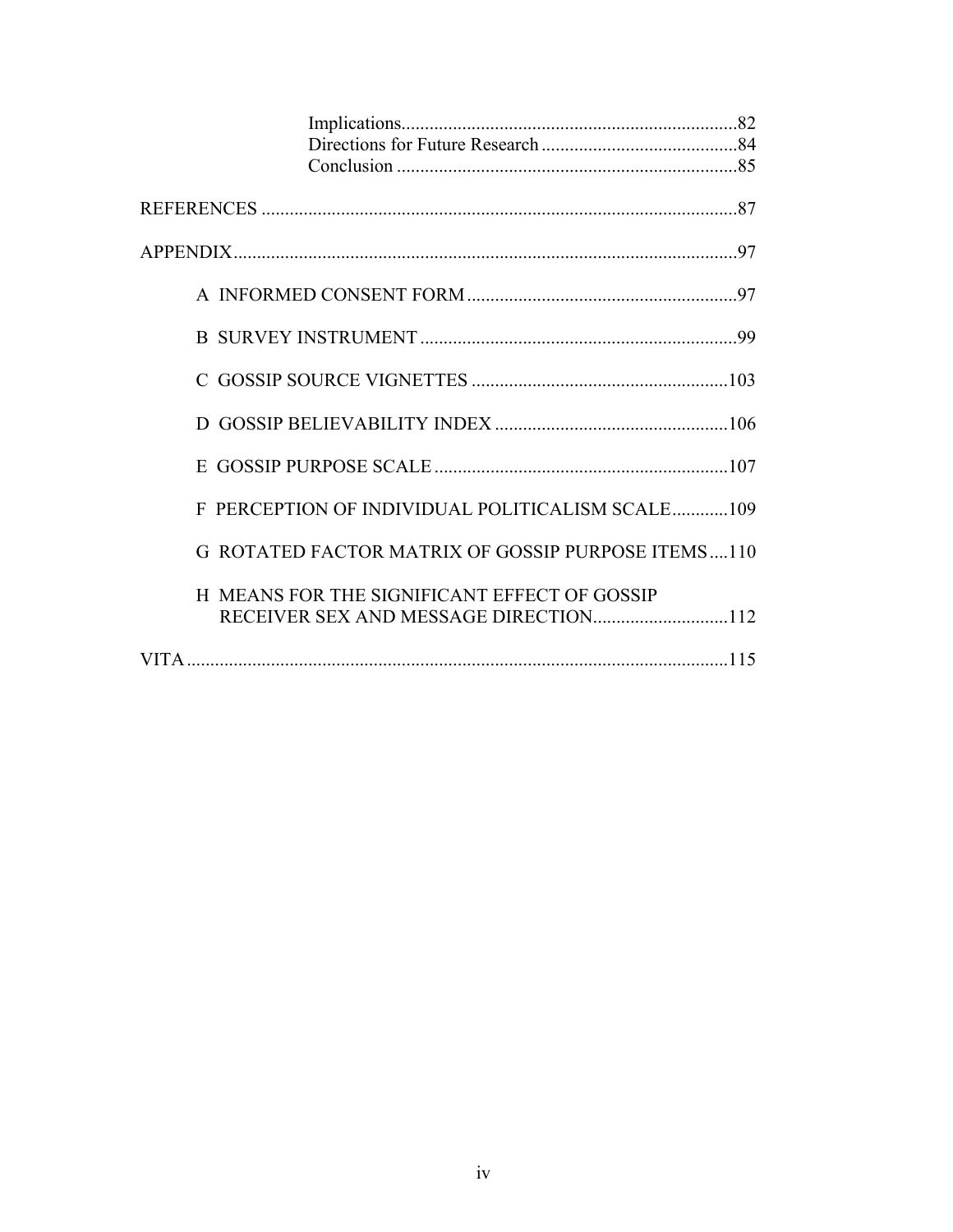# **LIST OF TABLES**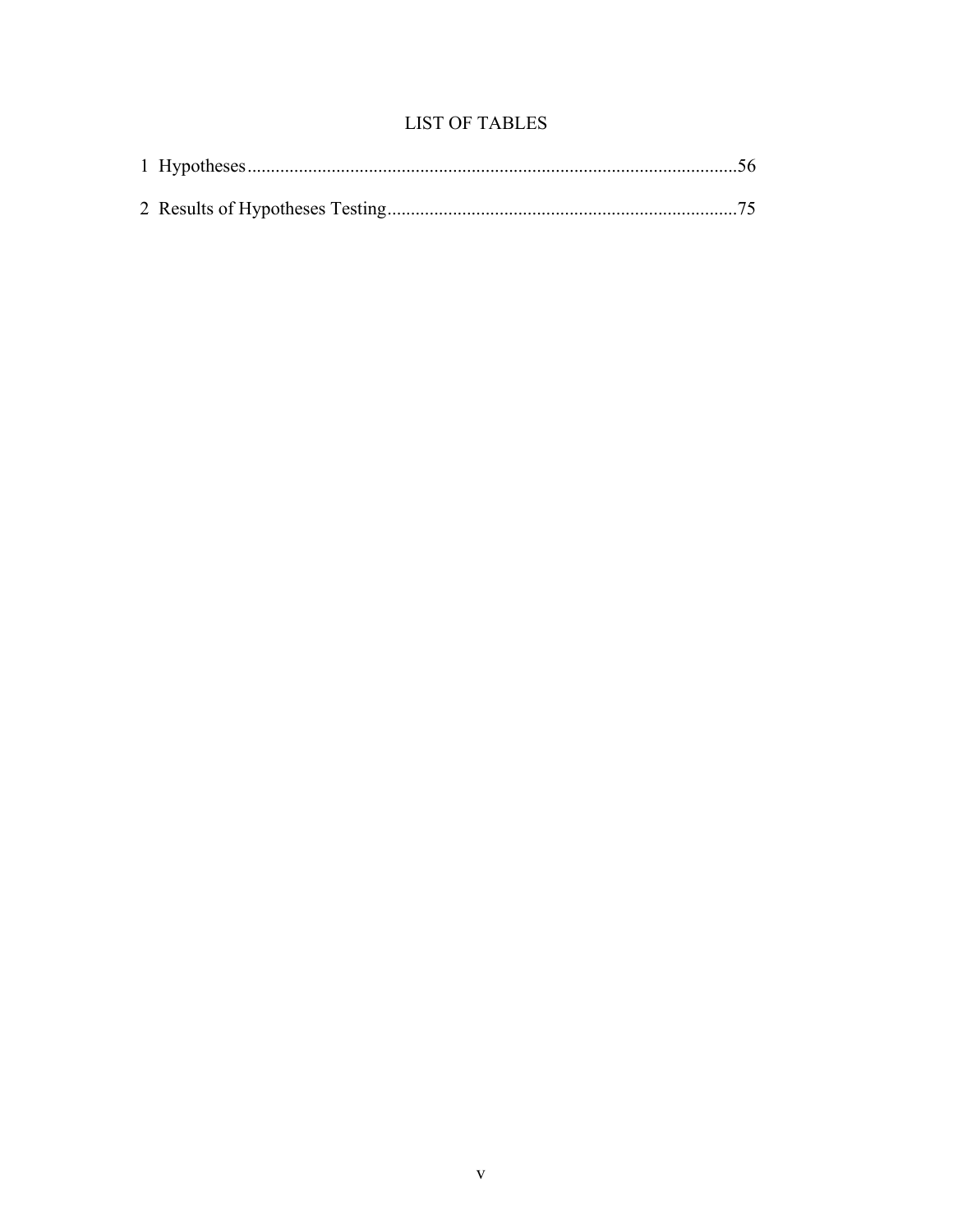# LIST OF FIGURE

|--|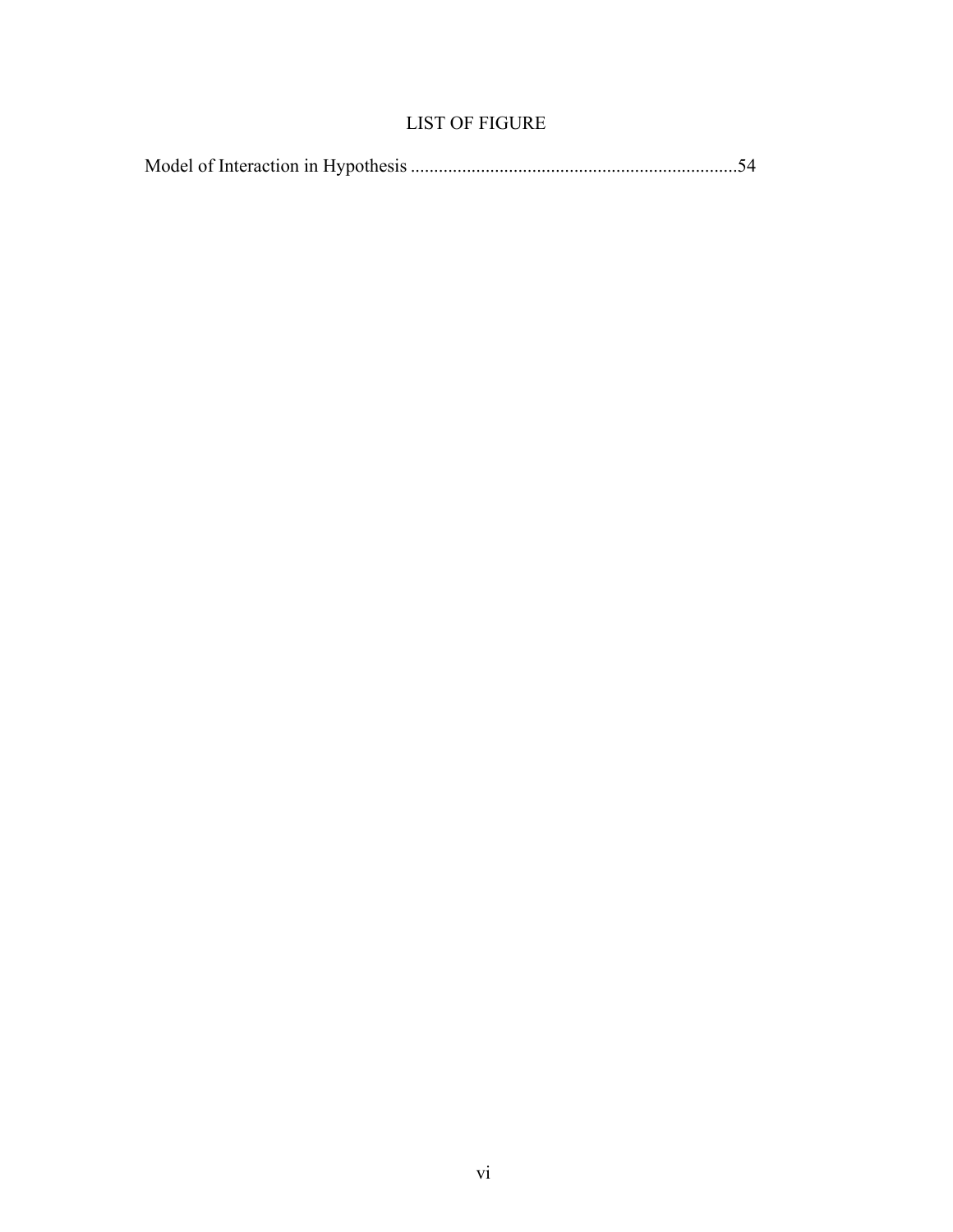## ABSTRACT

 Gossip occurs in the organization and individuals exposed to these gossip messages must decide how to interpret the gossip. This dissertation explains the definitions and research for gossip, message direction, sex differences, message interpretation, politicalism, and believability. Applying symbolic interactionism and social exchange theory, seven relationships between variables are proposed. The seven hypotheses are tested via a web-based questionnaire that manipulated the message direction and sex of the gossiper and gossip receiver. Two hundred seventy-six full time employees completed instruments measuring gossip believability, purpose, and politicalism. Data were subjected to a MANCOVA, and correlation statistics. Results supported or partially supported three of the seven hypotheses. Specifically, message direction and sex of the receiver influenced gossip interpretation. Data confirmed a predicted negative relationship between believability and politicalism. Interpretations of results, limitations, implications, and directions for future research are included.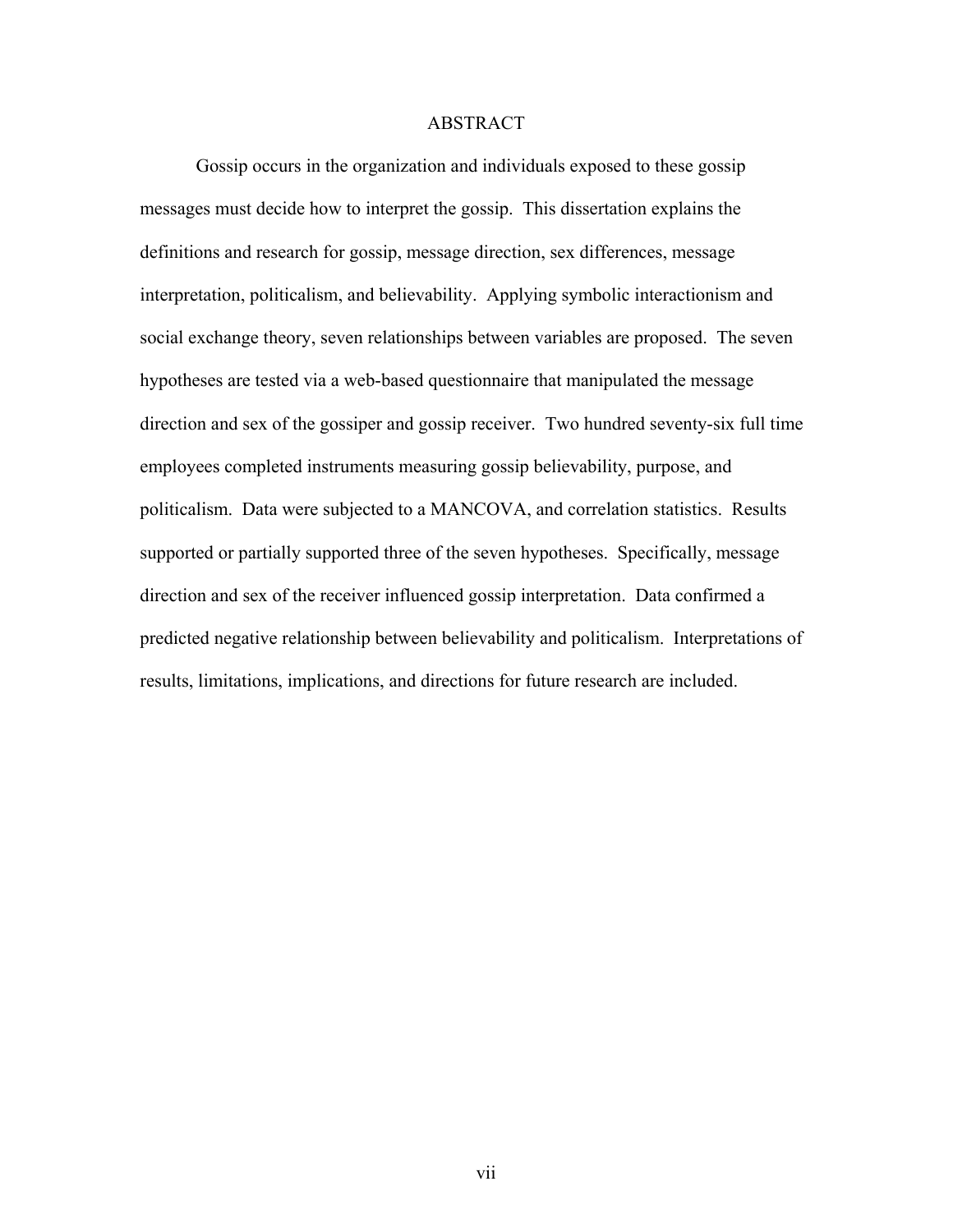# CHAPTER 1 INTRODUCTION

Almost any time human beings are presented with a juicy bit of negative gossip they have a dilemma. Do they believe the gossip and thus think poorly of the gossip subject? Or do they think poorly of the gossip source and therefore discount the gossip? Perhaps the source of the gossip has his or her own agenda. Potentially, gossip can serve as a commodity, allowing individuals to trade information or manipulate others or their reputations. As such, gossip may be both harmful and beneficial, depending on the message and depending on whether one is the source, the subject, or the recipient of gossip.

In the organization, gossip is a part of fitting in. Because gossip plays a part in organizational assimilation (Jaeger, Skelder, Rind, & Rosnow, 1994), it is hard for organizational newcomers to know what to believe. The newcomer may be unsure of whom he or she can trust or who is well connected in the organization (Jablin, 2001). The newcomer does not know if gossip is an ordinary part of information flow in a particular organization. He or she may not know if the organization frowns upon gossip, or if gossip as relationship building and information exchange is encouraged. Even organizational veterans may have some difficulty interpreting organizational gossip. The veteran may be unsure whether to trust new organizational members as credible information sources (Jablin, 2001). Organizational veterans may also be skeptical of others sharing gossip because the others want something for themselves, whether it be influence or intimacy. Without prior relationships, the "true" meaning of the gossip can be difficult to decipher.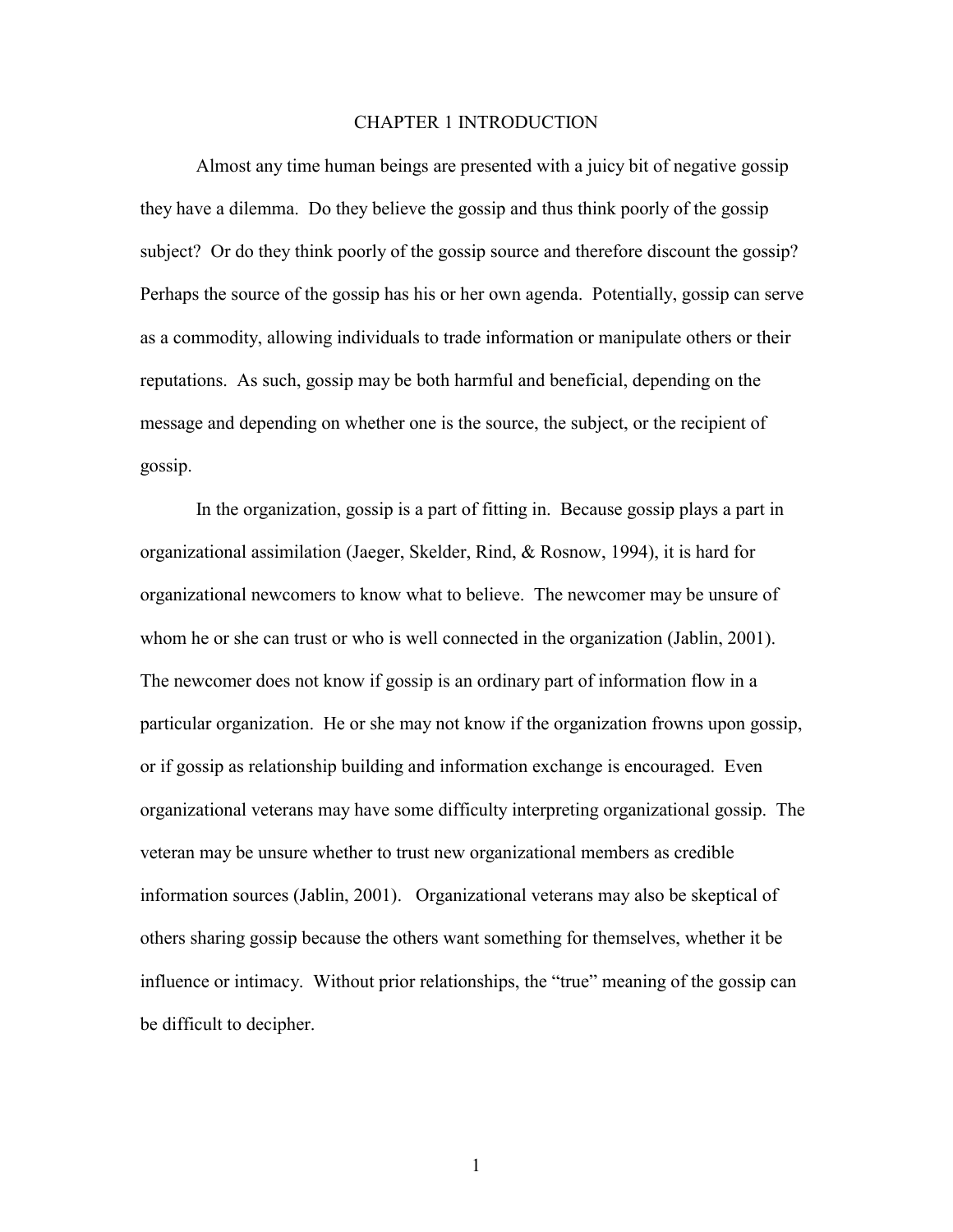The purpose of this dissertation is to gain greater insight on how gossip messages are interpreted and the factors that influence their interpretation. Specifically, this project studies the interpretation of organizational gossip as believable and/or political based on the sex of the gossip source and receiver as well as the message direction of the gossip based on the organizational level of the gossip source and the gossip receiver. This chapter will orient the reader to the basic tenants of the theoretical perspective adopted by this dissertation as well as introduce the variables under investigation. In particular, the following section of this chapter will introduce symbolic interactionism and social exchange theory as well as define gossip, biological sex, message direction, believability, and politicalism. The following chapter includes an in depth review of the literature relevant to the variables investigated as well as rationale and hypotheses.

#### Symbolic Interactionism

This dissertation is most broadly based in symbolic interactionism through the exploration of the way individuals interpret the messages of others using symbols, such as sex, rank, and the message itself. These symbols allow the individuals to base their interpretations of others' words according to their individual schemas based on prior interactions with others. These social constructions, such as those about sex role behaviors, have been mentally created over time, and influence individual perceptions of messages. To understand the role of symbolic interactionism most generally for this investigation, it is important to note the underlying assumptions of the theory. Subsequent chapters will provide further explanation of the theory applied to the present study, beyond the general elements of symbolic interactionism provided in the following paragraphs.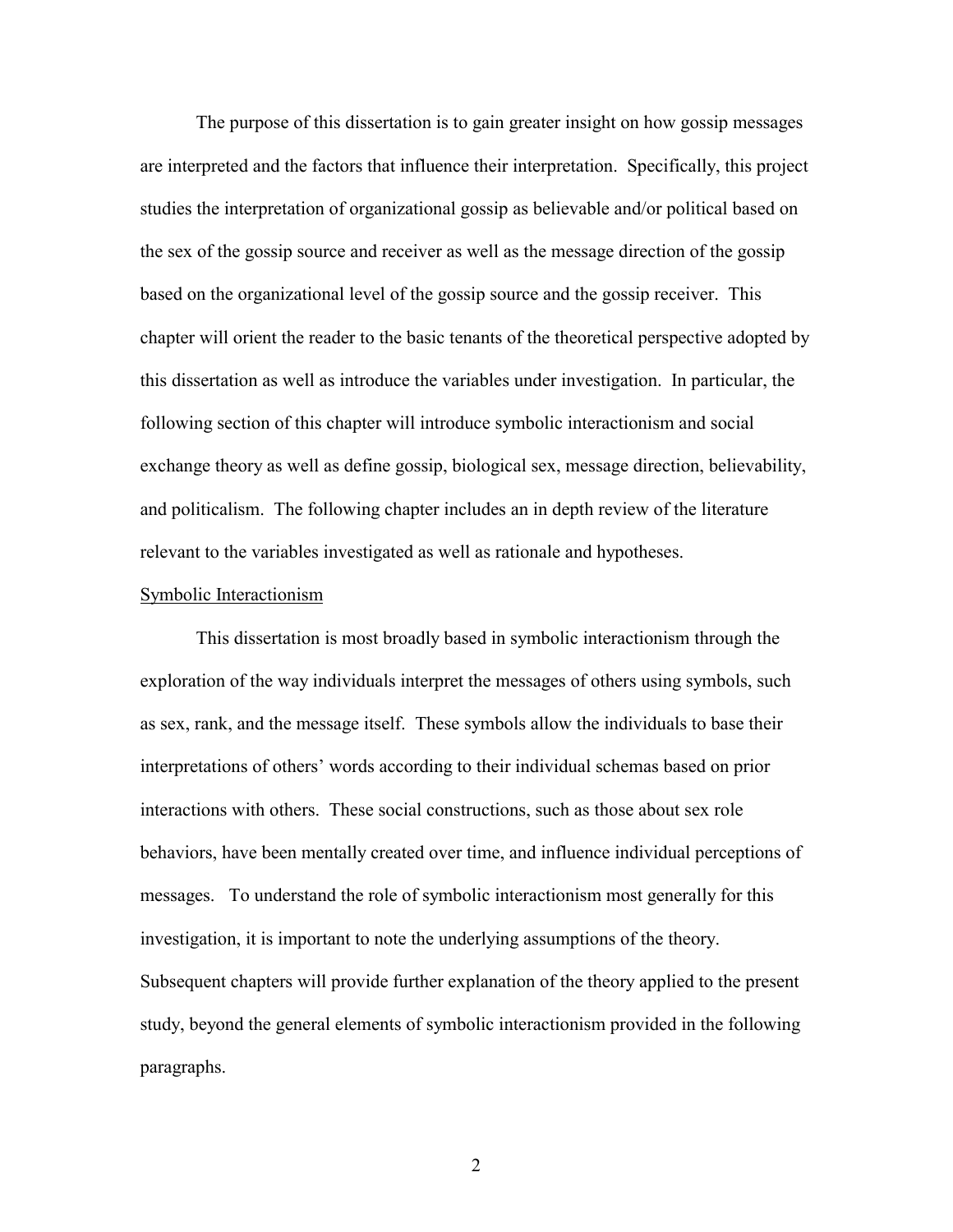Modern symbolic interactionism has seven basic issues: "(1) the meaning component in human conduct; (2) the social sources of humanness; (3) society as a process; (4) the voluntaristic component in human conduct; (5) a dialectical conception of mind; (6) the constructive, emergent nature of human conduct; and (7) the necessity of sympathetic introspection" (Manis & Meltzer, 1978, p. 5). Behavior and interactions unique to humans are propelled through the mediums and meaning of symbols. In other words, humans do not respond directly to stimuli, but rather to the meanings that they assign to the stimuli.

These meanings are socially constructed through interaction with others (Mead, 1934), and involvement and interaction with others is how human beings become humanized. Individuals engage in uniquely human activity, such as imagining others' feelings, using symbols when thinking, and responding toward the self as they would respond toward others (Mead, 1934). Therefore, humans are not born, but become human through their socialization with others (Mead, 1934).

Society, for humans, consists of all of the individuals who interact with each other. Individuals move within various social networks, some networks being more salient to the individual's social framework than other networks. This is not to say that an individual's behavior is entirely shaped by others. Rather, humans are active in shaping their own behavior, voluntarily choosing to respond to their social environments as opposed to a deterministic view not allowing for behavioral choice. Thus, humans are capable of forming new meanings, allowing them to be individuals within a larger society (Mead, 1934).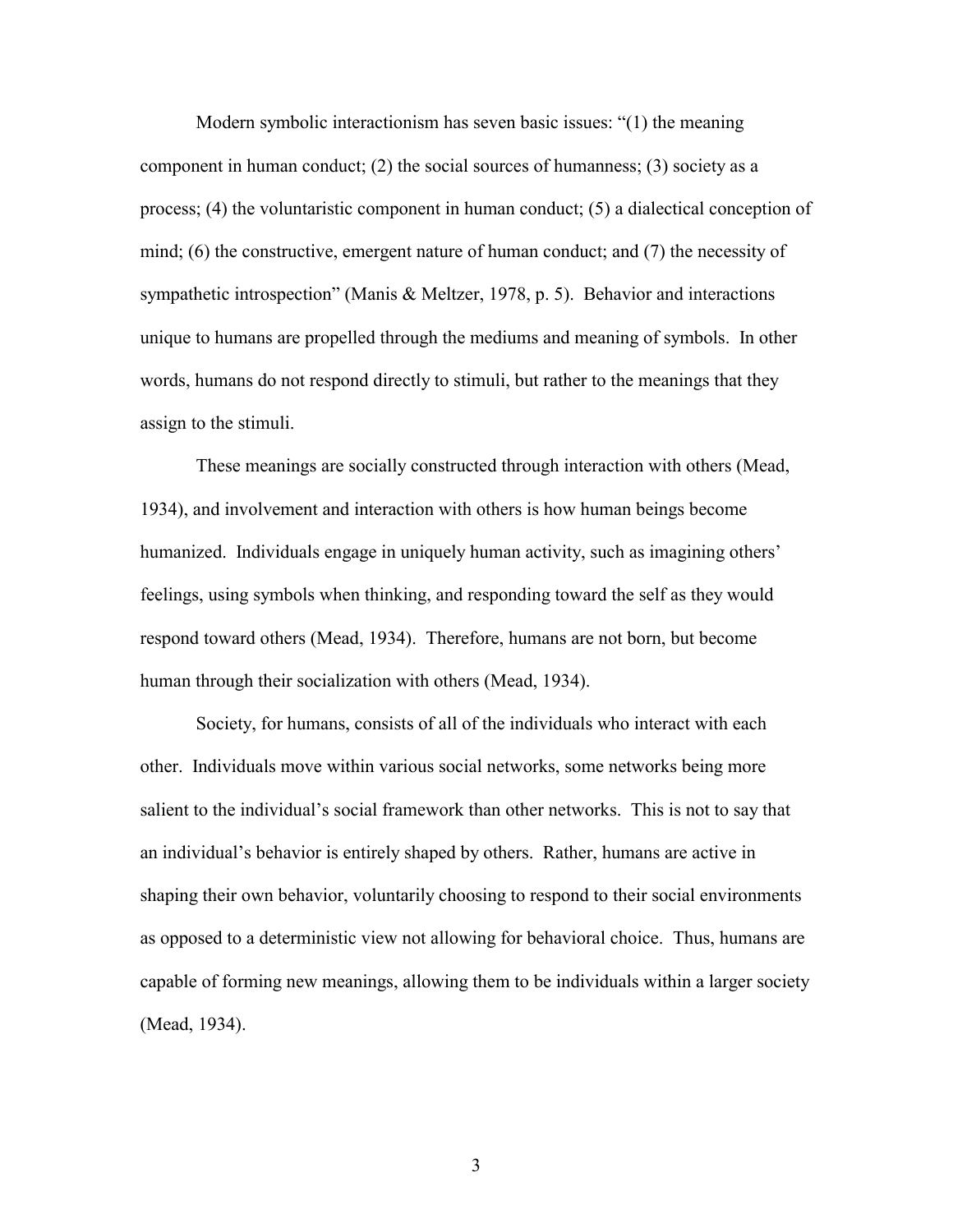When creating meanings, humans interact with themselves, relying on internal communication as a dialectical process, deciphering meaning from their surroundings, based on the I (the spontaneous reaction), and the Me, which includes the internal social definitions for symbols (Mead, 1934). Human beings create their own destinies through making choices about their own behavior in the present (Mead, 1934). However, it is important to note that symbolic interactionists do not believe that humans have complete free will in every moment. Rather, a set of symbols is developed through interactions with others and is relied on by the individuals (Meltzer, 1978).

Importantly, some symbols are interpreted based on prior social encounters and the meanings of symbols can change or be created in the moment, potentially causing unpredictable behavior (Manis & Meltzer, 1978). Finally, understanding how human beings behave relies on the study of individuals' covert behavior (Mead, 1934). In other words, to understand human behavior, it is essential to study the symbols human beings use to make decisions about their conduct (Mead, 1934).

Therefore, symbolic interactionists believe that human beings interpret the actions of others and respond to such interpretations based on perceptions, instead of simply reacting to the actions of others (Blumer, 1978). This altering of the individual's experiences lends support to symbolic interactionism in that the individual reframes the situation, communication, relationship, the self or the other based on her/ his interpretations of the possible communication (Goffman, 1974). This dissertation will explore the interpretations of gossip in the organization. Nonessential to this investigation are the actual meanings intended by the gossip source. The multiple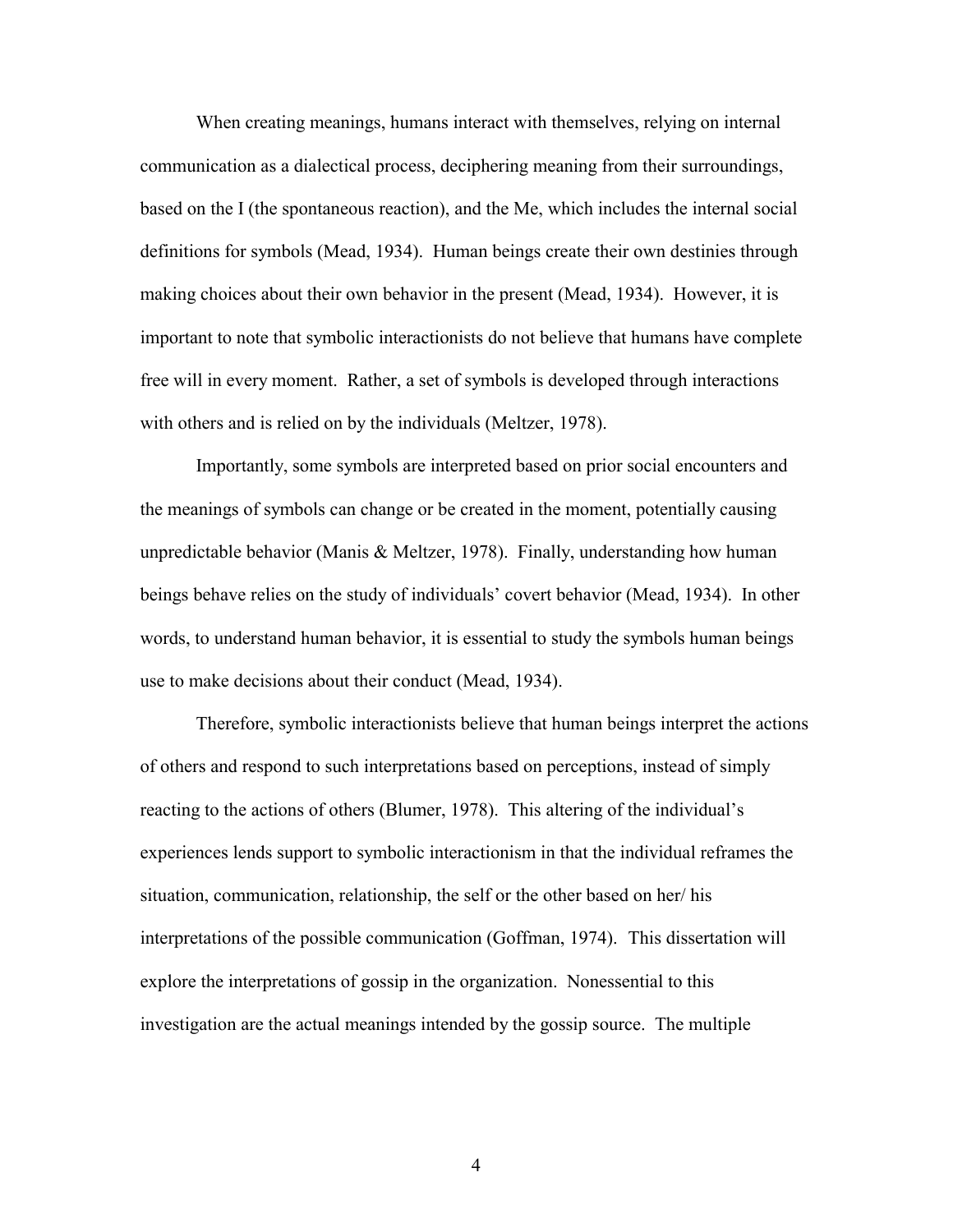interpretations of the meaning of gossip are created by the gossip receivers, dependent on the sex of the gossiper and direction of the message.

## Social Exchange Theory

Social exchange theory (Thibaut & Kelley, 1959) examines how individuals make comparisons between two or more possible alternatives, and select the alternative most beneficial to themselves, while incurring the lowest costs. Like other types of currency, the goal is for individuals to gain more than they lose, thus being profitable in the encounter. However, social exchange theory differs from economic exchange theories because the outcome exchange relation involves another person, not a financial market (Emerson, 1987).

Emerson (1987) claims that the rationality of social exchange theory has two requirements. First, the individuals involved in the social exchange have a set of values, goals, or purposes. Second, the individuals' behaviors are consistent. Each person has his or her own set of principles from which he or she bases his social decisions. These decisions remain constant while other situational factors change, thus influencing the overall value of the outcome. Individuals do not make a conscious decision to achieve the greatest value, but rather this process occurs naturally for the individual. Because this process is intuitive for the person, his or her responses to situations with similar reward outcomes are consistent over time (Emerson, 1987).

What changes in each situation is the opportunity the individual encounters (Emerson, 1987). Although the individual continues to hold the same values, he or she makes decisions based on opportunities that arise. Emerson (1987) notes that courting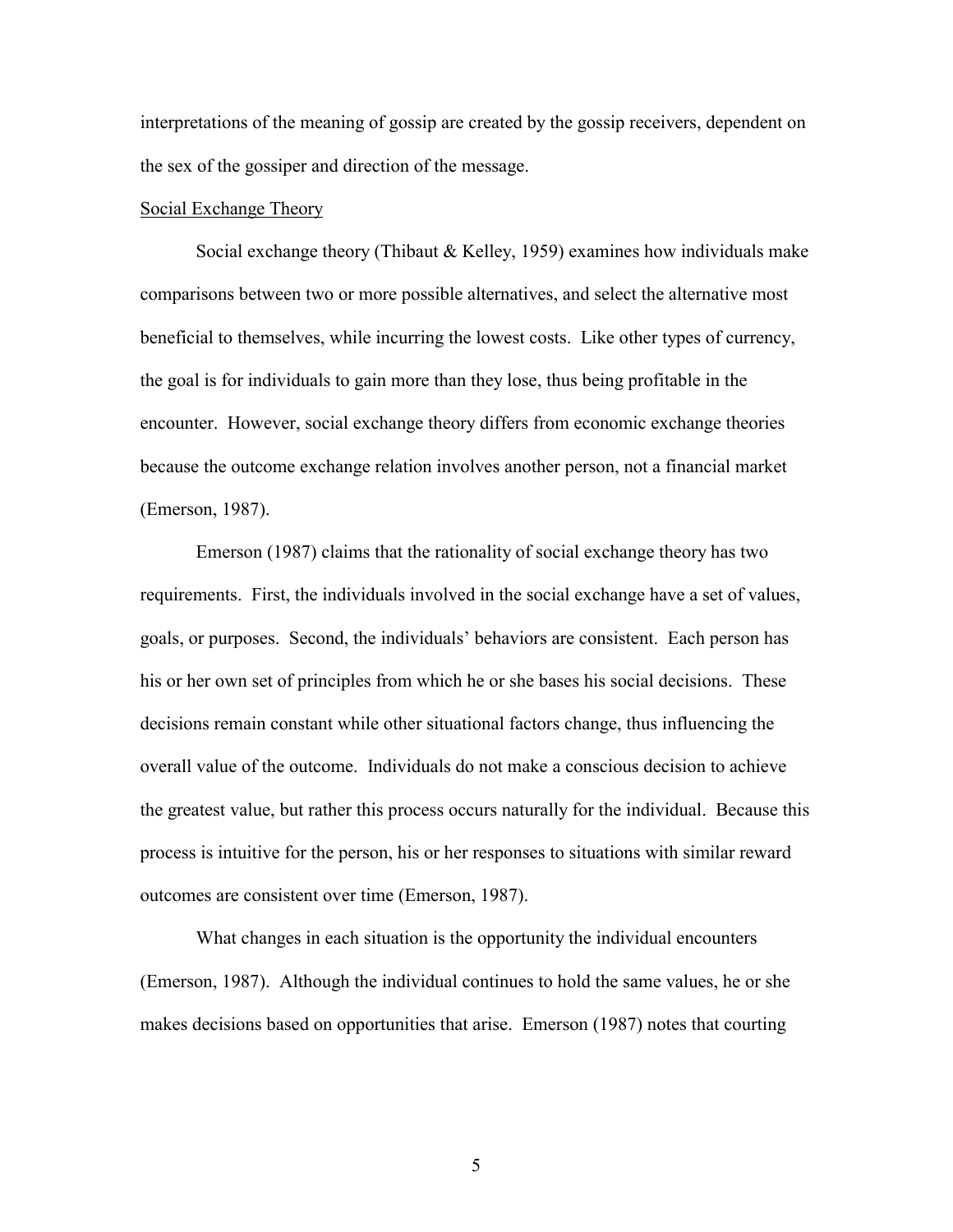rituals involve risks of rejection, but an individual valuing love will find these risks tolerable, and acts when a courting situation arises.

Individuals want to be able to predict the behavior of others (Kelley & Thibaut, 1978). They want to know what the other person is "really like" to enable them to know what to expect from the other person (p. 209). Individuals generally want others to know who they really are, offering up their possible reward value in the interaction (Kelly  $\&$ Thibaut, 1978). When individuals are unique, holding different societal roles, they find different rewards salient to the interaction. This may lead to distrust between differing individuals (Kelley & Thibaut, 1978).

Kelley and Thiabut (1978) identify two ways individuals interpret the behavior of others. One option is for a person to determine the possible outcome value the other individual yields from an opportunity, then use that outcome value to figure out how the other person will respond in a situation. A second option is for one person to present herself or himself to the other, allowing the other person to recognize the presenter's values. The individual then makes predictions based on the values of the other person. Kelly and Thibaut note that an external person (third person), including an experimenter, may impose a given matrix on a dyad by identifying the costs and rewards in the dyad's situation, in order to predict the behavior of the dyad members.

Emerson's (1962) development of the social exchange theory's powerdependence structure explains how individuals of varying structural levels respond to one another. Emerson (1962) claims when two people are involved in an interaction and one person's reward outcomes are more dependent on the other than the other person's reward outcomes are based on the first person, power imbalance occurs. Emerson (1962)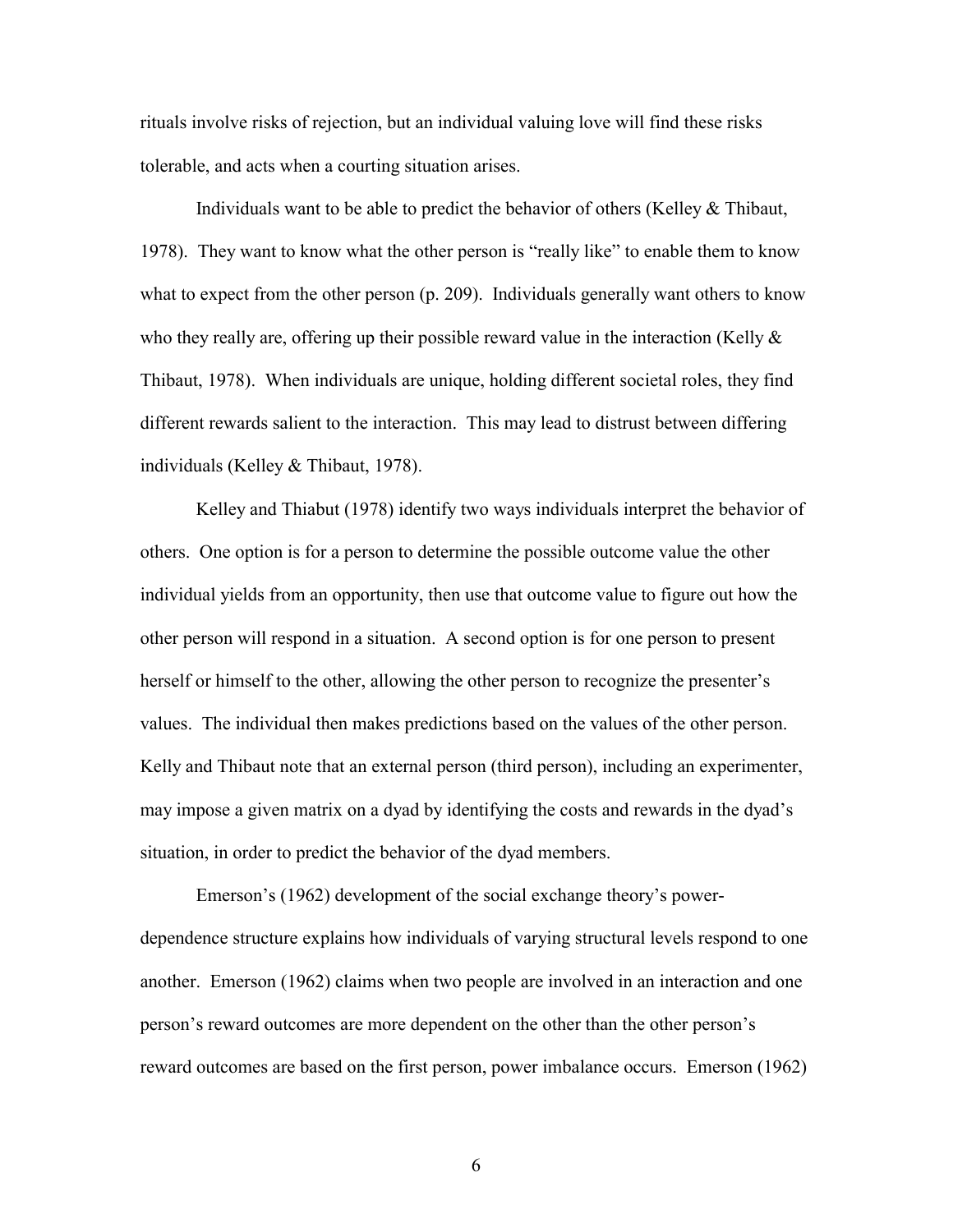says that when the power-dependence structure is imbalanced, the dependent person ends up giving more than he or she gains. Molm (1987) argues that power-imbalance may shift when the low power person finds alternative rewards to offer to the person with more power, thus balancing the power structure. Molm's notion of alternative power sources outside of the structure is important to the arguments this dissertation makes in subsequent chapters.

In sum, the social exchange theory (Thibaut & Kelley, 1959) emphasizes what individuals have to gain in a given situation. Individuals' values remain constant while other factors shift, presenting individuals with an opportunity to maximize their rewards (Emerson, 1986). Individuals try to interpret others' behavior based on rewards the others are obtaining in the interaction (Emerson, 1987). When power imbalance occurs, those with more power reap greater rewards, often causing those in lower power positions to give more than they receive in these relationships (Kelley & Thibaut, 1978). Individuals with less power may supplement the power imbalance with alternative rewards outside of the structure of the relationship (Molm, 1987).

Both theories, symbolic interactionism and social exchange, work simultaneously. Within the symbolic interactionist framework, individuals utilize the symbols to make sense of the world (Meltzer, 1978). These symbols are then placed into the predicted outcome matrix with individuals evaluating the overall goodness of outcome based on the costs and rewards of the situation (Thibaut & Kelley, 1959). Because these are intangible costs and rewards (Emerson, 1982), symbols are used to understand their outcome value (Meltzer, 1978).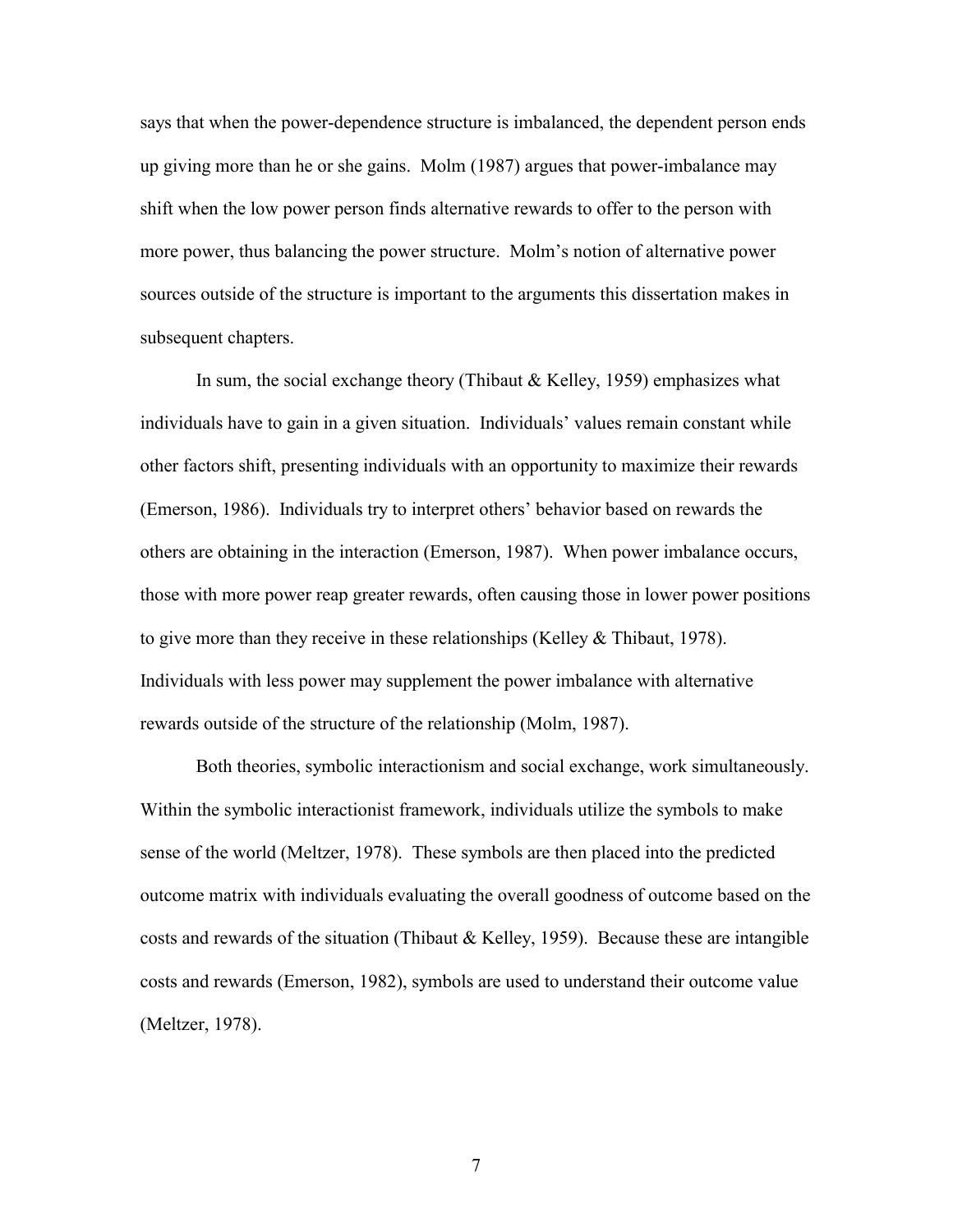#### Definitions

In the next section, each variable in the current investigation will be briefly identified and defined. Specifically, this next section will define gossip, message direction, sex differences, message interpretation, politicalism, and believability. A complete review of literature relevant to these aforementioned concepts will be presented in chapter two.

Gossip. Gossip is something said by one person to another, in a private forum, which cannot easily be substantiated or verified by the message receiver. Kurland and Peled (2000) defined gossip as "informal and evaluative talk in an organization, usually among no more than a few individuals, about another member of that organization who is not present" (p. 429). The word *gossip* originates from Old English, where it originally referred to "god-sibbs." God-sibbs were godparents, often known for engaging in small talk about the children and other distant relatives at Christenings and other family events. The term later evolved into "idle talk" and was typically associated with women who engaged in such behavior (Rysman, 1977).

In a study of sorority members, Jaeger, Skelder, and Rosnow's (1998) participants provided a definition for what gossip meant to them. Some of the responses centered on the historical notion of gossip as mean talk about someone else, whereas others considered it more of an acceptable practice. One of Jaeger et al.'s (1998) respondents asked what else it was called when people got together and socialized, other than gossip, as if to say it is a way of life, both natural and acceptable.

Two terms, gossip and rumor, are often used interchangeably in lay contexts. Rosnow (2001) argues "gossip is always about people and can involve either fact or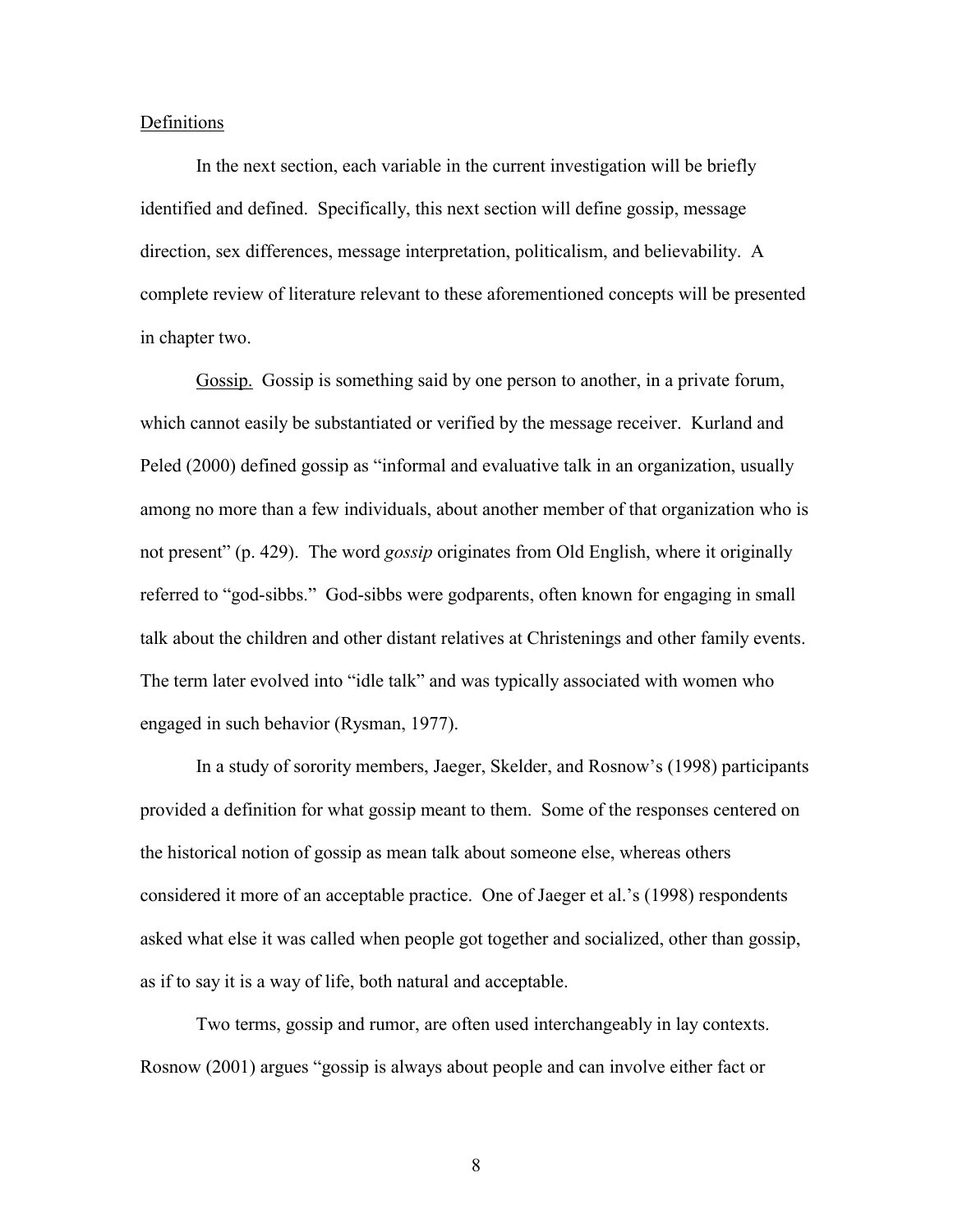supposition. Rumors on the other hand, may or may not involve people, but are always speculative (unlike most urban legends, for example, which are generally presented as "facts" attributed to friends of friends)" (p. 211). Thus, some communication events can be considered both gossip and rumor, making distinction somewhat nebulous at times.

To distinguish gossip from rumor, Rosnow and Georgoudi (1985) state that gossip is nonessential to the exchange of the interaction and focuses on personal affairs. Rumors, according to Rosnow and Georgoudi, may also focus on personal affairs, but may also include other topics, not concerning people, such as a rumor about a company awarding bonuses. To make the distinction between communication about personal affairs that is and is not gossip, individuals gossiping discuss personal affairs that are not relevant to the current exchange. Rumors, however, may be relevant to the communication exchange. Gossip, on the other hand is not needed to perform the necessary functions of the exchange. For example, a rumor regarding corporate layoffs may be relevant to a workplace communication exchange. However, gossip occurs when coworkers discuss who they want to be fired for personal reasons. Thus, when the information is unnecessary or excessive, it is characterized as gossip because it goes beyond the requisite context of the initial conversation.

Rosnow and Fine (1976) distinguish rumor and gossip, such that rumor is information, neither substantiated nor refuted; gossip is small talk with or without a known basis in fact. The multiple functions that both serve are practically identical, but the motivational hierarchies appear to be different. "Rumors seem most often fueled by a desire for meaning, a quest for clarification and closure; gossip seems motivated primarily by ego and status needs" (p. 4).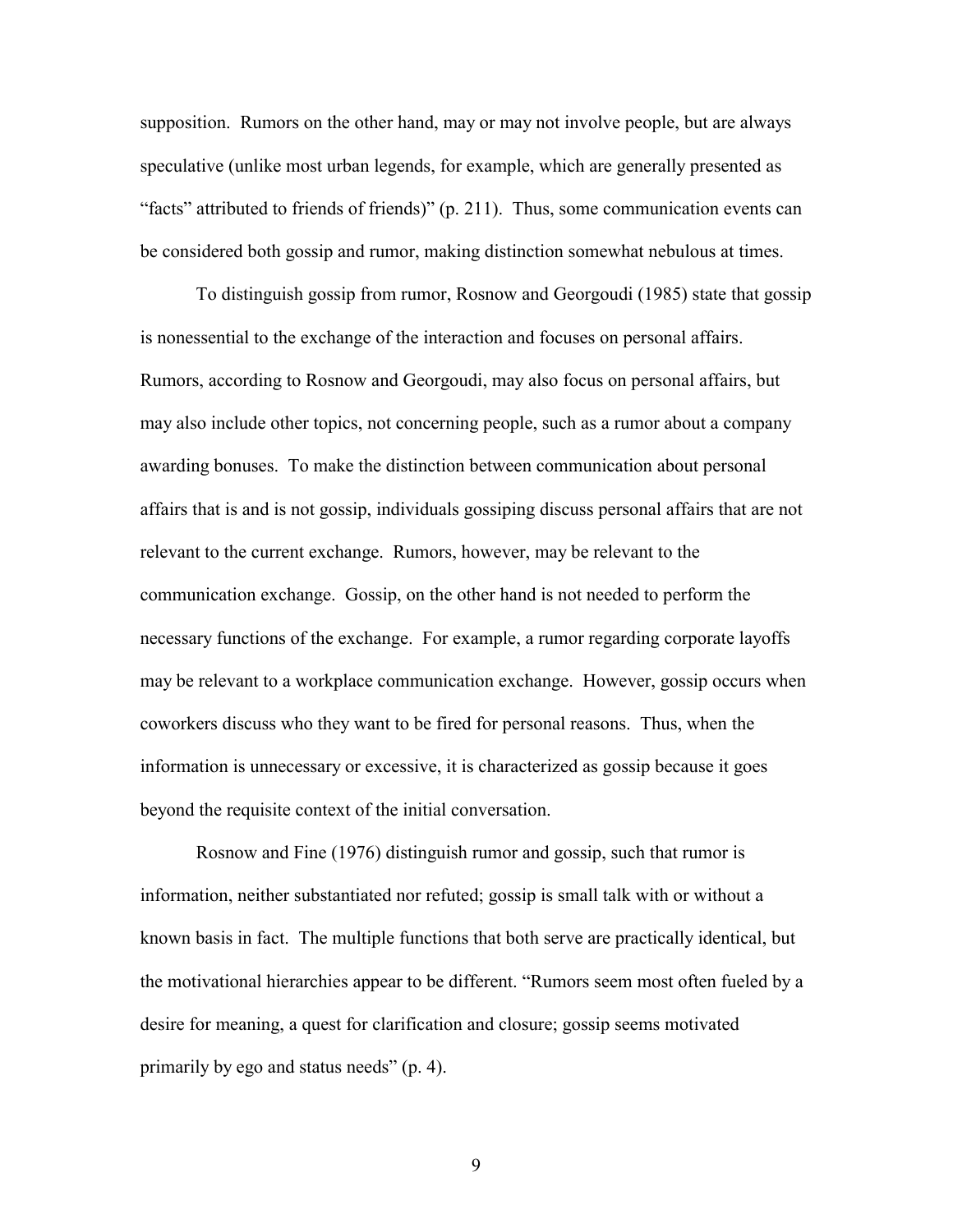Rosnow (2001) claims that when compared to the study of rumor, gossip is a more challenging subject to understand, particularly in controlled studies. Allport and Postman (1947) defined rumor as "a specific (or topical) proposition for belief, passed along from person to person, usually by word of mouth, without secure standards of evidence being present " (p. ix).

Message Direction. Message direction is the way a message travels in the linear communication model from source to receiver. Communication in the organization may flow downward, upward, or horizontally, for both formal and informal functions. Downward communication occurs when information flows from supervisors to subordinates (Katz  $&$  Kahn, 1966). When employees communicate with their supervisors, upward communication occurs (Katz & Kahn, 1966). Horizontal communication occurs when individuals communicate with others in the organization at their same level as opposed to communicating with supervisors or subordinates (Fayol, 1937). This horizontal communication may occur within one department or across several departments within an organization (Harris, 2002).

Sex Differences. Sex "refers to the genetic, biological differences between boys and girls, between men and women…" (Canary & Dindia, 1998, p. 4). Some confusion surrounds the use of the terms "sex" and "gender." As mentioned above, sex is biological whereas gender refers to the "psychological and social manifestation of what one believes to be male and/or female, which might – or might not – or might not reflect one's biological sex" (Canary & Dindia, 1998, p. 4). However, it should be recognized that much of an individual's gender identity is constructed through socialization with others based on one's biological sexual distinctions (Wood & Dindia, 1998). This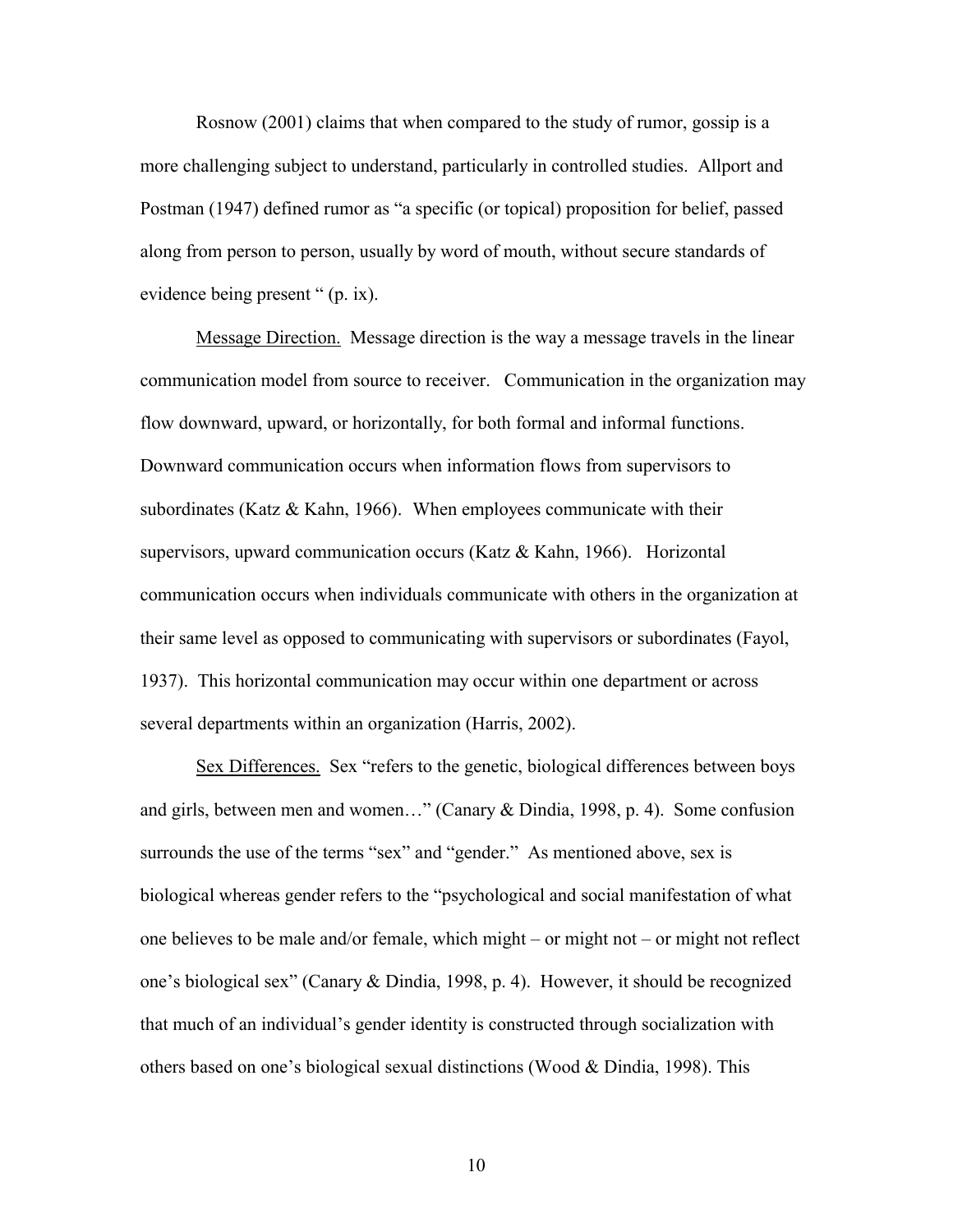dissertation examines the differences between males and females. Sex differences are the distinction between men and women.

Message Interpretation. According to Edwards (1998), message interpretation "focuses on the meanings attributed by a target to a specific message (or set of messages) within a communication context" (p. 54). This process includes how the message recipient interprets the intent of the source, as well as both the connotative and denotative meanings of the message. As individuals receive messages they must decode the meaning associated with the message. These message interpretations may or may not be consistent with the intent of the message sender.

Politicalism. When individuals work together, their success or failure in the organization becomes dependent on others. Others' impressions can influence promotions, selection to project teams, and create or limit networking and mentoring opportunities within the organization. In an effort to get ahead, individuals may try to manipulate impressions of others or themselves through organizational gossip, fulfilling their own ego needs and desire for greater organizational status. Politicalism has to do with personal gain in an organization. Politicalism is the degree of prevalence of "actions by individuals which are directed toward the goal of furthering their own self-interests without regard for the well-being of others or their organization" (Kacmar & Baron, 1999, p. 4). Politicalism does not include the lay definition of politics some people may use in everyday contexts, such as an individual's desire to hold leadership positions or become involved in the doctrine or legislation of the organization. Politicalism does, however, include the desire to get ahead in the organization through the use of games or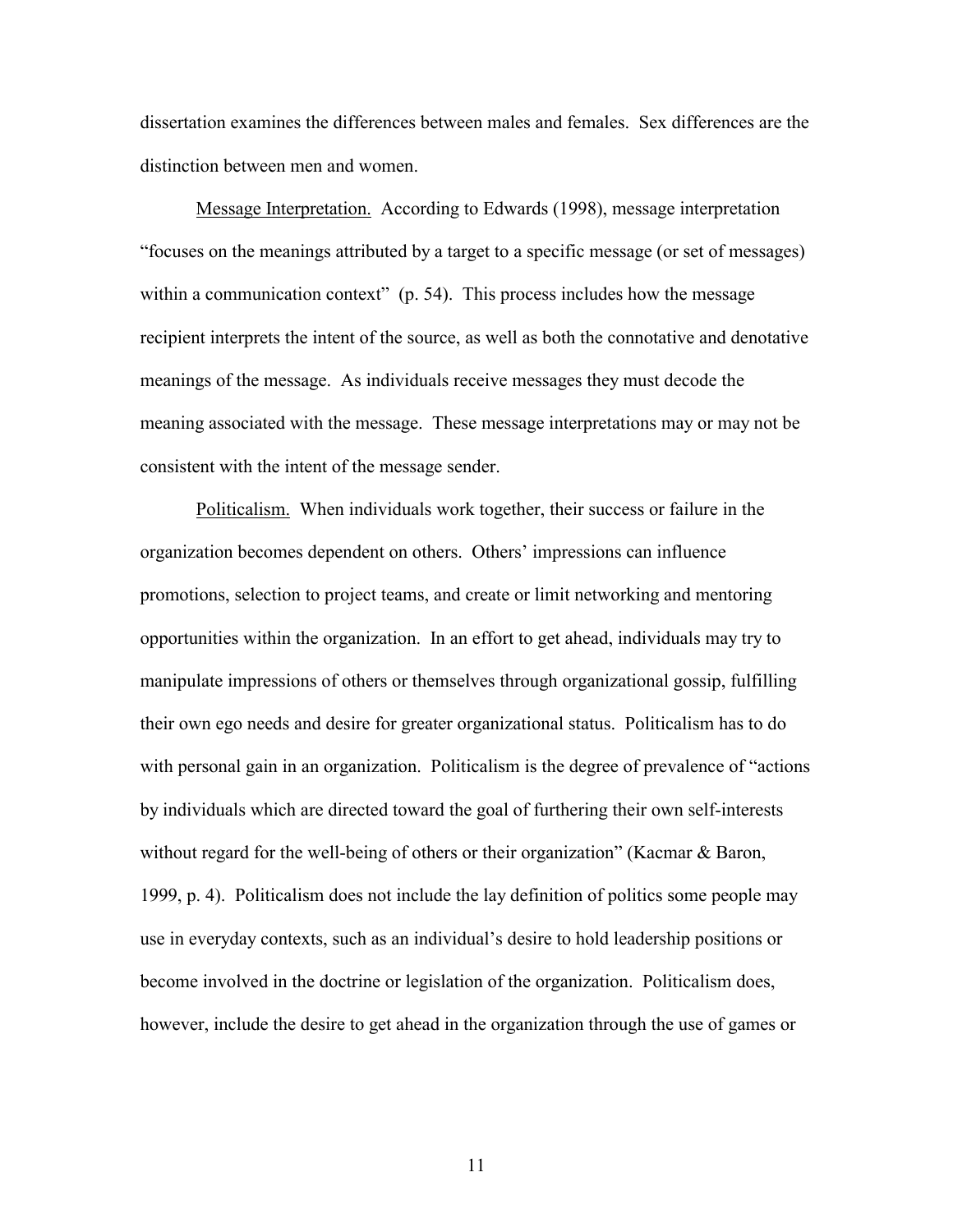manipulation of others, potentially unethical behavior, or other power-seeking behaviors not supported by the organization.

Organizational politics was first defined by Burns (1961) who indicated that behavior is political when "others are made use of as resources in competitive situations" (p. 257). Mayes and Allen (1977) extended Burns's definition of politicalism to include the idea of one enacting behaviors toward end goals that are not sanctioned by the organization. Kacmar and Baron (1999) defined organizational politics as "actions by individuals which are directed toward the goal of furthering their own self-interests without regard for the well-being of others or their organization" (p. 4).

As various definitions of organizational politics emerged in the field of management, Drory and Romm (1988, 1990) identified ten themes among the definitions. These themes were grouped into three categories: outcomes, means, and situational characteristics. Outcomes are behaving in a self-serving manner, acting against the interests of the organization, securing valuable resources, and attaining power. Means include influence attempts, power tactics, informal behavior, and motive concealment. Situational characteristics include conflict and uncertainty in the decision-making process. Most relevant to this study are outcomes and means. Both of these self-serving behaviors and influence attempts may be enacted through spreading organizational gossip as a political tactic to gain power in the organization.

 Drory and Romm (1990) argue that politicalism often includes activities ordinarily out of the scope of one's job. These activities are not sanctioned by the organization, and the actor engaged in political behavior generally conceals his or her intent from the target. Kacmar and Baron provide examples of politicalism, such as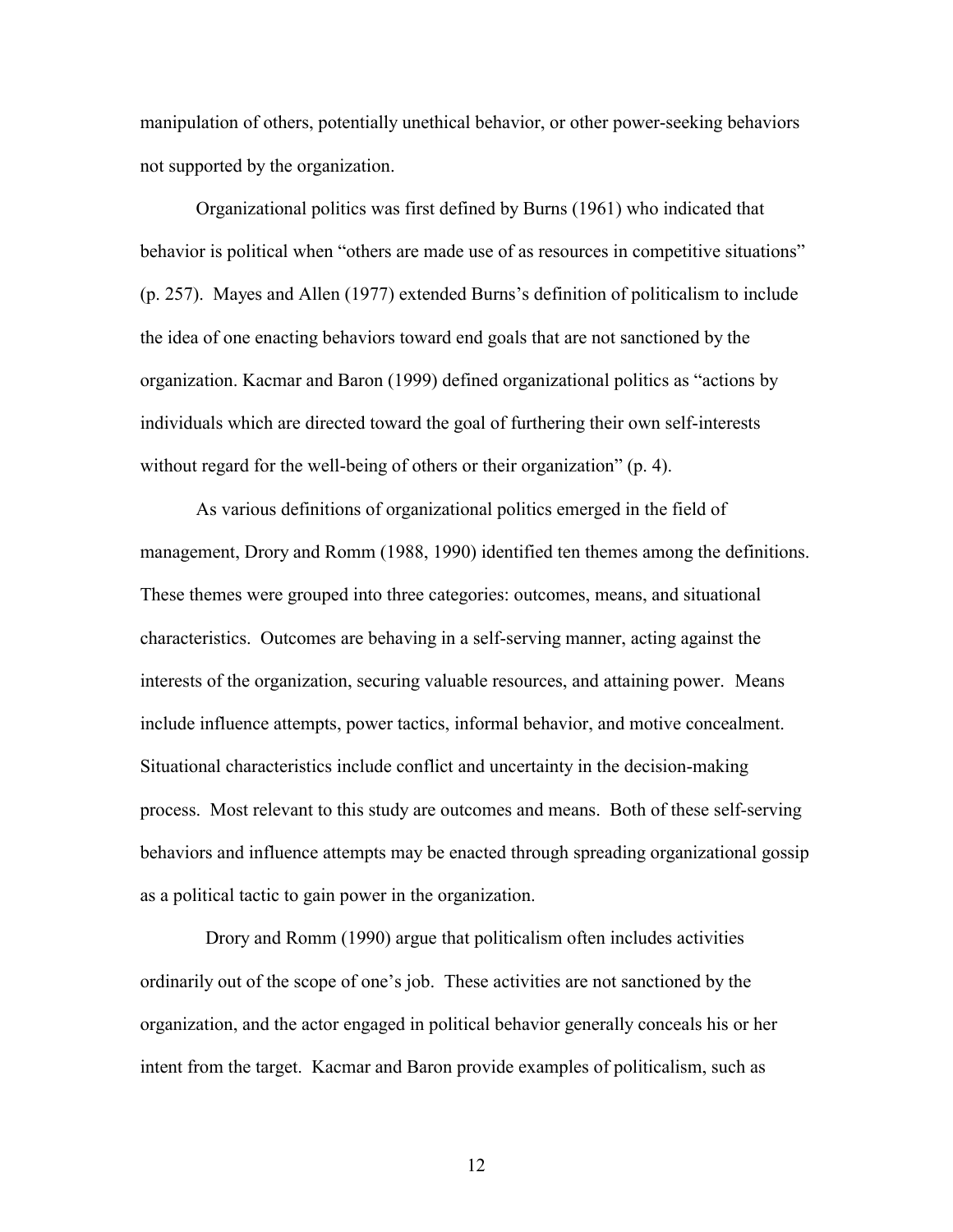"furthering one's own interests" or "'evening the score' with others for past injustice and other real or imagined wrongs" (p. 4). In short, when individuals try to get ahead in ways not supported by the organization, they are engaging in politics.

Believability. A person or message is interpreted as believable when the message is ascribed truth as opposed to deceit (Levine, Park, & McCornack, 1999). Anthony and Gibbons (1995) examined believability of rumors, defining believability as how believable a particular rumor is to the receiver. This study defines believability as the extent to which a receiver deems a message to be truthful. For this dissertation, accuracy of deception detection is not important. Instead, of interest to this study are the conditions that influence a gossip receiver to interpret the extent of gossiper believability. Summary

This chapter has introduced the topics of this study. Specifically, Chapter 1 presented the theoretical framework and definitions for the variables gossip, sex, message direction, message interpretation, politicalism, and believability. Chapter 2 will review the literature relevant to the previously defined variables in this investigation. Following the review of literature, rationale and hypotheses are presented. Chapter 3 will explain the methods that will be used to conduct this investigation and the results will be reported in Chapter 4. Chapter 5 will interpret the results, discuss the limitations, and explain the value of this study and how it fits into the larger communication context.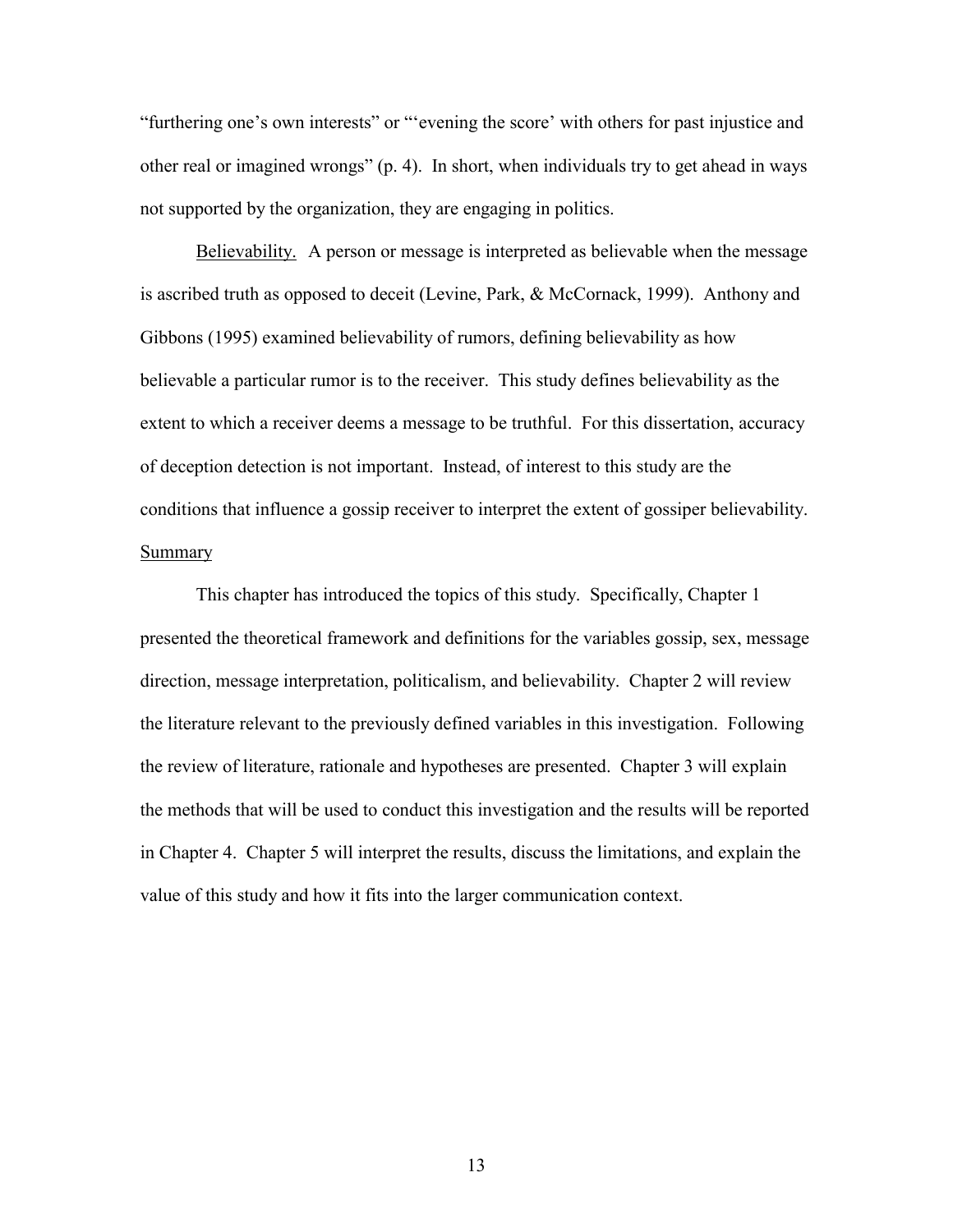#### CHAPTER 2 REVIEW OF LITERATURE

 The previous chapter introduced the rationale for the current investigation as a whole. This section will examine each of the variables individually. Specifically, this section will review the relevant literature in organizational communication pertinent to gossip, sex, message direction, message interpretation, politicalism, and believability. After the review of literature, rationale will be set forth for seven hypotheses.

## Organizational Communication

 The study of organizational communication emerged in the 1950s as an extension of the business communication that had initially been studied in management departments (Redding, 1992). Organizational communication covers a broad variety of communication processes within business settings or other formally organized groups of individuals working together for a common goal. Most of the research in organizational communication addresses interpersonal relations including communication between superiors and subordinates, conflict, stress, race and gender, and interviewing (Allen, Gotcher, & Seibert, 1993). To date, very little research has examined negative communication processes within organizations. Instead, most of the research focuses on how communication can be used to benefit the organization.

Similar to other research identifying positive communication processes, this dissertation argues that individuals engage in organizational gossip because of the benefits they obtain while still recognizing the taboo nature of gossip. Individuals are capable of analyzing what they think others are thinking, and the motives others have for communicating (Meltzer, 1978). When others interpret the motives behind the gossip, the gossip receiver may interpret the message differently than if they could not consider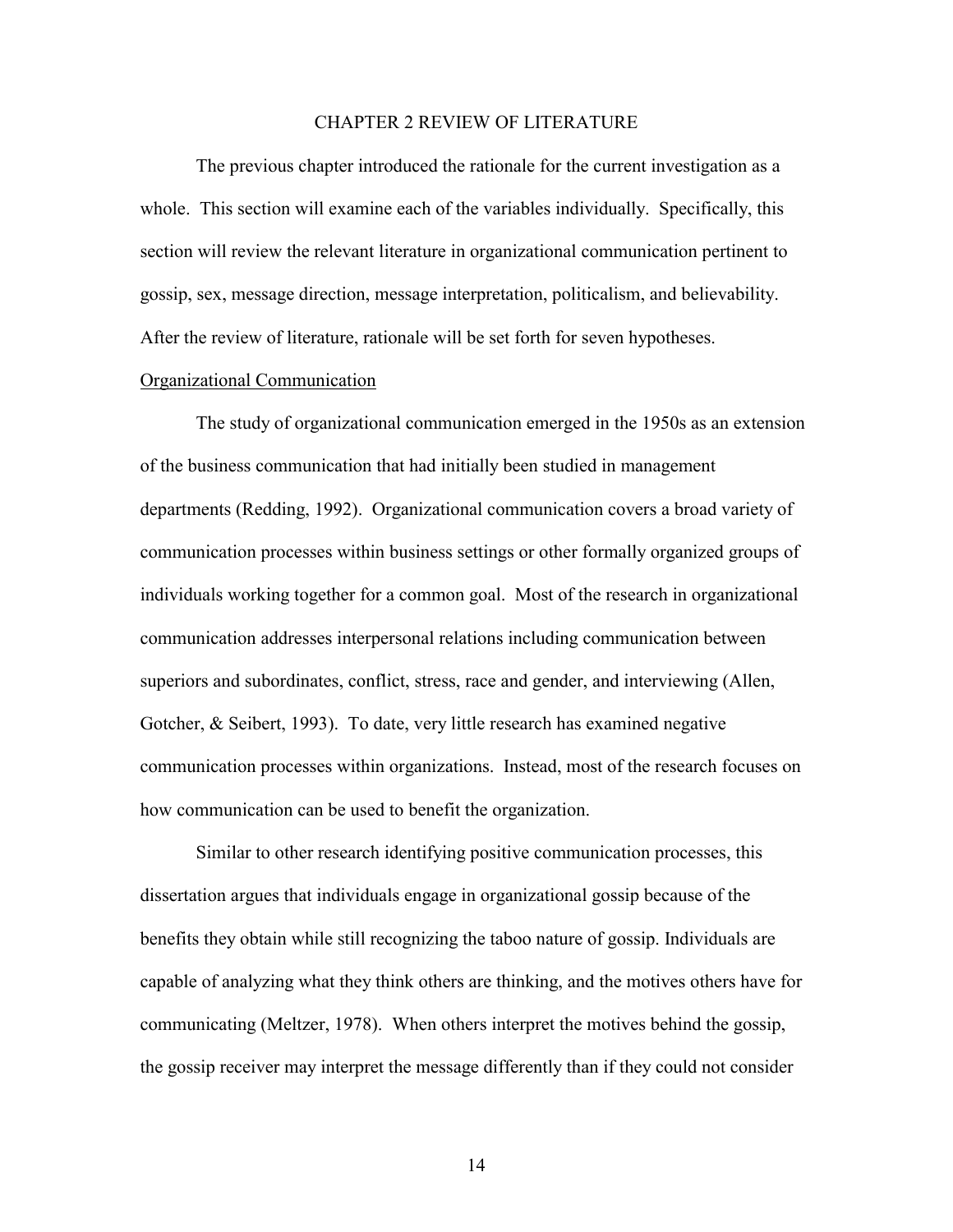these motives. This dissertation seeks to broaden the context of the study of message interpretation and extend the knowledge of gossip into the workplace setting. This investigation will examine the interpretation of gossip in the organization.

# Gossip

 Scholars have been studying gossip for several decades, the earliest research from the mid-1970's. Most of the research to this point has studied the concept of gossip itself as opposed to the relationships among gossip and other variables. This dissertation is concerned with how gossip is interpreted. Research on gossip has identified the characteristics of gossip messages, conditions necessary for gossip transmission, and outcomes of gossip.

Characteristics of Gossip. There are eight characteristics of gossip identified in previous research. The first characteristic is the subject of gossip (Bergmann, 1993). An underlying element is that gossip is considered worthy of communication. Gossip generally emphasizes the unexpected, unconventional, juicy, strange, improper, immoral, or eccentric in the behavior of the subject of the gossip. Bergmann argues that this emphasis on the extraordinary has two important implications. One, it heightens the entertainment value of the gossip; and two, because it is extraordinary, it indirectly legitimizes the gossip producer's retelling of the gossip subject's private information. Bergmann (1993) says, "Scandal turns a private event into a subject of public interest" (p. 99).

The second element of gossip is that gossip producers are predominantly concerned with presenting the information they share as believable. Bergmann (1993) argues that because gossip is naturally prone to exaggeration, and because gossipers are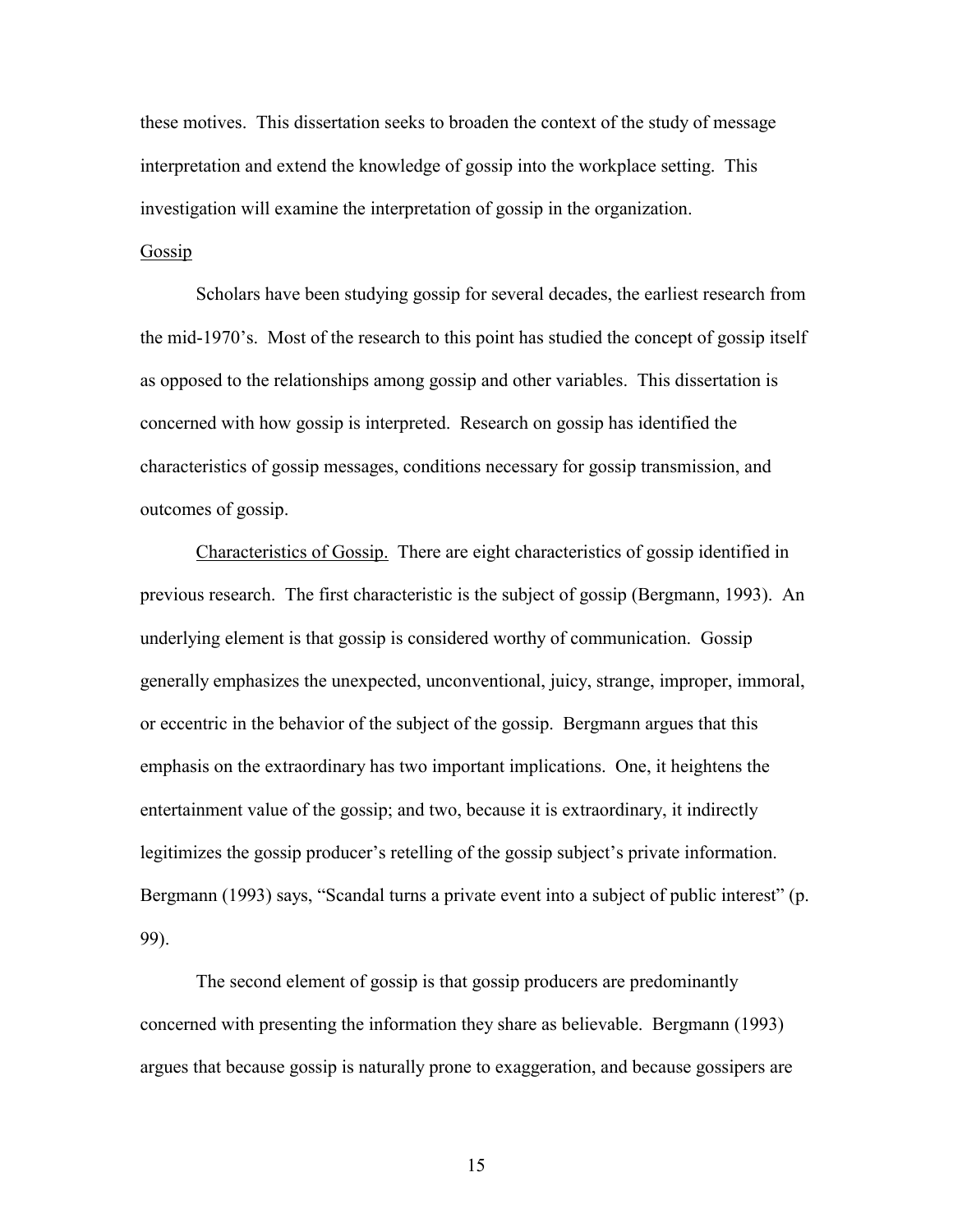confessing the sins of others, gossip producers run the risk of being called slanderers. This characteristic is important to this study because being called a slanderer is costly in the predicted outcome matrix. Gossipers want to reap the rewards of gossip while limiting their costs (Thibaut & Kelley, 1959). It thus becomes important for gossipers to limit their liability to this cost. Because of slander risk, gossip producers display several authentication strategies to prove that they are being honest, such as stating upfront that they too are skeptical about the information, naming their sources for the information, or confirming their story with consistency of an external event (Bordia & Rosnow, 1998).

The third characteristic of gossip is that gossip is unscheduled (Elmer, 1994). Because gossip is unscheduled, individuals acquire bits of information about people in a random fashion, never being sure when the information obtained will become useful. Because individuals cannot know what they will need, or which information will become useful, they do not schedule gossip sessions, rather these sessions occur spontaneously. The gossip receivers generally pay close attention, as the receivers are aware that the information contained in the gossip may be useful in the future.

Fourth, gossip is informal and therefore does not have a fixed agenda (Elmer, 1994). The conversations may start in one place and end in another. Elmer argues that formality works against intimacy, discouraging disclosure or taking risks. When individuals engage in formal communication, they feel less free to change the subject at will. Individuals find unstructured environments conducive to the transmission of gossip, as it allows the gossipers an opportunity to adapt their messages as risky situations arise.

Fifth, gossip focuses on topics of no considerable importance (Rosnow, 2001). That is, the topic of the gossip itself should be considered idle talk. This study argues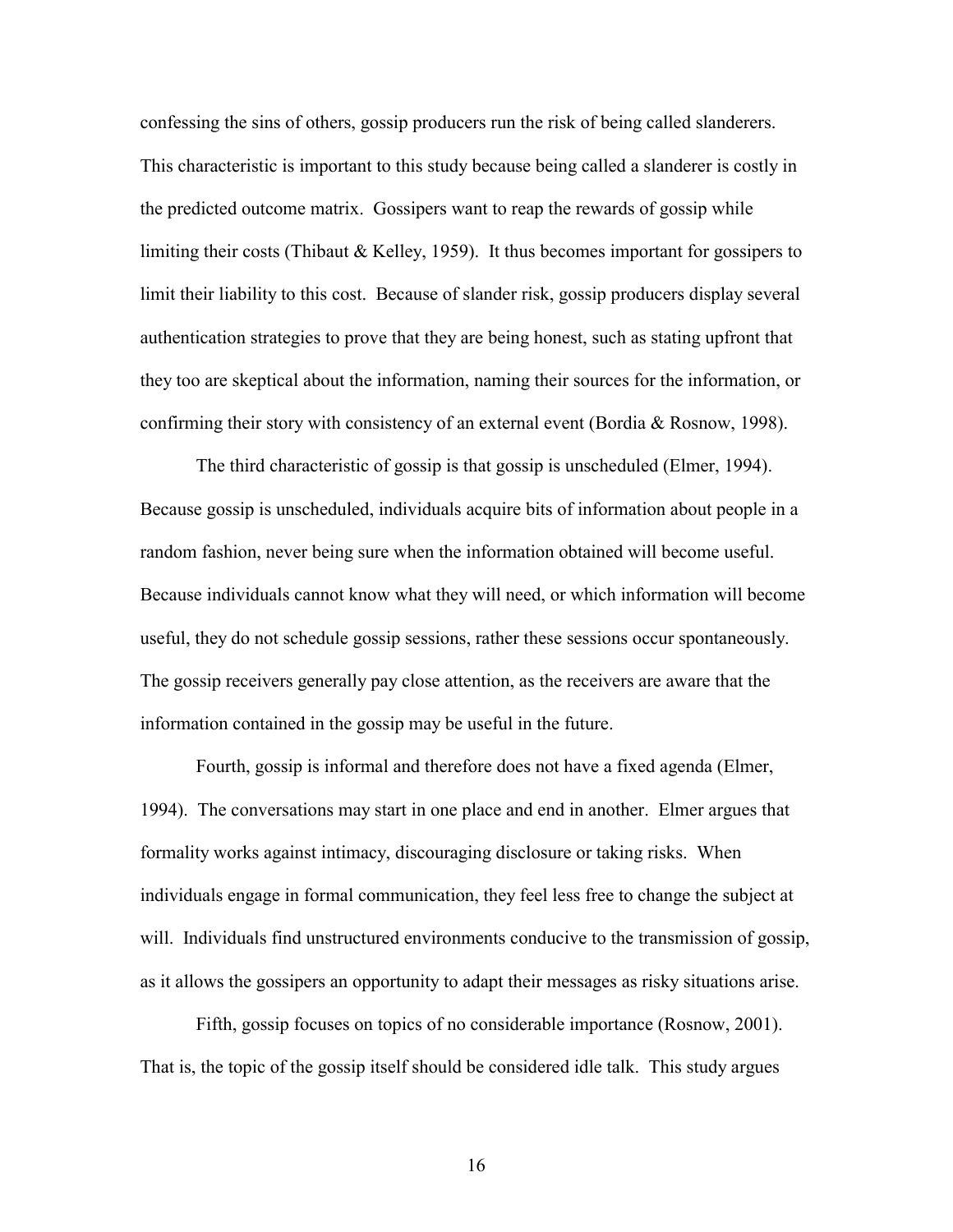that gossip may be important, although not essential for the organization to function. If two people discuss how a third person has had indiscretions with his or her boss, merely to share the news, this discussion would be considered gossip, as the discussion is of no importance to the functioning of the individuals or the organization. In other words, the company could still function, turn a profit, and people would be able to perform the tasks assigned to them without having specific information about the personal lives of other employees. If, however, one reports this unprofessional relationship to a human resource manager (as evidence of sexual harassment and favoritism), it would then no longer be considered gossip, as it would be of relevance and not merely idle chatter (Rosnow, 2001). This is not considered gossip because lawsuits could evolve from this problem, potentially disrupting the organizations ability to function in a way necessary to the organization's survival.

In some instances, the gossip source may merely be packaging the gossip to appear idle in nature, even if the gossiper has ulterior motives for some sort of political gain (Rosnow & Georgoudi, 1985). In other words, the gossiper may appear to be engaging in meaningless chatter, when in reality he or she is sharing the gossip for personal gain. For this study, gossip is not necessarily trivial to the organization, but the message is delivered in such a way as to seem casual, as if the message isn't urgent to the day-to-day functioning of the organization, while still playing an important role. Although Rosnow (2001) argues the subject or topic of gossip is of no considerable importance, he does not claim the act of gossip itself is unimportant. The benefits of gossip will be discussed in a later section.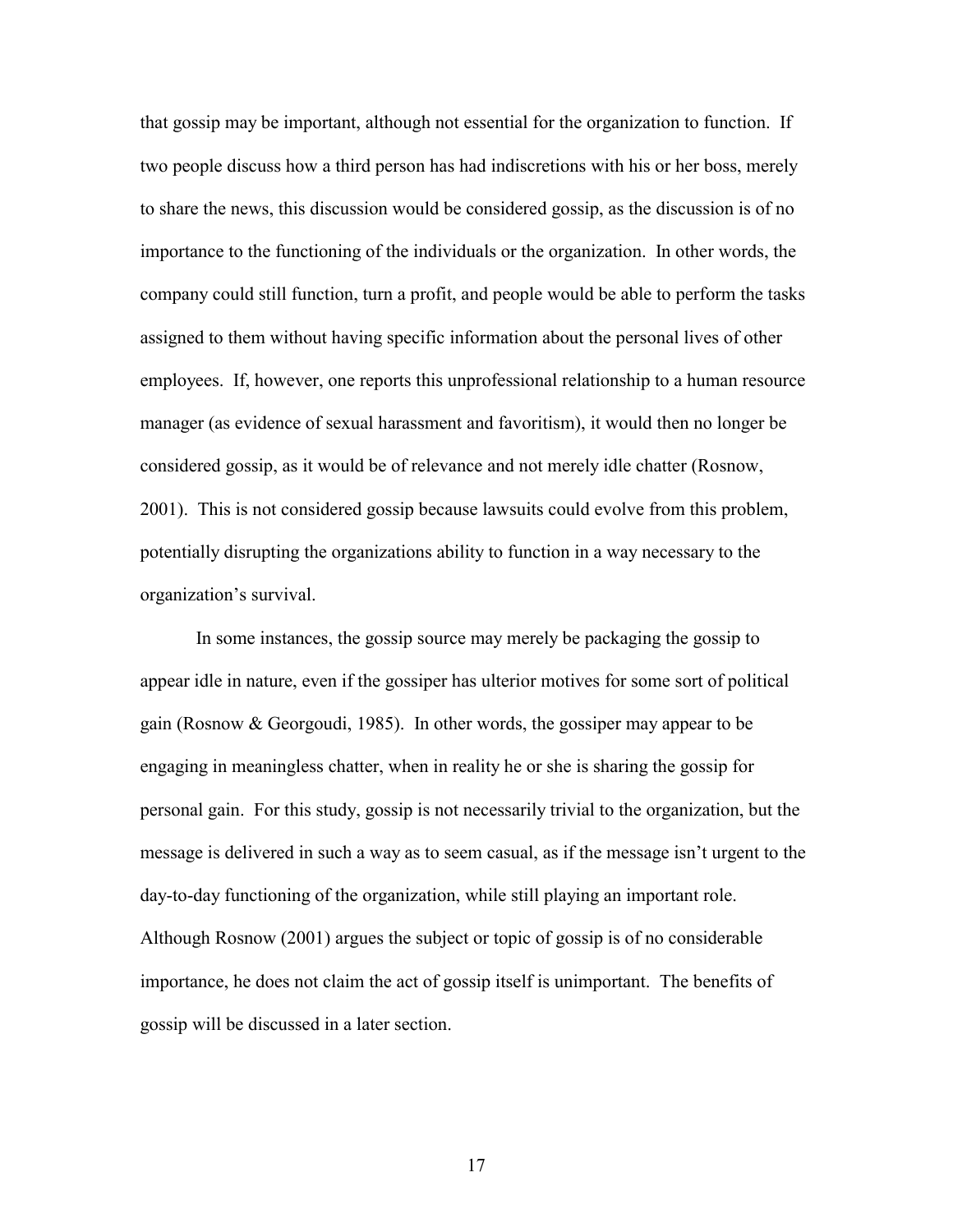The sixth element of gossip is the gossip producer seeks to extend his or her knowledge to other areas. That is, the gossip producer wants to generalize his or her knowledge of the subject to other parts of the gossip subject's life. The gossip producer assumes the gossip information to be typical of a particular subject, potentially relaying a chain of stories about a person of a particular social type (Bergmann, 1993). Gossiping about one aspect allows the gossiper to draw broad conclusions about how the gossip subject behaves in other contexts and also enables the gossiper to evaluate the gossip subject's life values.

Seventh, gossip producers do not report just the facts in plain, unbiased language. Rather, the important element in the gossip transmission is the gossip producers' commentary and evaluation of the gossip subject (Bergmann, 1993; Rosnow, 2001). Rosnow (2001) states that gossip is inherently evaluative; gossipers inject their opinion while relating the information to others. Therefore, gossip producers take joy in divulging this information to others, and offering their spin on things. The gossip producer enjoys speculating about the gossip subject's background or motivation (Bergmann, 1993). The tone of gossip is evaluative, either positive or negative. This tone may be explicit or implicit, but is attached to the person, event, action, or scandal being discussed. Each time an individual shares gossip with someone else, she or he is also providing her or his opinion of the gossip target. This opinion reveals how the source feels about the particular person and the person's actions. Sometimes, individuals feel the need to clarify their moral or judgmental orientation by saying things like, "I would never do something like that" or "I really like him, but what he's doing seems foolish."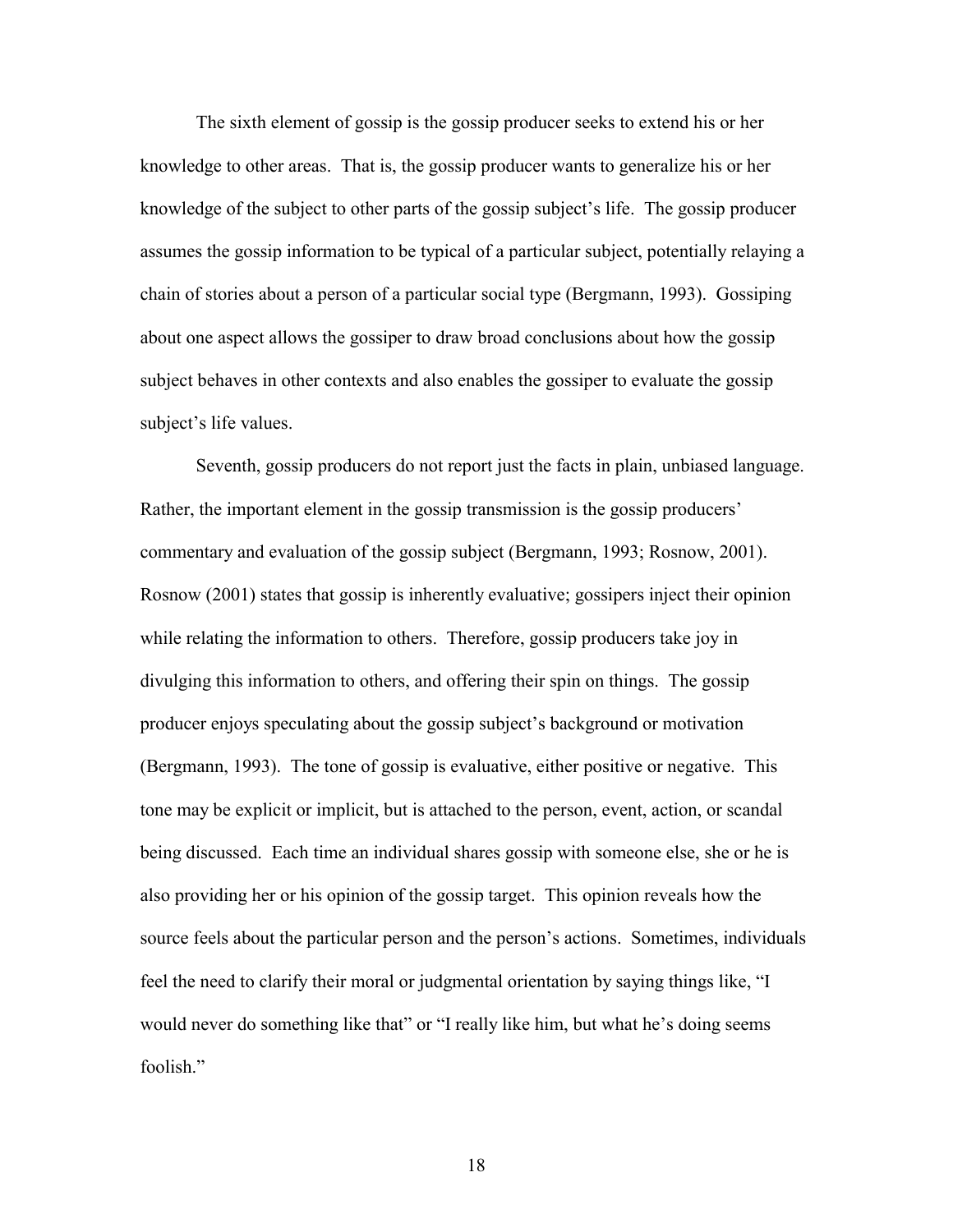Finally, gossip producers do not forget that what they are doing is morally objectionable (Bergmann, 1993; Amirol, 1981). Historically, gossip has negative connotations. The Bible, for example, warns against gossip. (Leviticus 19:16; Proverbs 17:4,9, 20, 27; Proverbs 20:19; James 4:11). Recently, two Orthodox Jewish rabbis began an anti-gossip campaign warning of the harms gossip brings (Schemo, 2001). Celebrities such as Goldie Hawn and Tom Cruise have publicized the Words Can Heal organization started by Rabbi Irwin Katsof to discourage the use of gossip (Hawn, 2001). In Hawn's speech, "A Better Normal," to the National Press Club on December 10, 2001, she urged individuals to take a pledge, promising to see how gossip hurts people, and to try to eliminate it from their lives. Furthermore, gossip has been degraded as it is thought of as something only done by women (Rysman, 1977).

Research has examined sex differences in gossip. Leaper and Holliday (1995) suggest that women may be more inclined than men to gossip, and they encourage others to gossip in their conversations with same-gender friends. Anthony's (1992) research with rumor transmission among the deaf indicates that men and women are exposed to the same amount of gossip. That is, when asked if they are familiar with a particular gossip message, both men and women are familiar with the same number of gossip topics. The difference, however, lies in how the men and women transmit the gossip. Anthony found that men spread the gossip to more people, whereas women gossipers provide more details to the people they tell, with the most details shared within all female dyads.

Nevo, Nevo, and Derech-Zehavi (1994) tested for differences in the gossip tendencies of men and women. After controlling for social desirability, Nevo et al. found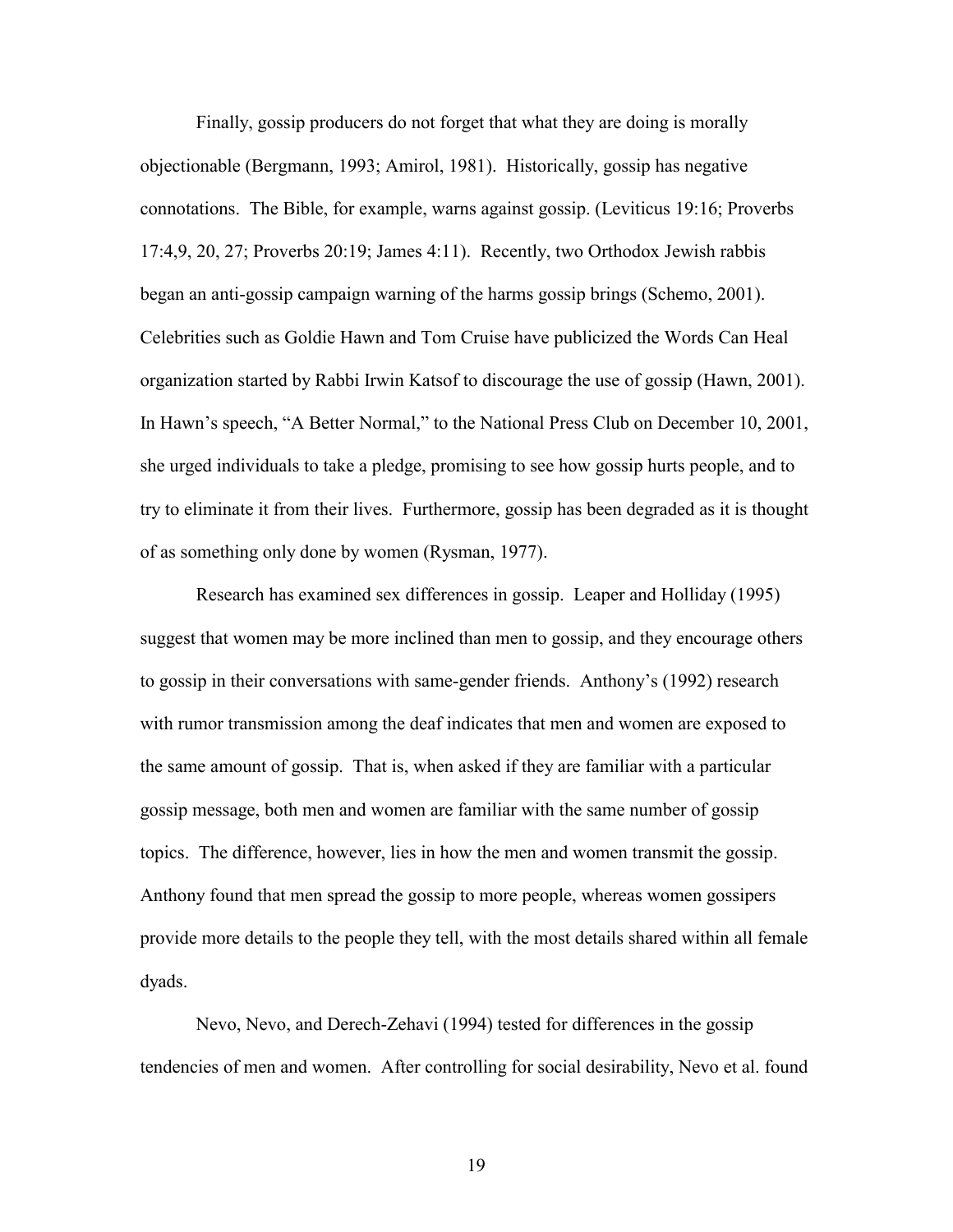the only sex differences in tendency to gossip occurred based on topic. Women are more likely to gossip about the physical appearance of others (e.g. talking to friends about others' clothes) than are males. When the topic turns to achievement (e.g. talking with colleagues about others' work or grades), social information (e.g. talking to friends about others' love affairs), or sublimated activities (e.g. finding out other people's motives), no sex differences were identified. Nevo et al. (1994) also speculated that had they asked about gossip about the sports achievements about others as opposed to physical appearance of others, they would have found that men gossip more than women.

The morally objectionable awareness on the part of the gossip producers is revealed through their attempts to demonstrate that the information they have was passively attained. To limit risks or costs in the gossip transaction, gossip producers want to make sure they are not seen as spies or snoops, but rather as someone who acquired the gossip by chance. Perhaps they begin their gossip session with "I was just minding my own business when I overhead someone talking about someone else." In this example, note the gossiper did not mention he or she was eavesdropping. Gossip producers also seek protection by qualifying their gossip messages with statements such as "I don't like to talk badly about people, but …" or "I don't want to judge anyone else's business, but…" In this way, the gossip producers are able to anticipate potential challenges to their message in an attempt to preserve their own character (Bergmann, 1993). Although gossip is most frequently thought of as a morally questionable act (with high social costs), gossip continues to occur. Before gossip occurs, however, several conditions must exist.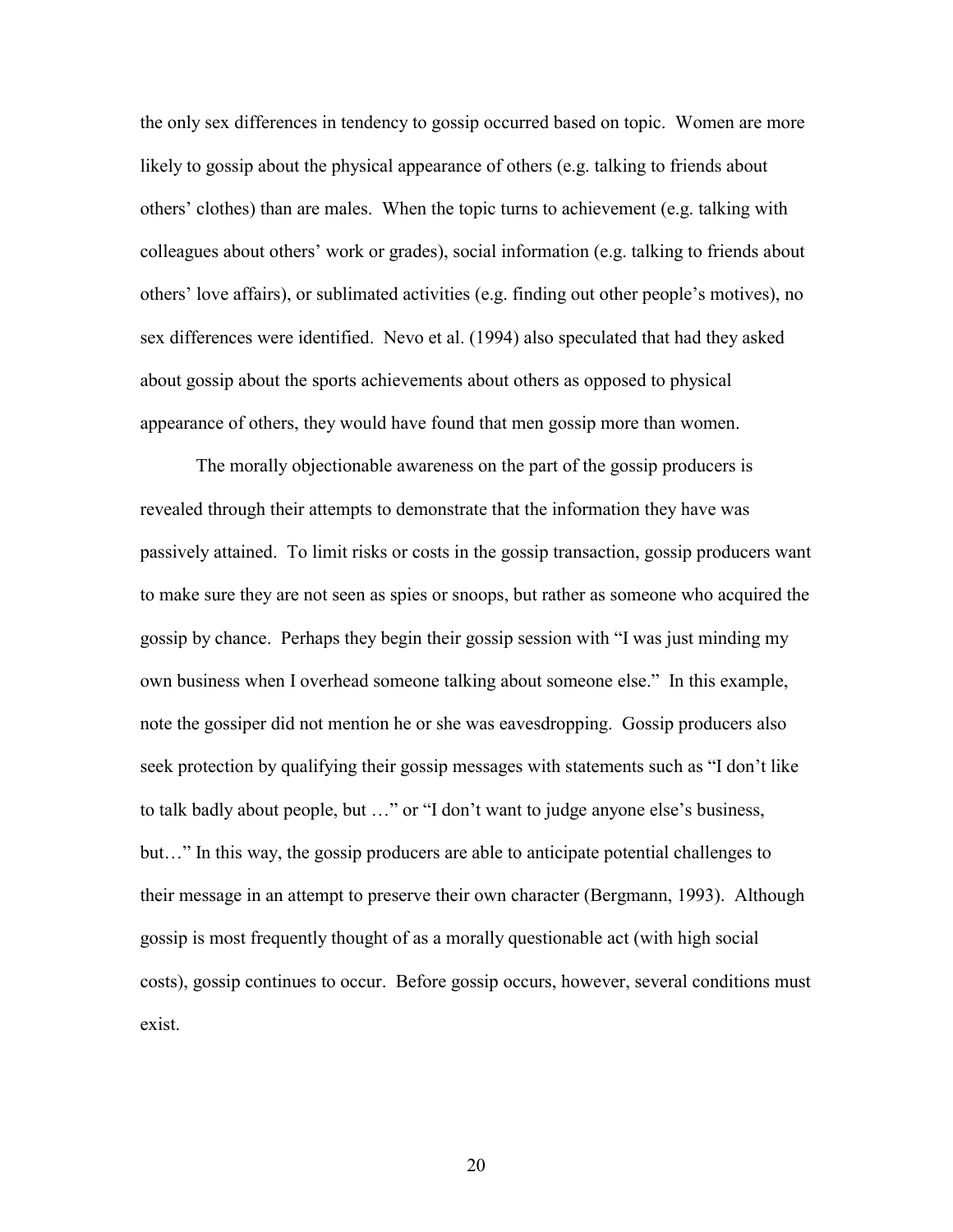Conditions for Gossip Transmission. Ideally, before gossip occurs, four conditions are desirable. Bergmann (1993) has studied how important the absence is of the third party being discussed. To demonstrate how crucial this component of third party absence is to gossip, Bergmann suggests simple observation of what happens when the person being gossiped about suddenly shows up. In social situations, particularly in organizational settings, the subject of gossip commonly appears. Bergmann notes from ethnographic data that the gossip session instantly pauses, and picks up momentarily with a new topic of conversation, usually irrelevant to the prior gossip. The subject of such gossip often leaves knowingly, according to Bergmann, and may even follow with an "I'll see you later" or similar comment.

Bergmann also discusses a second option for removal of the third party. When someone to be gossiped about is physically present, gossipers may turn their backs or hush their voices, acting as though this third party is not present, as they discuss him or her right in front of him or her, treating the third party more like a non-person than an actual conversation participant, thus simulating third party absence. These two examples provided by Bergmann (1993) based on ethnographic evidence, show that third party absence is a requirement for most gossip to occur. This absence of a third party serves to guide the norms of what is appropriate and what is not.

For this reason, Elmer (1994) posits gossip occurs face-to-face, the second condition of gossip. He argues face-to-face transmission occurs to allow the message receiver to determine the credibility of the source. Further, the source can also evaluate the response and feedback of the receiver, to determine how the gossip receivers are perceiving the gossip source. Potentially, the gossip receivers may think poorly of the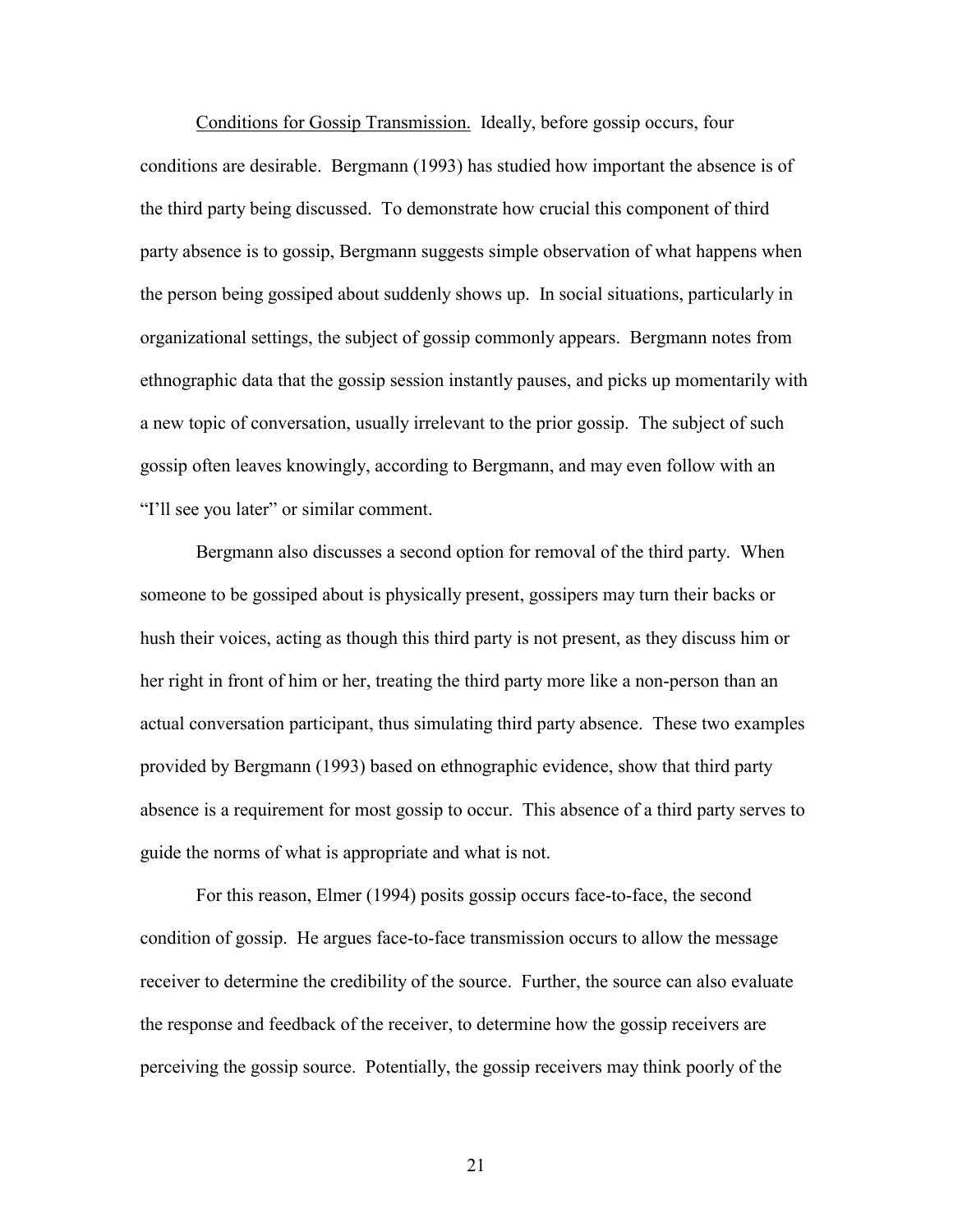gossip source, which the source attempts to avoid by altering his or her message dependent on receiver feedback. The possibility of negative perceptions of gossipers is present, as gossip itself breaks rules of friendship (Elmer, 1994). Friendship has implicit relationship rules such as not talking behind someone's back, not talking badly about mutual friends, and not betraying confidence. The gossiper looks to the person receiving the gossip message to determine if she or he is a co-conspirator in breaking these rules. In negotiating this process, the gossiper relies on nonverbal communication as cues to determine the receiver's involvement.

The third condition is that gossip does not occur with large groups of people. Gossip most frequently occurs one-to-one (Elmer, 1994). The messages are very specific, and the gossiper prefers to tailor the message to a very specific audience because of its sensitive content (Elmer, 1994). With a small audience, what is said can be adjusted, dependent on receiver feedback. Larger audiences do not allow for such easy adaptations. Criticisms of one's mutual friend may be voiced in a different way, if at all, to another person. Having an audience of one allows the gossiper to reap the most benefit of sharing the gossip, while keeping risks at a minimum.

The fourth condition is that gossip generally occurs between acquaintances (Elmer, 1994; Bergmann, 1993; Yerkovich, 1977). Knowing the other person allows for the gossiper to be both interesting and efficient in communicating to the receiver. Although not everyone will know the subject of gossip personally, it is important that the person is at least known. The names of gossip subjects are important to gossip transmission. Gossipers may inquire to find out if a third party is known, such as in the oft heard "Do you know so and so?" (Yerkovich, 1977).

<u>22</u>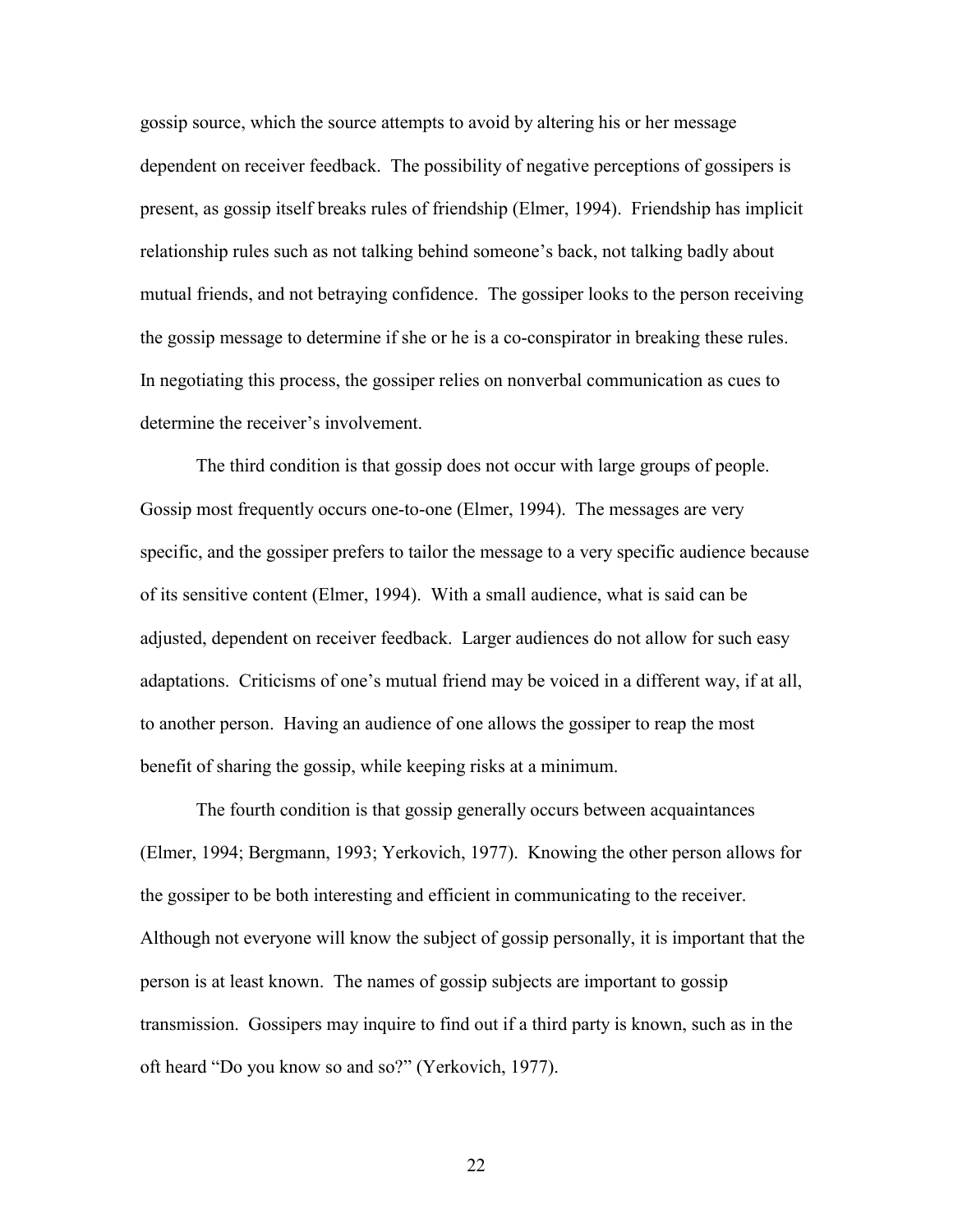The most interesting gossip, according to Bergmann (1993), is when both parties know each other. Gossip when only the listener knows the third party, but the third party does not know the gossiper is also of interest. This type of gossip occurs when individuals gossip about celebrities. The celebrities may be of the local variety; the CEO of one's company may be an interesting target of organizational gossip, even though she or he may not personally know the people sharing gossip about her or him. This type of gossip, according to Bergmann, however, is less interesting than gossip when there is a reciprocal relationship of acquaintance that forms the gossip triad. Further, and perhaps more importantly, acquaintances are more familiar with each other's nonverbal cues, and thus able to make strategic adaptations as necessary. Knowing another person and feeling that the gossiper can trust her or him enough to share the gossip, the gossiper is less afraid of being "duped" or manipulated by the receiver. "When people are not talking about other people, it may be a sign of social alienation or indifference" (Rosnow, 2001, p. 205). Thus, gossip is a way of revealing social networks and trust patterns. When people are not gossiping, perhaps it is a sign that they have no one with whom they can share gossip. Although gossiping incurs social costs it also some positive outcomes.

Outcomes of Gossip. Gossiping has several outcomes for individuals and the organization. This section will describe the benefits and consequences of gossip. Although most people consider gossip a negative phenomenon, not all of the outcomes of gossip are detrimental.

Rosnow argues that gossip is a socially constructed phenomenon that serves as a container of social values and judgments. Gossip can serve as a method for guiding small groups of people, teaching them the socially constructed rights and wrongs of the group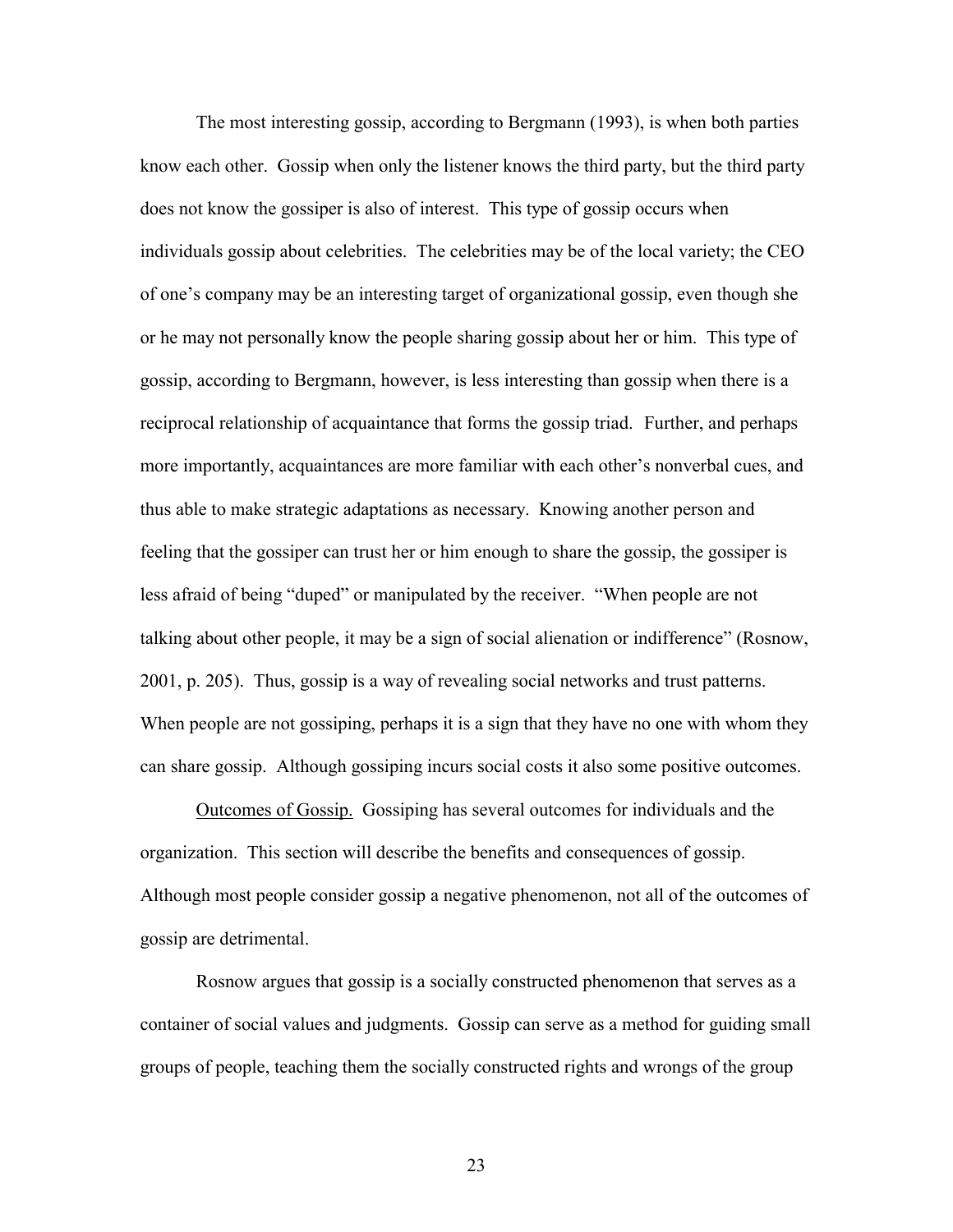norms (Jaeger, et al., 1994; Jaeger, Skelder, & Rosnow, 1998). Sociometric research on gossiping and friendship networks suggests that gossip is used to guide social deviants and isolates back into the group (Jaeger et al., 1998). Gossip can also be a satisfying social exchange bringing individuals closer as they express their values (Yerkovich, 1977). Rosnow (2001) claims that gossiping may operate to the disadvantage of a third party, but usually the defining characteristic of gossip is that it is mutually beneficial to the interacting parties.

Gossiping can have several beneficial functions: news-bearing, influencing others, entertainment, and intimacy (Rosnow & Georgoudi, 1985). Gossip is newsbearing when it presents news, shares information, or makes announcements. A gossiper may announce some positive personal news about a coworker, for example. It is possible to influence others, change opinions, or get people to think or act in a specific way through gossiping. A supervisor may use gossip about another employee to teach his or her subordinate how not to behave. Gossip can also be used purely as entertainment, as a way to pass the time. Coworkers may gossip about other employees' habits as they watch the clock, waiting until five o'clock when they can leave for the day. Gossip presents, even if only superficially, a feeling of secrecy, privacy, and thus, intimacy (Rosnow, 2001; Yerkovich, 1977). When someone shares gossip with someone else, the gossip receiver feels included. By filling in a new employee on the office gossip, she or he will not only gain a better understanding of the company, but also feel closer to the person who reached out and trusted him or her enough to share the gossip.

In the workplace, gossip can improve the social organization of the company. Dunbar (1996) argues that the workplace functions most efficiently when physical space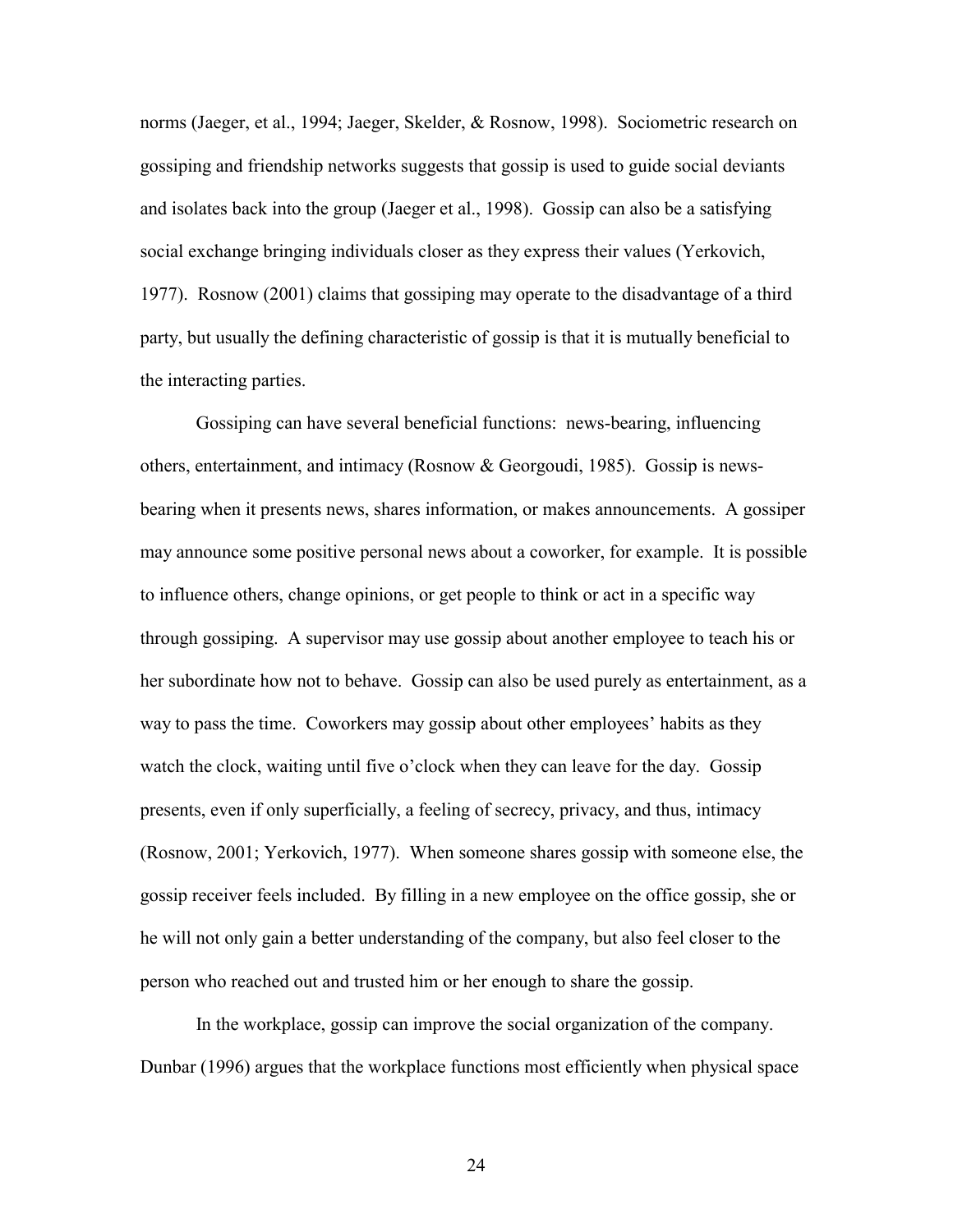is allotted for gossip. In one example cited by Dunbar, a successful organization decided to commission an architect to design a more appropriate building to accommodate the growing organization. In the former building, the workers had a coffee break room that served as a place for chance encounters and socializing. When the architects drew up the plans for the new building, they felt that this coffee break room was unnecessary, and not the best way to utilize space. When the organization moved to the new building, the organization was less successful. Although changes in other organizational aspects were not controlled for, Dunbar attributes this change to the lack of casual contacts, sharing gossip and information at work. These findings may be limited, but, Dunbar suggests a link between workplace gossip and organizational success.

Although gossip has many benefits, corporate gossip can also be of consequence to company managers. The time people spend gossiping can be a drain on key personnel who must use their time and energy to address the various gossip floating about. These gossip messages can hurt the bottom line of the organization in that clients may no longer want to work with a particular person based on gossip, legal costs to an organization may follow libel and slander charges, organization members may have a damaged public image, gossip may cause a decline in employee morale, and gossip may also cause the loss of consumer confidence (Espostio & Rosnow, 1983).

 Jaeger et al. (1998) studied gossip within the organization by studying the communication networks and perceptions of gossip and gossipers within a sorority house. They found that individuals who gossiped least were perceived to be the most likeable although not the most popular. In addition to studying those gossiped about, Jaeger et al. also examined the popularity of the individuals doing the gossiping. Gossiping allows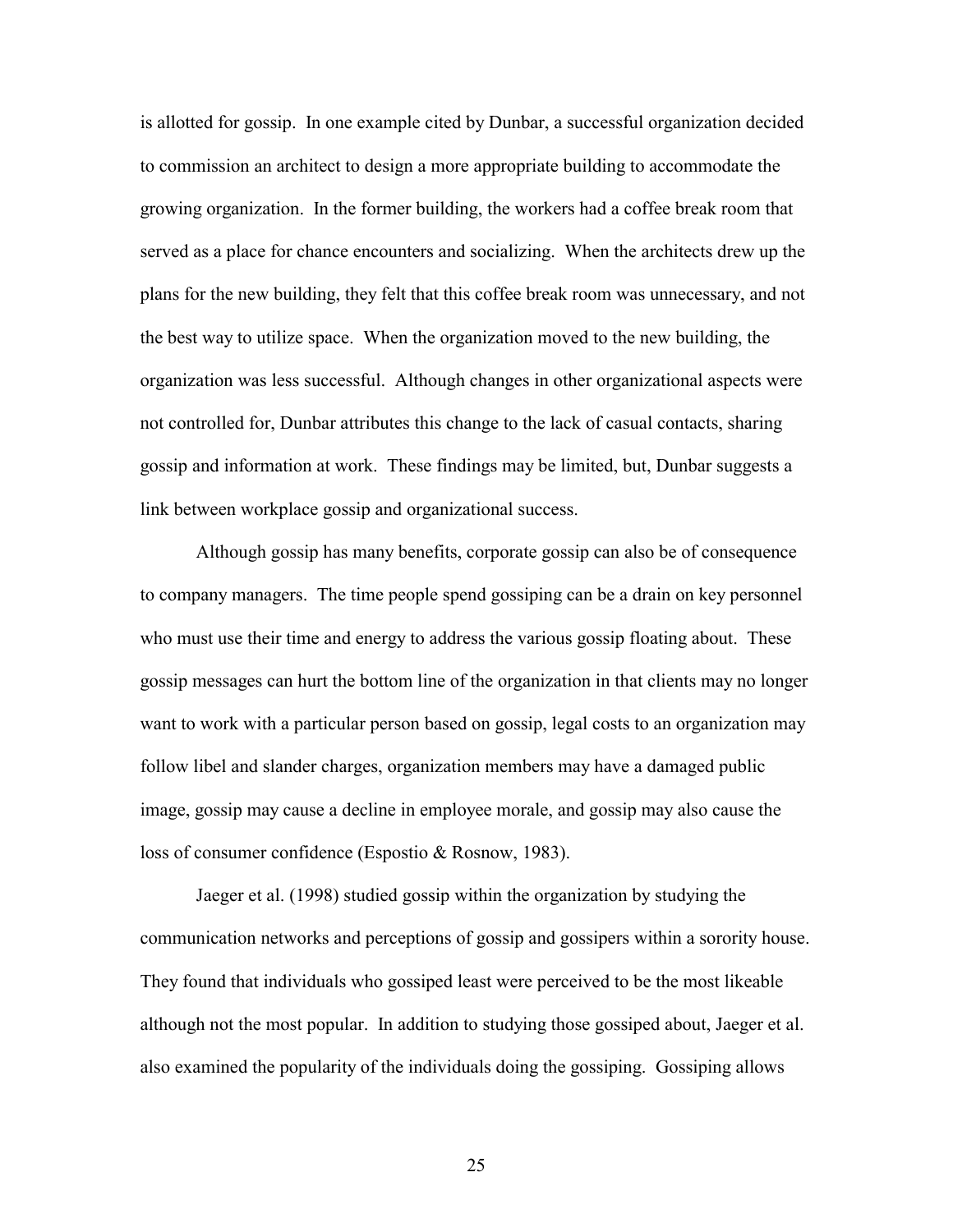individuals to connect and be a member of an ingroup. Therefore, low gossipers were not the most popular, even if the most liked. The most popular individuals, operationalized as those having the most mutually identified friends, were those who were moderate gossipers. Jaeger et al. (1998) predicted that those most frequently gossiped about would suffer from lower self-esteem. However, none of the individuals in the sorority, whether they were gossiped about frequently or not at all, had low self-esteem. Instead, the sample as a whole had high self-esteem and a great deal of self-confidence, despite the frequent gossiping among the group.

Another issue related to gossip is power. Kurland and Peled (2000) define power as the "ability to exert one's will, influencing others to do things that they would not otherwise do" (p. 430). In their conceptual model of organizational gossip, they focus on the gossip source's power over gossip recipients. Their model suggests that one person may have individual influence over another through four of French and Raven's (1959) five bases of power, which include coercive, reward, expert, and referent power. Coercive power occurs when one person can punish another. Reward power occurs when one person can reward another. Expert power occurs when one person has special knowledge or expertise wanted by another. Referent power is when one person attracts another, and the other person desires to be associated with them. Kurland and Peled (2000) do not propose a relationship between legitimate power and outcome of organizational gossip, because legitimate power stems from organizational rank as opposed to social processes. Legitimate power occurs when one person has legitimate rank and authority, based on one's position, and is able to use that position to influence others (French & Raven, 1959). Although Kurland and Peled (2000) argue that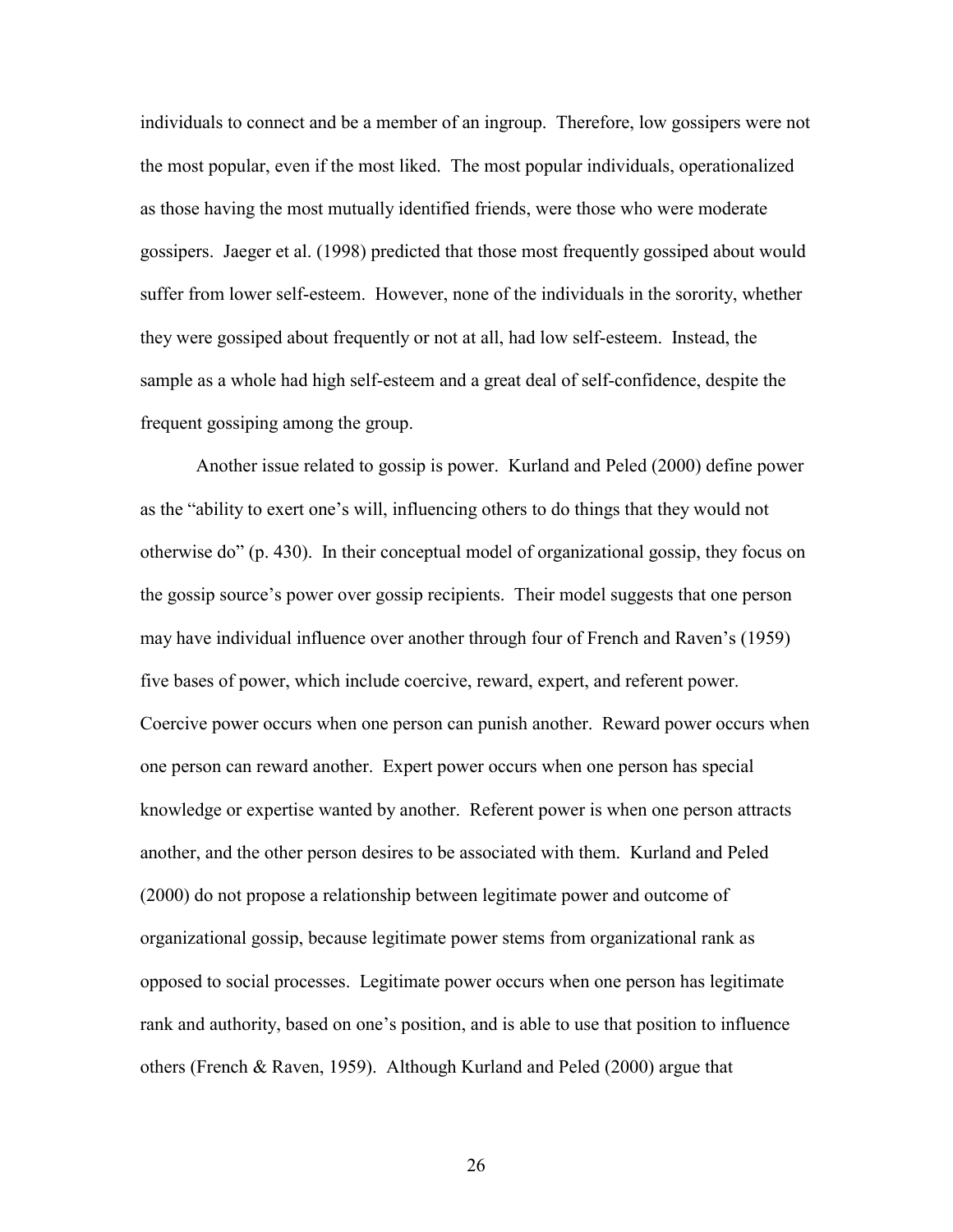legitimate power may not be an outcome of organizational gossip, it seems likely that legitimate power may play a role in how gossip is received.

Kurland and Peled (2000) argue that negative gossip will enhance the gossiper's coercive, reward, and expert power in the organization. They also propose a curvilinear relationship between gossip and referent power, suggesting gossip will enhance referent power, but only to a point, after which gossip will have a negative effect on the gossiper's referent power. Kurland and Peled suggest that these relationships between gossip and power may be moderated by gossip credibility, work-relatedness of the gossip, relationship between gossip source and receiver, and organizational culture.

 Overall, the research on gossip in the organization is limited. Studies examining gossip in a general interpersonal sense are really only in the beginning stages of developing knowledge about gossip. To date, research has defined gossip and clarified it from rumor and identified characteristics of gossip and conditions present for gossip to occur. Additionally, several benefits of gossip have been identified. One factor that may influence the interpretation of gossip is message direction – who is sharing the gossip with the receiver.

#### Message Direction

 One possible factor influencing gossip interpretation is the source of the gossip message. The perceived meaning of messages may be influenced by whether the gossip is spread by a boss, a subordinate, or a coworker. Message direction researchers describe the functions of each direction of communication flow: downward, upward, and horizontal.

<u>27</u>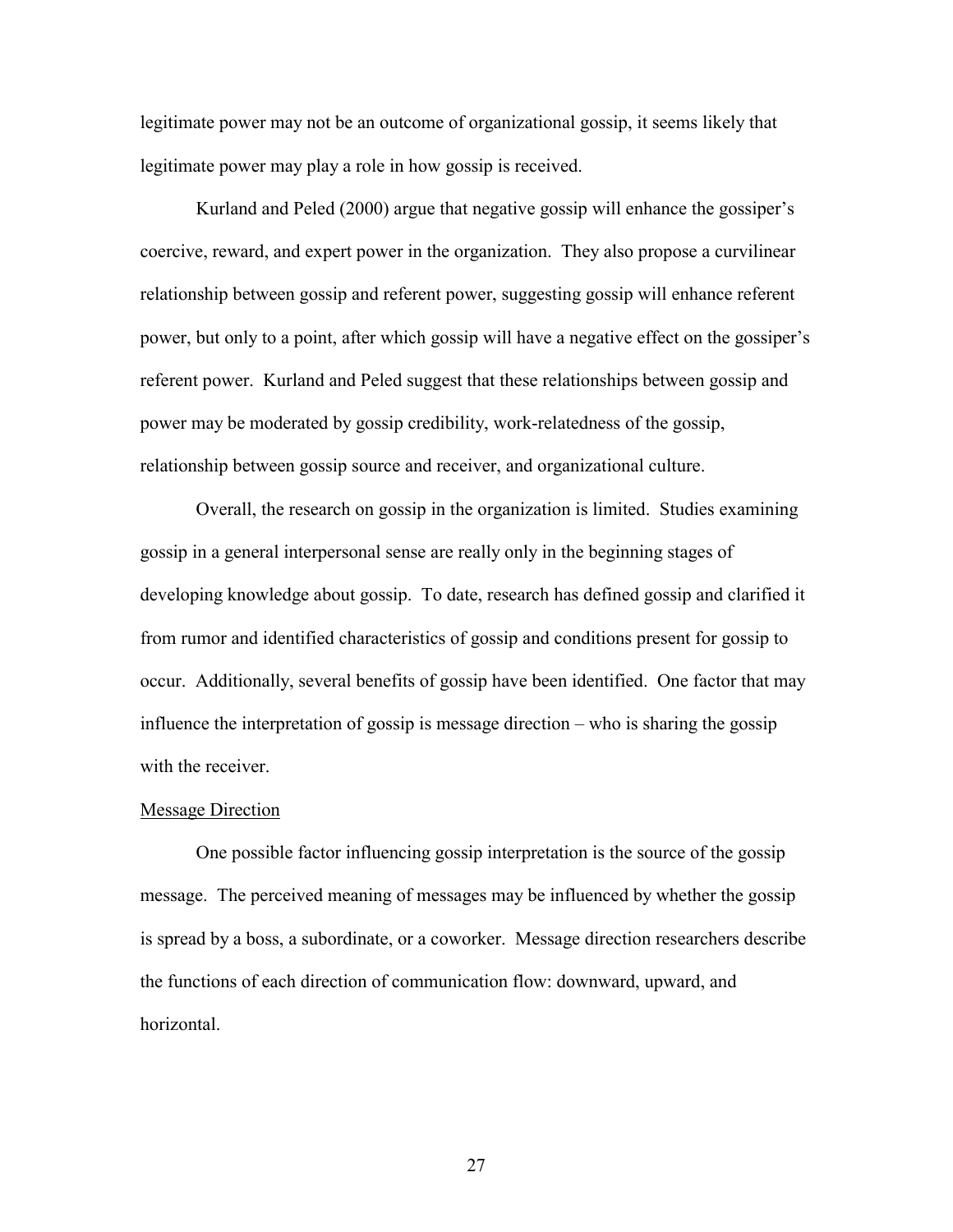According to Katz and Kahn (1966), downward communication serves five primary functions which include (1) giving job instructions; (2) providing job rationale; (3) explaining procedures, policies, and practices, (4) giving performance feedback, and (5) transmitting information regarding the organization's mission and goals. Gossip is possible while accomplishing any of these functions. For example, when giving job instructions, supervisors may recall a story of an incompetent employee who caused problems by doing something wrong. While the use of another employee isn't necessarily gossip, adding unnecessary details about the employees' personal life and appearance may make the story more memorable, yet not essential to the exchange.

 Upward communication is important for organizational success (Harris, 2002), yet Koeler, Anatol, and Applbaum (1981) found that upward communication is less effective than downward communication. According to Harris (2002), "excellent downward communication will be assigned the greatest credibility if upward communication works well" (p. 236). This statement means that employers are most effectively able to convey information to their employees when the employees are able to get messages to their employers. Four functions of upward communication are most prevalent: (1) suggestions; (2) unsolved work problems; (3) what subordinates are doing; and (4) how subordinates feel about the job and other employees. Beyond making suggestions for improvement, subordinates may want or need to share other types of information with their supervisors. Upward communication may be used to find out about what the subordinates are doing – their successes and failures. Sometimes, supervisors may find out about problems with their subordinates when another subordinate reports the problem. Problems may include issues such as unresolved work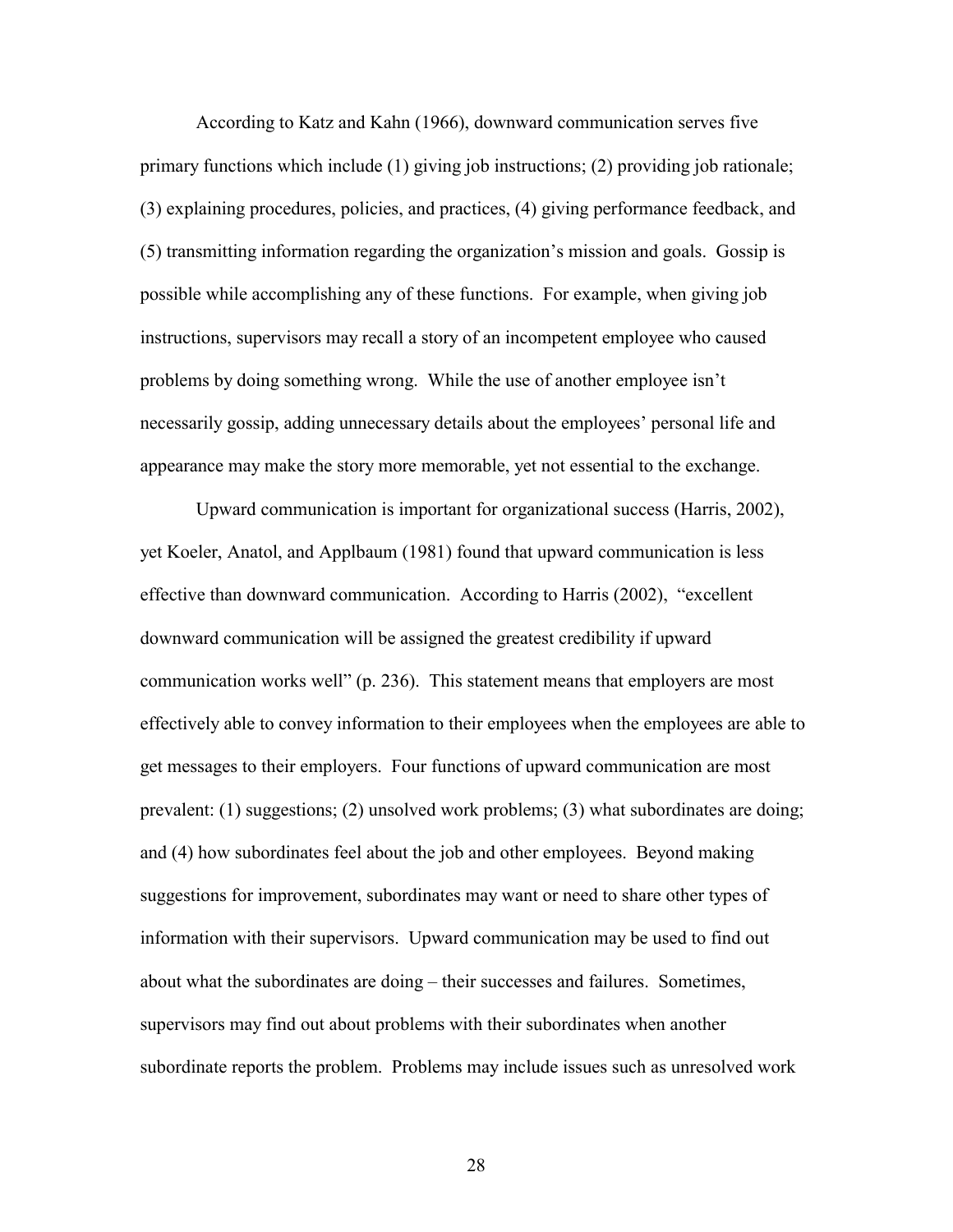problems, safety concerns, and sexual harassment (Harris, 2002). Although often this type of communication is important and necessary to the environment, sometimes individuals share information about their coworkers for purposes not related to the job. Employees may spread gossip about other employees to their supervisors. Perhaps an employee tells his or her boss about what a coworker does on the weekends. While not necessary to the job at hand, conversations about the activities of coworkers may allow employees to express to their supervisors how they feel about the people with whom they work, an established form of upward communication. This gossip exchange also gives the employee something to talk about with their supervisor besides their own work, which may alleviate some tension and build rapport. Subordinates may even use upward gossip to make themselves look better in comparison to their peers. By making a coworker seem less attractive, over time the subordinate may line themselves up for the next promotion, beating out their unattractive peer.

 Horizontal communication benefits the organization by accomplishing task coordination, problem solving, information sharing, conflict resolution, and rapport building (Harris, 2002). Harris (2002) argues that horizontal communication may have organizational benefits not fully realized, as much of horizontal communication is not sanctioned by the organization. In other words, not all horizontal communication is business related or essential to conduct the task at hand.

 Several scholars have identified benefits of horizontal communication. Holland, Stead, & Leibrock (1976) found that horizontal communication helps employees to reduce uncertainty caused by complex organizational structures. Instead of using a formal channel, such as upward or downward communication, employees can ask a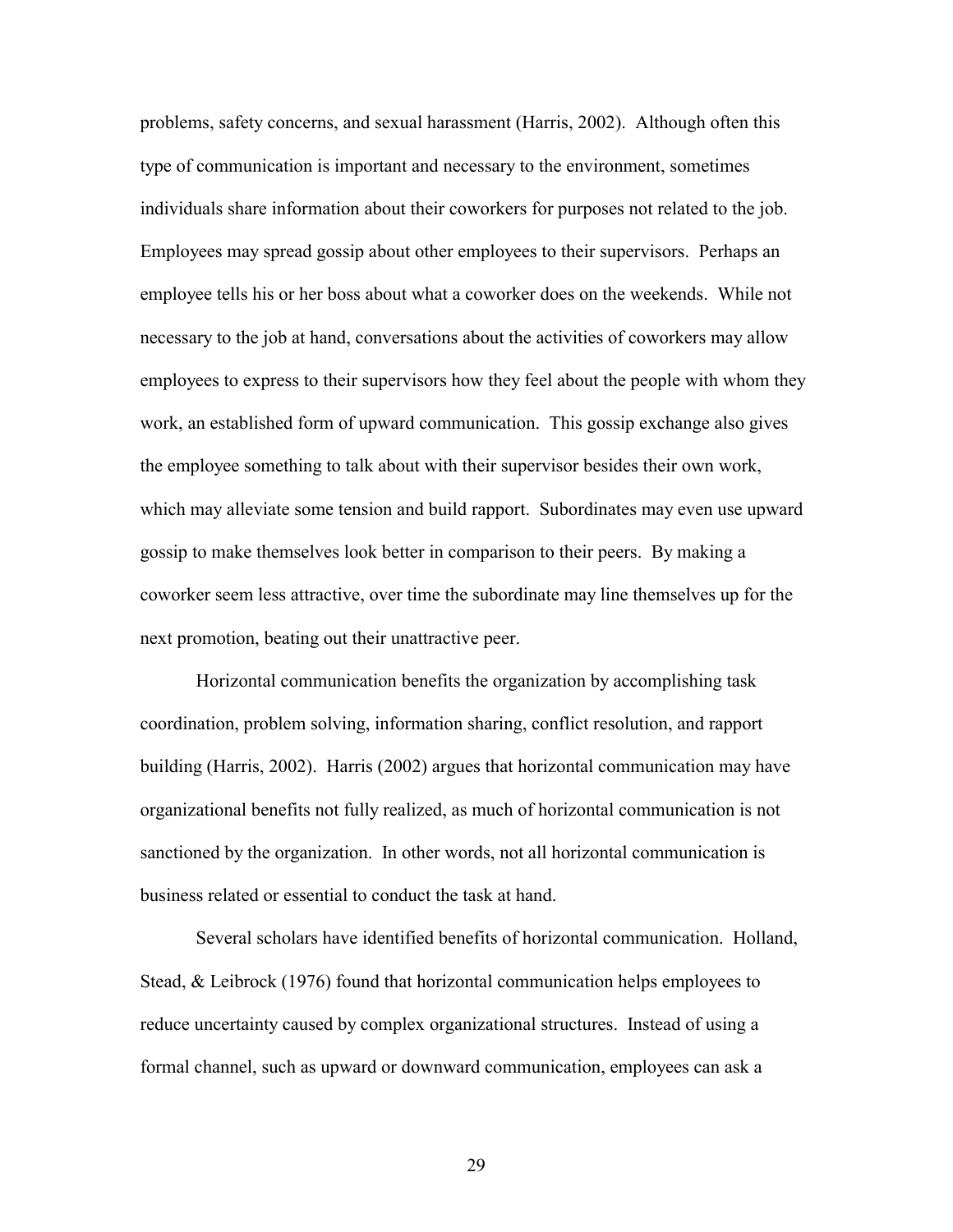same-level colleague to answer a question. Employees also use horizontal communication to build confidence in their work (Valente, 1995). Katz and Tushman (1979) found that employees in a technical setting prefer using horizontal communication in face-to-face channels over downward and/or mediated communication to receive jobrelated information.

Employees may discuss job related topics but also gossip about others in the organization, sharing topics unrelated to task performance. Perhaps an employee tells another employee of their same level how a third person wears ugly clothing. This conversation is hardly relevant to supporting the organization, yet still occurs. Although horizontal channels are less available in the formal settings (Holland et al., 1976), informal communication is better able to transmit gossip (Elmer, 1994).

#### Sex Differences

 Wood & Dindia (1998) indicate that differences between men and women do exist, although these differences are relatively small. Often, the results of these sex differences are an outcome of socialized gender differences, with individuals being socialized by society in large part according to their sex (Wood & Dindia, 1998). Overall, men and women differ in how they send and/or receive nonverbal messages (Hall, 1978, 1998; Mongeau, Carey, & Williams, 1998; Burgoon, 1991), interact with each other (Aries, 1996; Robey, Canary, & Burggraf, 1998); use language (Mulac, 1998; Bonvillain, 2003; Johnson, 2000); and perform many other communication functions (Canary & Dindia, 1998). In addition to sex differences in interpersonal contexts, women and men also communicate differently in the organization.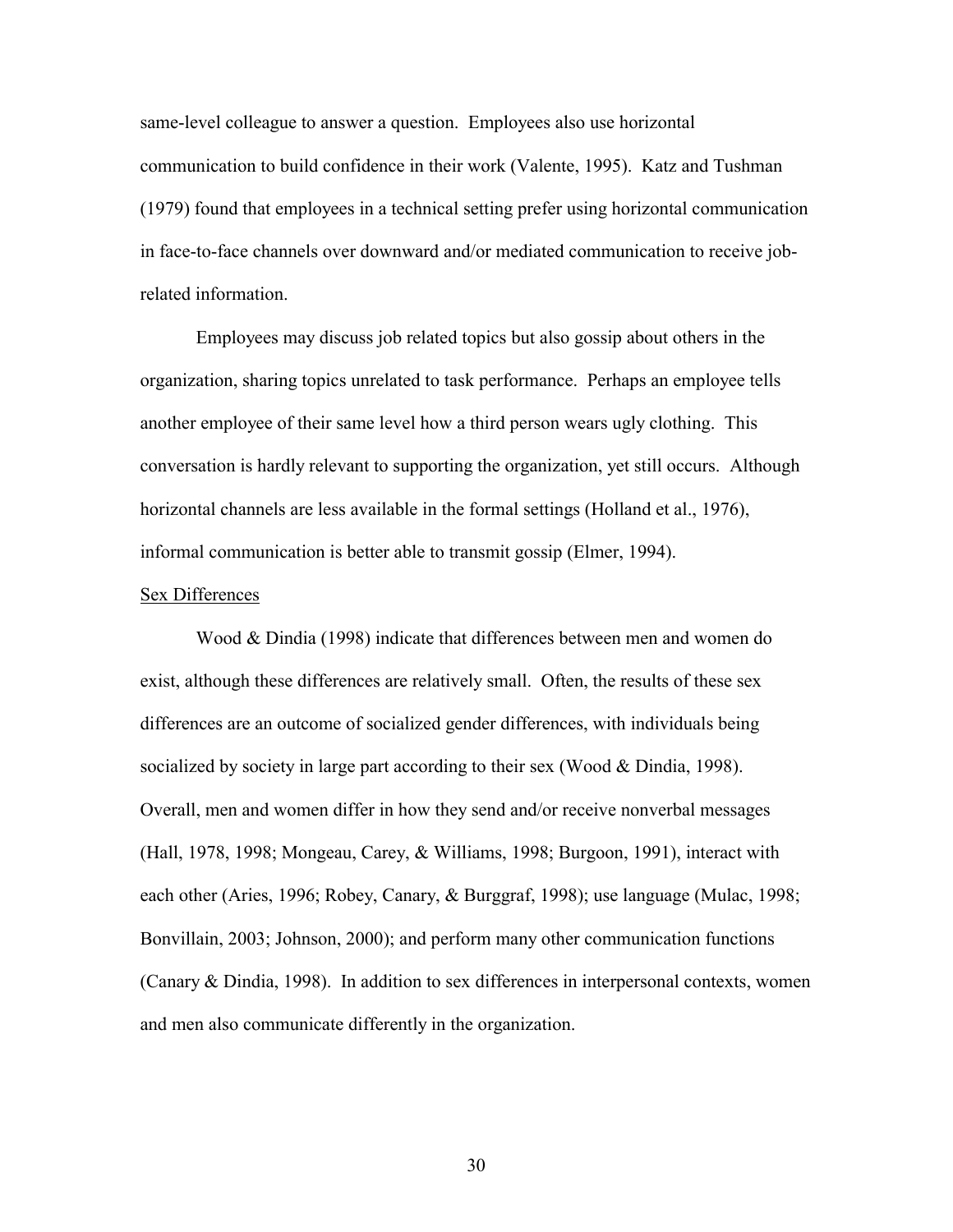Women and men are perceived differently in the organization, and women who work are perceived differently than women who do not (Eagly & Steffen, 1984). In general, females are more likely to be perceived as communal (selfless and concerned with others), whereas males are more likely to be perceived as agentic (concerned with self and control of others) (Eagly & Steffen, 1984). Interestingly, Eagly and Steffen (1984) argue that employed women are more likely to be perceived as agentic than female homemakers. In fact, employed women in this 1984 study were perceived to be even more agentic than employed men. The researchers explain this interaction as an outcome of working women exerting their freedom of choice. Nearly 20 years later, the workplace has changed to include more women.

Whereas more women work, not all women place their careers first. Perhaps with the current generation of women workers, it is female executives who are perceived as being more agentic than the male executives because female employees are quite common. Dierkman and Eagly (2000) argue that the stereotypes of both sexes are changing, with the female stereotype especially dynamic because of the drastic changes in female social roles and the increasing similarity in the roles males and females play. Carli and Eagly (1999) found that females were less likely to emerge as leaders overall, while Karau and Eagly (1999) found that females with masculine personality traits were more likely to emerge as leaders than females with feminine personality traits. Van Vianen & Fischer (2002) also found that a preference for masculine organizational culture is associated with getting ahead in the organization, leaving more women behind than men.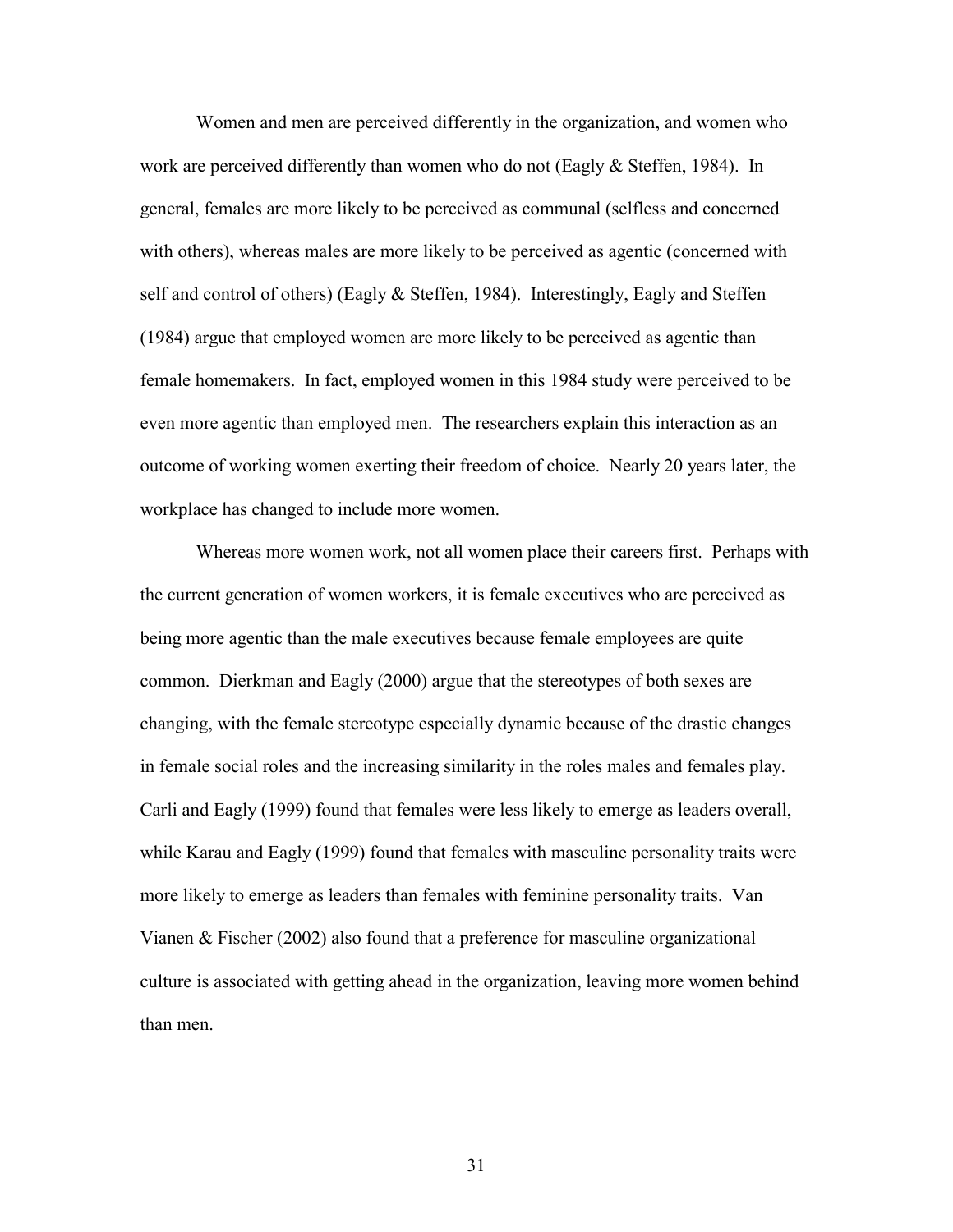Although women are able to emerge as leaders in the organization, very few actually do (Bertrand & Hallock, 2001). Even when women do emerge as leaders in an organization, they are usually confined to middle management. Bertrand and Hallock (2001) studied gender participation in all firms in the S&P 500, S&P Midcap 400, and S&P SmallCap 600 between 1992 and 1997. When examining the top five executives for each of these companies, only 2.4% of their sample were women. Not only did they find a lack of women in these top positions, but the women they did find were mostly executives in smaller companies, specializing in health, social services, and trade.

Many of the sex role differences in the organization stem from sexual scripts (Metts & Spitzberg, 1996). The traditional sexual script occurs when the males play the role of the initiator and females play the role of regulator of communication interaction. This traditional sex role stems from childhood and individuals' extraorganizational lives. Sex role spillover (Gutek & Morash, 1982) is the general tendency for sex role expectations established outside of the workplace to carry over into the workplace and thus influence communication at work. For example, an individual may have grown accustomed outside the organization to communicating with men in a particular way. Perhaps these patterns are established based on how the individual communicated with his or her parents, spouse, and friends. Similarly, the individual has a pattern for communication with extraorganizational women. How this individual communicates with men and women within the organization may be similar to how he or she communicates with men and women outside of the organization, his or her communication thus spilling over into the workplace setting (Jablin & Sias, 2001). Although potentially inappropriate (such as, communicating with one's coworker as one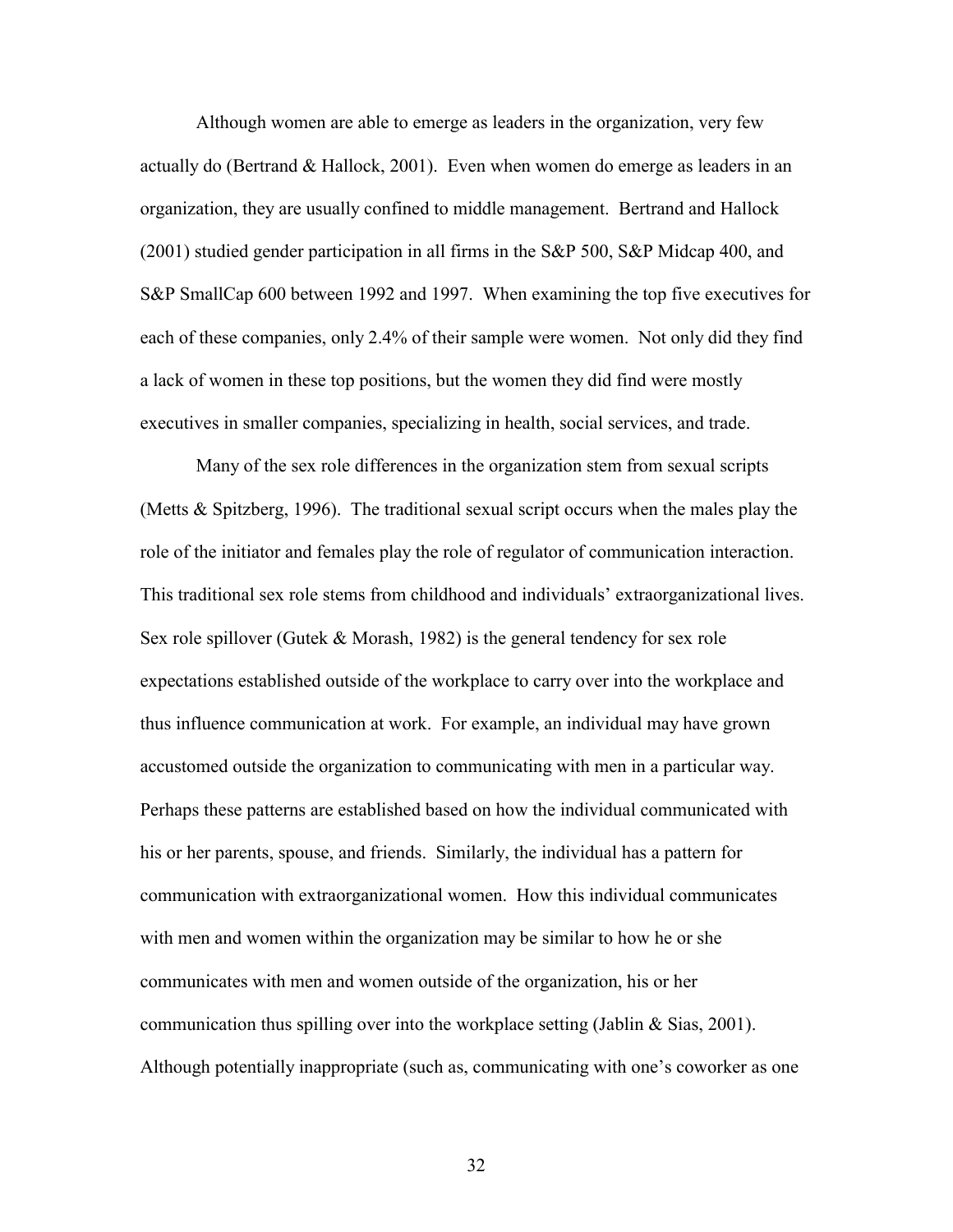communicates with one's spouse), sex roles established outside of the organization do indeed influence communication within the organization and expectations about how men and women communicate at work. With such noticeable differences between how individuals communicate with male and female employees, factors such as message direction and sex of the gossip senders and receivers may influence how workplace gossip messages are interpreted.

# Message Interpretation

 Individuals process the world through a series of symbols that make up their reality. Words themselves are symbols. Messages are made up of word symbols and individuals interpret symbols differently, based on their perspective. Symbolic interactionists believe that human beings interpret the actions of others and respond to such interpretations based on perceptions, instead of simply reacting to the actions of others (Blumer, 1978). Relying on previous encounters, role expectations, or other personal experiences, individuals engage in symbolic processing of messages for interpreting meaning. Instead of reacting to what another person has actually intended, individuals interpret their perceptions of likely or possible responses based on their interpretations of other information that creates the individual's social reality. These interpretations may be based on interpretations of previous messages or their expectation for the present message. In either case, the interpretation of the other substitutes for the actual intention or communication with the other, unless individuals are able to clarify their interpretations with the message sender.

 Edwards (1998) found that the interpretation of messages is multidimensional, influenced by expectations, values, and role characteristics of the recipients. She also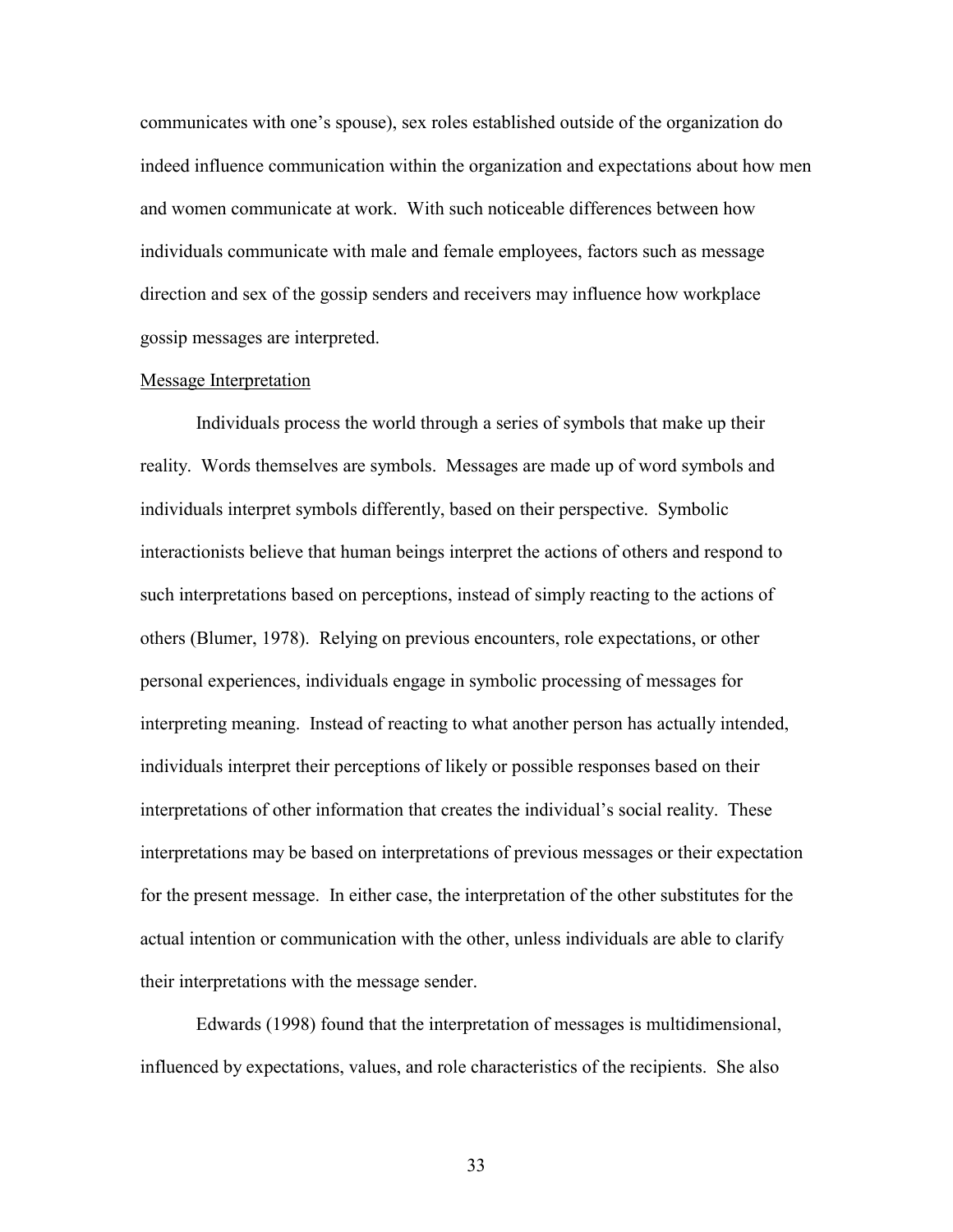found that interpretation of messages is neither characteristic nor consistent across individuals. In other words, individuals will not necessarily interpret messages the same each time they are exposed to the same content. Edwards (1998) states that all messages have some degree of ambiguity. That is, even messages that are not intended to be vague or polysemic can still be interpreted in varying ways by different individuals.

 Hewes, Graham, Doelger, and Pavitt (1985) contend that some message senders intentionally mislead the message sender. Additionally, they claim that messages themselves are inherently ambiguous. Individuals often lack complete information about the social context or external information to determine how these ambiguous or misleading messages should be interpreted. Hewes and Planalp (1982) argue that individuals just make their best guess at the most likely interpretation instead of devoting much energy into determining with absolute certainty that their interpretation is the one accurate truth.

 Hewes et al. (1985) studied the process individuals go through when "secondguessing" information from others. They claim that when individuals obtain information indirectly from others the receivers are aware that the message may be distorted. They found that people find second hand information useful, although not as useful as hearing information directly. They found that most individuals (71%) second-guess information from a source not directly involved in the situation the source reports, although their noncollege student sample was less likely to second-guess others than the sample of students. Additionally, Hewes et al. (1985) found that receivers reconstruct messages that they suspect may be biased.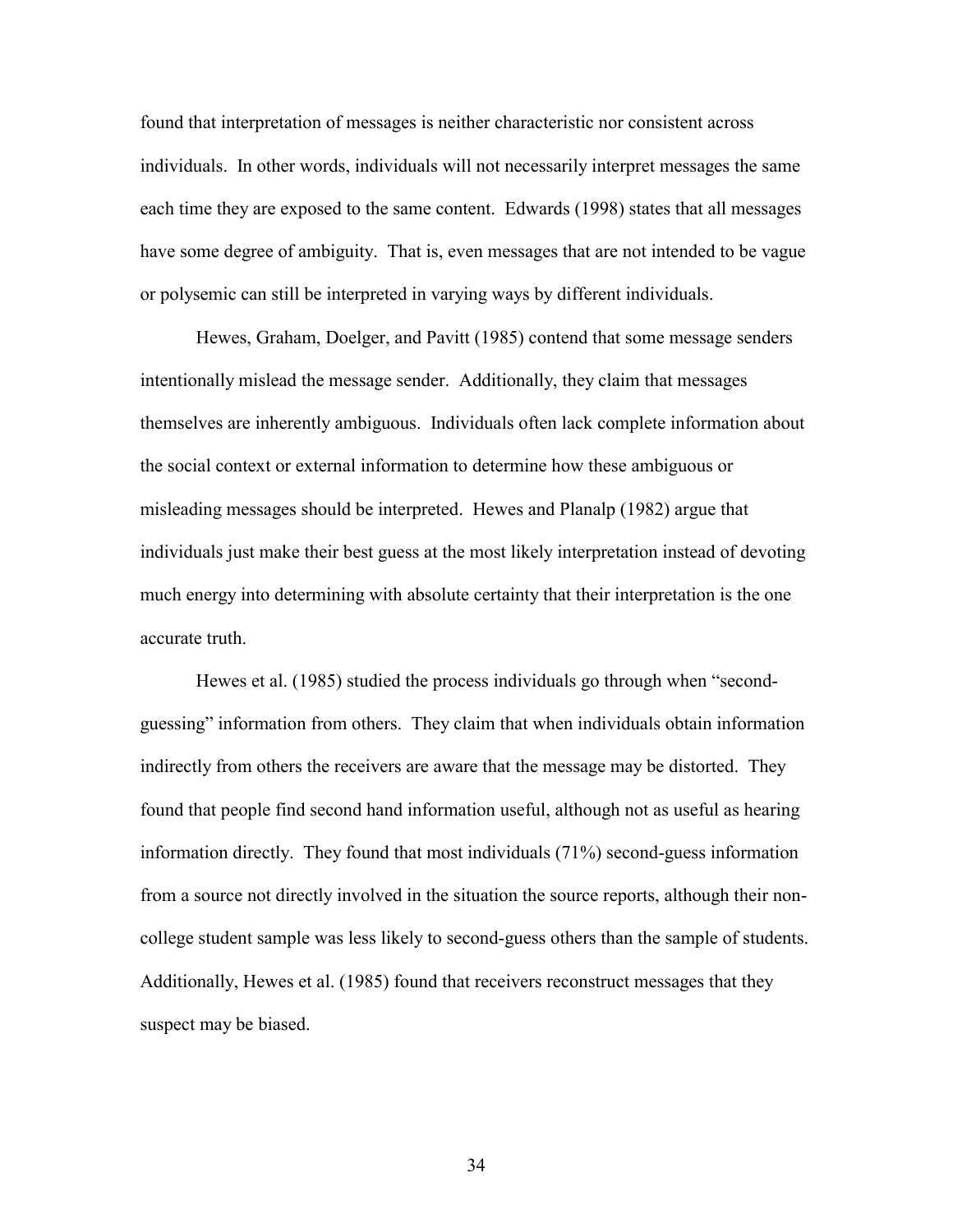Receivers themselves may also be biased. Edwards (1998) found that psychological gender roles, particularly the feminine or communion role is a better predictor of how individuals interpret messages than biological sex. Both the gender of the source and receiver, as well as their respective gender roles, influence the interpretation of messages. Interestingly, Edwards (1998) found that individuals have a same-gender bias when interpreting messages from individuals of their same sex when interpreting ambiguous spousal communication. That is, females are more likely to perceive wife-source messages as supportive, and husband-source messages as controlling. Conversely, males are more likely to perceive husband-source messages as more supportive and less controlling than the wife-source messages.

In the organization similar biases may exist. Although psychological gender is more difficult to estimate in other individuals, biological sex is a salient characteristic in determining diversity (Williams & O'Reilly, 1998). Individuals may interpret organizational gossip differently for same-sex message sources than for opposite-sex message sources. Several studies have concluded that heterogeneity is associated with decreased communication, message distortion, and more errors in communication (Barnlund & Harluand, 1963; Triandis, 1960; Williams & O'Reilly, 1998).

 Similar to Edwards's previous work (1998), Futch and Edwards (1999) also found a same-sex bias in their research on the effects of gender, defensiveness, and sense of humor on message interpretation. Both males and females interpreted messages from same sex members more positively than messages from the opposite sex. First they determined that sense of humor was associated with interpreting messages humorously, regardless of sex. Contrary to their predictions, defensiveness was not associated with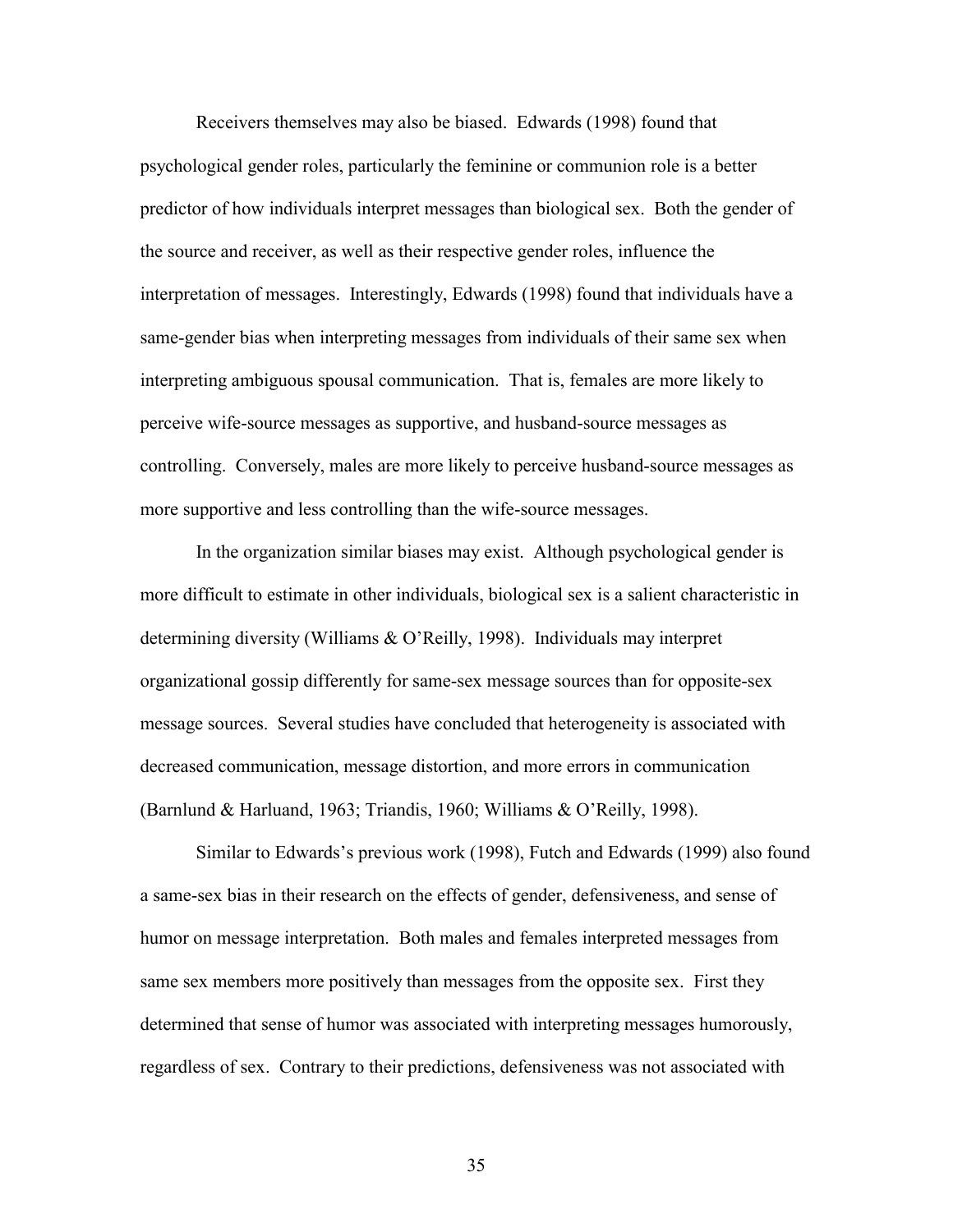defensive interpretations about ambiguous messages about one's self. Topics of messages made a difference for males and females. Males were more defensive and less humorous than females when ambiguous comments were made about their mental and physical errors. Futch and Edwards (1999) explain these results by noting that "much of men's social identities relies upon their fulfillment of the traditional masculine roles"(p. 94). These masculine roles may be most pronounced in the workplace, thus making comments regarding their mental errors at work more sensitive than other topics. Further, Futch and Edwards (1999) note previous research indicating the perceptions of jokes as more humorous when women are the targets, as compared to men. Females, on the other hand, were more defensive than males regarding ambiguous comments pertaining to their weight. Overall, individuals were more likely to interpret messages from same-sexed others more positively.

 Sex and gender are related to individuals' interpretation of messages. Edwards (2000) found that males and females interpret messages as more or less affiliative or dominating, often depending on the situation. Overall, females are more likely to interpret messages as affiliative. However, in a situation where someone's work is criticized, males were more likely to interpret the criticism as affiliative than females. Males were more likely to interpret messages as dominant, with the exception of a situation when a driver stops short and puts a hand in front of the passenger. In this driving scenario, females were more likely to interpret the message as relational dominance than males.

In addition to determining biological sex of the participants, Edwards (2000) measured the gender-role of each participant. Individuals with high levels of communion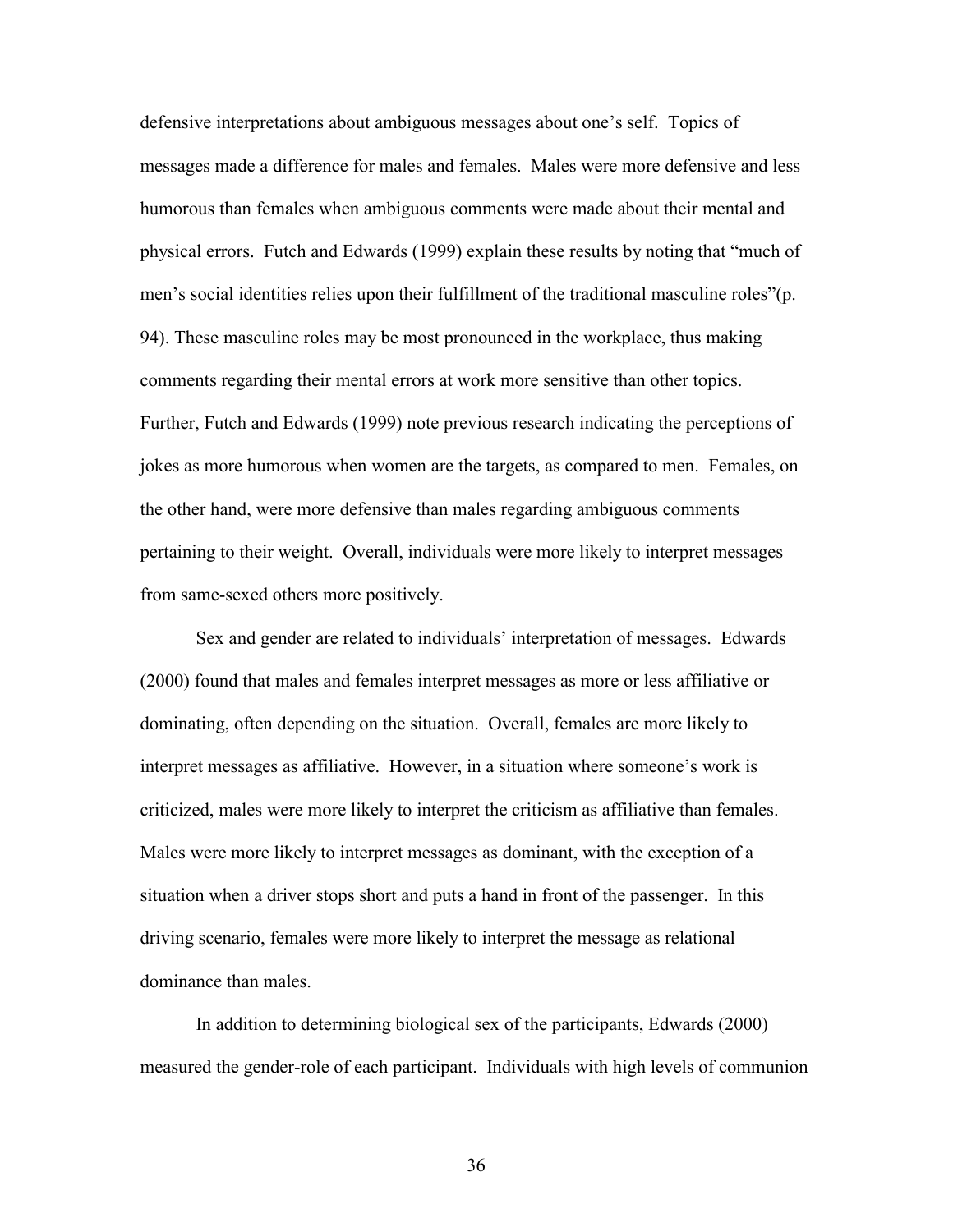are less likely to interpret messages as conveying dominance. In a situation where a classmate advises a student to see the professor for help with exams, individuals with high levels of agency are more likely to interpret the situation as affiliative, although no relation was found between agency and perceptions of affiliation in other scenarios. This study found that interpretation of relational messages may depend on the situation. Overall, males and females differ in their perceptions of affiliation and dominance and gender roles influenced the perceptions in some situation.

 In the organizational context, Edwards (1998) found gender differences for the interpretation of a bragging coworker. She found that males are more likely to perceive a bragging coworker as being supportive than females, regardless of the males' support of communal or feminine values. These communal or feminine values include emphasis on family, love, and friendship (Rokeach, 1973). Females, however, with a communal, or feminine, gender are more likely to perceive a bragging coworker as supportive than are females who do not have a communal gender.

Edwards (1998) also found an interaction effect in the interpretation of bragging coworkers as controlling. Bragging by a male coworker is perceived as more controlling than bragging by a female coworker. When a female coworker brags, agentic (or masculine) orientation individuals perceive the behavior as less controlling. Agentic or masculine values include emphasis on work, success, and competition (Bem, 1974). However, when the bragger is male, individuals with agentic orientations are more likely to interpret the behavior as controlling. Potentially, these bragging coworkers may have been perceived as trying to make themselves look good.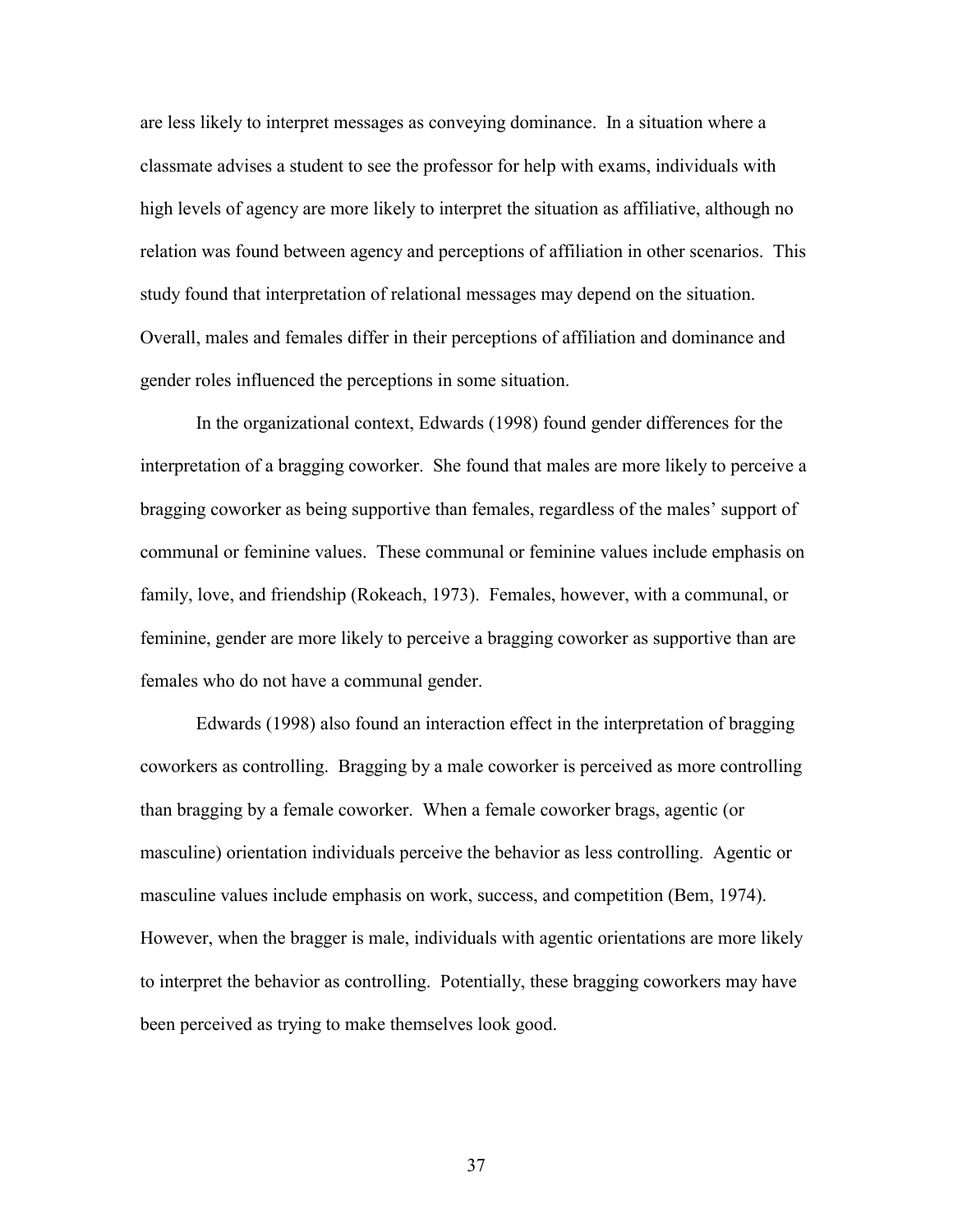These differences in psychological gender are highly correlated with biological sex because these roles are expected and rewarded from others (Eagly, Wood, & Diekman, 2000; Eagly, 1987). In the organization, individuals would seem likely to rely less on their psychological gender when making assessments about others because individuals in the organization are categorized by their most salient features, in this case the most salient feature being biological sex (Williams & O'Reilly 1998).

Edwards and Bello (2001) found that individuals interpret equivocal messages that protect the face of another as more polite and less honest than unequivocal critical messages. These effects are even stronger for women, with women identifying the equivocal messages as more polite and unequivocal messages as less polite than men. Unequivocal messages are interpreted as more competent when the situation is obvious to the message receiver, such as a knowingly poor performance on a speech. However, when the situation is ambiguous, unequivocal messages are not interpreted as more competent, although they were interpreted as more polite and less honest.

Another factor influencing message interpretation is personality. Edwards, Bello, Brandau-Brown, and Hollems (2001) studied the effects of loneliness and verbal aggressiveness on message interpretation. They predicted that lonely or verbally aggressive individuals would be more likely to interpret ambiguous messages negatively, and that when lonely or verbally aggressive individuals interpret messages negatively, greater difficulty with communication results. Participants completed questionnaires measuring loneliness and verbal aggressiveness and indicated their reactions to two ambiguous communication situations. The findings supported their hypotheses. Edwards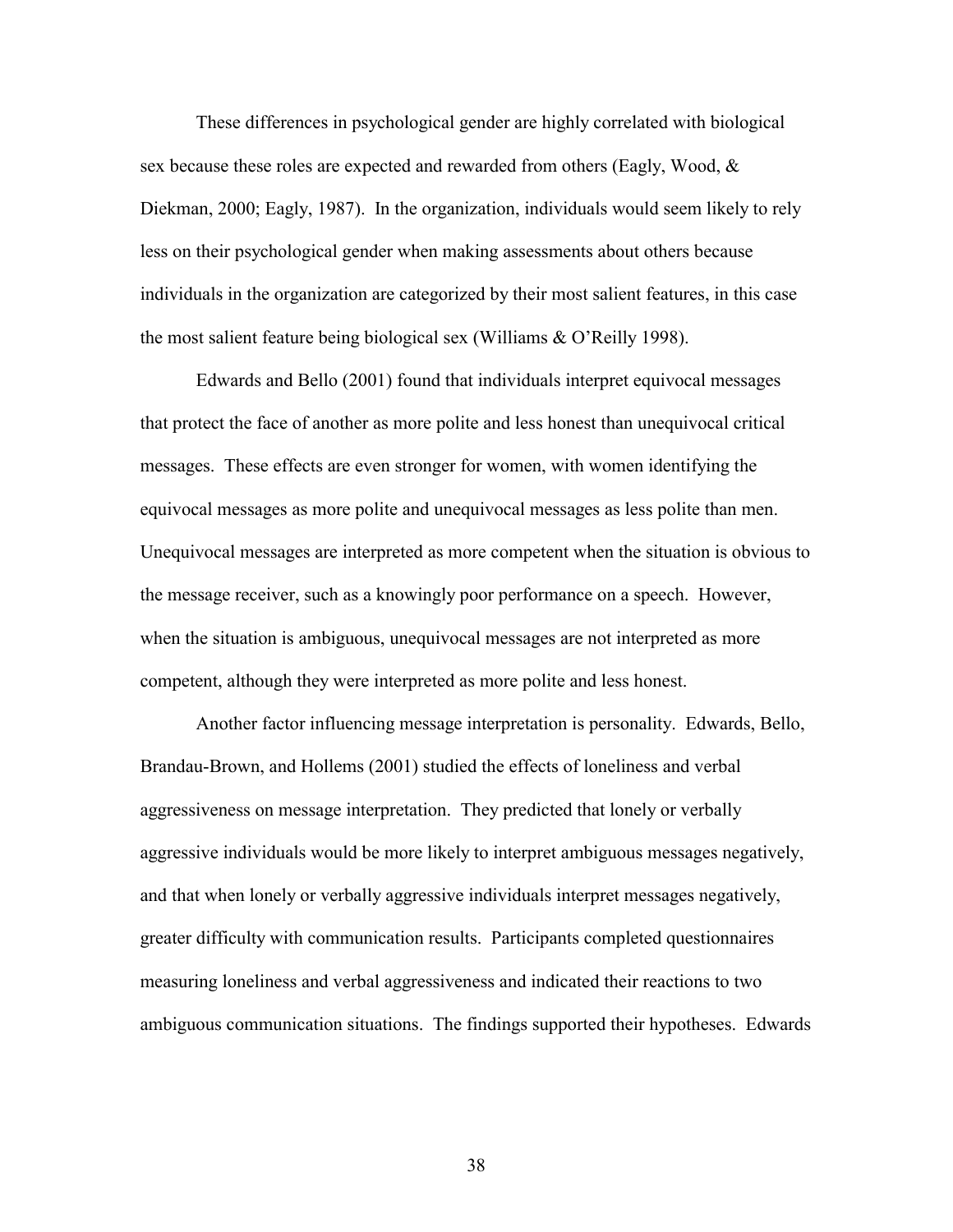et al. (2001) concluded that lonely and verbally aggressive individuals are more likely to interpret ambiguous messages negatively.

Research on message interpretation has examined the influence of sex and gender on interpreting ambiguous messages. Although some research has been conducted on message interpretation of mistakes at work, research has not tested perceptions of organizational politics contained within messages. The next section of this literature review will examine the role of organizational politics. Both sex and message direction may influence the interpretation of gossip as political.

# Politicalism

Researchers of organizational politics have identified factors and types of politics. To this point, the research on politicalism analyzes the organization or group level. It has not yet examined how individuals are perceived as political. This section will identify the research on politicalism, including political tactics and differences in perceptions of politicalism based on organizational level and sex.

 Previous research (Ferris & Judge, 1991; Kacmar & Carlson, 1998) has highlighted several political tactics including exemplification (e.g., offering oneself as an example of appropriate or acceptable behavior), supplication (e.g., acting helpless in an effort to have others support you), entitlements (e.g., claiming responsibility for positive outcomes whether or not you were responsible for them), enhancements (e.g., exaggerating one's accomplishments), apologizing, offering excuses, justifying one's behavior, using disclaimers (e.g., statements made to prevent negative reactions from others), favoritism (e.g., promoting a friend), nepotism (e.g., hiring your nephew), gender discrimination (e.g., not promoting or hiring females), use of power-upward (e.g., taking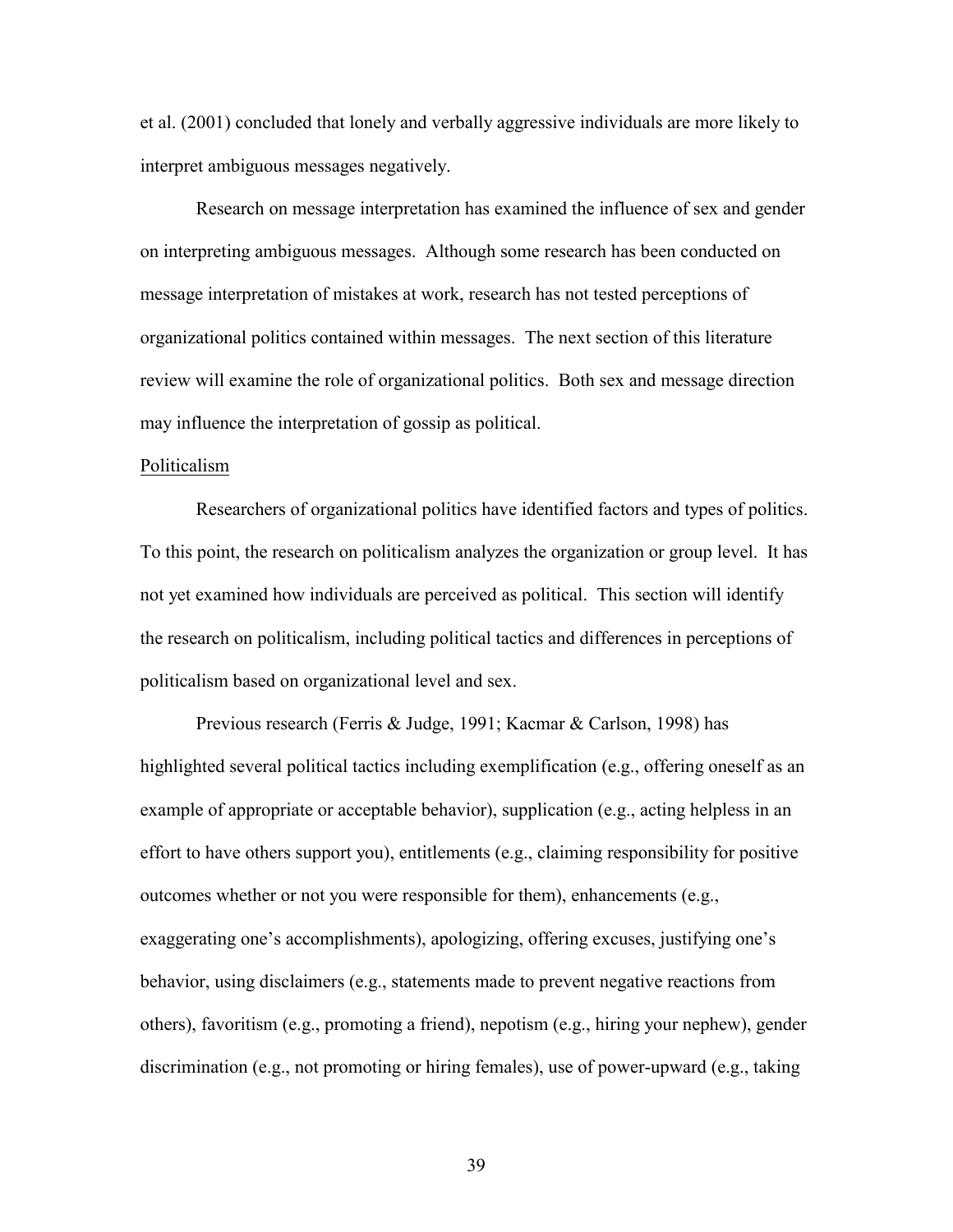the case to a higher authority), use of power-downward (e.g., supervisor forcing a subordinate to wash her or his car), and self-serving (e.g., ingratiation, backstabbing, sabotage, spreading false or negative gossip).

Several of the political tactics identified in previous research (Ferris & Judge, 1991; Kacmar & Carlson, 1998) may be enacted through spreading organizational gossip. One example may be the political act of exemplification where one may spread gossip about others to make him/herself look better in the eyes of the gossip receivers, perhaps putting themselves forth as an example of appropriate conduct. Another example of political behavior enacted through gossip is spreading unflattering news about others, perhaps stabbing them in the back or sabotaging someone's career or reputation.

 Organizational politics are perceived differently depending on the organization level. Two studies found organizational politics are perceived to be greater in upper levels of the organization (Gandz & Murray, 1980; Madison, Allen, Porter, Renwick, & Mayes, 1980). Put simply, employees perceive more political activity to occur at upper organization levels than at lower organization levels. Gandz and Murray (1980) found that organizational politics were perceived to be more intense at higher levels of the organization. However, senior level managers perceived less political activity at higher levels than lower levels of the same organization. Consistent with findings by Gandz and Murray (1980), Madison et al. (1980) found that individuals holding lower positions in the organization perceived more politics occurring at higher organizational levels.

Whereas Gandz and Murray (1980) and Madison et al. (1980) explored differences in perception of politics based on organizational rank, other research has examined the role of sex in politicalism. Politicalism can be either the presence of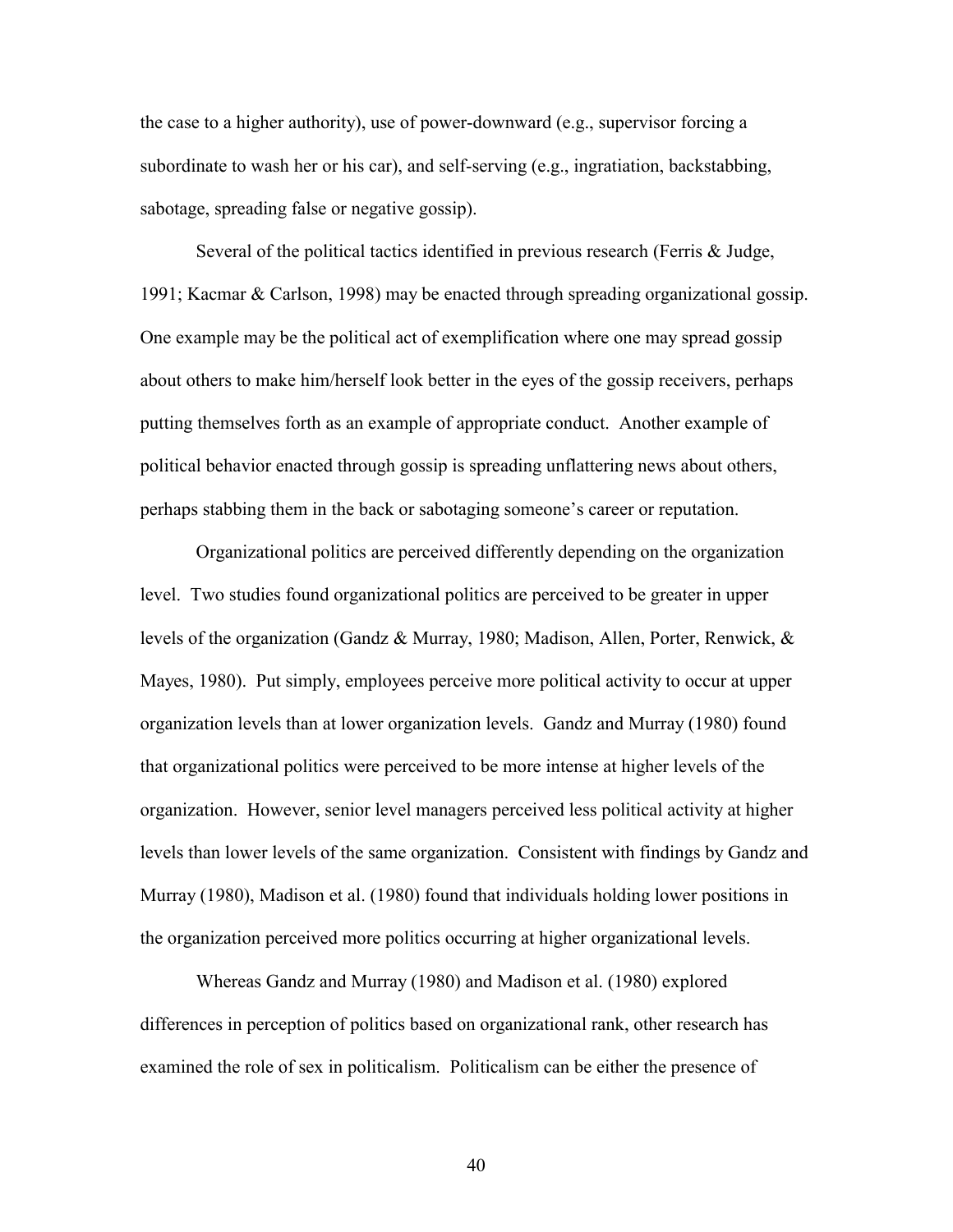organizational politics within an organization or workgroup or a dimension of individual behavior. Kirchmeyer (1990) found that males with an internal locus of control (belief in self responsibility for outcomes rather than fate or outside forces; Rotter, 1975) are more likely to be political, but found no significant relationship between females and locus of control. Biberman (1985) found no relationship between politicalism and locus of control, but did not control for sex. Kirchmeyer (1990) also found a relationship between politicalism and women's need for power, but did not find a similar relationship between need for power and politicalism in men. One study found female executives are less likely to employ impression management techniques than men, rather relying on their achievements and competencies to get ahead (Singh, Kumra, & Vinnicombe, 2002). Whereas men are more likely to use political tactics, women are more likely to notice them.

Fedor et al. (1998) reports that women are more likely than men to perceive organizational politics because they are more likely to be members of organizational outgroups. Even when women do reach higher levels in the organization, they are still more likely to identify with other women as their ingroup members, as opposed to the men at their same organizational level (Lorenzo-Cioldi, Eagly, & Stewart, 1995).

To overview, the research on politicalism has identified organizational politcs and behaviors identified as engaging in organizational politics. This dissertation extends the idea of politicalism from a group level variable to an individual characteristic. Women and other outgroup members are more likely to perceive the organization as political. When individuals interpret gossip, these messages may potentially be interpreted as political and/ or believable.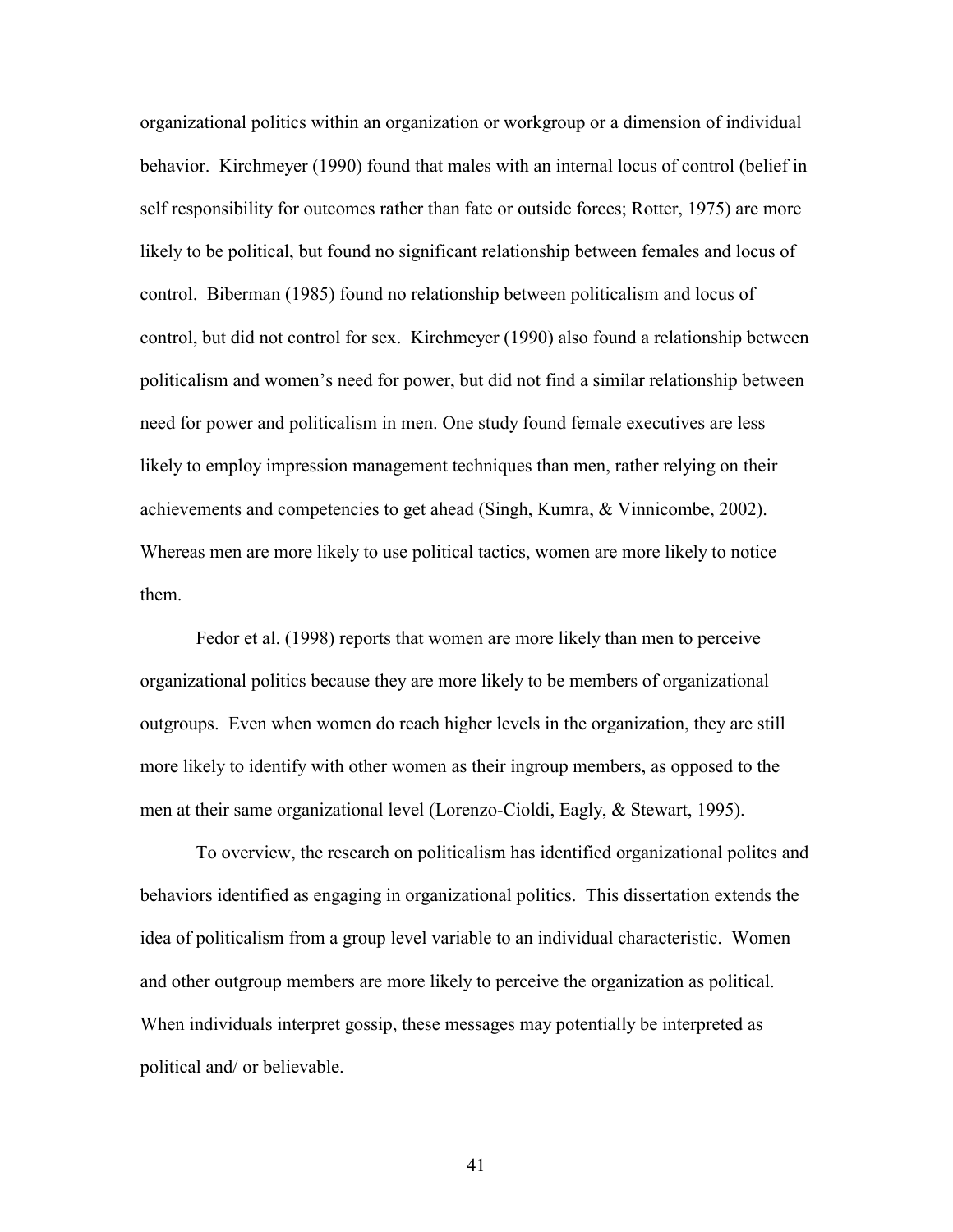## Believability

Believability has been studied in terms of rumors and deception detection. Anthony and Gibbins (1995) studied the believability of rumors among deaf college students. They found that the more believable a rumor was, the more likely it was to be transmitted to others. However, Anthony and Gibbins's results revealed that perceptions of rumor importance were more important than believability in predicting rumor transmission. Deaf college students were more likely to transmit what they felt were important rumors, even if they did not believe the rumors to be true.

Although most people are relatively poor detectors of deception (Kraut, 1980), people are more likely to detect deception under certain conditions. Specifically, when the message interpreter is expecting a lie, or looking for deception, he or she is more likely to be able to identify when the speaker is lying (Levine, et al., 2000). In most instances, however, individuals expect others to tell the truth (Levine, et al., 2000). Research by Rosenthal and DePaulo (1979) claim that women's social style may make them less likely to look for deception in others, thus making them more likely to believe what others tell them. However, other research has found that women are better detectors of deception (Burgoon, Buller, Grandpre, & Kalbfleisch, 1998; Zuckerman, DePaulo, & Rosenthal, 1981) because they are more sensitive to nonverbal fluctuations than are men (Burgoon, et al., 1998).

## Summary

In summary, this review of literature highlighted the research on each of the variables included in this dissertation. Specifically, research on message direction, sex differences and sex roles in the organization, gossip, message interpretation, politicalism,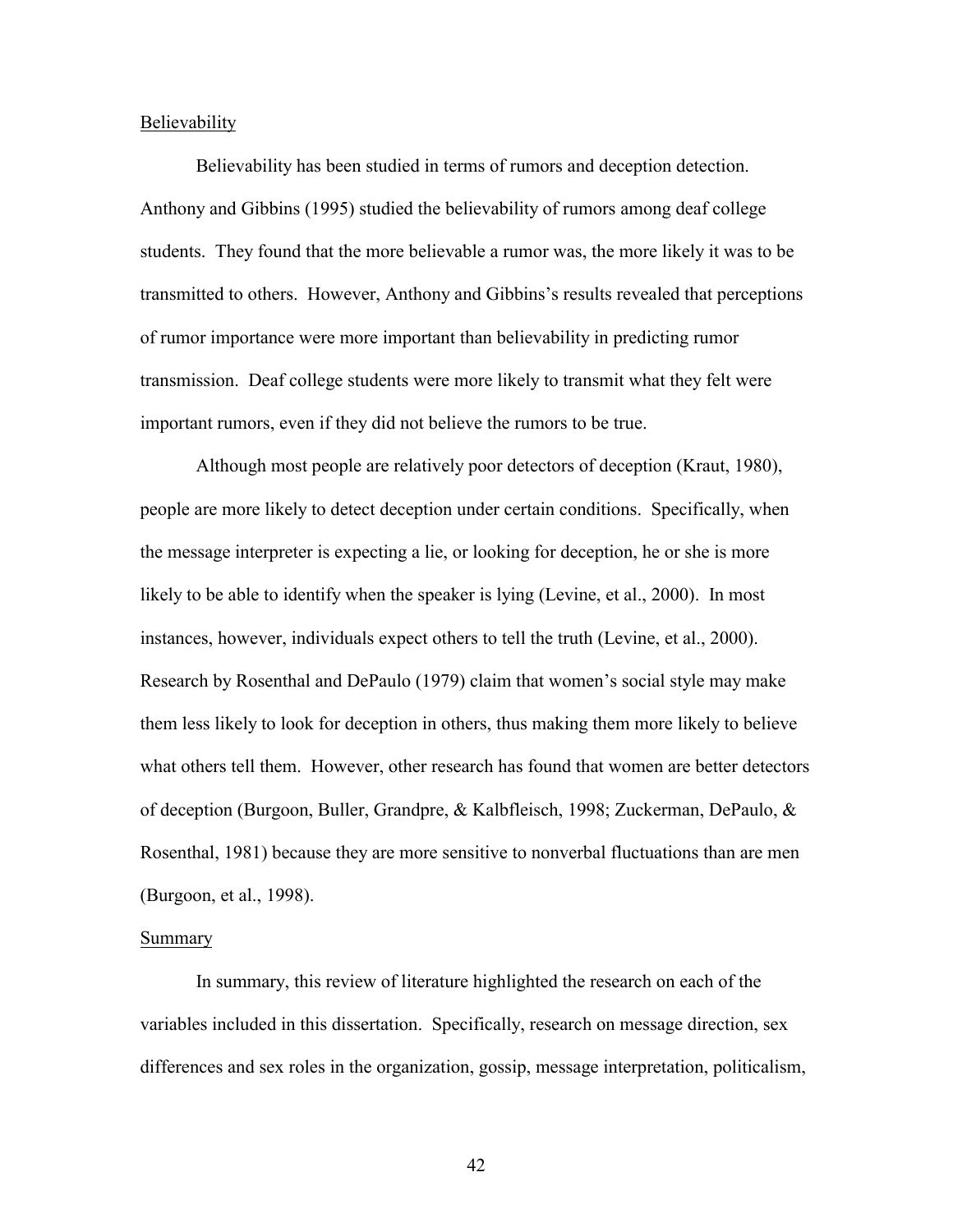and believability were discussed. Research on sex roles indicates that men and women are socialized to behave differently, most often consistent with their psychological gender. Women are expected to communicate differently than men, and are generally limited or omitted from the upper echelons of large organizations. Gossip is communication about another person that is interesting and potentially beneficial, yet unnecessary to perform the task at hand. Individuals may interpret the meaning of gossip or other messages based on the symbols they have created from interactions with others to construct their worldview. Men and women interpret messages differently, and interpret others of their same sex more favorably in some contexts. Politicalism is the degree of organizational politics conducted by an organization, group, or individual. Believability is the perception of truth and the absence of lies. The next section will discuss the relationships among these variables and propose hypotheses.

# Rationale and Hypotheses

The previous sections addressed the literature underlying the study of gossip, message direction (i.e., downward, upward, and horizontal communication), sex differences, message interpretation, politicalism, and believability. This section will lay forth the relationships among these concepts. Throughout the discussion on how message direction, sex, politicalism, and believability are related to the interpretation of gossip, seven hypotheses will be presented.

When gossip can benefit individuals, others may be suspicious of the gossip source's motive. The gossip receivers may look to the gossip's connotative meaning for latent political content. Even without identifying a gossip source's actual motive, the perception of being able to identify a potential motive creates a view of how the gossiper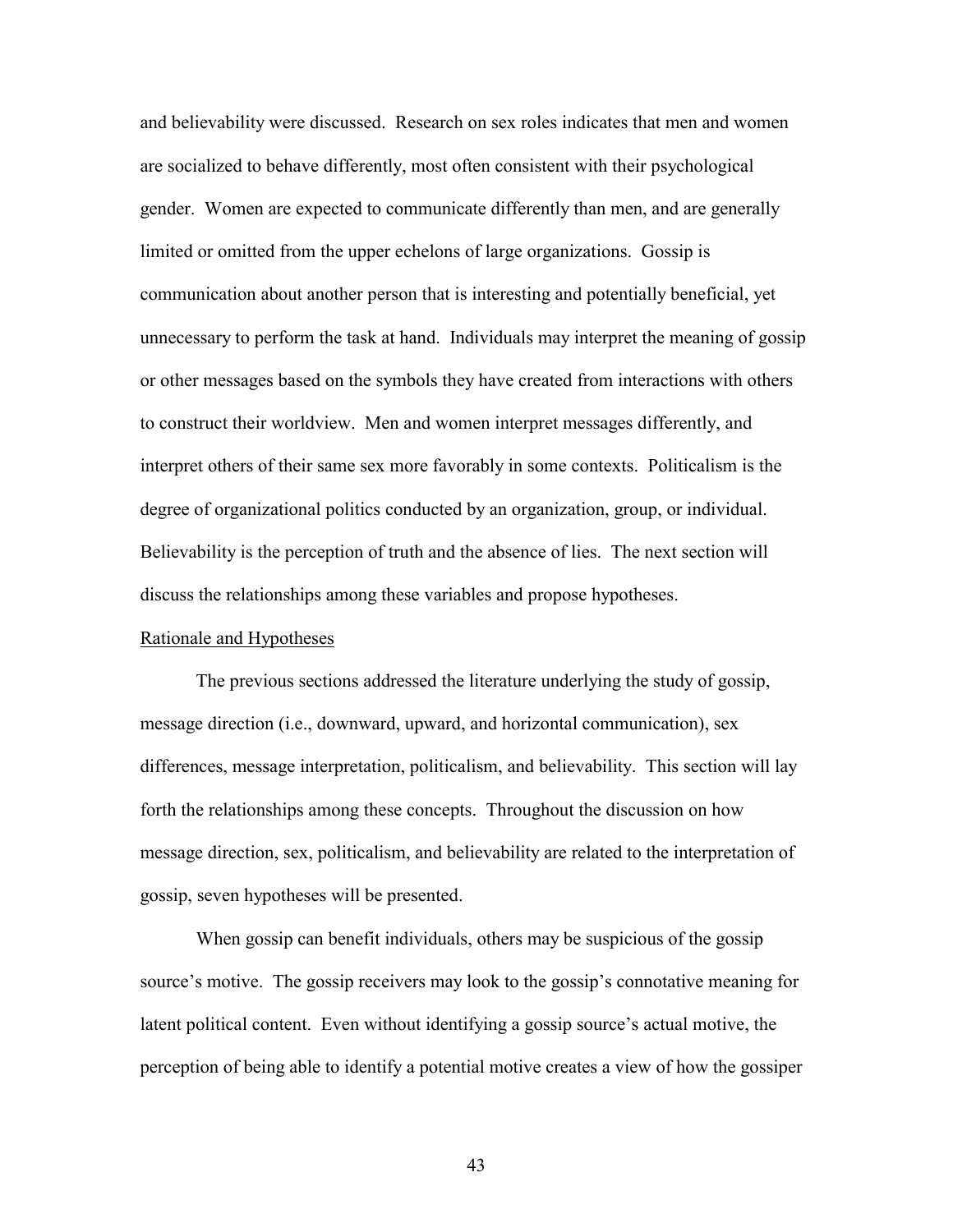is operating in the mind of the receiver. These message symbols may be interpreted with the gossip sender's actual motives in mind or they may be interpreted to reveal a false motive for the gossip source. In either case, the mere perception of the gossip symbol used to interpret motive can influence how others perceive the gossip source (Mead, 1934). By applying a predicted outcome matrix to test goodness of outcome (Thiabaut  $\&$ Kelley, 1959), message interpreters may view those having the most to gain as most willing to take a risk by spreading false gossip, whereas those with little to gain would be less likely to risk their reputations without such benefit. If this is the case, individuals with motives to gossip may also have personal agendas. Consequently, individuals who are perceived as having motive to lie are also likely to be perceived as political, looking out for their own interests in the organization.

Message interpretation focuses on the meanings of messages within specific communication contexts (Edwards, 1998). These message interpretations may focus on the denotative and/ or connotative meaning of the message, as well as the intent of the message sender. This investigation is most interested in how specific messages and message contexts may change how individuals interpret the intent of the message sender.

The specific message type central to this investigation is gossip. Gossip is a unique type of message because the senders risk how others perceive them when they gossip. Thus, when individuals hear gossip, they are not only making assessments about the subject of the gossip, but also making assessments about the gossiper. In order for gossip receivers to make judgments about the gossipers, they need to gather information about the situation. Individuals make use of symbols created from their interactions with others to analyze and interpret meaning in the world. In the organization, these symbols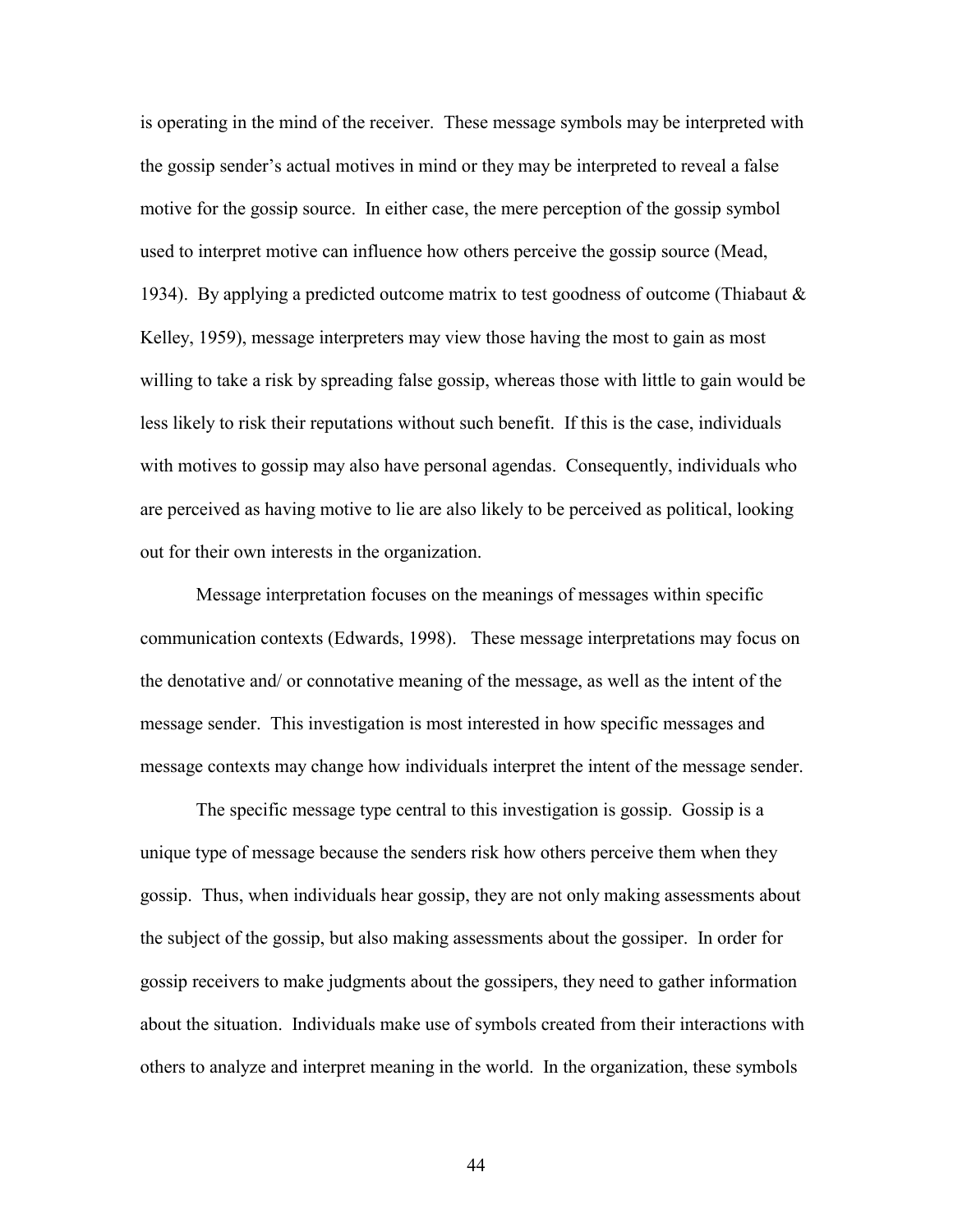would be a reflection of a person's communication with other organizational members. It may take employees several years to identify symbols of politicalism and believability in workplace gossip.

When spreading gossip, the intent of the source may be positive or negative for the organization. For example, spreading gossip about someone's unprofessional conduct may help others to avoid similar mistakes. The intent of the person spreading the gossip may be to help others fit into the organization or it may be to help him or herself gain power in the organization by tarnishing the reputation of others. When individuals interpret gossip messages to have latent meaning indicating that the gossip source is trying to gain status in the organization through nonsanctioned methods, the individual would be interpreting the gossip as political. Previous research has identified that some individuals are more likely to perceive organizations as political. Perhaps the same types of individuals perceive individual gossip messages as political. Some sources of gossip will likely be perceived differently than others.

One difference relevant to this study is message direction. Downward gossip occurs when superiors share gossip with subordinates, upward gossip occurs when subordinates shares gossip with superiors, and horizontal gossip occurs when employees share gossip with others of the same organizational level. Because a lower status person may seek to gain favor with a higher status individual by sharing gossip, so as to appear "in the know" or well networked, the message may be interpreted as less believable as the gossip source would have motive to send a gossip message that is either true or false. On the other hand, a higher status person has less to gain by impressing or networking with a subordinate or someone with less organizational power, thus making the risks more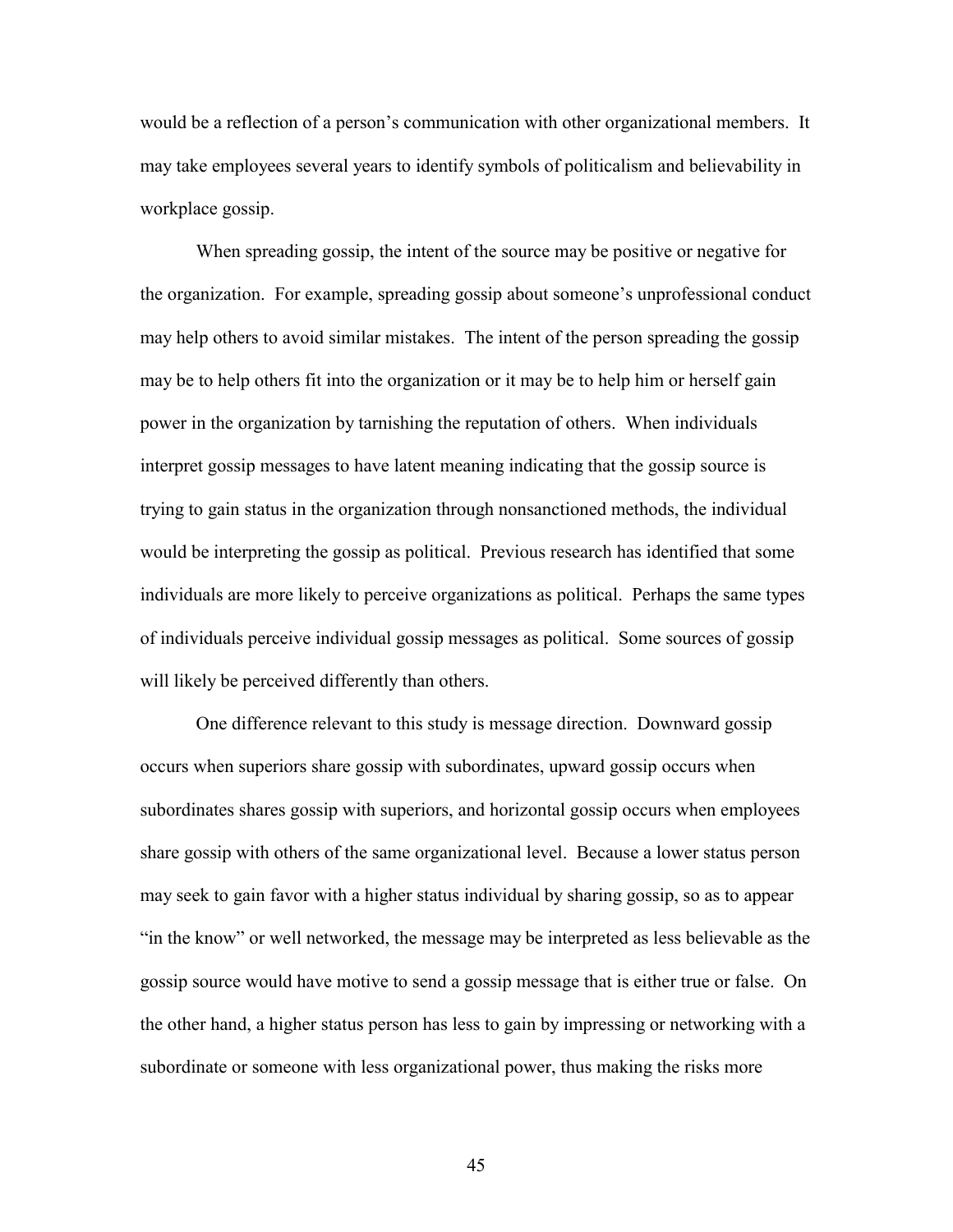costly because the rewards are not as great. In this case, the message would seem to be more believable because the motives to lie are not as prevalent. When gossipers are perceived as believable, this perception may or may not be related to the perception of the gossiper as political.

Previous research is inconsistent regarding the perception of greater organizational politics at higher levels of the organization. Some research has shown that people perceive organizational politics to be more intense in higher levels of the organization (Gandz & Murray, 1980; Madison et al., 1980). Additionally, other studies indicate no differences for organizational level (Parker, Dipboye, & Jackson, 1995). Further, messages from higher status individuals would seem more believable, because of the high risks involved with little to gain from employees of a lower status. However, research on upward communication reveals that employees are often reluctant to use upward channels for fear of organizational consequences such as appearing incompetent (Dansereau & Markham, 1987; Rowe & Baker, 1984) or getting in trouble for sharing bad news (Waterman, 1987). Many employees feel upward communication is useless, particularly when they feel the issue is trivial (Rowe & Baker, 1984).

Although gossip is defined as trivial talk (Rosnow, 2001), some individuals may gain political power from sharing gossip, thus making gossip's trivial nature questionable. This dissertation argues that the act of gossip itself is not trivial, although the topics of gossip may be trivial in nature. Although the gossip topics may not always seem trivial to those involved, this dissertation argues that organizational gossip is not essential to the functioning of the organization. That is, although the content of the gossip may certainly be relevant to organizational politics and day-to-day interactions,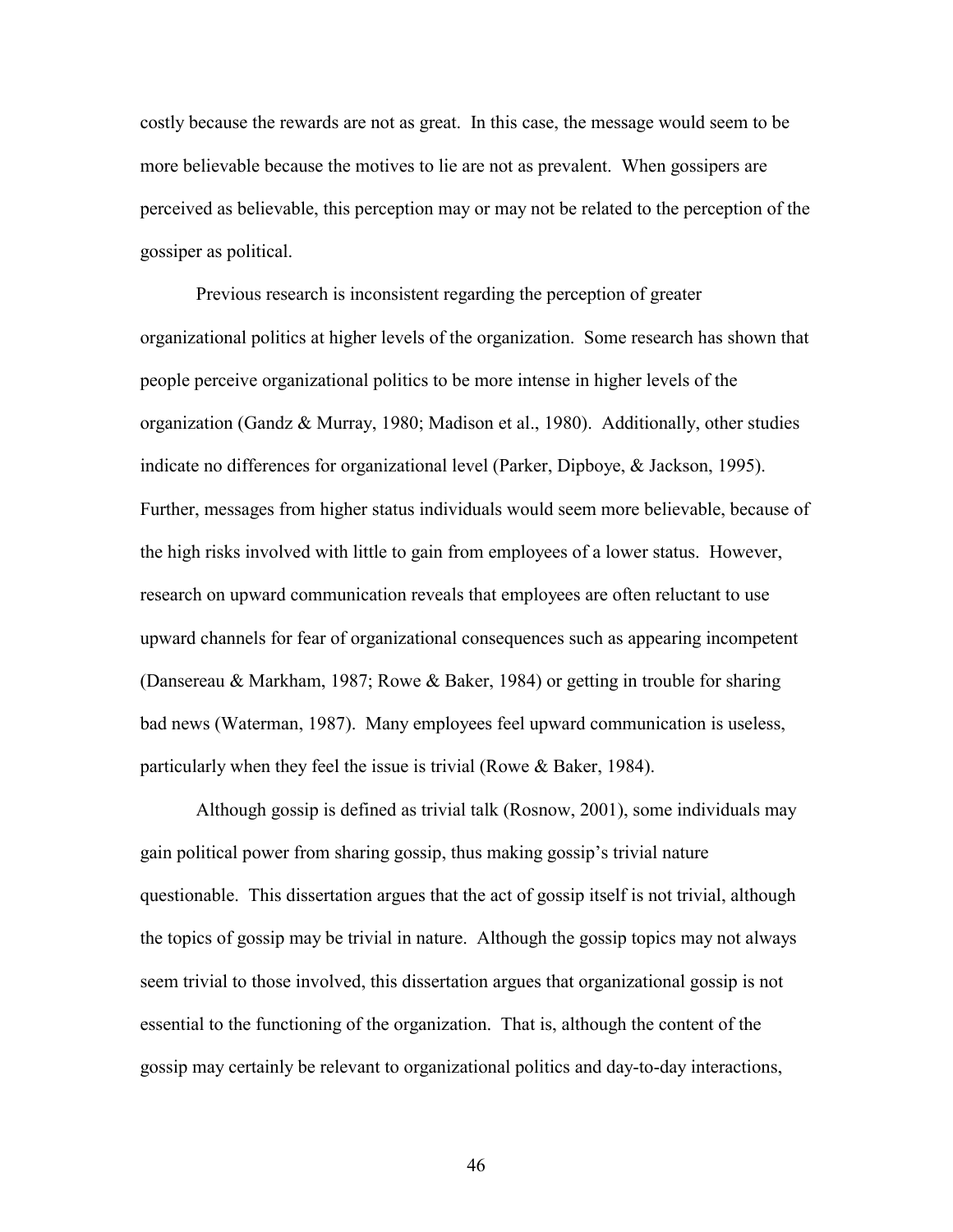the organization would still be able to meet its goals (e.g., staying in business) without gossip.

Although gossip may be considered trivial, it continues to occur in the organization. Employees talk with their bosses, coworkers, and/or subordinates about other employees. The gossip receivers must decode the gossip messages they receive from others. The gossip content alone is not enough to interpret the gossip's validity. Gossip receivers need to consider contextual information when deciding whether or not they can believe the gossiper. Some individuals in the organization have more to gain than others, and will be able to endure higher gossip costs with greater rewards. Individuals with the most to gain and the least to lose will be most inclined to spread false gossip (Thibaut & Kelley, 1959). If someone can impress others by spreading false gossip about other employees with little risk resulting in getting caught, incentive for the gossiper to lie increases. Supervisors have little to risk when gossiping downward with their subordinates, because their jobs are not at risk if the gossip turns out to be false. Subordinates spreading false upward gossip risk being called liars, but the payoffs of the gossip may be great. Employees gossiping horizontally with other employees of the same level have little to lose, yet little to gain, and therefore less incentive to lie. It seems likely that individuals will consider message direction when interpreting the believability of the gossip. Therefore,

H1: Horizontal gossip is more believable than upward or downward gossip.

Further, the gossip messages themselves, whether believable or not, will vary in interpretation of their meaning, depending on the status of the person. Previous research indicates that individuals higher in the organization are perceived as more political than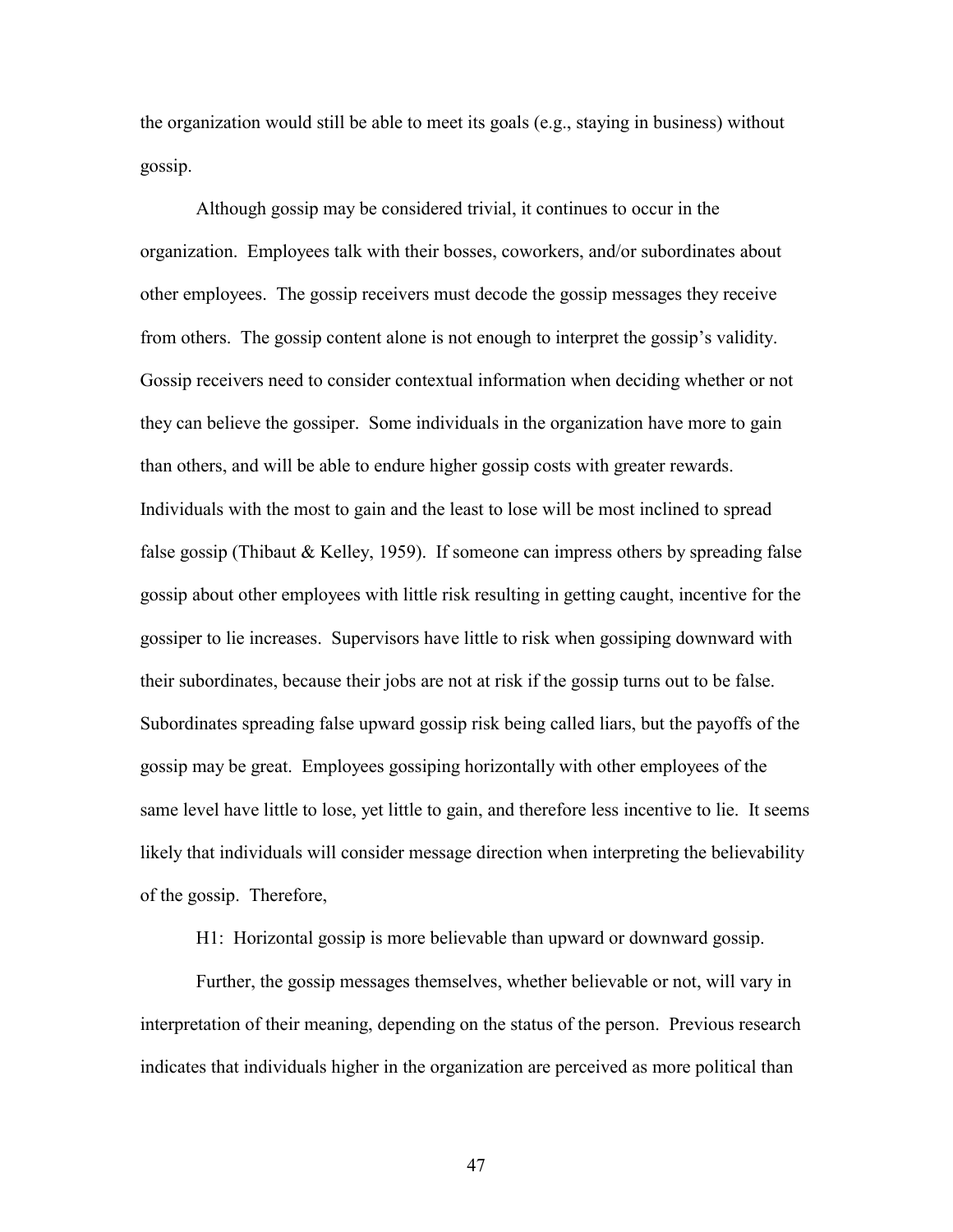lower organizational members (Ferris & Kacmar, 1992). However, no research to date has tested differences in interpretations of actual messages, only perceptions of politicalism as an organizational group trait. This dissertation argues that when gossip comes from a higher status person within the organization, the gossip message will be interpreted as more political.

Although the gossip from a higher status person is predicted to be more believable, the believable nature does not exclude the possibility of perception of personal gain. Applying the predicted outcome matrix (Thibaut & Kelley, 1959; Emerson, 1987), the higher status person is less likely to lie about someone while spreading gossip, a higher status person can choose gossip content strategically, thus emphasizing political gain. This political gain may also be of benefit to the gossip receiver, such as using gossip to build intimacy or explain organizational norms. Even when the message is believable, members higher in the organization are perceived to engage in more political behaviors. The conclusion seems likely that those perceived as engaging in political behaviors will also be perceived as verbally communicating in a political manner. Consistent with this line of thinking, those with lower organizational status would be less likely to be perceived as communicating in a political manner. With the topics of gossip being difficult to verify, it seems likely that the gossip messages themselves will be interpreted differently, when a higher status person is the source.

Supervisors have greater power than subordinates in the organization. Thus, supervisors will be able to receive more than they give in the power dynamic (Emerson, 1987). Spreading false gossip would seem to do little to help a supervisor because the channels of downward communication are more within the supervisor's control. If a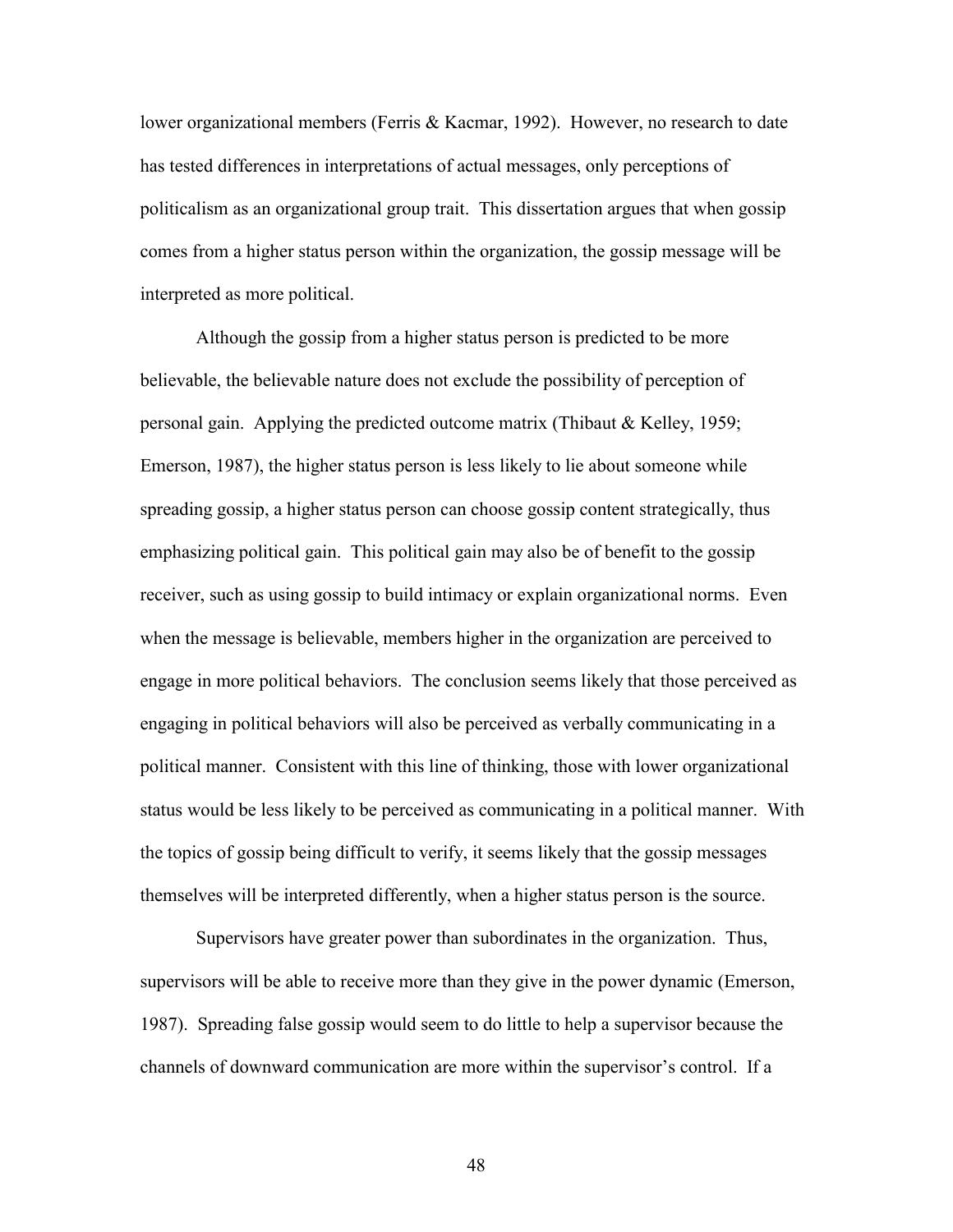supervisor wanted to gossip with a subordinate, he or she controls the context, and would have opportunity to select truthful gossip to share.

Because horizontal communication is not sanctioned by the organization (Fayol, 1937; Harris, 2002), it may be possible to engage in organizational politics with fewer risks. However, horizontal gossipers also have little to gain. Individuals may be able to distort information from other organizational levels, and selectively choose how this information should be shared with others, if at all. Gandz and Murray (1980) and Madison et al. (1980) both found a greater perception of politicalism at higher levels of the organization. It seems likely messages traveling downward would contain the upper level value of politicalism. Therefore, it seems likely that gossip from a higher status person directed towards a lower status person (i.e., downward communication) is interpreted as more political than gossip from a lower status person directed towards a higher status person (i.e., upward communication) or between people of the same status (horizontal communication). Therefore,

H2: Downward gossip is interpreted as more political than upward or horizontal gossip.

When individuals have greater gains to be made from gossip, others may be able to interpret the gossip source's motive. Even without identifying a gossip source's actual motive, the perception of being able to identify a potential motive creates a view of how the gossiper is operating in the mind of the receiver. These message symbols may be interpreted with the gossip sender's actual motives in mind or they may be interpreted to reveal a false motive for the gossip source. In either case, the mere perception of the gossip symbol used to interpret motive can influence how others perceive the gossip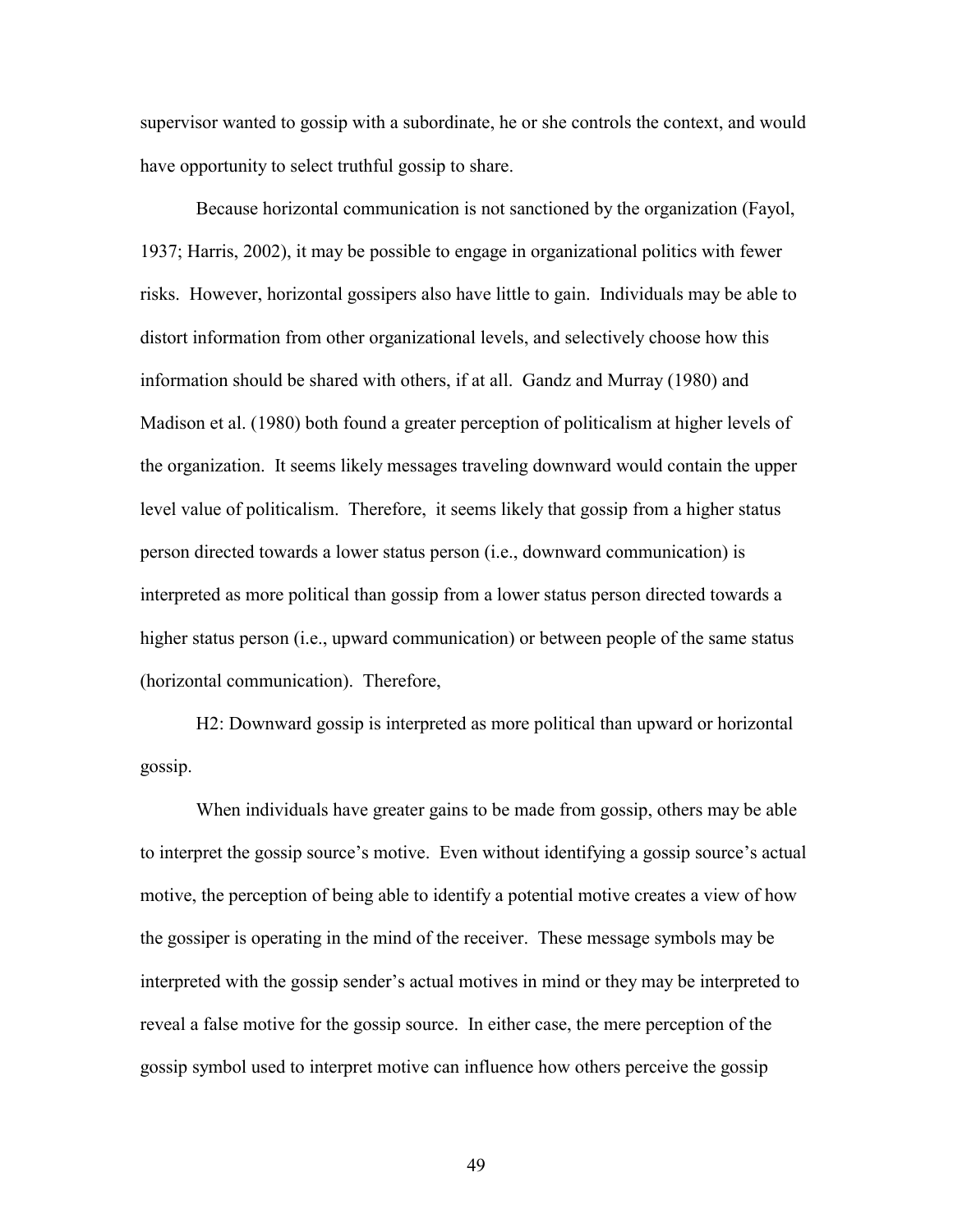source (Mead, 1934). Message interpreters may view those having the most to gain as most willing to take a risk by spreading false gossip, whereas those with little to gain would be less likely to risk their reputations without such benefit (Molm, 1987). If this is the case, individuals with motives to gossip may also have personal agendas. Consequently, individuals who are perceived as having motive to lie are also likely to be perceived as political, looking out for their own interests in the organization.

Similar to Edwards's (1998; 2000) findings on varying interpretation of messages based on biological sex of the message source, individuals may perceive male and female gossipers differently, thus influencing how they interpret messages. Edwards (1998) found that women are more likely to interpret messages as supportive, depending on the situation. In the organization, women are generally members of the organizational outgroup, although this depends on the individual organizational structure. Women make up close to 50 percent of the professional and managerial positions and yet less than five percent of the top management positions are held by women (Reinhold, 2002; Reutter, 2000). In Fortune 500 companies, the percentage of female executives is even lower at just 2.4 percent (Morin, 1998). When women are omitted from the upper echelons in large organizations, women are more likely to perceive the organization as political (Fedor et al., 1998). Because women see very few members of their own in-group (i.e., other women) making it to the top of the organization, it is difficult for them to understand the organizational politics (Fedor et al., 1998). Research shows women are more likely to be members of organizational outgroups than men (Lorenzo-Cioldi, et al., 1995). When organizational members are not part of the ingroups, they are less likely to understand the necessity of organizational politics, thus having greater perceptions of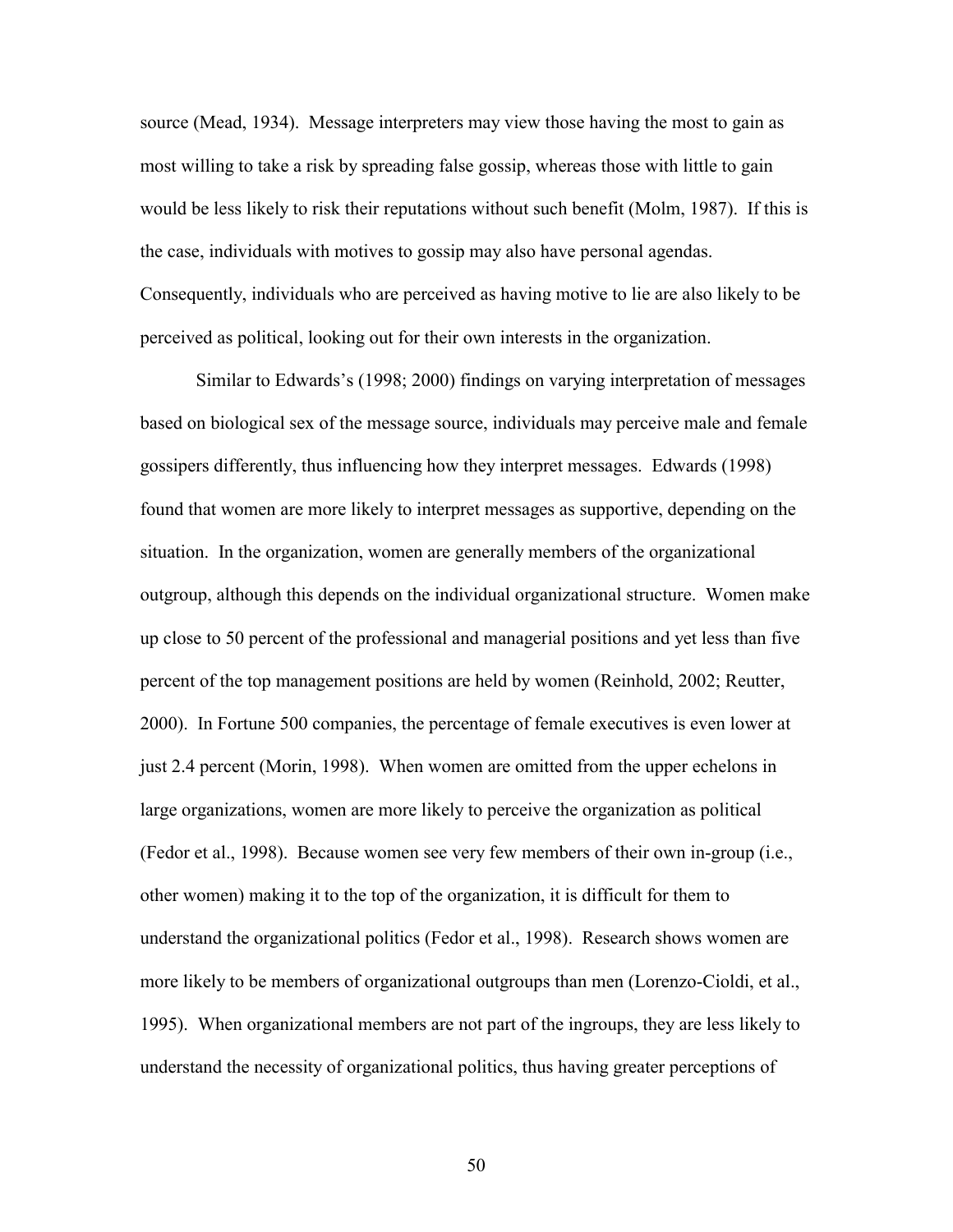workplace politicalism (Fedor et al., 1998). If women perceive organizations as a whole to be more political, the conclusion that they interpret gossip messages as more political seems logical. Therefore,

H3: Women are more likely than their male counterparts to perceive office gossip as political.

Nevo et al. (1994) and Ben-Ze-ev (1994) have suggested if the topic of gossip is sports-related, men may be more likely to engage in gossip as a form of entertainment. However, in most professional contexts, sports are not relevant to the business environment. Although talking about the personal affairs of others is not necessarily organizational business, the likelihood of topics such as personal relationships and physical appearance is more relevant in some organization contexts, as an outcome of expectations of professionalism. Women are socialized to emphasize relationship building and making connections in their lives, whereas men are taught to emphasize success and workplace outcomes. Because of the differences in how men and women are socialized throughout their lives (Wood  $&$  Dindia, 1998), and because these sex roles spill over into organizational communication (Gutek  $&$  Morash, 1982), it seems likely that men and women may use gossip for different functions.

Because of these identifiable differences in how men and women communicate, it seems likely that individuals may interpret messages from men and women as performing unique functions. Males are more likely to be seen as dominant (Metts  $\&$  Spitzberg, 1996; Eagly, 1987), perhaps trying to control information or influence others. Whether or not the males are actually using gossip to inform or influence, it seems likely that individuals may view male source messages as containing these dominant themes when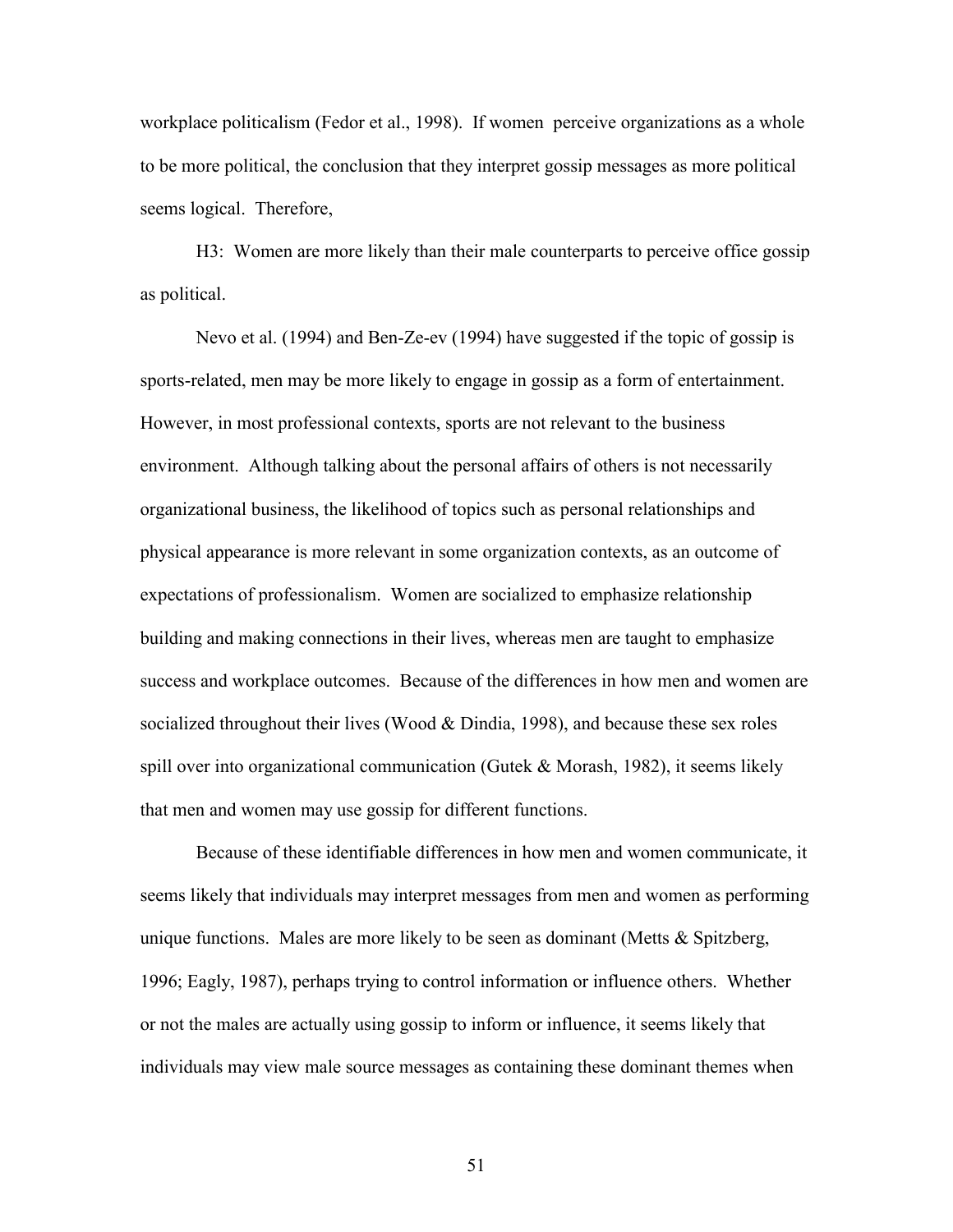trying to interpret the gossip. Put simply, male employees may use gossip for functions other than entertainment and intimacy building. Therefore,

H4a: Male source gossip is more likely to be interpreted as performing the newsbearing and influencing others functions more than when the same gossip message has a female source.

H4b: Female source gossip is more likely to be perceived as building intimacy and to entertain than the same gossip when the source is male.

Whereas gossip studies have thus far failed to identify sex differences in likelihood to gossip about general topics, research has identified that women are more likely to be viewed as gossip mongers (Schein, 1994; Ben-Ze'ev, 1994, Nevo et al., 1994). In light of this stereotype of women as gossipers, individuals may view women in the organization as gossiping for the function of entertainment. Although entertainer status may help individuals to gain organizational popularity, it seems unlikely that it can help them to attain personal organizational goals, potentially contradictory to organizational goals. Because these entertainment goals are not likely to be political, it seems less likely that women speakers will be seen as engaging in office politics. Conversely, when upper management is seen as more political, and men are more frequently in those upper management positions, it seems likely that males may use gossip to perform other functions, such as males not wanting to conform to cross-gender stereotypes, use gossip functions such as news-bearing, influencing others (e.g. advicegiving), or some other function. Therefore,

H5a: Gossip is interpreted as more political when the source is male than when the source is female.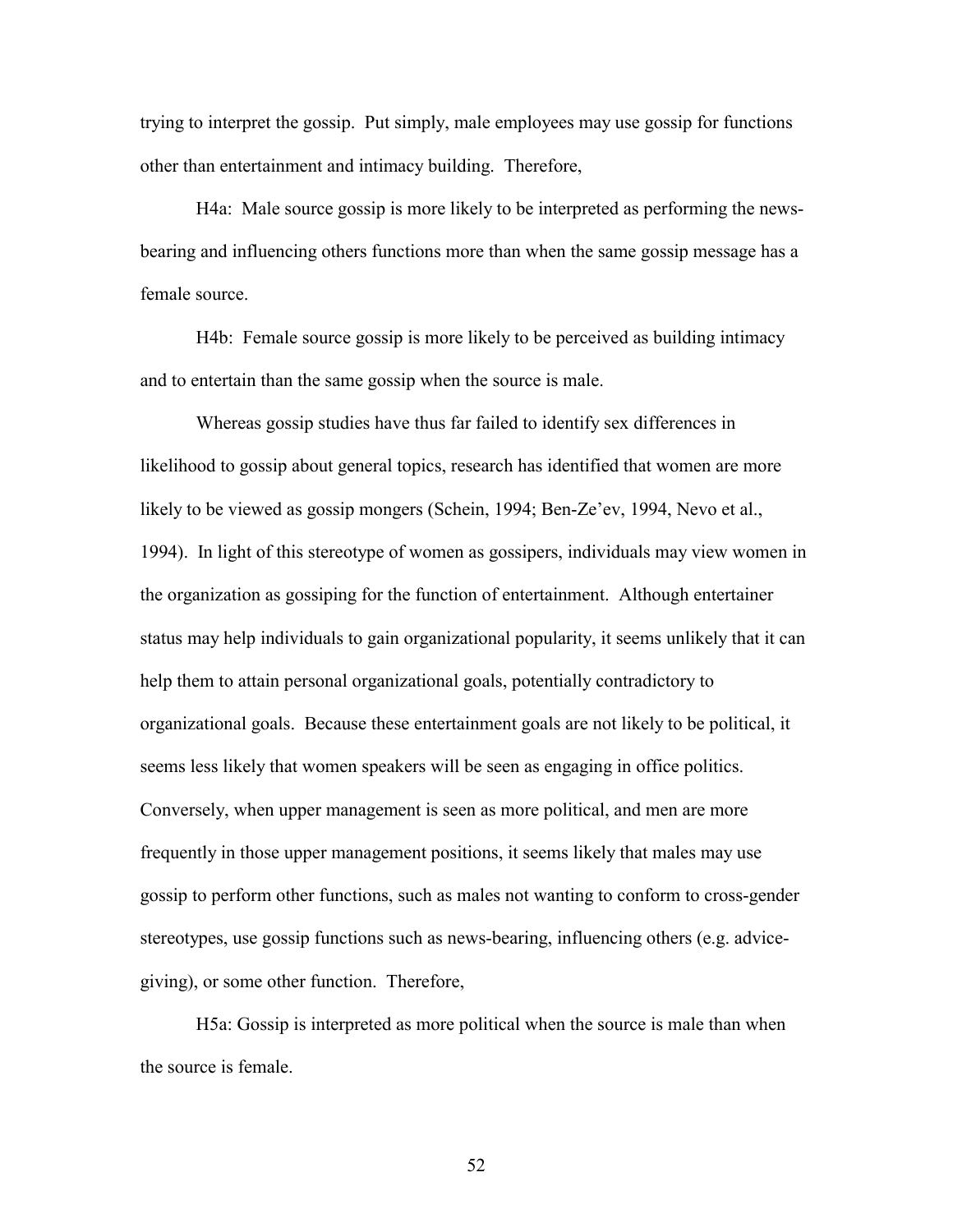Because women who break the glass ceilings entering the echelons of upper management may be viewed as exceptions to the rule, perceptions about gossip from female executives may be perceived differently than males in the same positions. Traditional sex roles would indicate that women are less competitive and more concerned with building relationships than with getting ahead. However, women who achieve organizational success are more likely to be perceived as competitive, goal-oriented, and self-sufficient than women at lower levels in the organization (Eagly & Steffen, 1984; Karau & Eagly, 1999).

Because females are not expected to be as competitive and driven as their male counterparts, those women who exhibit these qualities and thus get ahead in the organization may be seen as more political. Although gossip is traditionally thought of as a female activity, female supervisors may potentially be viewed as more agentic communicators. Agentic qualities in females may be more noticeable because they are less common and not expected. Previous research indicates that males are more likely to be perceived as political in an organization (Fedor et al., 1998). Females at higher organization levels may be more likely to be perceived similarly to men when they achieve organizational success. Further, because fewer females exhibit these qualities, the agentic females may stand out more, and thus be perceived as being even more political than their male counterparts. When female supervisors share gossip, it seems likely that their intent will be seen as political. These females who attained leadership positions are more likely to be masculine (Karau & Eagly, 1999). Gossiper sex and rank will interact such that rank will be more strongly associated with gossip being seen as political for women than for men. Refer to figure 1 for a visual representation of the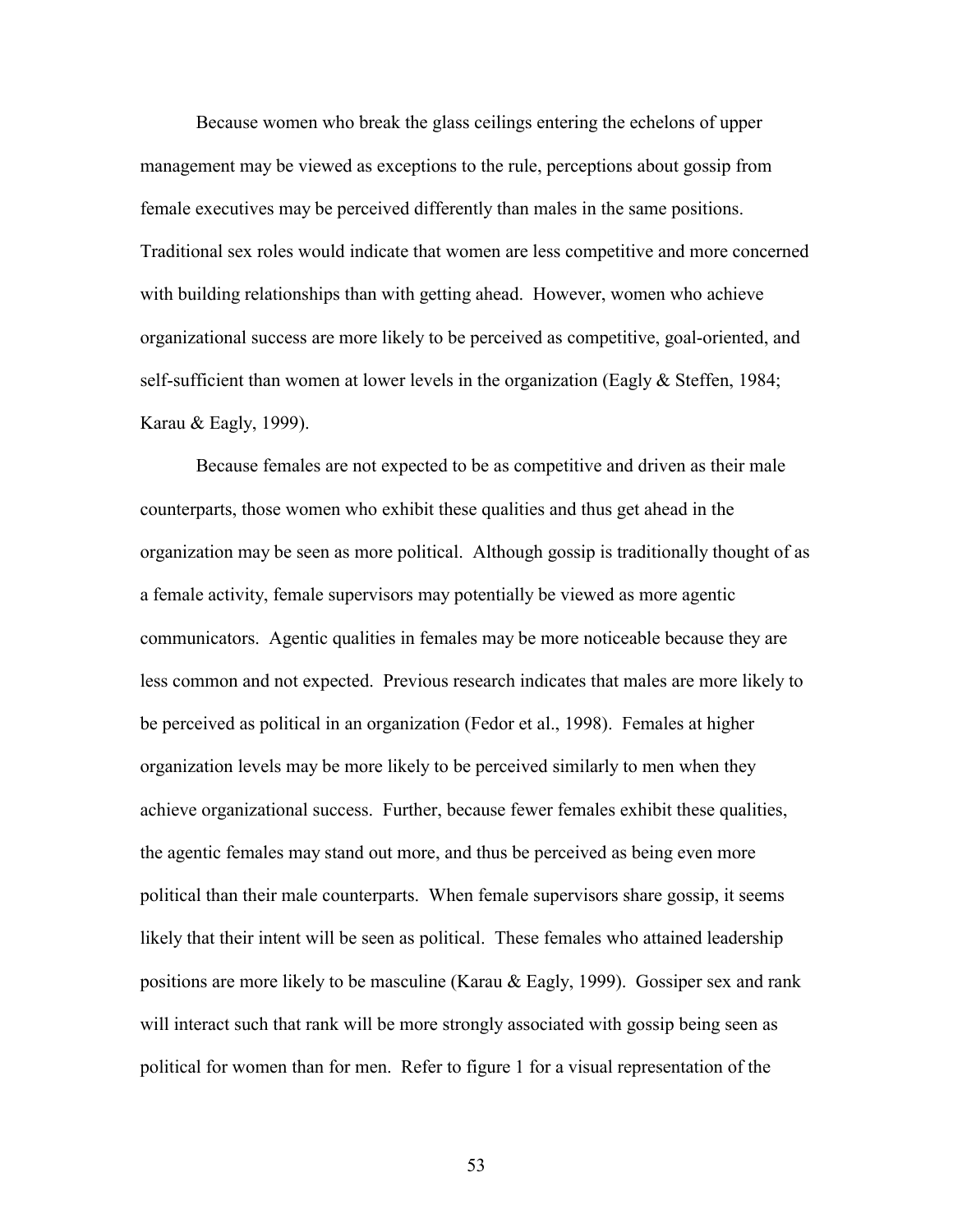interaction. For men, there will be a weaker relationship between rank and gossip being seen as political. Therefore,

H5b: Gossip from female executives is more likely to be interpreted as political than gossip from males holding high or low positions in the organization.





Figure. Interaction between sex and rank of gossiper on politicalism in hypothesis 5b.

Edwards (1998) found a same-gender bias in the interpretation of messages. In other words, females had a more positive interpretation of messages from wives in a husband-wife scenario and males had a more positive interpretation of husband-source messages. In the same way, it seems possible that a similar type of bias may exist in the interpretation of workplace gossip. Therefore,

H6: There is a same-sex bias in interpreting gossip as (a) less political, and (b) more believable.

Previous research suggests that organizational members with more power in the organization have less incentive to lie (Kurland & Peled, 2000). Further, research in organizational politics (Fedor et al., 1988) suggests that organizational politics are more likely to be perceived at higher levels of the organization. Put together, these two lines of research would suggest a positive relationship between politicalism and believability at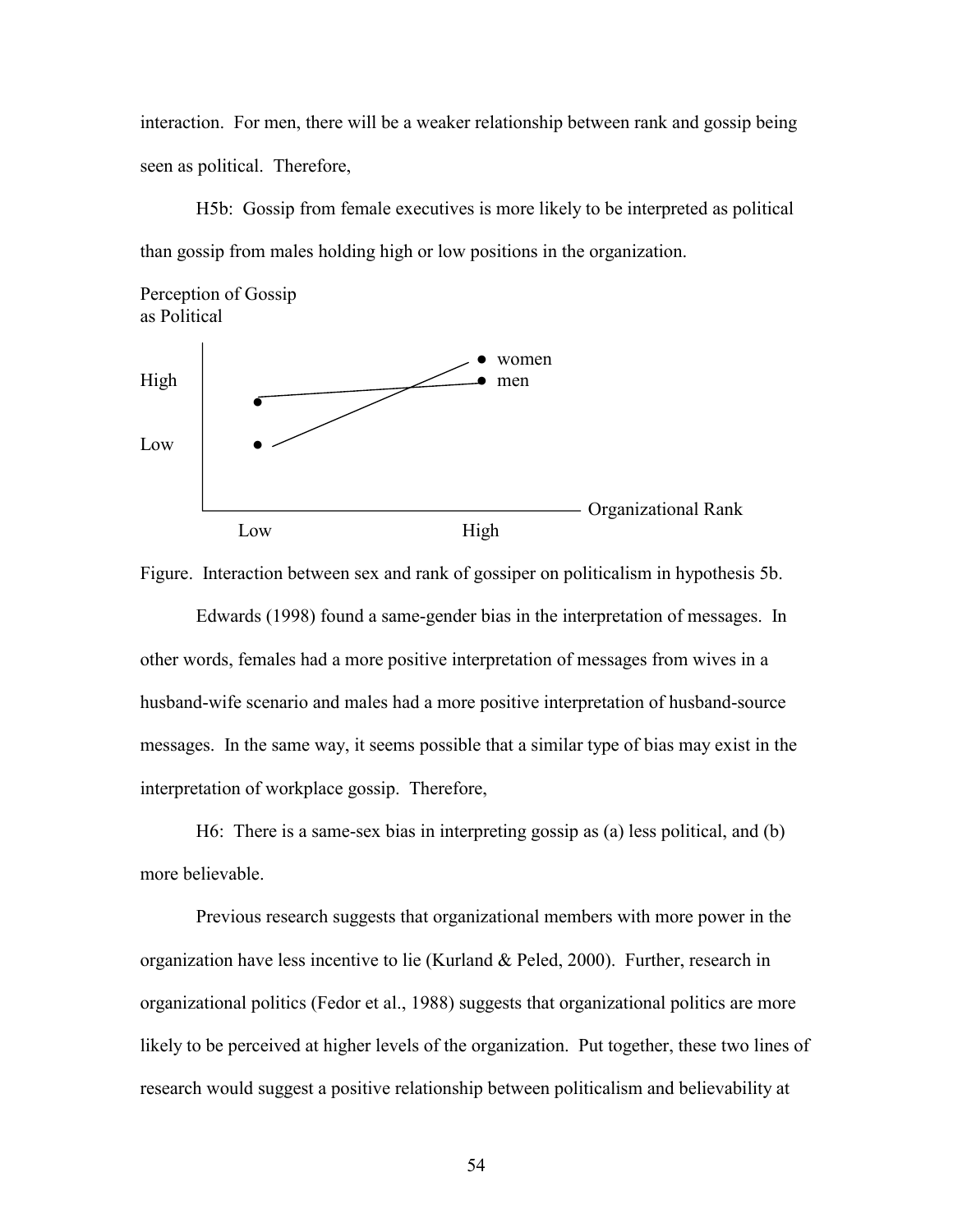high levels of the organization. However, the very nature of politicalism can include engaging in behaviors not sanctioned by the organization to get ahead. One possible way for individuals to get ahead in the organization without hard work may be to lie. If individuals perceive others as political it also seems likely that they would be less believable. The organization or specific levels of the organization may be perceived as political and people in higher levels would seem more likely to have more credible gossip sources, gain less from gossip, and therefore have less incentive to lie. However, when politicalism and believability are analyzed at the individual level, it seems likely that those individuals perceived as willing to do anything to get ahead, including not playing by the organizational rules, would also seem more inclined to deceive in their desperate attempts to climb the organizational ladder. Therefore,

 H7: There is an inverse relationship between perceptions of gossip believability and perceptions of gossip source politicalism.

This chapter provided a review of the literature on gossip, message interpretation, and politicalism. Seven hypotheses were presented. Table 1 on the next page provides a summary list of all hypotheses. The next chapter will discuss the methods that were used to test the hypotheses set forth in this chapter.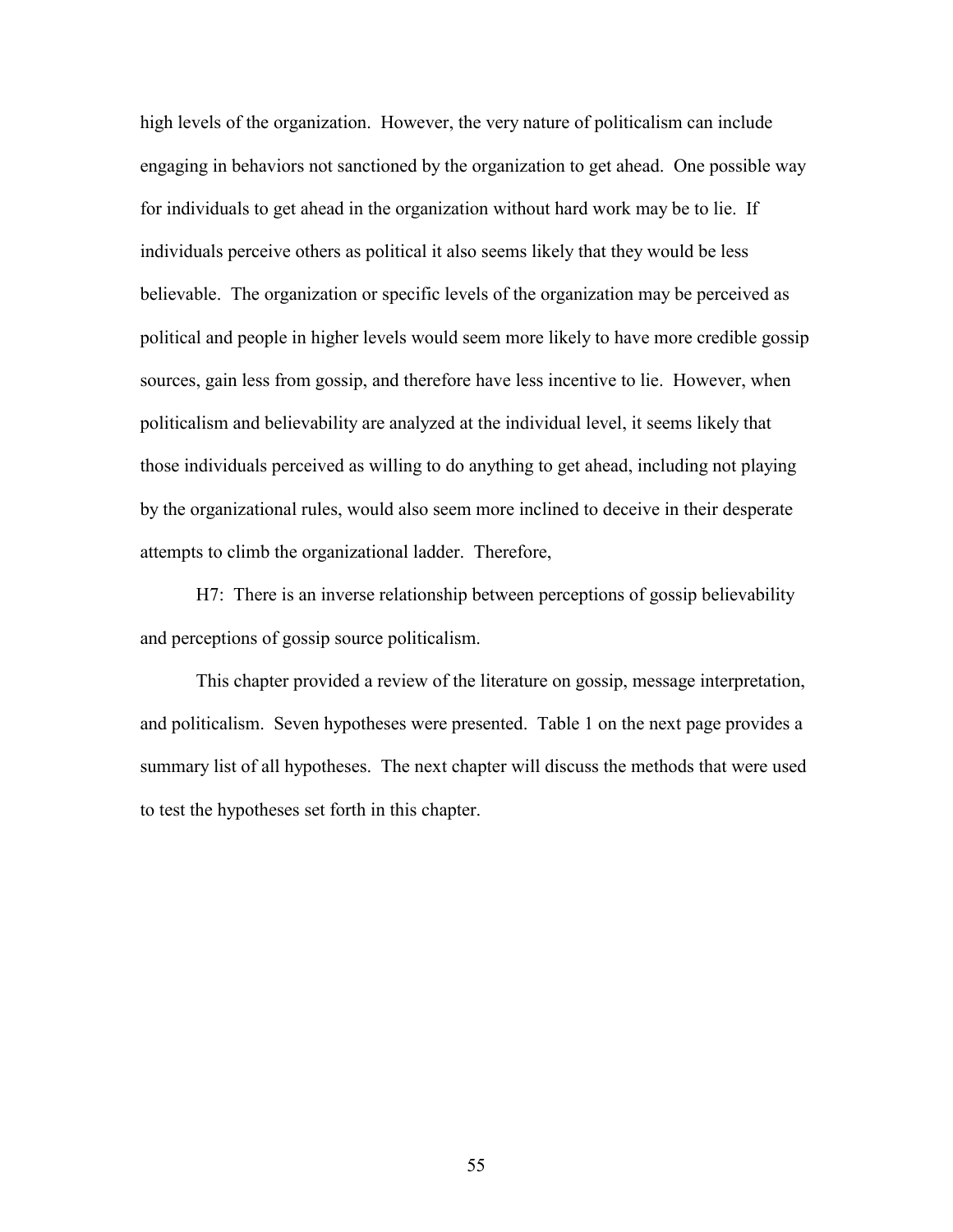## Table 1: Hypotheses

Hypothesis 1: Horizontal gossip is more believable than upward or downward gossip. Hypothesis 2: Downward gossip is interpreted as more political than upward or horizontal gossip.

Hypothesis 3: Women are more likely than their male counterparts to perceive office gossip as political.

Hypothesis 4a: Male source gossip is more likely to be interpreted as performing the news-bearing and influencing others functions more than when the same gossip message has a female source.

Hypothesis 4b: Female source gossip is more likely to be perceived as building intimacy and to entertain than the same gossip when the source is male.

Hypothesis 5a: Gossip is interpreted as more political when the source is male than when the source is female.

Hypothesis 5b: Gossip from female executives is more likely to be interpreted as political than gossip from males holding high or low positions in the organization.

Hypothesis 6: There is a same-sex bias in interpreting gossip as (a) less political, and (b) more believable.

Hypothesis 7: There is an inverse relationship between perceptions of gossip believability and perceptions of gossip source politicalism.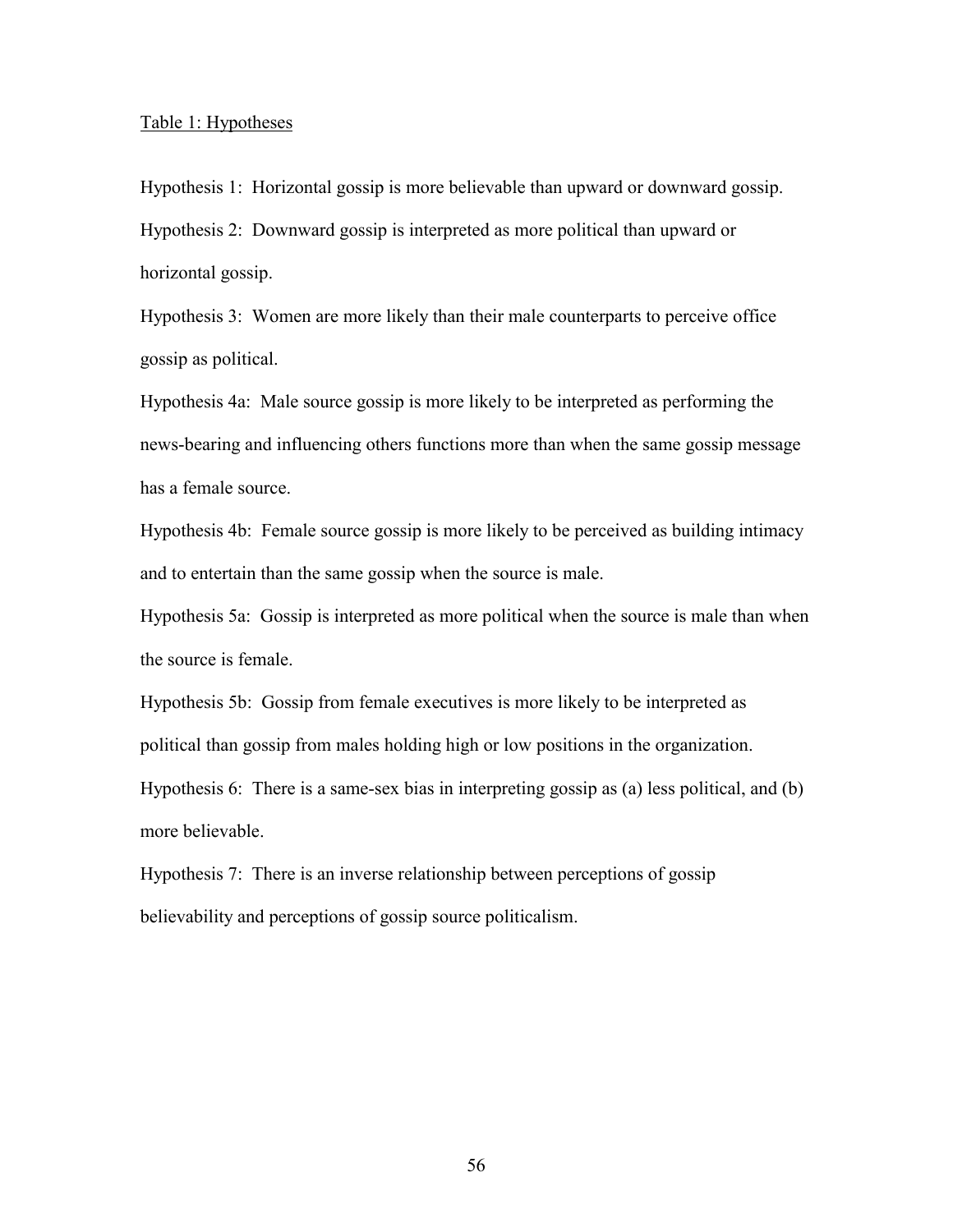# CHAPTER 3 METHODS AND PROCEDURES

The previous chapter set forth seven hypotheses. The purpose of this chapter is to explain the methods and procedures that were used to collect and analyze the data. Discussion will focus on participants, survey instruments, and statistical procedures that were used to test each of the hypotheses in this dissertation.

### Participants

 A power analysis revealed 252 participants were needed for this study to obtain a medium effect size with an alpha of .05 and a power level of .89. These participants were randomly selected from a Fortune 500 pharmaceutical company with over 6000 employees worldwide, and over 2000 employees located at the company headquarters. The organization identified 693 potential participants based on access to a computer from work and their location at corporate headquarters or in the company's outside sales division.

A total of 274 full time employees participated in the study. One hundred ninetyeight participants were from the Fortune 500 pharmaceutical company and seventy-six participants were friends or family members of the pharmaceutical company employees. One hundred and ten participants (40.1%) selected sales as their job title, 67 (24.5%) selected middle management, 29 (10.4%) selected administrative/ support, 21 (7.7%) selected upper management/ executive, 18 (6.6%) selected technical/ professional, 2 (0.7%) selected operation/ production and 24 (8.7%) selected other, and 3 (1.1%) people did not specify their title. Eighty-eight participants in the study were supervisors  $(32.1\%)$ , ranging in how many employees they supervised from  $1 - 100$ . The questionnaire did not allow participants to enter numbers over 100, although in retrospect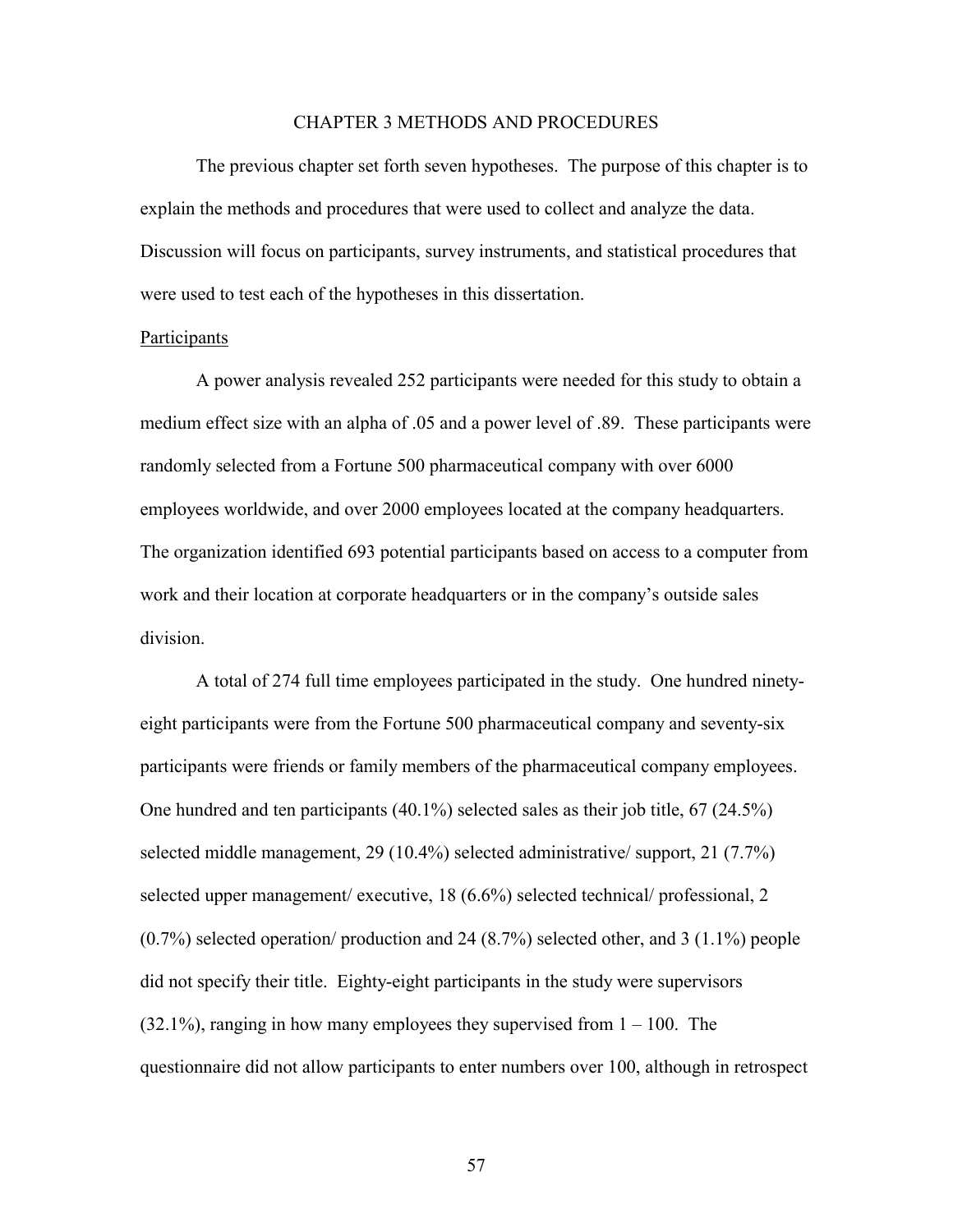should have been changed to allow for unlimited number of employees supervised, as some participants supervise more than 100 employees (e.g., C.E.O.). With this range restriction limitation in mind, the mean number of employees the supervisors directed was 13.5,  $SD = 23.46$ . Participants ranged in age from 23 to 69 years,  $M = 40.21$  years,  $SD = 9.33$  years, with organizational tenure ranging from 0 to 34 years,  $M = 8.36$  years, *SD* = 7.41 years. Females made up 54.7 % (*n* = 150), males made up 43.8% (*n* = 120), and  $1.5\%$  ( $n = 4$ ) did not indicate their sex.

# General Procedure

 The data collected for this dissertation were obtained via a web survey. A table of random numbers was used to select the hyperlink to be sent to each participant, each hyperlink containing a different vignette stimulus. A member of the organization emailed potential participants a clickable hyperlink to a web address containing one of the twelve versions of the survey, and told them to "feel free to forward the hyperlink to friends and family that are full time employees." Of the initial 693 emails sent, a response rate of 29.4% plus the additional responses from the emails forwarded to friends and family, for which the response rate for forwarded emails is unknown. After clicking their preassigned hyperlink, participants were first directed to the informed consent form (See Appendix A), where they clicked on a web button to indicate their consent. This button directed the participants to one of twelve versions of the survey based on the predetermined hyperlink sent to them (See Appendix B). After one week, a contact at the organization sent a voice mail to all possible participants thanking them for their participation and reminding them to participate in the survey if they had not already done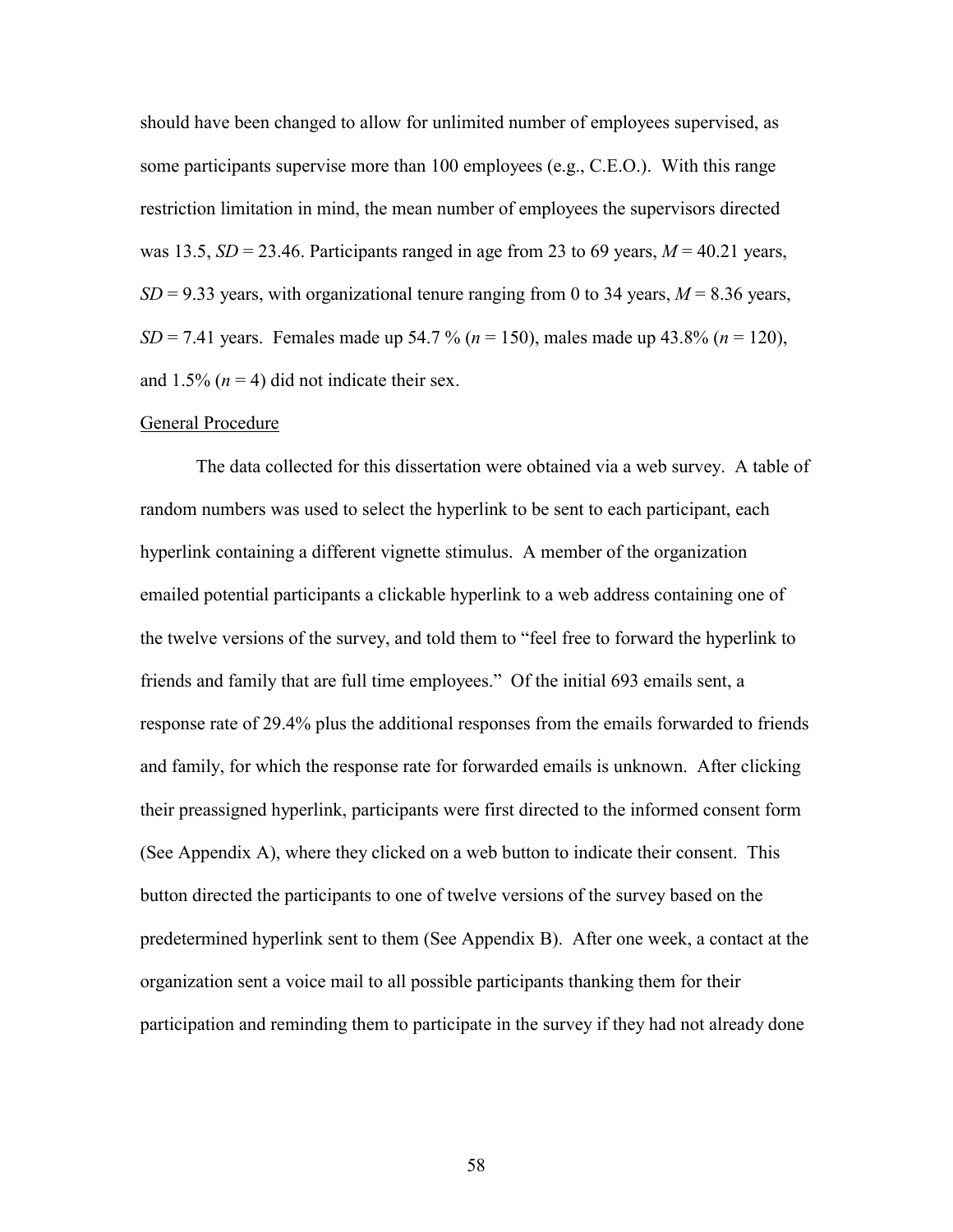so. The organizational contact provided contact information to obtain a duplicate clickable hyperlink in case of deletion.

 The questionnaire was available for approximately two weeks on the Louisiana State University College of Business Server. The questionnaire was broken up into sections assessing demographic information, a vignette of a gossip situation and message, items pertaining to the vignette, four items related to a manipulation check. Participants reported that the questionnaire took between two and twenty minutes to complete (*M* = 7.88 minutes,  $SD = 3.32$ ).

The first vignette, containing a gossip message from a female supervisor about an unprofessional employee, had 35 respondents. The second vignette, containing a gossip message from a female supervisor about an employees employment history, had 18 respondents. The third and fourth vignettes on the same topics respectively, were from a male supervisor, and had 23 and 15 respondents, respectively. The fifth and sixth vignettes on the same two topics were from a same-level female coworker and had 22 and 24 respondents, respectively. The seventh and eighth vignettes, from a same-level male coworker, each had 21 respondents. The ninth and tenth vignettes, from a female subordinate, had 22 and 16 respondents, respectively. The last two vignettes were gossip messages from a male subordinate, and each contained 21 respondents.

Collecting data via the web has several advantages to paper and pencil surveys (Stanton, 1998). In addition to the ease of data collection and possible recruitment for survey participation via email, Stanton found a statistical advantage as well. He compared web based data collection to paper and pencil surveys in a controlled empirical investigation. Stanton (1998) found support for his hypothesis that web based surveys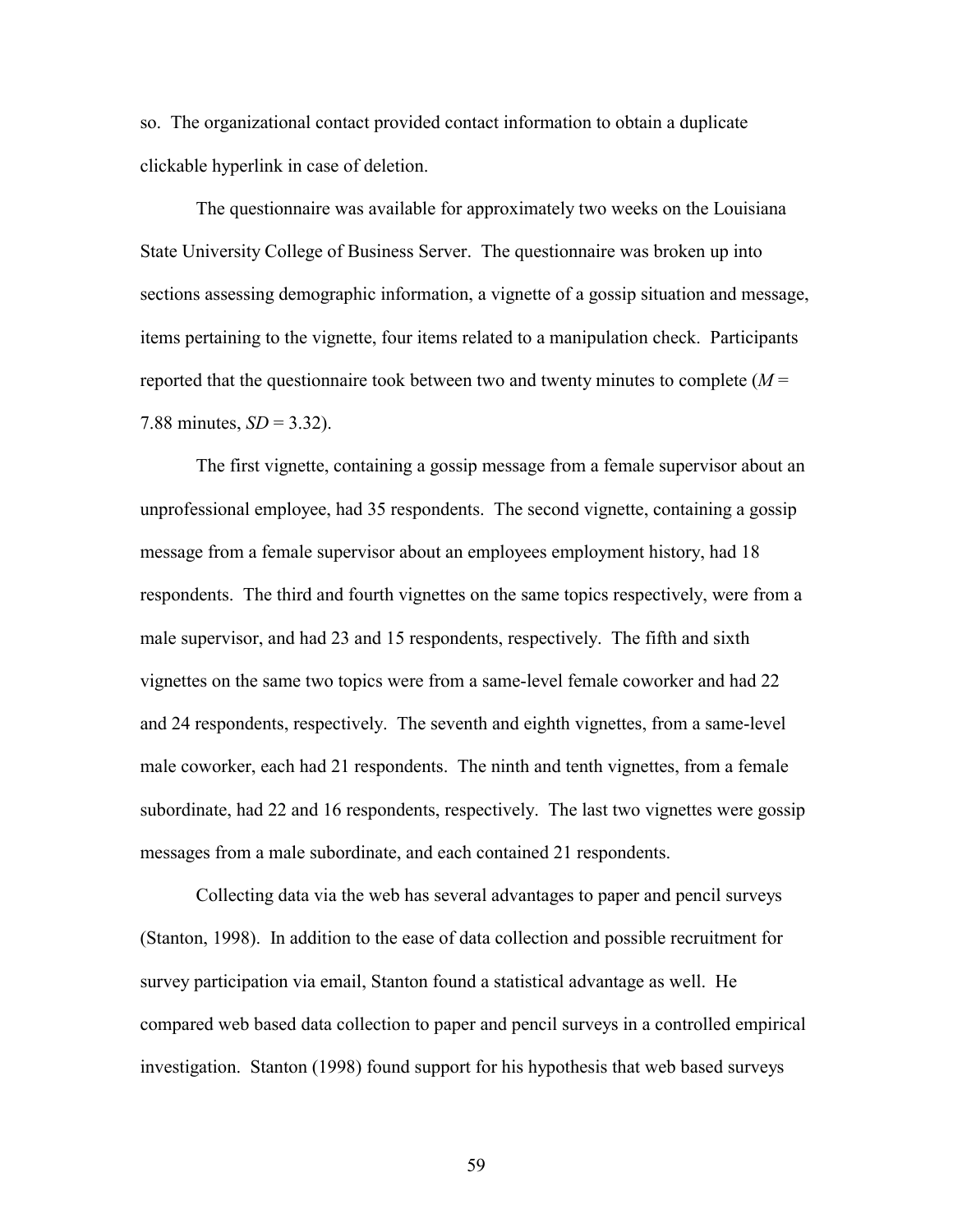are less likely to have missing data, and therefore "of higher quality" (Stanton, 1998, p. 716). No differences were identified for item variability or factor structure between web based surveys and paper and pencil surveys. He identified potential problems using the web, including lack of researcher control over participants and how long participants spent completing the survey. A web based survey was the best option in the current investigation because it allowed for an organizational sample to be reached with minimal costs and logistical difficulties in collecting information from a geographically diverse sample.

# Predictor Variables

The predictor variables are (a) gossip direction, (b) sex of the gossip receiver, and (c) sex of the gossip source. Gossip direction has three levels: downward, upward, and horizontal and was manipulated by presenting three versions of the message direction in the scenarios. In the downward gossip scenario the participant was instructed to "imagine your boss's supervisor (an executive in the company)…" In the upward gossip scenario the participant is instructed to "imagine you are a supervisor and [name of gossip source], the person you supervise..." In the horizontal gossip scenario the participant was instructed to "Imagine your coworker…"

The sex of the gossip receiver was operationalized by the participants' response to an item requiring them to mark a box marked "Male" or "Female" on the questionnaire. Sex of the gossip source was operationalized through a series of twelve vignettes. The vignettes include two different gossip messages, with the source of the gossip manipulated as to sex of the source (male, female) as well as direction (upward, downward, horizontal) of the gossip. For example, one vignette for the female source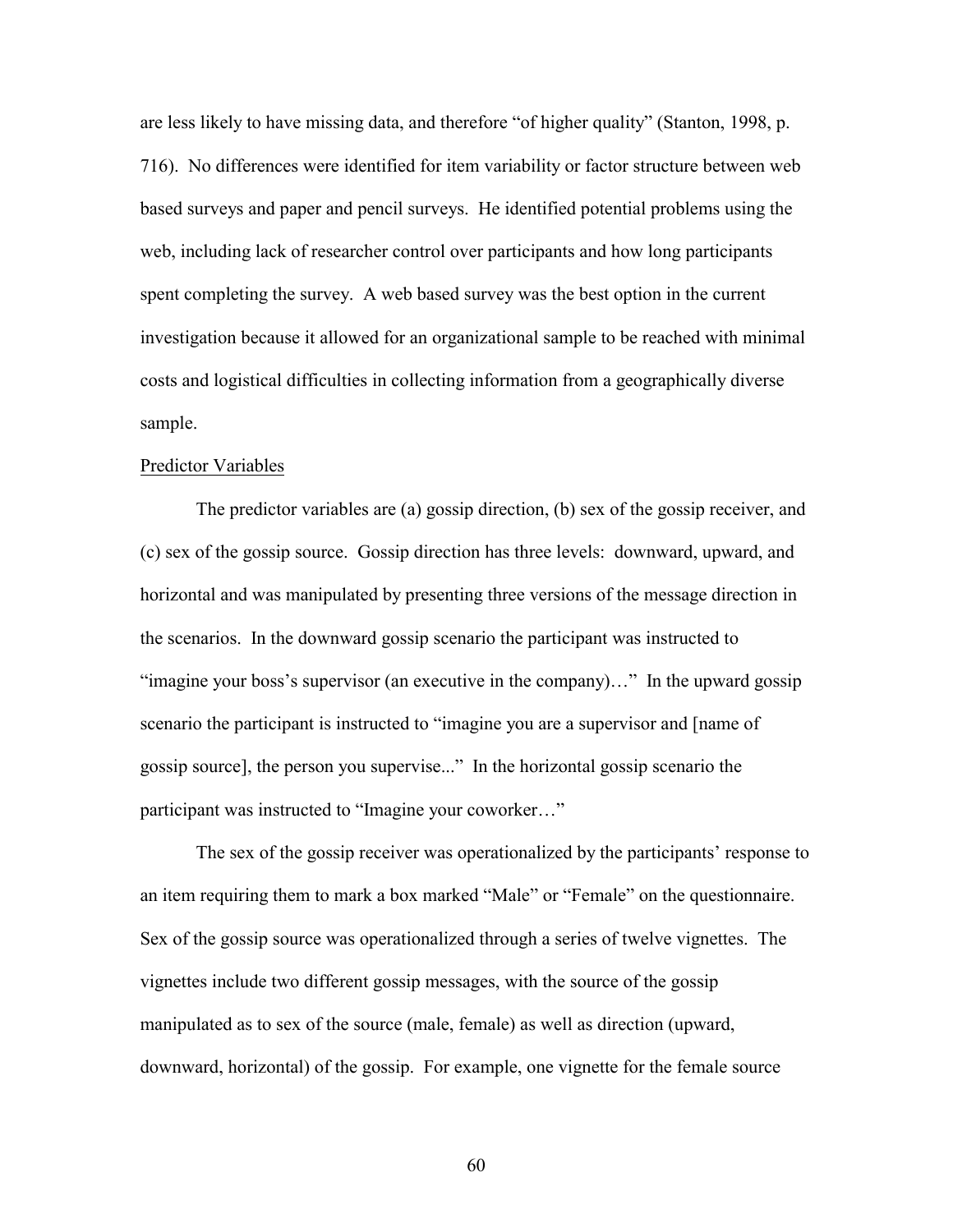downward communication says "Imagine Susan Hill, your boss's supervisor (an executive in the company), spots you in the hallway as you are walking from another department. She comes over to you to say 'hi' as she ordinarily does. After Susan says hello and asks how things are going she leans in closer to you and says something about another employee. She says, 'You know the conference we just got back from? Well, [the other employee] wasn't exactly engaging in professional behavior if you know what I mean.' After making the comment, Susan Hill is called away by someone else across the hall." Participants were able to identify the sex of the gossip source through either the inclusion of a common female name and/or the pronoun "she" used to refer to the gossip source throughout the vignette. The direction of the gossip was identified by including the titles or organizational levels of the gossip source as well as his or her relationship to the gossip receiver (the participant).

Two different gossip messages were used for each gossip source. Using two messages allows for comparison tests between the gossip messages to determine if there are differences based on the message texts alone. Independent sample T-tests revealed no significant differences for message interpretation based on scenario differences. A complete list of vignettes used in this study can be found in Appendix C.

## Dependent Variables

The three dependent variables were (a) gossip purpose, (b) politicalism, and (c) believability. The gossip purpose variable had four dimensions including informative, influence, intimacy, and entertainment. The following section describes how each of the dependent variables was operationalized.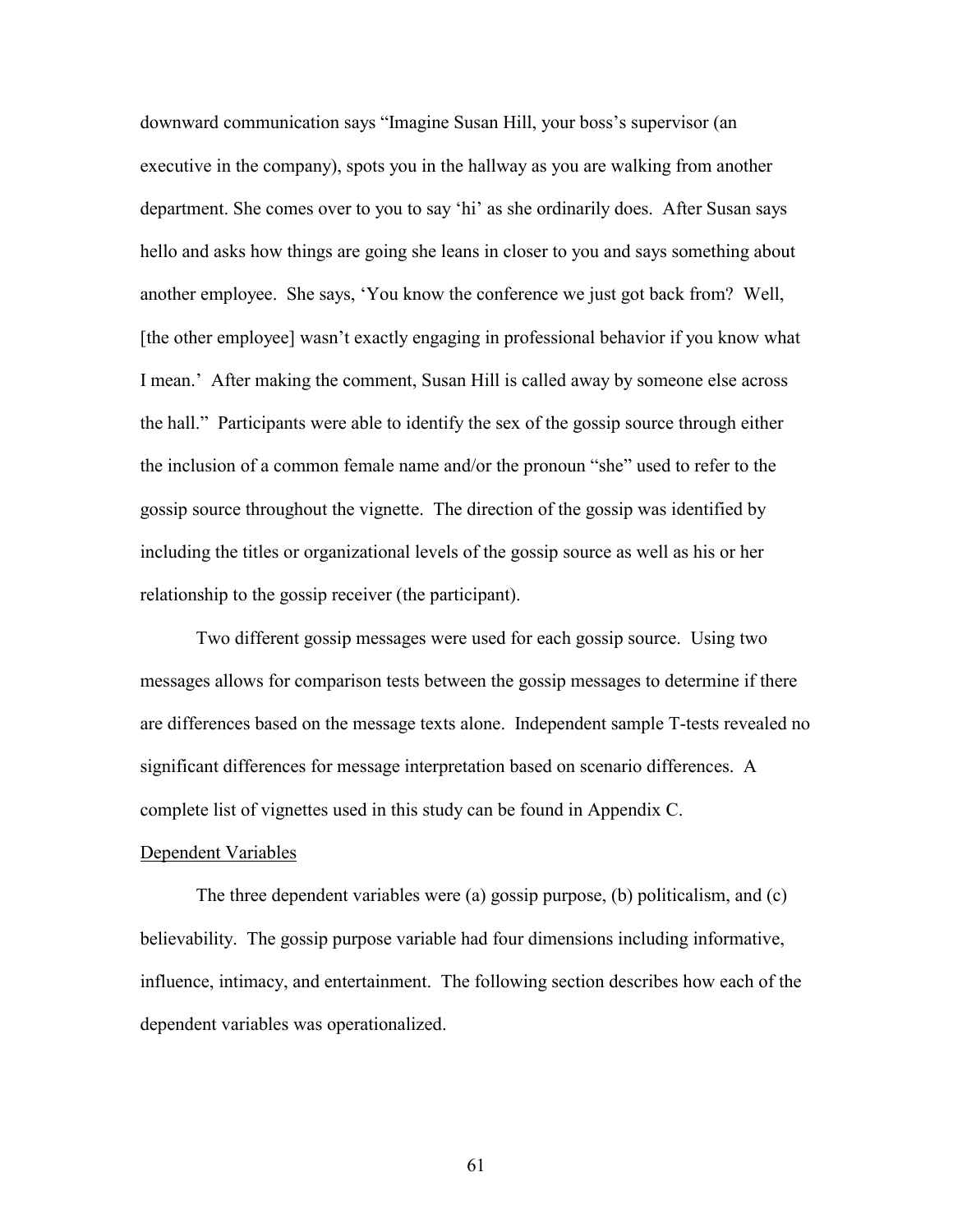### Instruments

 This section identifies and explains the survey instruments used to collect data for this project. Specifically, scales for gossip believability, politicalism, and gossip purpose are discussed. Reliability estimates are provided.

Gossip Believability Instrument. The Gossip Source Believability Scale (GSBS) was used to measure perception of believability of the gossip source by the participant (See Appendix D). The GSBS is an original scale developed for this study. It was adapted from The News Credibility Scale (Gaziano & McGrath, 1986), which Meyer (1998) designed to refeltc news believablity. Gaziano and McGrath (1986) did not report reliability for their scale, although Rimmer and Weaver (1987) reported the 12-item News Credibility Scale to have a Cronbach's alpha of .90 for both newspapers and television. The GSBS is a 7-item Likert-type scale, ranging from "strongly agree" to "strongly disagree." In the directions participants were asked to read the story (the vignette) and think about the named gossiper (e.g., Susan Hill) when answering the questions. The GSBS includes the following items: "Is fair," "Tells the whole story," "Is accurate," "Separates fact and opinion," "Can be trusted," "Is factual," and "Has quality sources." The GSBS created for the current investigation has a Cronbach's alpha reliability estimate of .84.

Politicalism Instrument. Kacmar and Baron (1999) defined organizational politics as "actions by individuals that are directed toward the goal of furthering their own selfinterests without regard for the well-being of others or their organization" (p. 4). Politicalism includes organizationally unsanctioned activities ordinarily out of the scope of one's job and concealing one's intent from the target of the behavior. To measure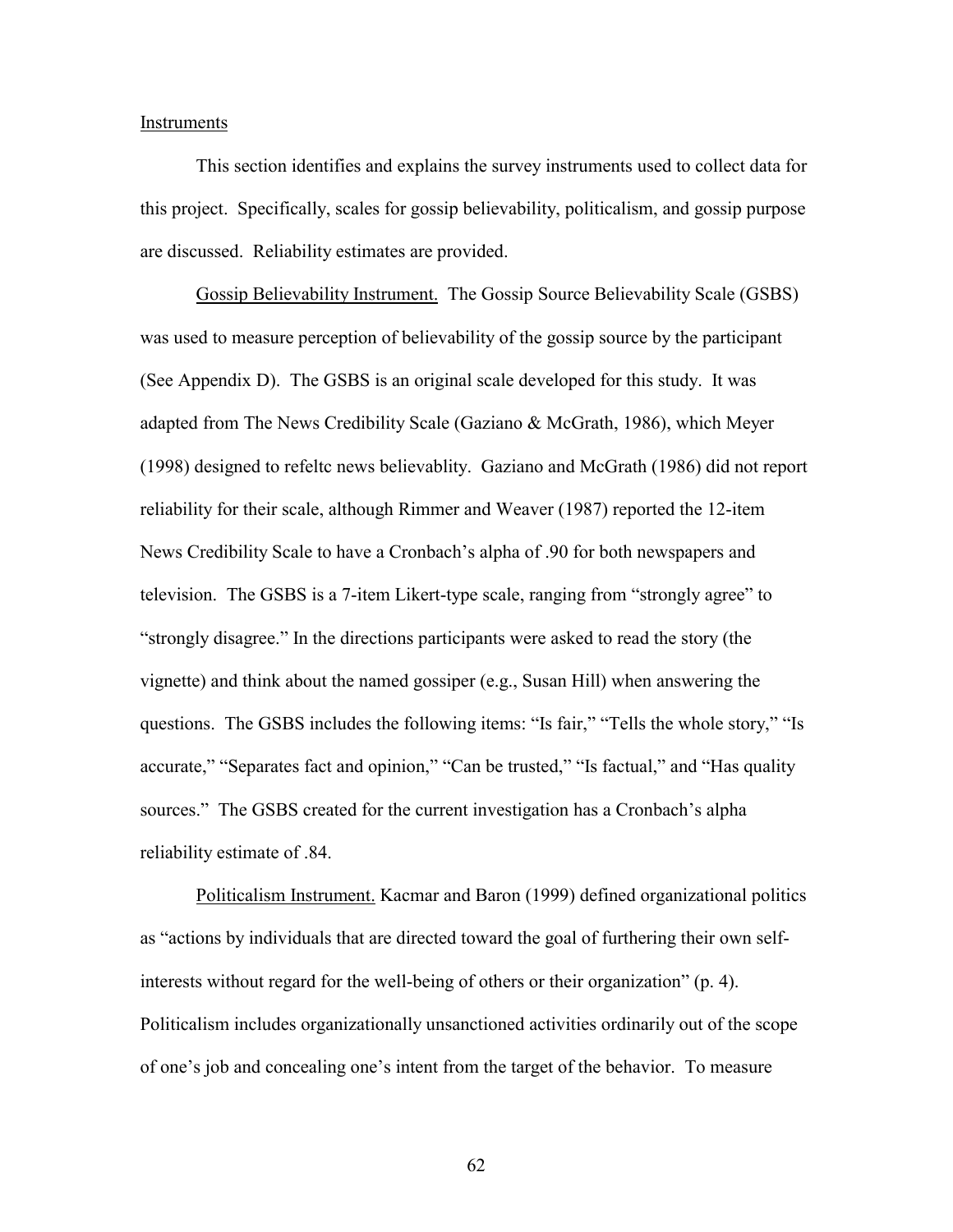politicalism, ten items were originally constructed, based on similar information from the Perception of Organizational Politics Scale (Kacmar & Ferris, 1991). The scale used in this study is the Perception of Individual Politics Scale (PIPS). There are two main differences between the PIPS and the items originally contained in POPS. First, the POPS subscale has fifteen items pertaining to the political climate in the organization. For this dissertation, items were rewritten to assess the person gossiping, not the organization. For example, POPS item number six is "It is best not to rock the boat in this organization" (Kacmar & Carlson, 1997, p. 651). Item six of the POPS was rewritten as item 9 in the PIPS as "Telling you to agree with powerful people in the organization if you want to get ahead." Both items capture the nature of organizational politics, one at the organizational level, the other at an individual level of measurement. The Cronbach's alpha reliability estimate for all ten items was .87. A complete list of these items can be found in Appendix E.

Gossip Purpose Scale. Individual perceptions of the purpose of specific gossip messages was measured using the Gossip Purpose Scale (GPS), designed for this study. The GPS is an 18-item Likert-type scale measuring participant's perceptions of the purpose of a specific gossip message, based on gossip purposes identified by Rosnow and Georgoudi (1985). The items were written, then examined by four other scholars confirming the items assessed the gossip purposes identified in the research. With a specific gossip vignette serving as a stimulus, participants were asked if they strongly agreed, agreed, were neutral, disagreed or strongly disagreed with statements about the purpose of the gossip, such as "To share information," "To convince others to think a specific way," "To build intimacy between the gossiper and the listener," and "To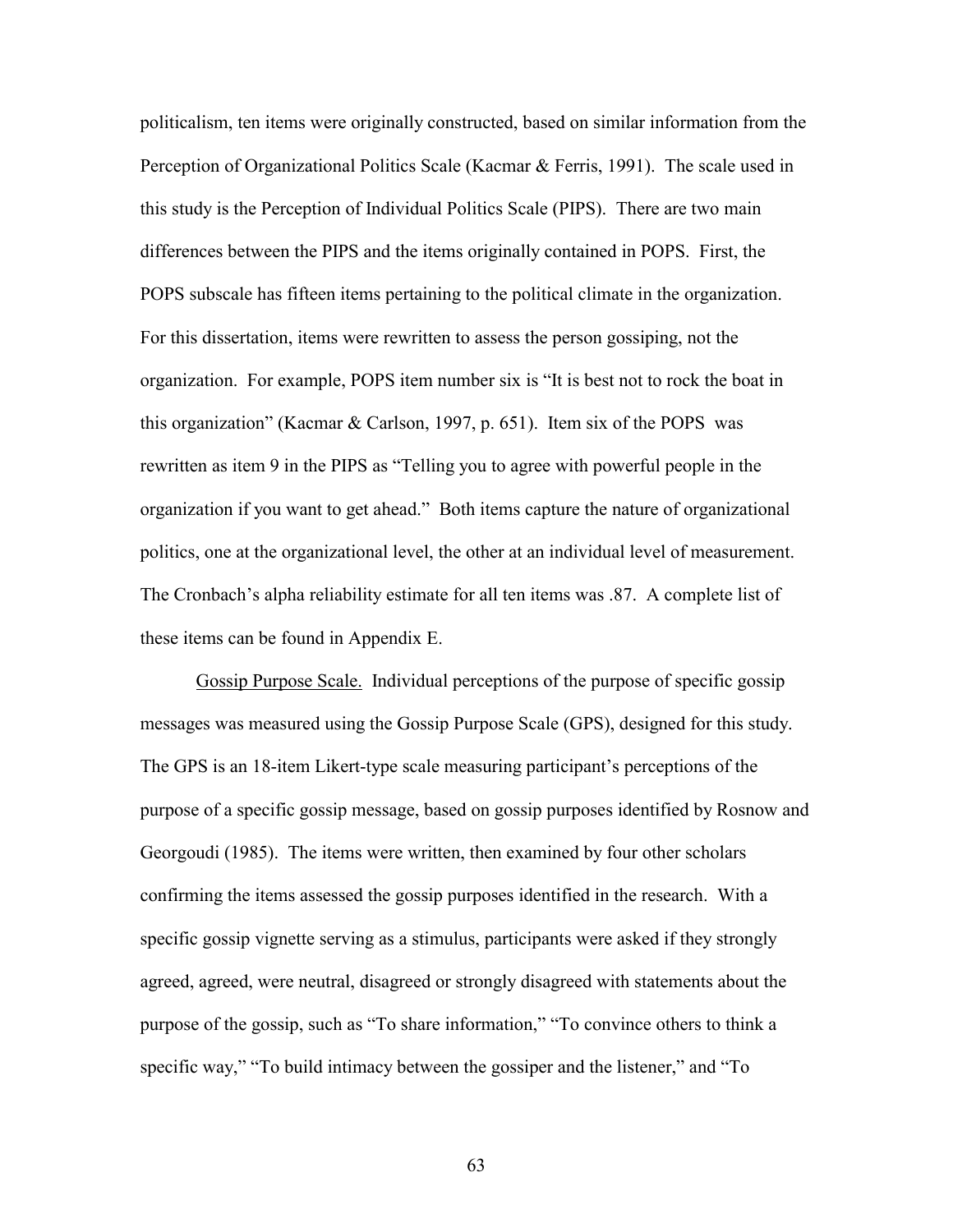amuse." Four subscales measure the purpose of gossip as informative (news-bearing), influencing others, building intimacy, and to entertain (Rosnow & Georgoudi, 1985). See Appendix F for a list of all items in the GPS.

In order to determine whether the scale differentiated the four functions of gossip, employees' responses to the 18 items were submitted to principle components factor analysis. With eigenvalues greater than 1.00, four factors were obtained. Ten of the 18 items, loaded on the first factor. The items loading on factor one included both the intimacy function items as well as the entertainment items. A varimax rotation was conducted and four unique factors were obtained for the items pertaining to the four functions of gossip identified in the literature: to inform, to influence others, to build intimacy, and to entertain. Results of the principle components factor analysis with varimax rotation is found in Appendix G.

Individual reliability estimates for the subscales were very good. According to Nunnally and Bernstein (1994), " Group research is often concerned with the size of correlations and with mean differences among experimental treatments, for which a reliability of .80 is adequate" (p. 265). Cronbach's alpha for the four-item subscale measuring the function of informing was .90. Cronbach's alpha for the four-item subscale of influencing others was .86. Cronbach's alpha for the four-item subscale measuring the function of building intimacy was .90. Cronbach's alpha for the fouritem subscale of entertainment was .92.

## Manipulation Check

 A manipulation check was conducted to ensure that participants were correctly able to identify the sex and organizational rank of the gossip source. The directions for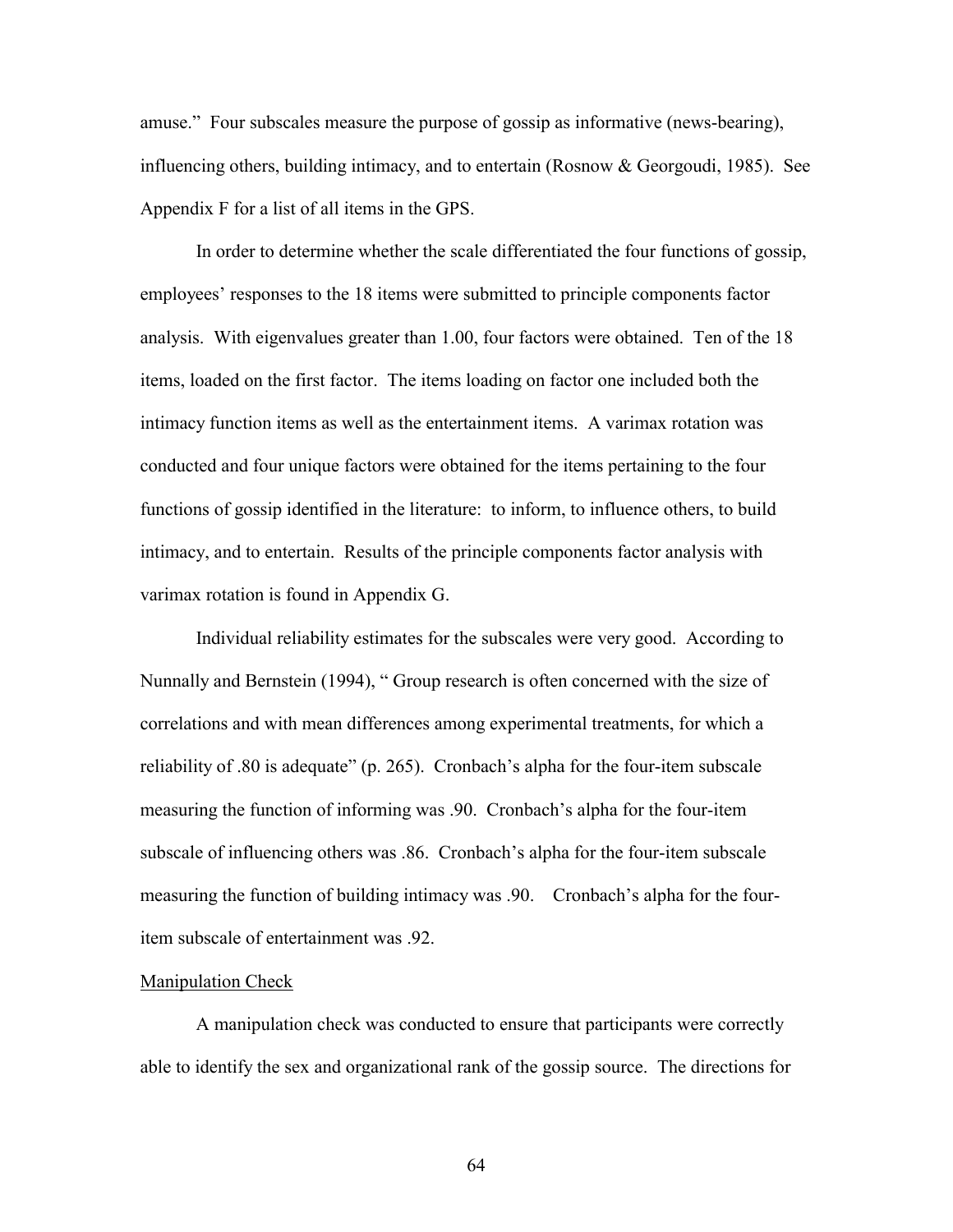this section read, "In the story you read above, a person spreads gossip to you. What is the sex of that person spreading the gossip?" and provided clickable boxes for the participant to answer "Male" or "Female." The next item asked "What is the job level of the gossiper in the story" and provided the options "Executive/ Your boss's supervisor," "Same-level coworker," "Person working for you," and "Not sure."

Fourteen of the 274 participants (5%) failed to correctly identify either the sex or rank (indicating message direction) of the gossip source. This amount of missing data is not uncommon (Roth, 1994). Pairwise deletion was used to omit these participants from the analysis of hypotheses when gossiper sex or message direction were essential to the hypotheses (i.e., hypotheses one, hypothesis two, hypothesis three, hypotheses five, hypotheses six, and hypothesis seven). However, participant responses from those who failed to identify the sex or message direction were included in the analyses of hypotheses when the gossiper sex and message direction were not relevant to the hypotheses (i.e., hypothesis four and hypothesis eight). Roth (1994) argues that pairwise deletion preserves more information than listwise deletion, thus retaining more statistical power. For these reasons, pairwise deletion is superior to listwise deletion and should be used when possible (Roth, 1994).

## Statistical Analysis

 A multivariate analysis of variance (MANCOVA) tested the full model. Following the MANCOVA, a series of one-way analysis of variances (ANOVAs) were conducted to test the significant relationships identified in the overall model, examining differences by sex and message direction. Post-hoc analysis using Bonferroni procedure tested for differences between downward, upward, and horizontal gossip treatment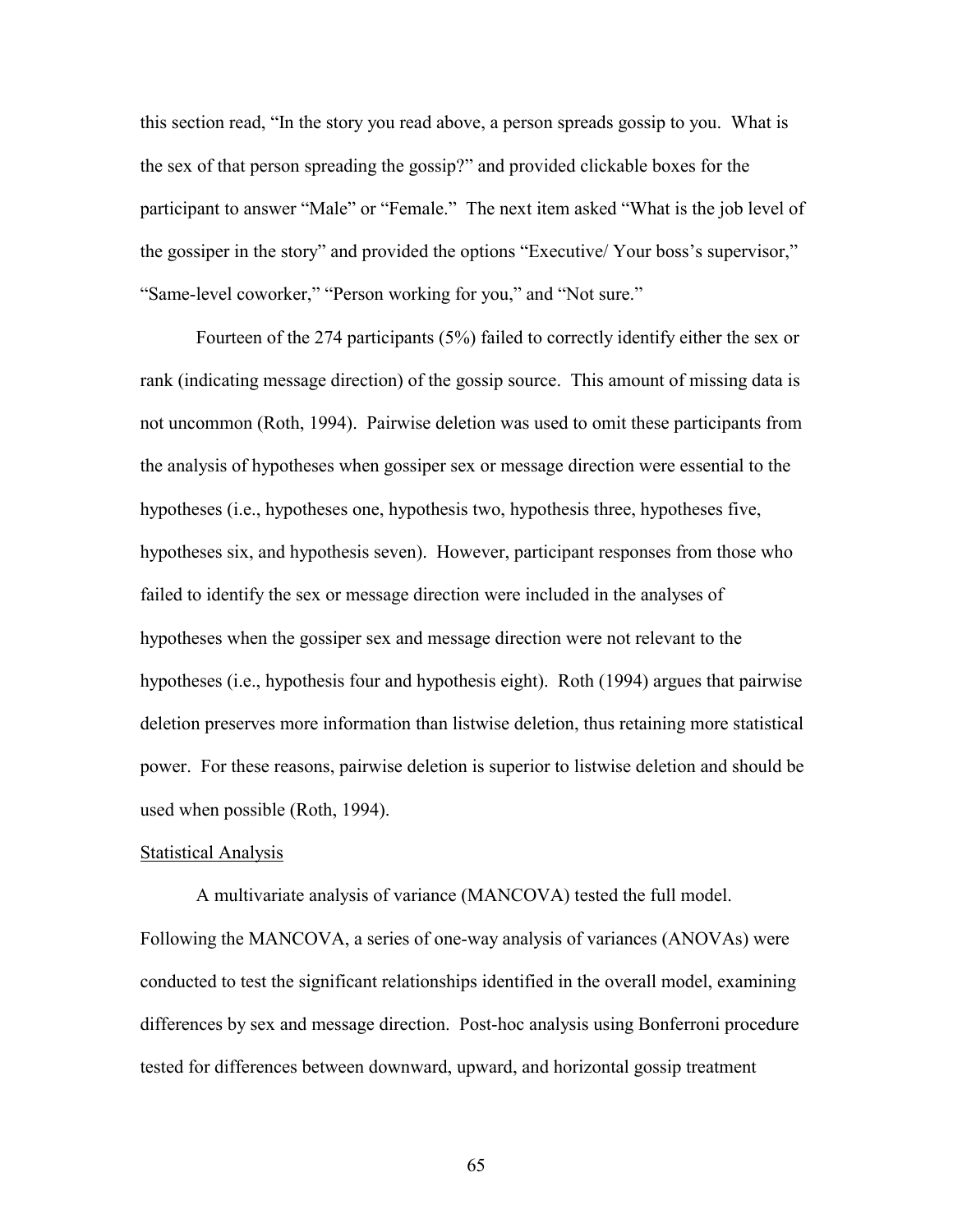groups if necessary. Pearson's correlation coefficient statistics were used to test the relationships between believability and politicalism. Alpha for all tests was set at .05 and a power analysis indicated adequate power (.89) for all medium (.2) effect sizes (Cohen, 1977). Missing data were omitted using pairwise deletion. Nunnally and Bernstein (1994) argue that pairwise deletion is superior to listwise deletion because more data are obtained. In this study, results from these statistical tests are reported in Chapter 4. Pilot Study

 The preceding section explained the procedures and instruments that were used in conducting the study. Before data were collected at the organization, a limited pilot study was conducted using college students to understand further the possibility of using the methods laid forth in the preceding sections of this chapter. One hundred sixteen college students from Communication Studies classes at Louisiana State University participated in the study. Participants responded to one of eight versions of the questionnaire, each identical with the exception of the manipulated variables, gossip message source and/or message content. The pilot study manipulated the sex of the gossip source as well as the direction of the gossip (upward or downward). Horizontal communication was not measured in the pilot study because it was later added to the hypotheses, before the collection of the data for the main investigation.

 The pilot study included the Gossip Believability Scale, the Gossip Purpose Scale, and the Politicalism Scale. Reliabilities for all scales were acceptable. For the Gossip Believability Scale, Cronbach's alpha = .79. If item 2 were deleted, reliability for the scale was .81. Item 2 of the scale is a reverse coded item anchored by "Is biased" and "Is unbiased." It seems possible that participants may have been confused by the reverse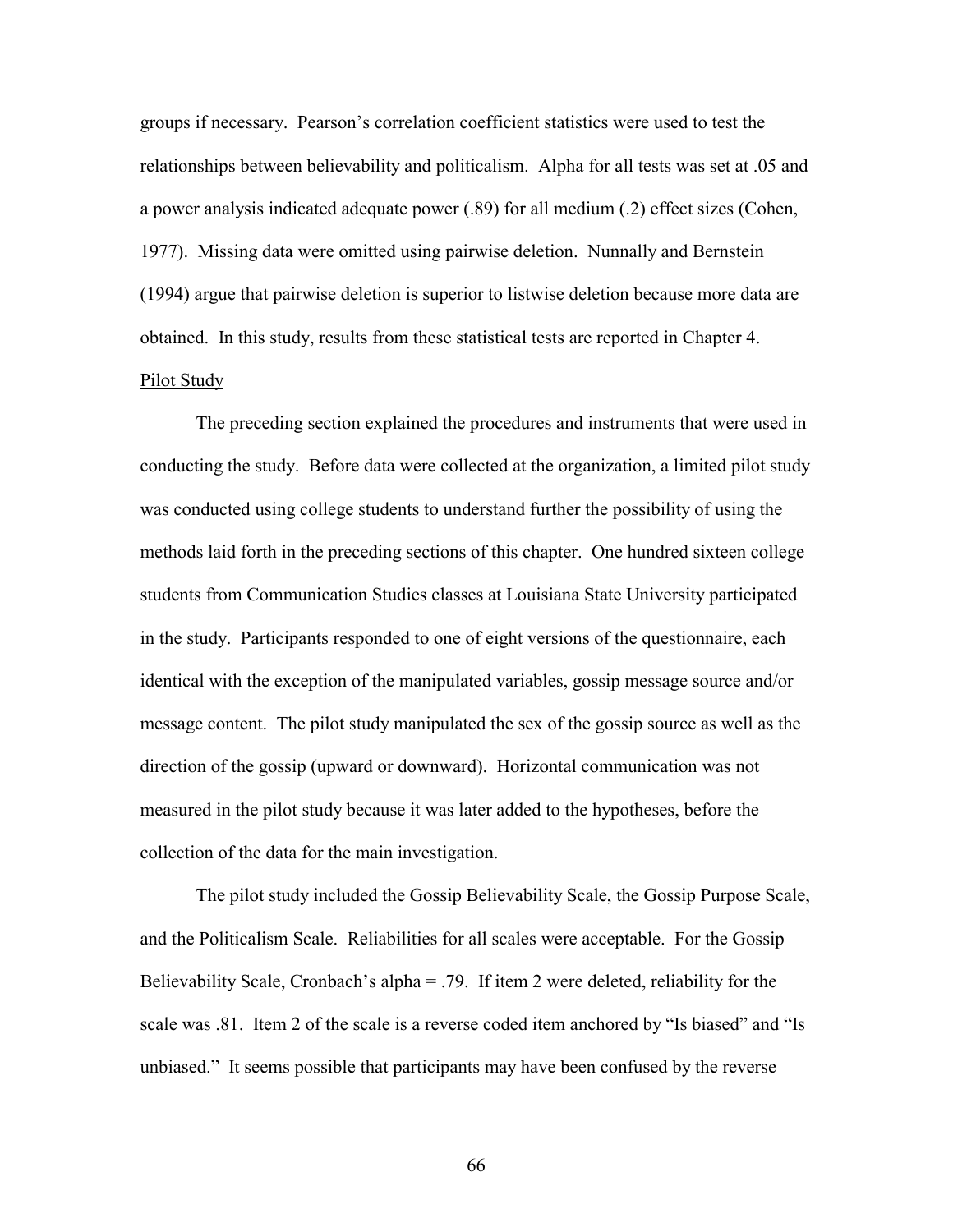coding or quite possibly the meaning of the term "biased." In a more mature sample, the meaning of "bias" seems less problematic. The final instrument was changed to a 7-point likert-type scale to avoid confusion by the anchors on the survey, yet still allowed for "unbiased" as a reverse coded item.

The Gossip Purpose Scale contained four subscales including Informative, Influence, Intimacy, and Entertainment. The informative dimension had a reliability estimate of .69. If item 2 were deleted, the reliability estimate increases to .71. Item 2 is "To make an announcement." This item may be different than the other items, in that it suggests a more formal, public transmission of gossip from source to many receivers. Item 2 of the Gossip Purpose Scale was omitted in the final instrument. The subscale to test the gossip purpose of influence attempt had a reliability estimate of .67. When item 8 was deleted, the coefficient alpha increased to .75. Item 8 is "To offer advice." Offering advice may be different than trying to get another person to behave in a particular way. Participants may have viewed advice-giving as a more direct form of communication than trying to influence someone else's behavior through sharing gossip. Item 8 was omitted in the final instrument. The five-item subscale for intimacy had a reliability estimate of .80 and therefore all items are retained in the final instrument. The five-item entertainment subscale had a reliability estimate of .84, and retained all items in the final instrument. The Politicalism Scale had an alpha reliability estimate of .80. If item 10 were deleted, the alpha increased to .81. Item 10 states that the gossip source is engaging in organizational politics. This item was retained in the final instrument, as it taps into the central idea of politicalism.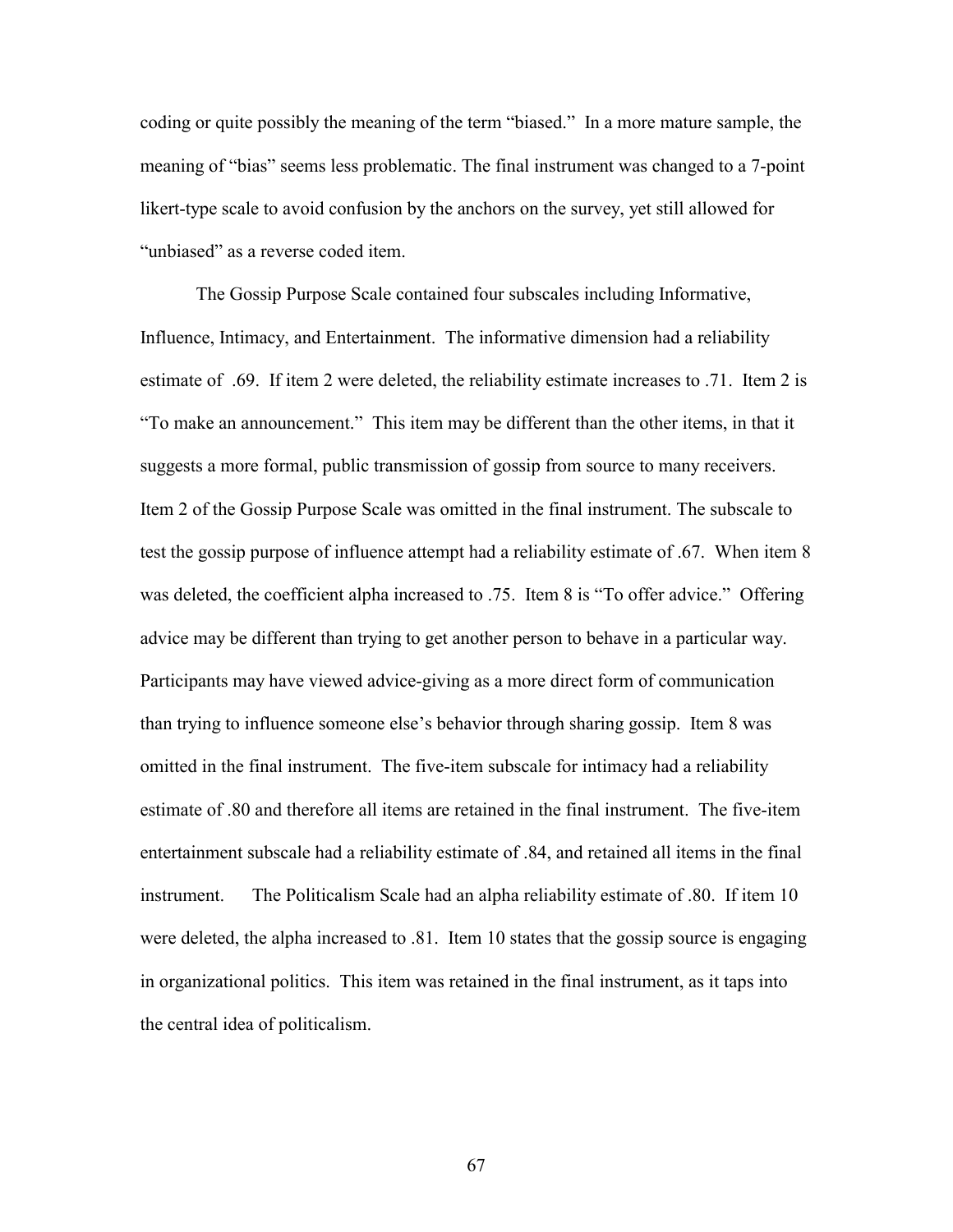Results for the ANOVAs and Pearson correlation coefficients conducted for the pilot study were inconclusive. None of the hypotheses were supported. One potential reason for the lack of support for the hypotheses and research questions was the use of a student sample in the pilot study. The results of this dissertation are intended to be generalizable to full time employees with experience in a multi-level company. It seems likely that some of the perceptions regarding organizational politics and gossip may be learned and acquired through years on the job. The questionnaire for the dissertation asked employees the length of their tenure at their current organization.

 Another potential problem with the pilot study was a weak stimulus. Although the vignettes were intentionally vague to allow for multiple interpretations, participants may have needed more information to feel comfortable making inferences about the purpose and nature of the gossip. The final instrument was changed to provide more detail for participants by expanding the vignettes to include more information about the context.

 Further, some participants in the pilot study were confused about to whom the questionnaire was referring: the person spreading the gossip or the person the gossip was about. The final instrument used the name of the person spreading the gossip to add clarity. A manipulation check was also added to determine the participant's ability to identify the sex and organizational position of the gossip source in the vignette.

 Finally, the pilot test most likely failed for lack of statistical power. For a medium effect size (.2), a sample of 252 is required. The sample for the pilot study was 116, less than half required to test for medium effects (.2). The power analysis indicated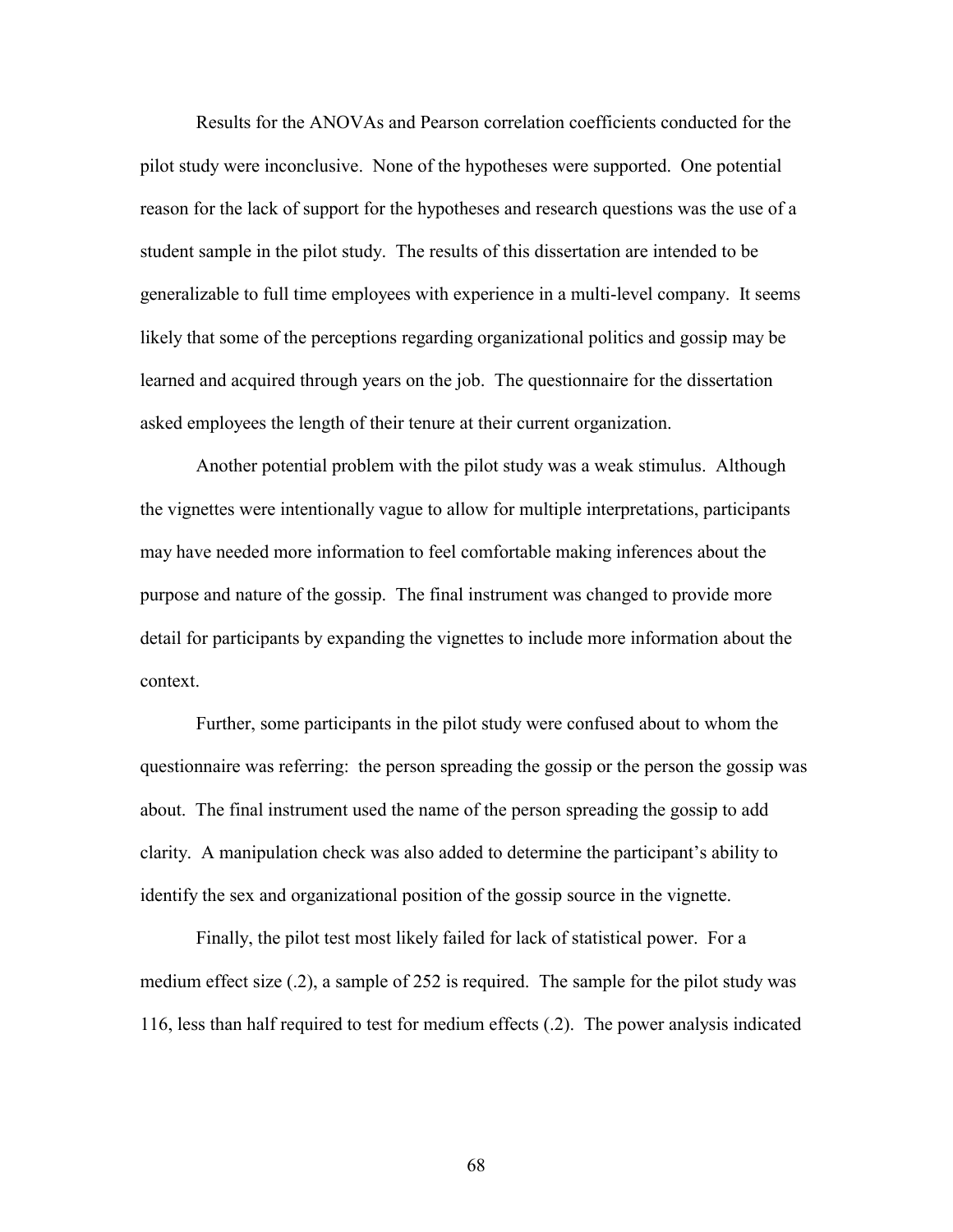statistical power was approximately .55 (Cohen, 1977). The final experiment had adequate power to conduct the analysis.

 Although the pilot study lacked adequate power and had design flaws, corrections were made to insure adequate power and a comprehensive questionnaire in the final study for this dissertation. This chapter detailed the methods and procedures that were used to test the hypotheses laid forth in Chapter 2. The next chapter, Chapter 4, will reveal the results of hypothesis testing obtained via the aforementioned methods and procedures. The results from the statistical tests will be interpreted in the upcoming chapters.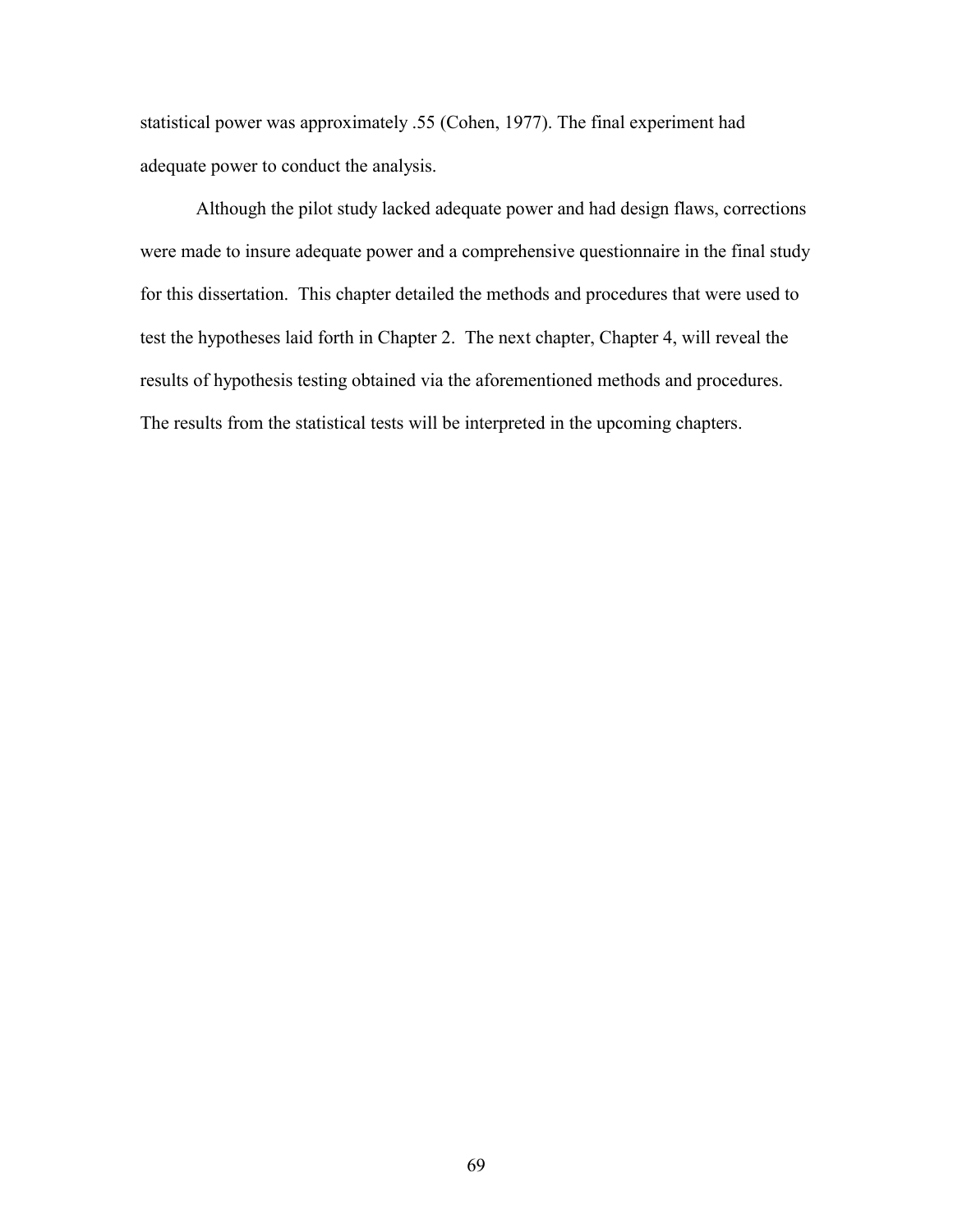## CHAPTER 4 RESULTS

 The previous chapter identified the methods and procedures used to test the hypotheses in this dissertation. The results of the investigation will be reported in this chapter. In analyses involving the sex of the source or the message direction, data were removed when the participant failed to correctly identify the gossip source's sex or organizational rank on the manipulation check. The results of the full model will be discussed first, followed by the one-way ANOVAs tested from the MANCOVA.

## Control variable

Because individuals are more likely to experience and recognize organizational politics as they gain experience in the organization, age was controlled in the multivariate analysis of covariance. The questionnaire asked individuals how long they had worked for their current organization. However, the questionnaire did not ask how long the employee had worked for any organization in a full-time capacity. Although not ideal, age was used as a reasonable estimate for this type of information. A Pearson's correlation coefficient revealed relationships between age and politicalism,  $r = .218$ ,  $p =$ .001; age and believability,  $r = -0.224$ ,  $p < 0.001$ ; and age and the informative purpose of gossip,  $r = -.211$ ,  $p = .001$ .

### Statistical Results

The independent variables entered into the model were gossiper sex, receiver sex, and message direction. The dependent variables were the gossip functions (informative, influence, intimacy, entertainment) believability and politicalism. Age was the control variable. The overall multivariate analysis of covariance revealed two significant main effects for the variables of sex of gossip receiver and message direction. No interactions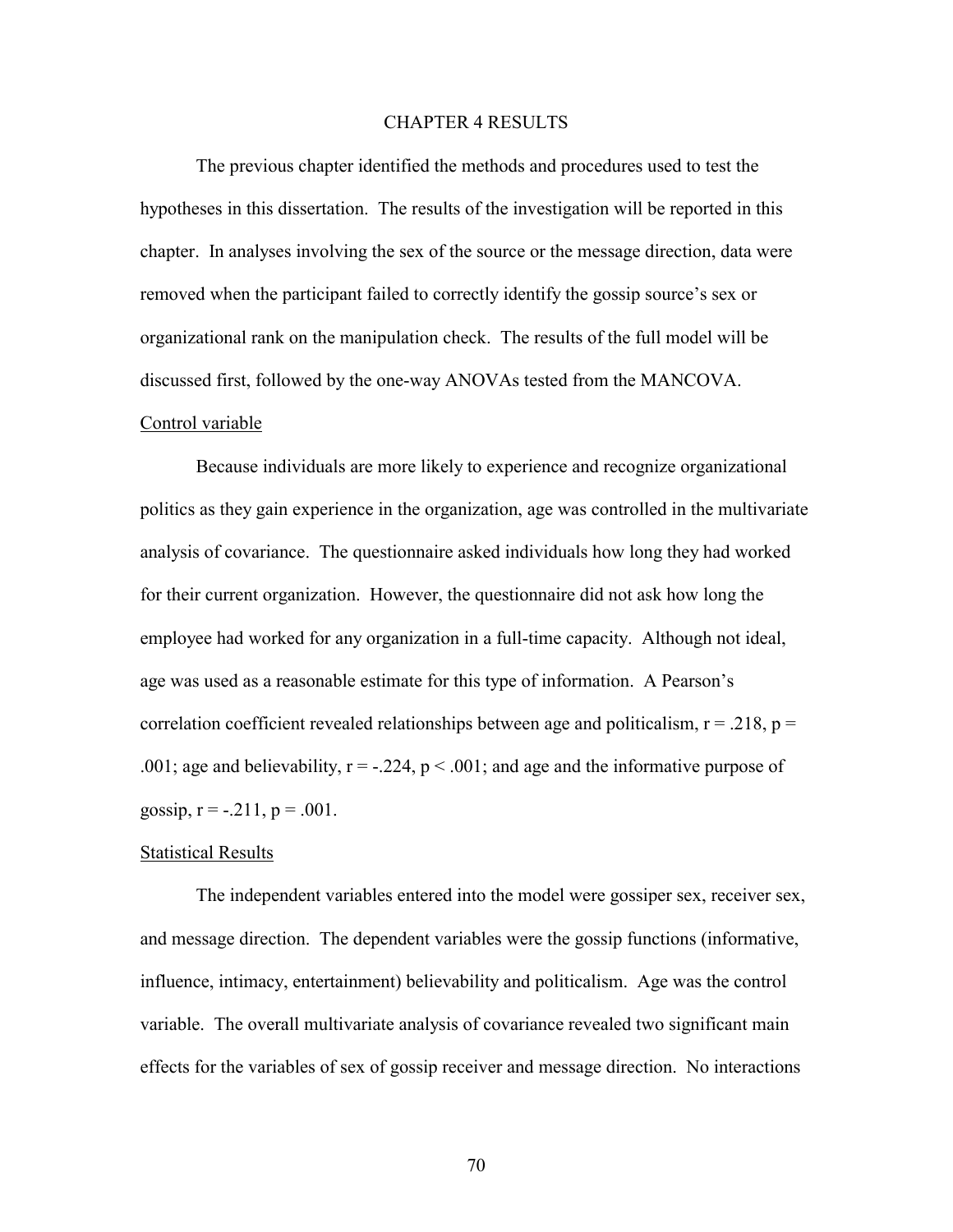were found and no significant main effect was found for sex of the gossip sender. The following section reports the significant multivariate effects followed by the results of the associated univariate tests. Appendix H presents the means, standard errors, and confidence intervals for the significant univariate tests for the main effects. These results provide mixed results for the hypotheses.

The multivariate test for sex of the gossip receiver was significant, Wilk's lambda  $= .923, F(6, 206) = 2.62, p = .011$ . Specifically, sex of the gossip receiver had a significant effect on believability,  $F(1, 255) = 12.31$ ,  $p = .001$ ,  $p^2 = .055$ , and politicalism,  $F(1, 256) = 4.06$ ,  $p = .045$ ,  $p^2 = .019$ . Gossip interpreted as less believable and more political for women than men. Sex of gossip receiver was not found to influence perceptions of gossip purposes of information,  $F(1, 256) = .045$ ,  $p = .833$ , influence,  $F(1, 256) = .045$ 255) = .486,  $p = .487$ , intimacy,  $F(1, 255) = 2.114$ ,  $p = .147$ , or entertainment,  $F(1, 255)$  $= .011, p < .918.$ 

The multivariate test for message direction was significant, Wilk's lambda = .758,  $F(12, 412) = 5.094$ ,  $p < .001$ . Specifically, message direction had a significant effect on believability,  $F(2, 255) = 3.01$ ,  $p = .05$ ,  $\eta^2 = .028$ , and the gossip purposes of information,  $F(2, 256) = 6.09$ ,  $p = .003$ ,  $p^2 = .055$ , influence,  $F(2, 255) = 7.52$ ,  $p = .001$ ,  $p^2 = .067$ , intimacy,  $F(2, 255) = 3.58$ ,  $p = .03$ ,  $p^2 = .033$ , and entertainment,  $F(2, 255) = 7.99$ ,  $p <$ .001,  $\eta^2$  = .070. Message direction was not found to influence politicalism,  $F(2, 255)$  = 1.92,  $p = 0.149$ .

Hypothesis one predicted gossip from a same status person (i.e., horizontal gossip) is more believable than gossip from a lower status person directed towards a higher status person (i.e., upward communication) or gossip directed from a higher status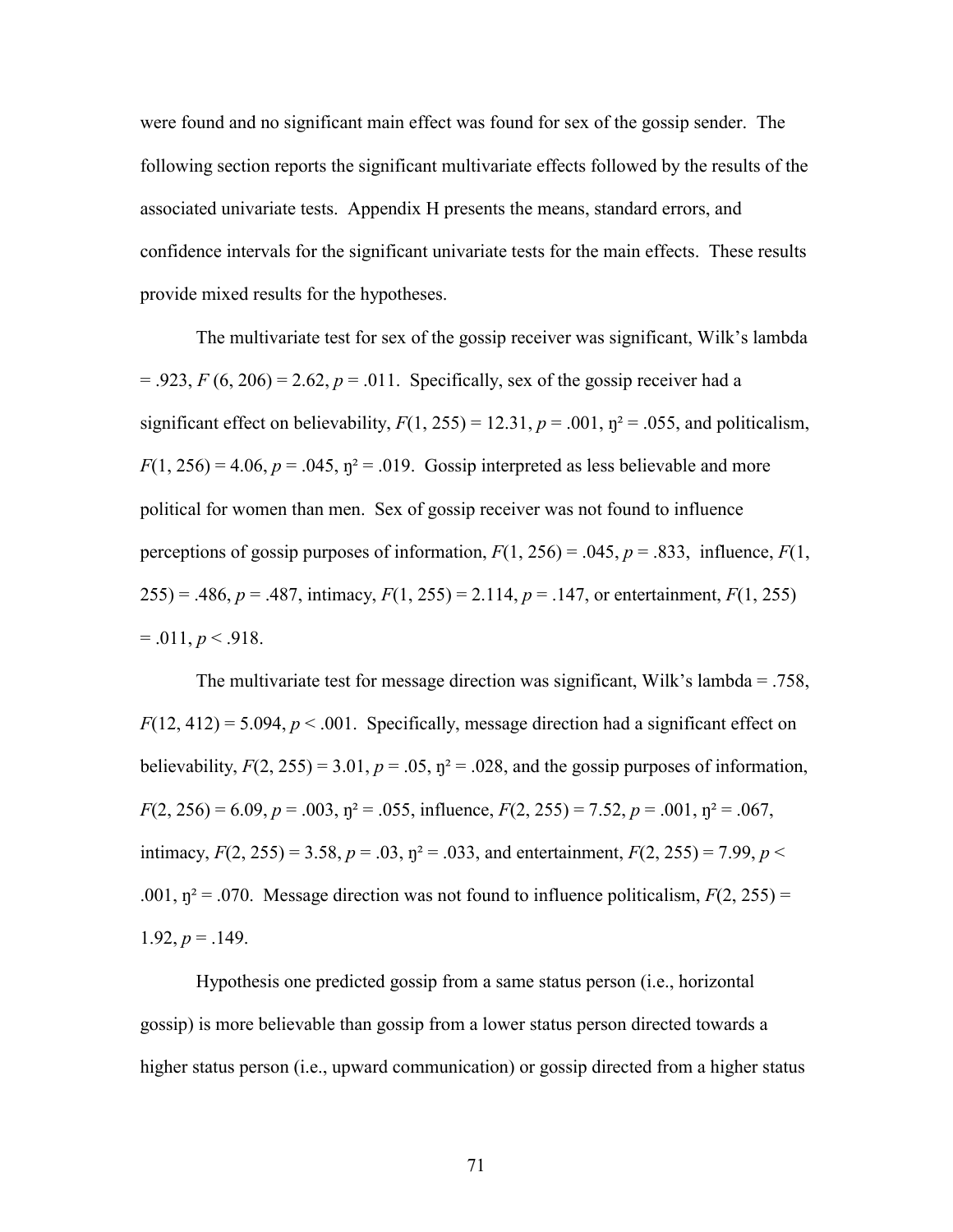person towards a lower status person (i.e., downward communication). A Bonferoni follow-up procedure revealed a significant difference between horizontal ( *M* = 2.39) and downward communication ( $M = 2.19$ ), but not between upward ( $M = 2.23$ ) communication and either horizontal or downward communication. The results of the Bonferroni procedure indicate that gossip from same-level coworkers is more believable than gossip from supervisors. These findings partially support the relationship predicted in hypothesis one.

Hypothesis two predicted that downward gossip is interpreted as more political than upward or horizontal gossip. This hypothesis was tested with the MANCOVA. The data did not support this hypothesis.

Hypothesis three predicted that women are more likely than their male counterparts to perceive office gossip as political. This hypothesis was supported. A one-way analysis of variance showed differences between men and women's perception of gossip as political ( $F[1,245] = 6.644$ ,  $p = .011$ ,  $p^2 = .03$ ). The mean for men was 4.08  $(SD = .806)$  whereas the mean for women was 4.36  $(SD = .857)$  These results mean that women are more likely to interpret gossip messages as political than men. In other words, when a male or female at any level of the organization spreads gossip, women are more likely than men to interpret the gossip source as trying to get ahead by nonsanctioned means.

 Hypothesis four had two parts, predicting male source gossip is more likely to be interpreted as performing the news-bearing and influencing others functions than when the same gossip message has a female source; and female source gossip is more likely to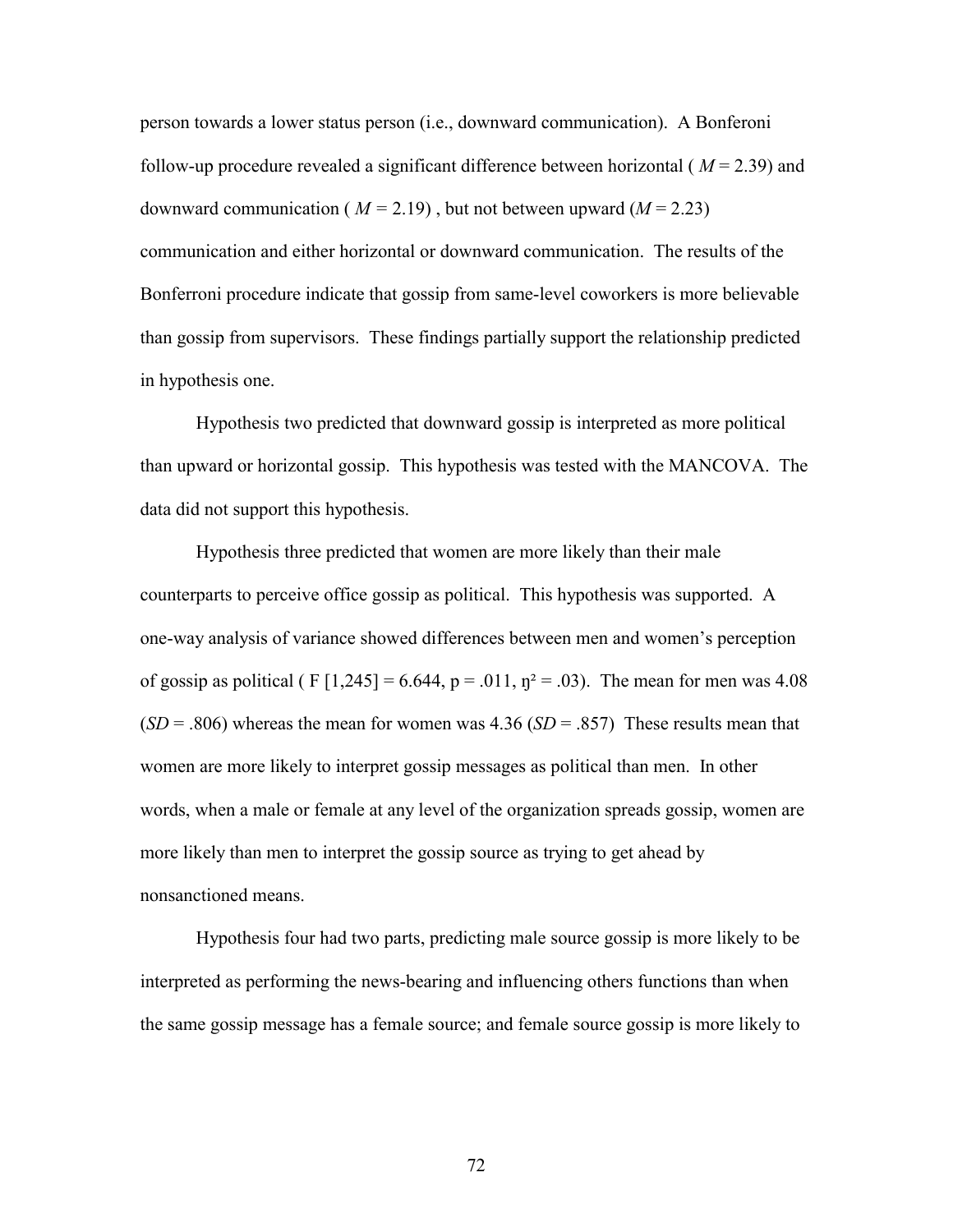be perceived as building intimacy and to entertain than the same gossip when the source is male. This hypothesis was not supported.

 Hypothesis five also had two parts. Hypothesis 5a predicted that gossip is more likely to be interpreted as political when the source is male, than when the source is female. The second part of hypothesis five (Hypothesis 5b) predicted that gossip from female executives is more likely to be interpreted as political than gossip from males holding high or low positions in the organization. Hypothesis 5a and 5b were not supported. These data failed to confirm that men and women are not interpreted differently in terms of politicalism, regardless of organizational level.

 Hypothesis six predicted a same-sex bias in interpreting gossip as (a) less political, and (b) more believable. Hypothesis six was not supported. There was no interaction between sex of participant and sex of gossip source and politicalism or believability. In other words, these data do not reveal that individuals do not view their own sex more favorably when interpreting workplace gossip.

 Hypothesis seven predicted an inverse relationship between perceptions of gossip believability and perceptions of gossip source politicalism. This hypothesis was supported. A Pearson correlation coefficient revealed an inverse relationship between perceptions of gossip source believability and perceptions of gossip source politicalism, *r*  $=$  -.296 ( $p < .001$ ). As predicted, gossipers perceived as political are less likely to be believed by other employees.

#### Additional Findings

 When the data in this investigation were subjected to the MANCOVA, some nonpredicted relationships were revealed. Specifically, message direction was related to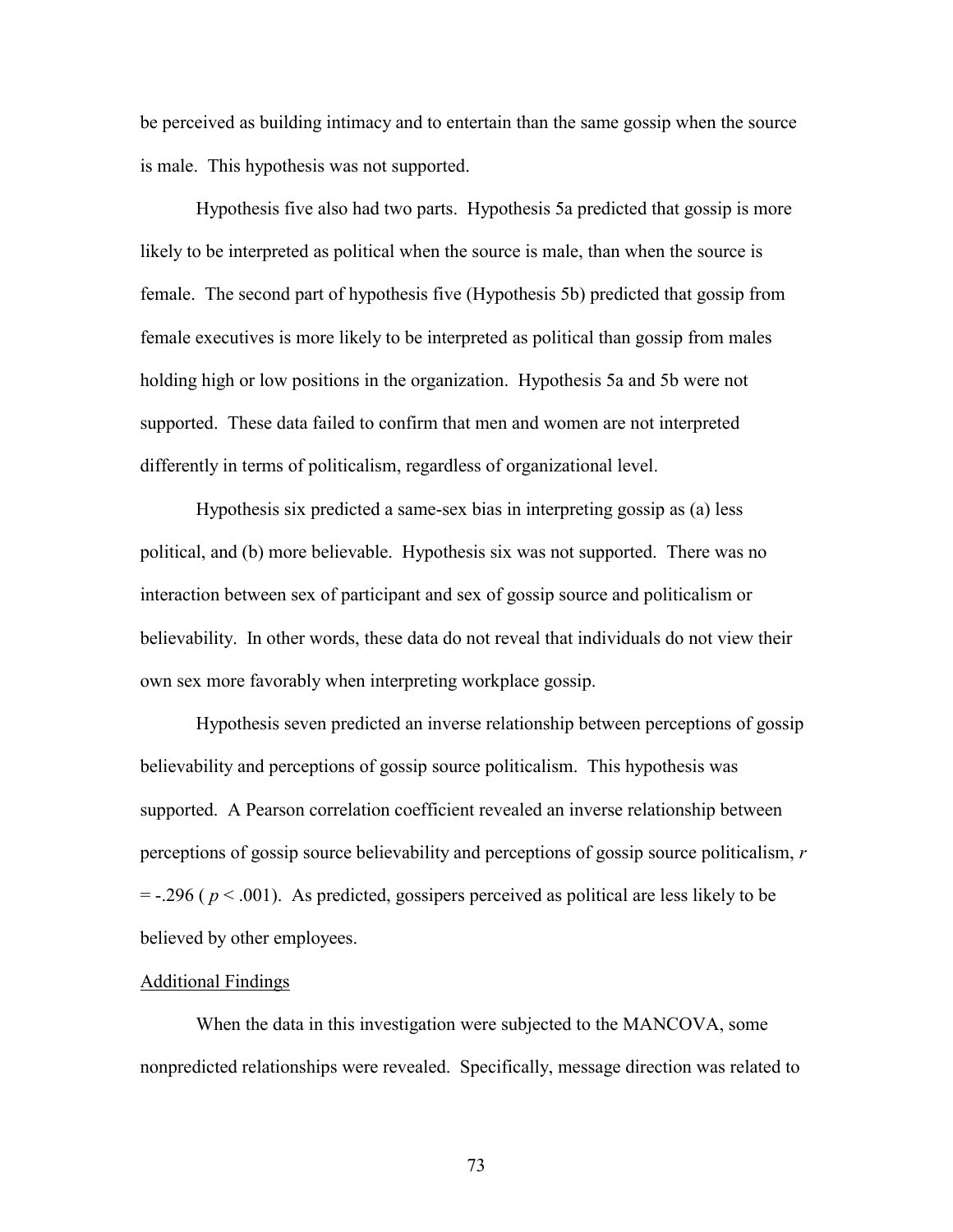perceptions of gossip functions. A Bonferoni follow-up procedure revealed a significant effect for message direction. Specifically, upward gossip was seen as most informative  $(M = 4.48)$ , influential  $(M = 5.37)$ , and intimate  $(M = 5.05)$ , followed by horizontal gossip as the second most informative ( $M = 3.82$ ) influential ( $M = 4.78$ ), and intimate ( $M =$ 4.72), and downard gossip as the least likely to be perceived as informative  $(M = 3.55)$ , influential ( $M = 4.61$ ), and intimate ( $M = 4.45$ ). Upward gossip is more likely to be interpreted as entertaining than any of the other functions  $(M = 3.73)$ . Gossip is most likely to be perceived as serving the entertaining function when the gossip is horizontal  $(M = 4.47)$ , followed by upward gossip  $(M = 4.05)$ , and downward gossip  $(M = 3.73)$ .

 This chapter presented the results for the hypotheses set forth in Chapter 3. Table 2 on the next page will recap the results of the hypotheses. Chapter 5 will discuss the results, interpret the findings, discuss limitations of the data, and offer directions for future research.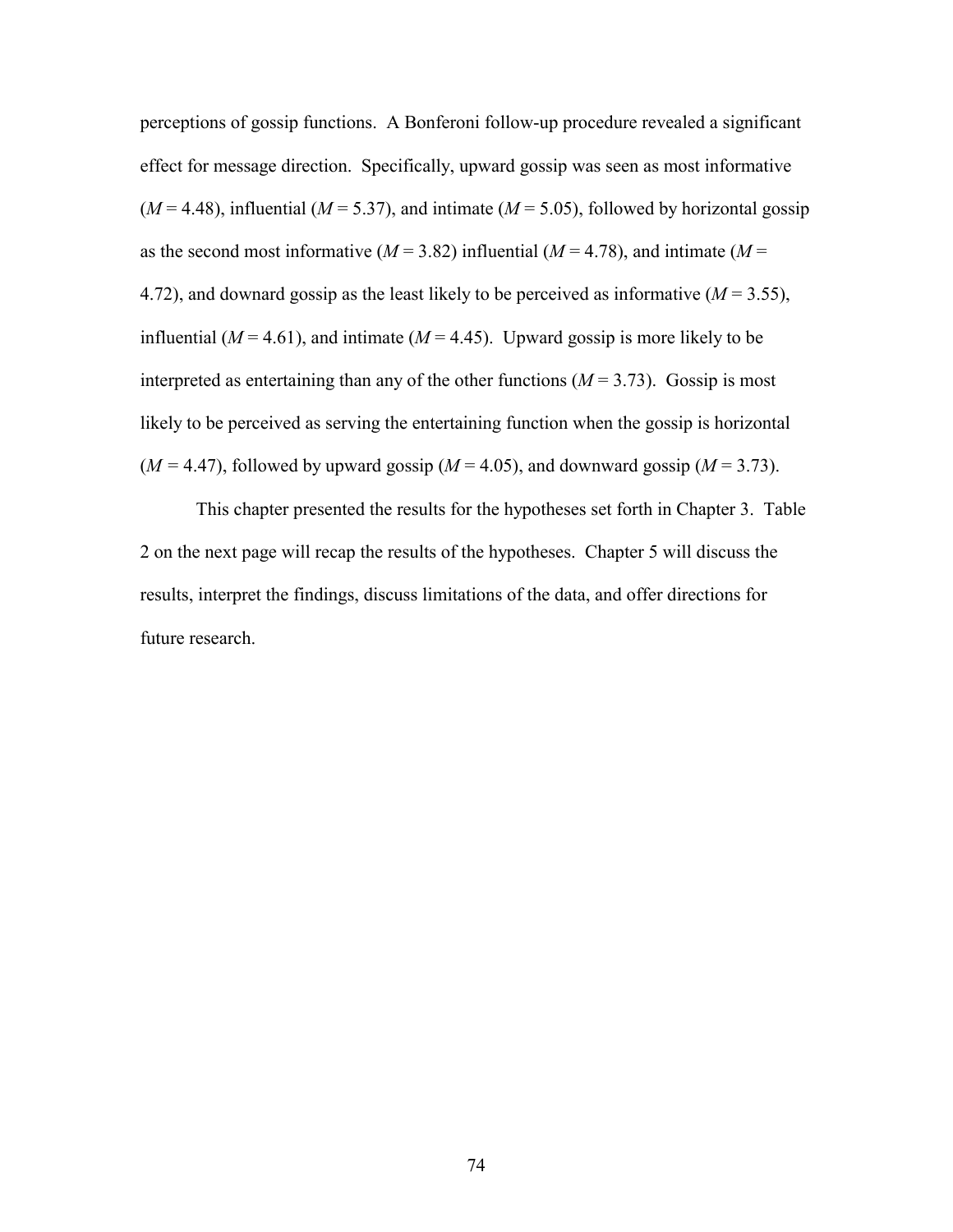## Table 2: Results of Hypotheses Testing

Hypothesis 1: Horizontal gossip is more believable than upward or downward gossip. (Partially supported)

Hypothesis 2: Downward gossip is interpreted as more political than upward or horizontal gossip. (Not supported)

Hypothesis 3: Women are more likely than their male counterparts to perceive office gossip as political. (Supported)

Hypothesis 4a: Male source gossip is more likely to be interpreted as performing the news-bearing and influencing others functions more than when the same gossip message has a female source. (Not supported)

Hypothesis 4b: Female source gossip is more likely to be perceived as building intimacy and to entertain than the same gossip when the source is male. (Not supported)

Hypothesis 5a: Gossip is interpreted as more political when the source is male than when the source is female. (Not supported)

Hypothesis 5b: Gossip from female executives is more likely to be interpreted as political than gossip from males holding high or low positions in the organization. (Not supported)

Hypothesis 6: There is a same-sex bias in interpreting gossip as (a) less political, and (b) more believable. (Not supported)

Hypothesis 7: There is an inverse relationship between perceptions of gossip believability and perceptions of gossip source politicalism. (Supported)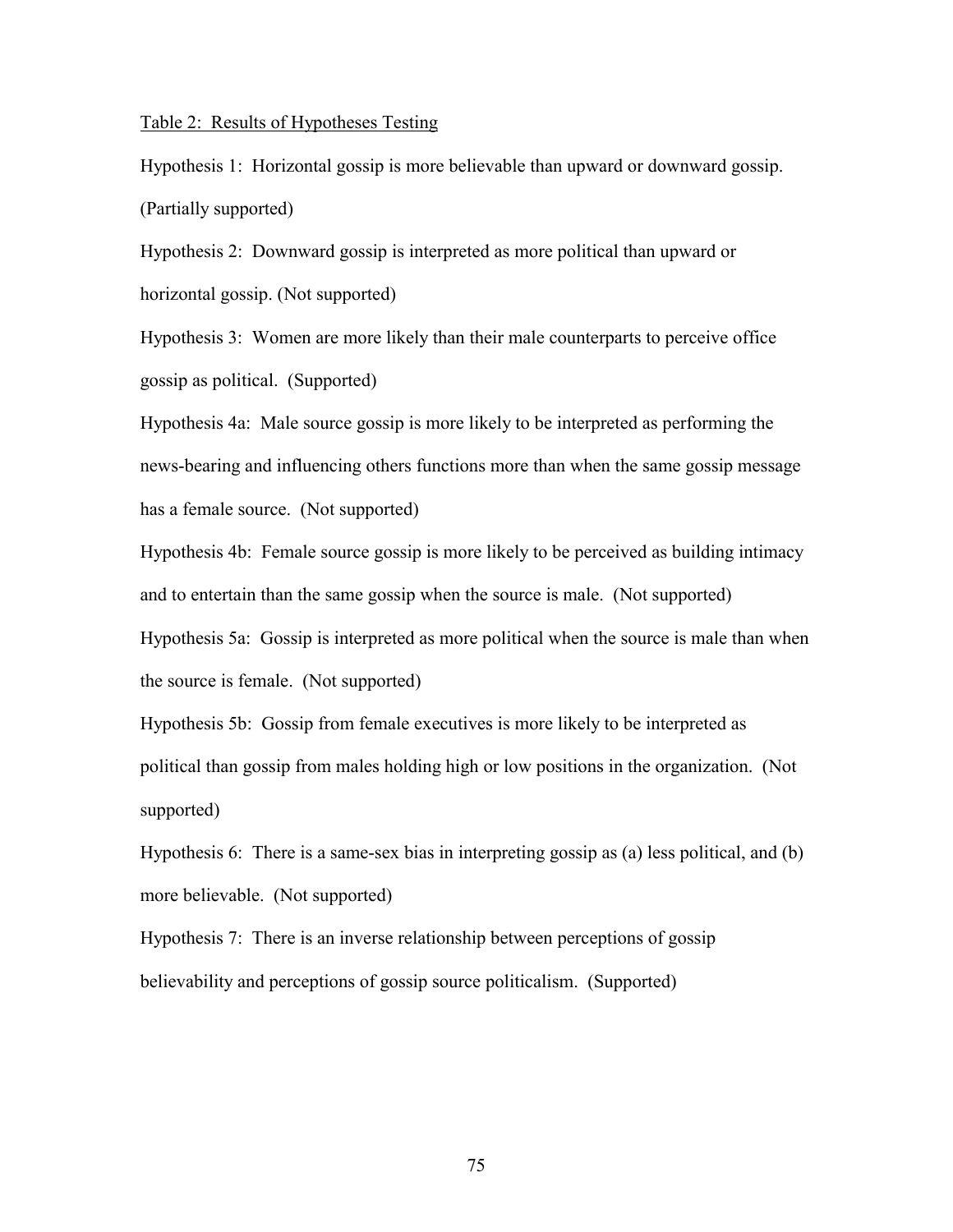## CHAPTER 5 DISCUSSION

 The previous chapter presented the results of the hypotheses testing. First, results will be discussed regarding the seven hypotheses presented in Chapter Two. Secondly, this chapter will discuss the limitations of this investigation. Third, this chapter will address the implications for this study. Next this chapter will suggest directions for future research, and finally, provide concluding remarks on the topic of message interpretation of workplace gossip.

## Interpretation of Hypotheses Testing

 A total of seven hypotheses were tested in this dissertation. Three of the seven hypotheses received some support. In the following paragraphs, each of the seven hypotheses will be restated and results from the statistical analysis will be explained. Possible reasons for the support or lack of support for each hypothesis will be discussed.

The first hypothesis predicted that horizontal gossip is more believable than upward or downward gossip. This hypothesis was partly supported. As predicted, the most believable gossip is from same-level coworkers. It seems possible that individuals identify with their same-level coworkers, and may therefore potentially trust their coworkers more than their subordinates or supervisors. Perhaps similar to the same-sex bias found by Edwards (1998) in the interpretation of ambiguous messages in marital interactions, in the organization, a same-level bias may exist. Individuals perceive others at their same organizational level as more believable, perhaps trusting those others with similar motives to themselves. In downward and upward communication, the employee's communication contacts are determined by the organization. An individual is paid and required to communicate with her or his boss and/or her or his subordinates.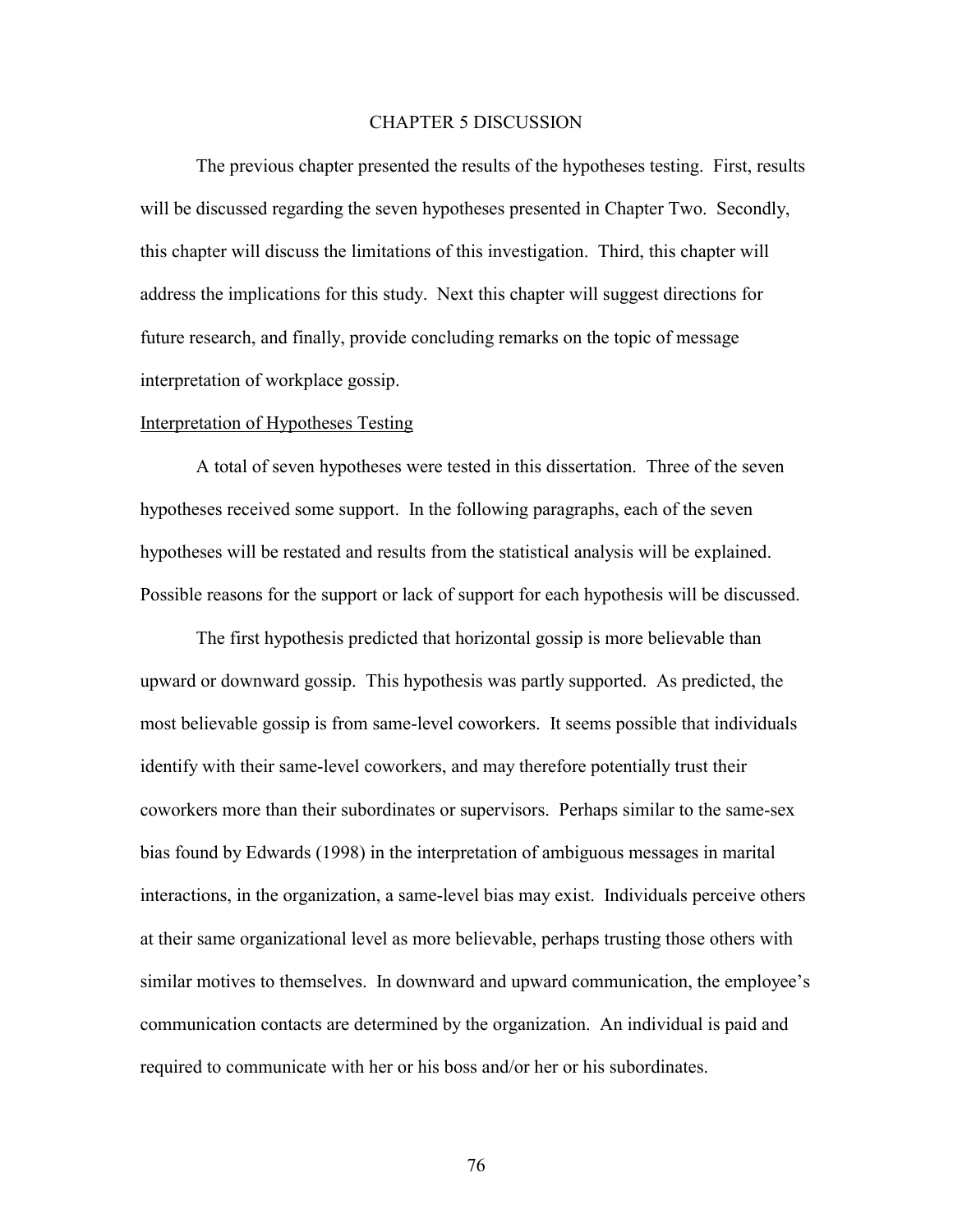Additionally, horizontal communication is more likely to occur in informal, interpersonal workplace settings which result in a lower degree of uncertainty as compared to formal organizational communication channels (Holland et al., 1976).

 Hypothesis two predicted that downward gossip is more political than upward gossip. The data did not support hypothesis two. The data failed to confirm that supervisors sharing gossip with subordinates are more likely to be perceived as political than subordinates sharing gossip with their supervisors. Previous research (Gandz  $\&$ Murray, 1980; Madison et al.,1980) has identified a greater perception of organizational politics at higher levels of the organization, although senior level employees perceived more politicalism at lower organization levels.

 Hypothesis three predicted that women are more likely than men to perceive gossip as political. Hypothesis three was supported by the data. Consistent with Fedor et al. (1998) who found women are more likely than men to perceive organizations as political, this dissertation extends these findings to the individual level. Women not only perceive the organizations they work in as more political than men working for those same organizations, but women also identify individual gossip messages as more political than men interpreting the same gossip. This finding is interesting because it supports previous research that claims gossip needs to occur face-to-face to allow for message adaptation while communicating with an individual, creating a customized message for the receiver (Elmer, 1994). If men and women interpret gossip differently, gossiping one on one allows for individuals to tailor what they say based on their audience. When communicating with women, individuals are more likely to be interpreted as engaging in politics. If gossipers wish to conceal their intent to engage in politics or are not engaging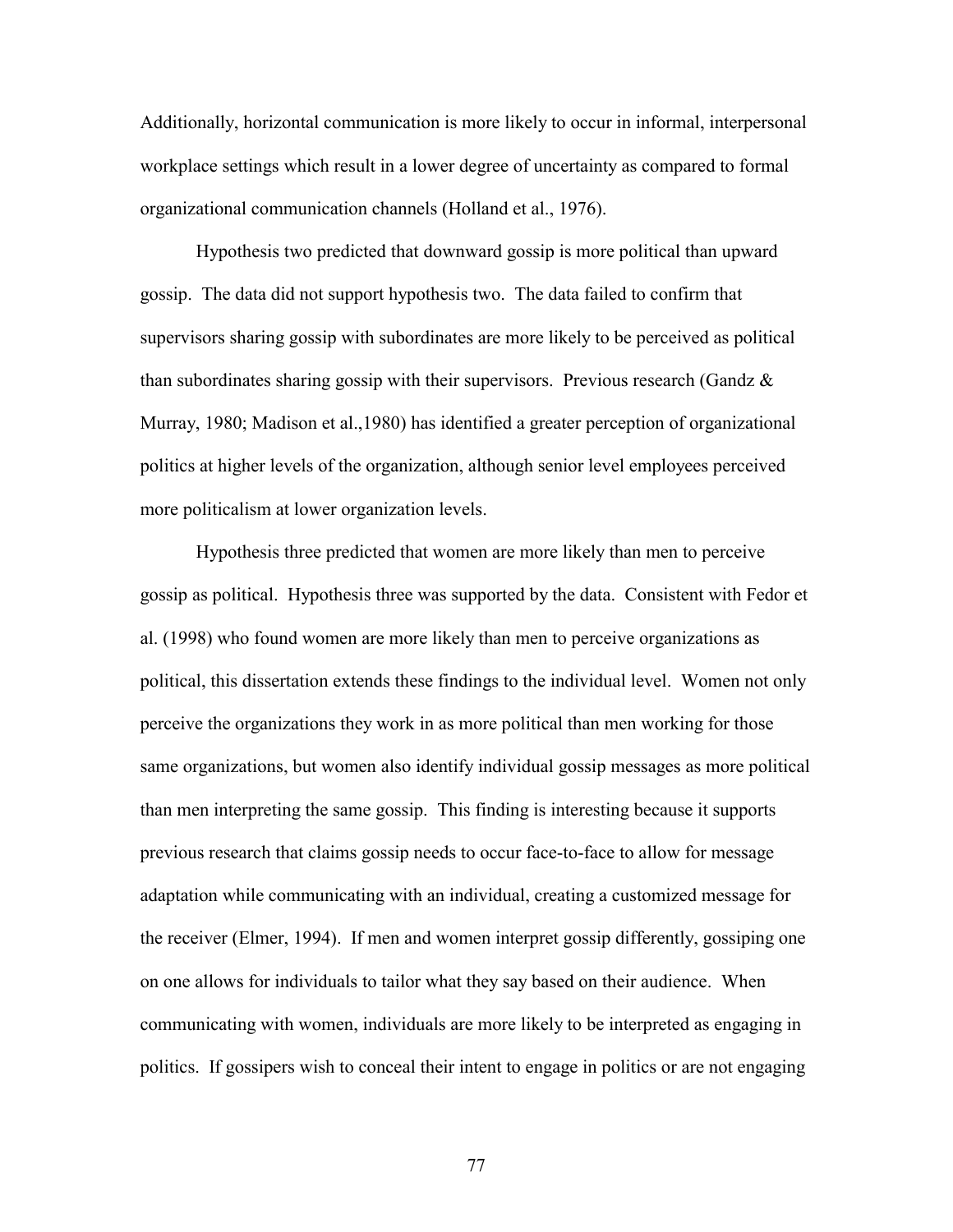in politics, messages should be tailored to downplay these political aspects, particularly when gossiping with women. These results are consistent with data collected at the organizational level finding that women are more likely to perceive the organization as political. Organizational level data, however, cannot be applied to the individual level. These data confirm that women interpret individual gossip messages as political. Burgoon (1991) found that women interpret messages more favorably then men. Perceptions of organizational politics are not a more favorable interpretation. These findings suggest that something unique occurs within the organization altering the context for female interpreters.

 The fourth hypothesis predicted gossip from males and females would be interpreted as performing different functions. There was no relationship between sex and function of gossip. Although males and females are socialized differently (Eagly, Wood, & Deikman, 2000; Wood & Dindia, 1998) and are interpreted differently in terms of leadership roles (Carli & Eagly, 1999), no differences were determined for interpretation of different gossip functions. Women are more likely to be considered gossips (Rysman, 1977), but apparently, the function of female gossip is not interpreted differently from males. Both males and females use gossip to perform all of the functions, with only one difference between sexes as identified in the additional results: women are more likely to be interpreted as trying to influence others through gossiping. Perhaps the nature of workplace gossip is unique from other forms of gossip, and organizational gossip shows less bias. Alternatively, biological sex may not be as essential as message direction. In the workplace it seems as though sex may not be the most salient feature. Instead, these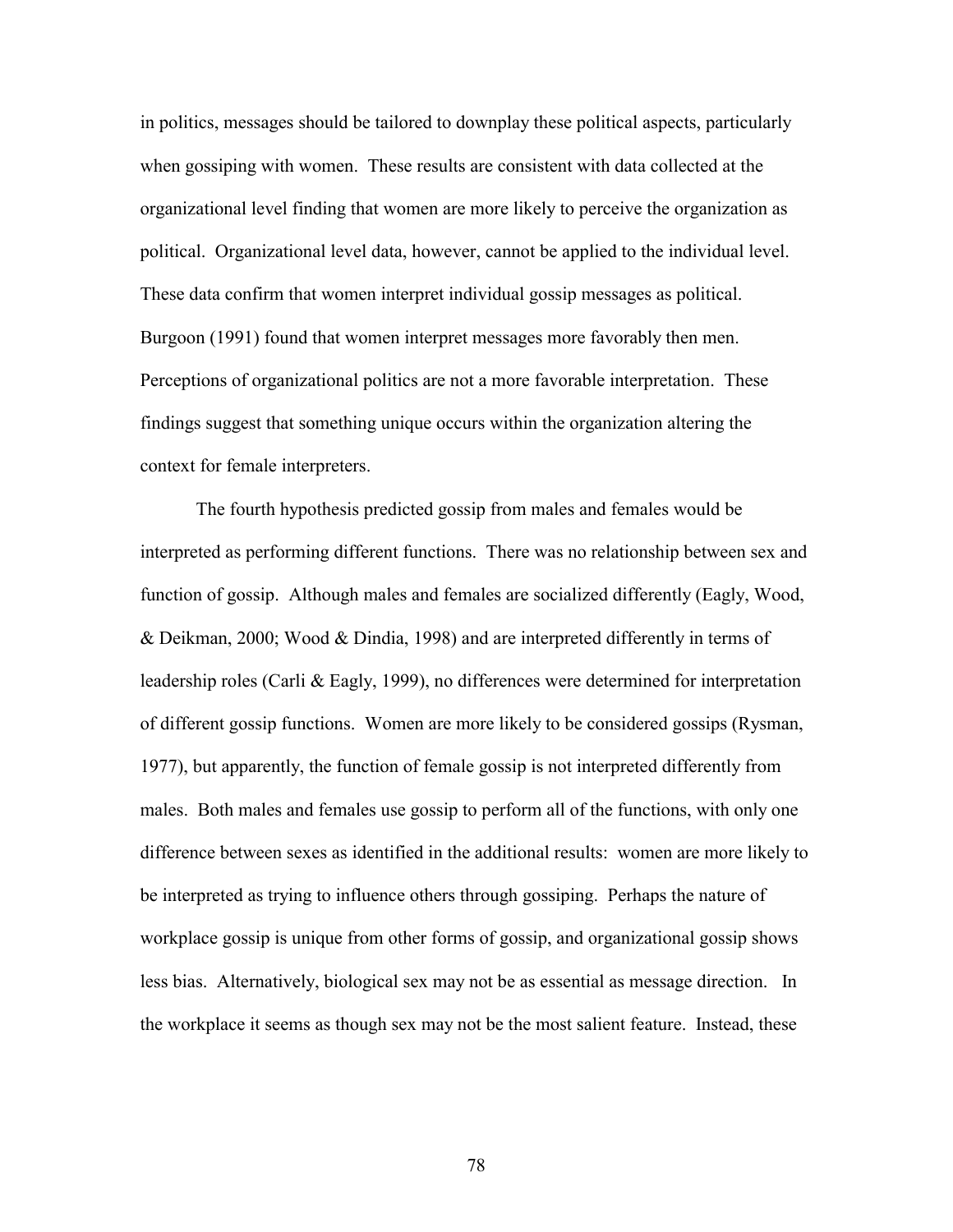data reveal that organizational level is more influential on the interpretation of gossip than is sex of the gossiper.

 Hypothesis five predicted that gossip from males is more likely to be interpreted as political than gossip from females, but executive level females would be perceived as the most political. This hypothesis was not supported. Sex of the gossiper is not related to perceptions of the gossip as more political. Although this dissertation did confirm that women are more likely than men to perceive gossip as political, the sex of the gossip source is not a predictor for interpretations of the gossip as political. Although women are members of organizational outgroups, no significant differences were found for sex and politicalism.

 Hypothesis six predicted that men and women would view their own sex more favorably when making interpretations of the gossip. Specifically, hypothesis six predicted that men would perceive gossip from other men as less political and more believable. Similarly, hypothesis six predicted women would perceive gossip from other women as less political and more believable. Unlike research findings by Edwards (1998) about marital communication, no differences were revealed between sexes and perceptions of gossip as political and believable. One possible explanation for this finding is that individuals are more likely to identify with others of their same level in the organization, making sex less of an issue. If individuals are able to identify with members of the opposite sex by their role in the organization, sex differences may be less pronounced.

 The last hypothesis predicted a negative relationship between gossip believability and perceptions of politicalism. The data supported hypothesis eight. Indeed, the more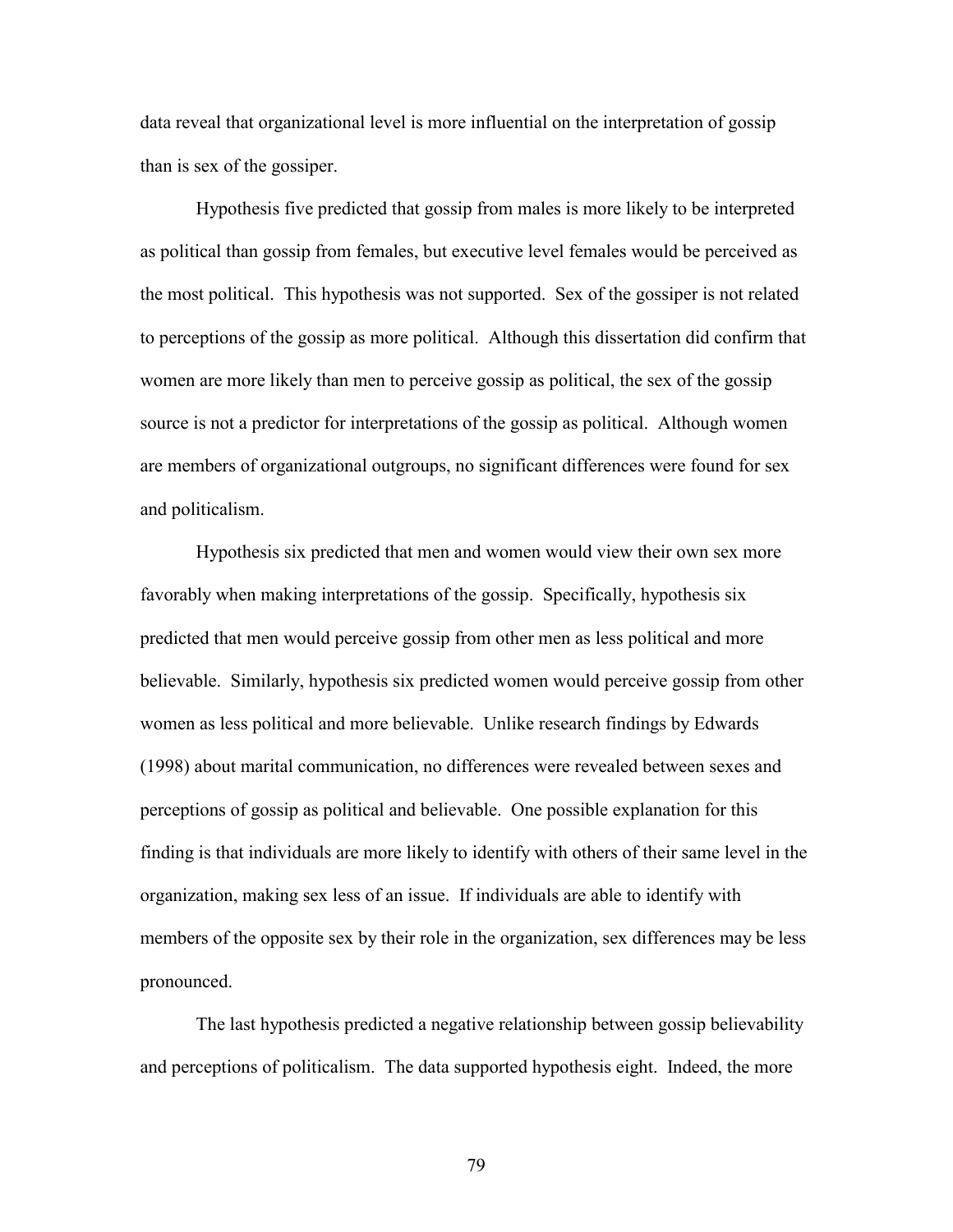believable the gossip, the less political is the perception of the gossip. Individuals may lie to get ahead in the organization. By telling false tales about other organizational members, political individuals may be able to get ahead by making others look bad, influencing gossip receivers opinions, and revealing their own moral stance as superior to the subject of gossip. When the social exchange theory is applied, gossip receivers may interpret the motives of others as aggressively trying to get ahead, even at the cost of being dishonest. This finding is consistent with organizational level analyses analyzing behaviors individuals use to get ahead.

 In addition to the predicted relationships, two other findings were identified. Gossip from individuals at the same level is most likely to be interpreted as believable. This same level bias may in part be explained by the truth bias found in interpersonal literature explaining why individuals are more likely to interpret messages from loved ones as truthful (Burgoon, 1998). A second additional finding is that women are more likely to believe organizational gossip, regardless of the source. Overall women are better detectors of deception than men, possibly because of their ability to detect more subtle nonverbal cues (Burgoon, 1998). These data are interesting because even though women are better detectors of actual deceptive messages, they were more likely to believe the messages provided in the vignettes. These data may suggest that women are not merely more suspicious of others, but actually want to believe others are telling the truth. When women accurately detect deceptive messages, this may be in spite of their truth bias instead of merely being more on the lookout for deception.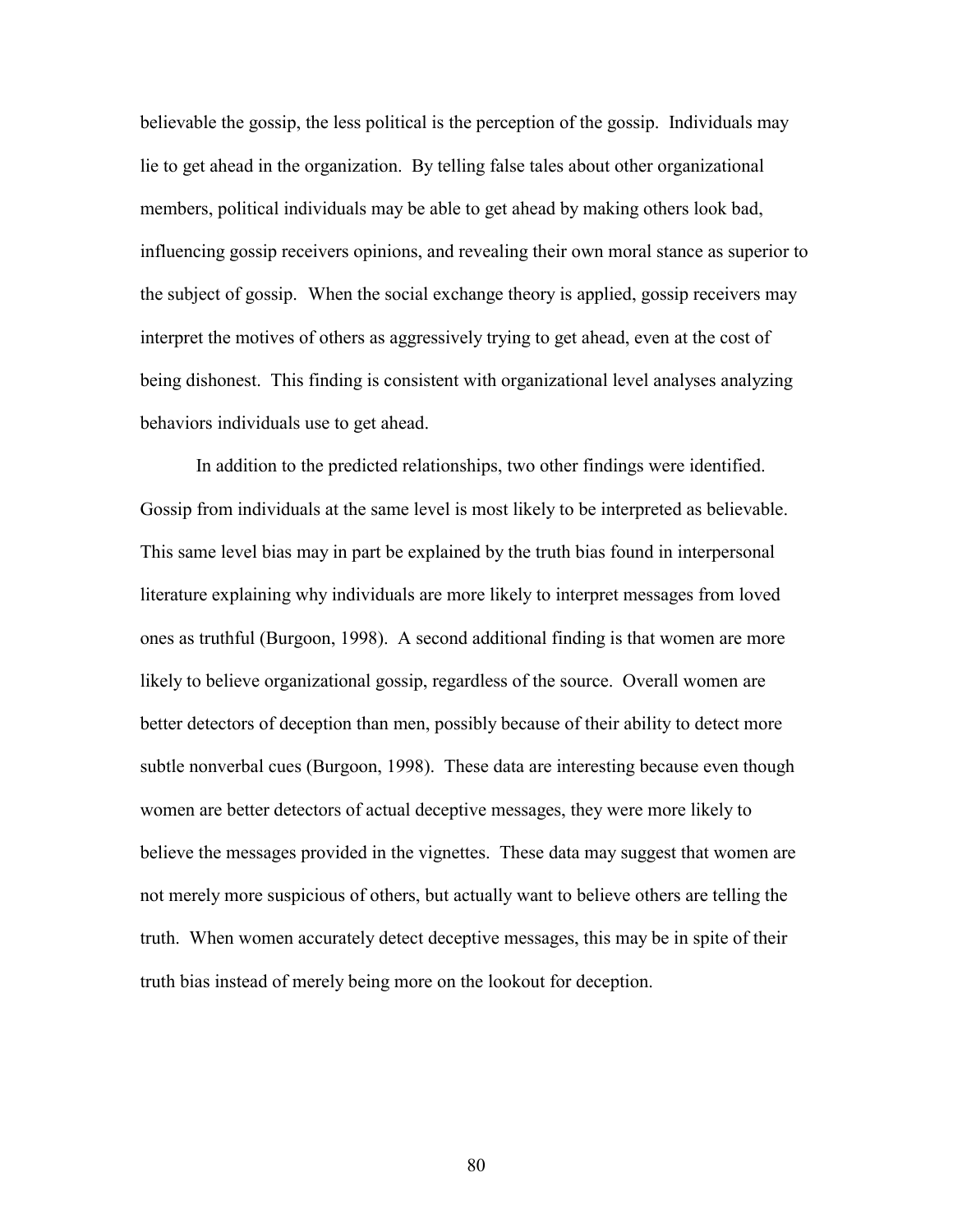#### Limitations

 This dissertation has three main limitations. First of all, most of the data were collected from one organization. The organization is made up of predominantly white/ Caucasian employees and not all of the employees at the organization were available to complete the survey. Only employees at the headquarters and sales division were identified for participation for reasons known to the organization. Possible reasons for exclusion of the entire company may include limited time, internet access, or contact information. Some employees work outside of English-speaking countries and language barriers may be problematic. The data may be skewed to be more representative of the sales and corporate positions. Some organizational positions, such as manufacturing and research and development, were extremely limited in their representation. This underrepresented aspect of the population may limit generalizability of the findings.

 Secondly, this dissertation was based on vignettes, instead of actual gossip. Simulating a fictitious message allows for greater researcher control, but may be less realistic for participants (McGrath, 1982). Although no test was conducted to compare realism between the vignettes and actual gossip, participants did indicate they related to the vignettes and the vignettes seemed realistic. Therefore, it seems likely that any limitations presented by the use of vignettes are minor, as nearly all of the participants could identify with the vignettes. Threats to external validity in this instance seem minor, as participants were able to relate to the vignettes.

A third limitation is that there were only two gossip topics created for this investigation. Although no statistical differences were detected between the two gossip vignettes used in this dissertation, perhaps different vignettes would provide alternative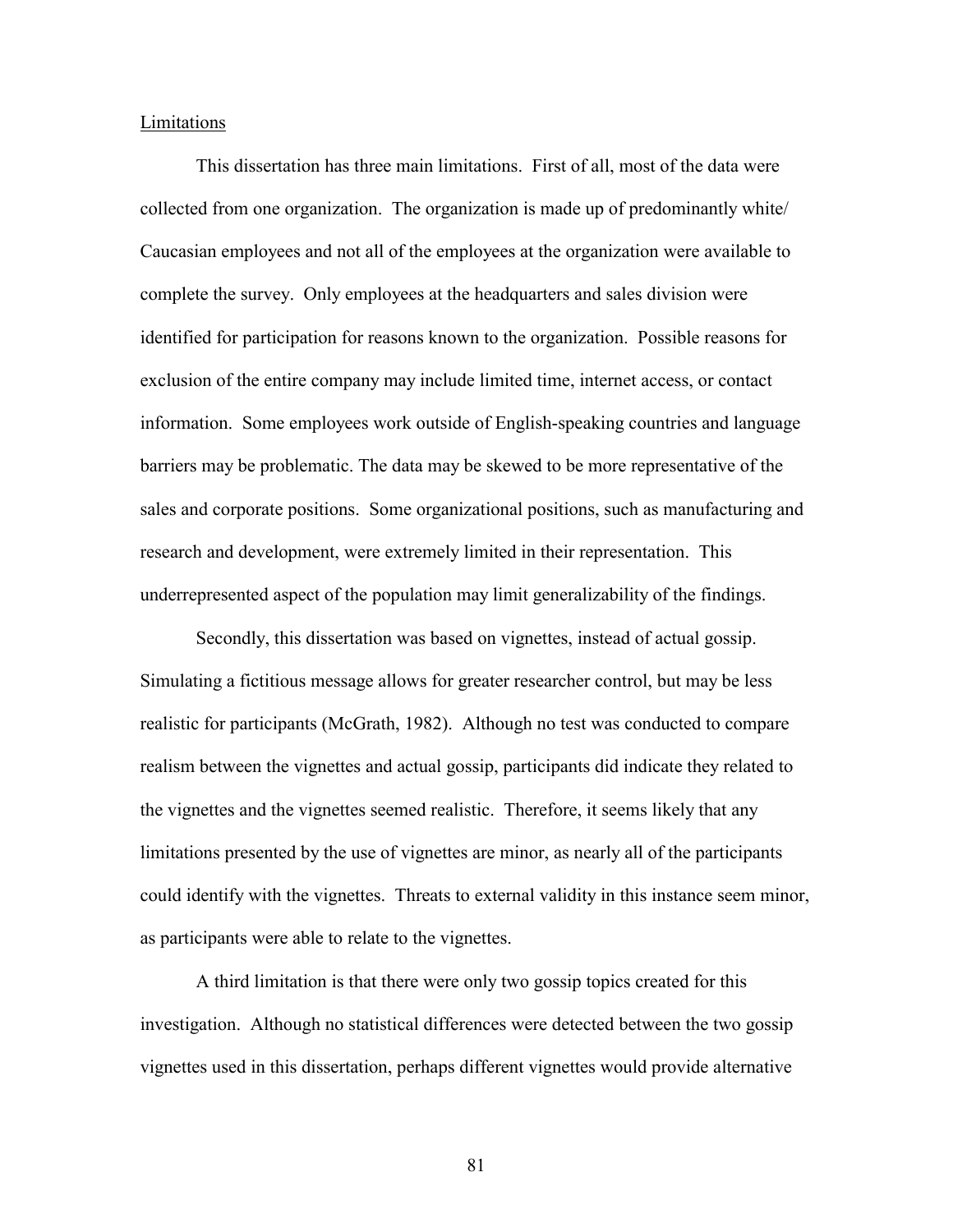results. For this investigation, ambiguous gossip vignettes were necessary to test for varying interpretations of the gossip as believable, political, and performing different functions. In a research setting, it is impossible to recreate the infinite number of gossip scenarios that may occur in an organization. Because there were no differences between the two gossip topics, it is unlikely that the results presented in this dissertation are topical. However, it remains possible that using different gossip topics may yield different results.

### Implications

 This dissertation has several implications for scholars. Perhaps most important is the contribution this dissertation makes to the body of knowledge about gossip. Very little research has been conducted testing the relationship between gossip and other variables. Although research has determined why people use gossip, no research to date has explored how individuals interpret gossip. This dissertation found that individuals interpret gossip differently, dependent on the sex of the receiver as well as the direction of the gossip (i.e., downward, upward, horizontal).

 Prior to this dissertation, politicalism had only been identified as an organizational and group level variables. One contribution this dissertation makes is to identify and test politicalism as an individual level variable. This dissertation concludes that not only organizations may be interpreted as political, but messages may reveal the perceived political intentions of individual employees. It is important to note that cross-level data is not interchangeable (James, 1982). In other words, findings at the organizational data level do not indicate findings at the individual level and vice-versa. Political organizations do not indicate the politicalism of any of its members, nor does a political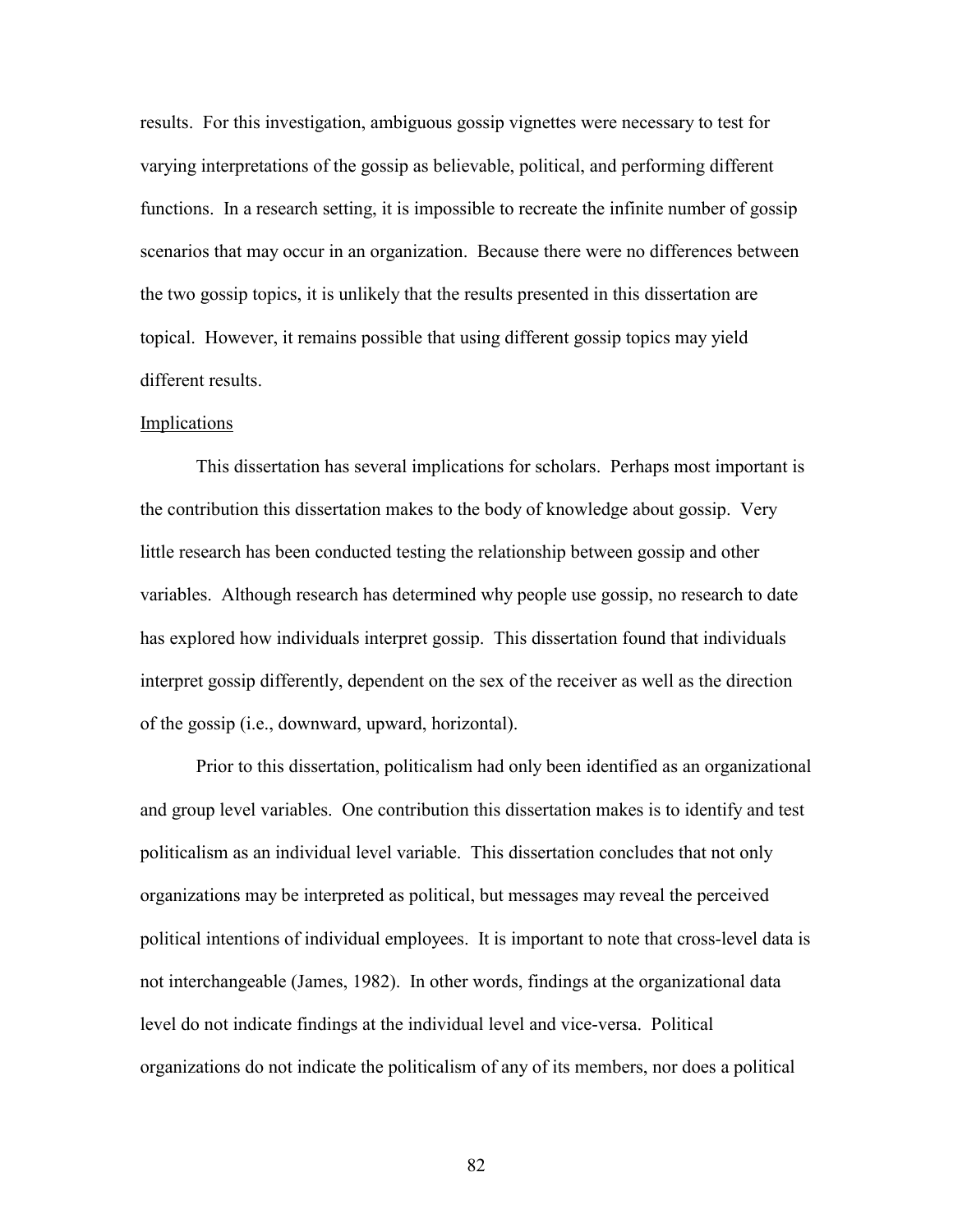individual indicate he or she is a member of a political organization. This dissertation makes the distinction by extending this variable to the individual level. Rosseau (1985) argues that organizational researchers must test constructs at varying levels of analysis. Research found for the organizational level may not be applied to the individual.

 Another implication of this dissertation is to extend the functions of downward, upward, and horizontal communication to include gossip. Although previous research has identified directional communication as a means to convey information about others, previous research has not identified these directional communication channels as including other functions of gossip, such as influencing others, building intimacy or entertaining. Gossip from both men and women at all levels of the organization is interpreted as performing each of the gossip functions: conveying information, building intimacy, influencing others, and entertaining. This study contributes to the scholarly knowledge about message direction. Prior to this dissertation, the role of downward, upward, and horizontal communication was limited to sharing of business information (Fayol, 1937). Gossip does not serve essential business information exchange, but rather allows individuals to share information about non-business topics. Information sharing is not the only function of gossip. The functions of intimacy building, influencing others, and entertainment were also tested and confirmed as factors to gossip in the corporate setting, occurring in all message directions. These gossip functions should be included in the study of message direction as possible functions for each type of communication (downward, upward, horizontal).

 Methodologically, this dissertation contributes one new scale to the field of communication. Prior to this dissertation, no scales measuring any aspect of gossip or its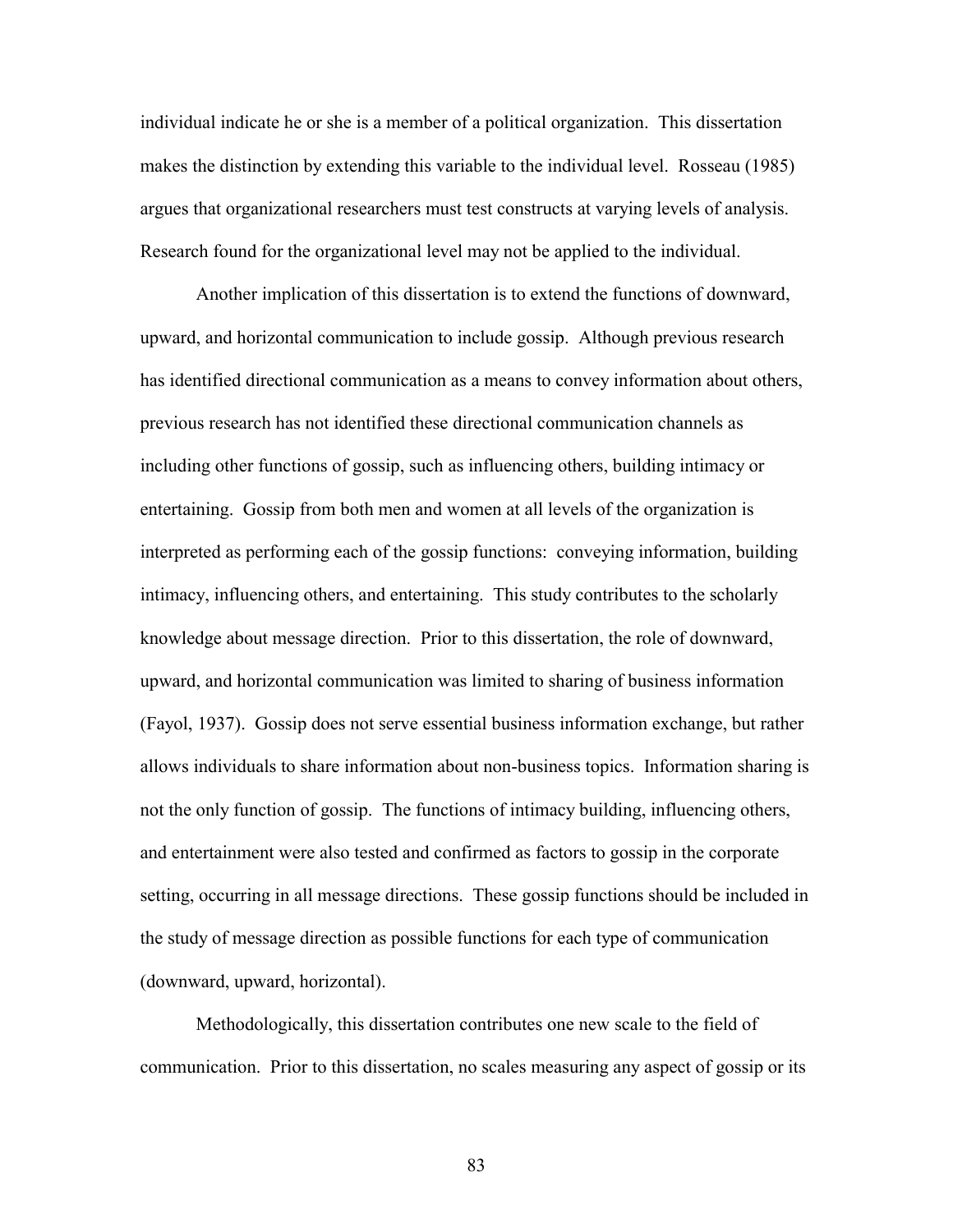relationship to other variables had been established. This dissertation is the first study to present a scale to measure gossip purpose. The Gossip Purpose Scale (GPS) is used to identify which function of gossip a particular gossip message is perceived to be occurring by the gossip receivers. Additional testing on the scale's validity needs to be conducted for future studies.

 Finally, this dissertation serves as a historical document, revealing a part of organizational life in the United States at the beginning of the  $21<sup>st</sup>$  century. Organizational historians should note the prevalence of gossip in the organization as typical. Most of the participants in this study said the scenarios presented were realistic and they could identify with the situations. These findings suggest that gossip is common at all levels of the organization, and that downward, upward, and horizontal communication are all conduits for gossip.

## Directions for Future Research

 One possible direction for future research is to explore the role of social exchange theory in interpreting gossip outside of the workplace. Gossip in social circles where communication is not mandatory (Thibaut & Kelley, 1959) may extend the findings presented in this dissertation to a broader population. Gossip interpretation may function differently in contexts that allow individuals to choose with whom they communicate. In the organization, these channels are organizationally defined, and sometimes individuals have limited capacity to choose their communication encounters. In situations where individuals select their communication partners, gossip believability may be less of an issue, as it seems likely that tryst is established prior to the communication.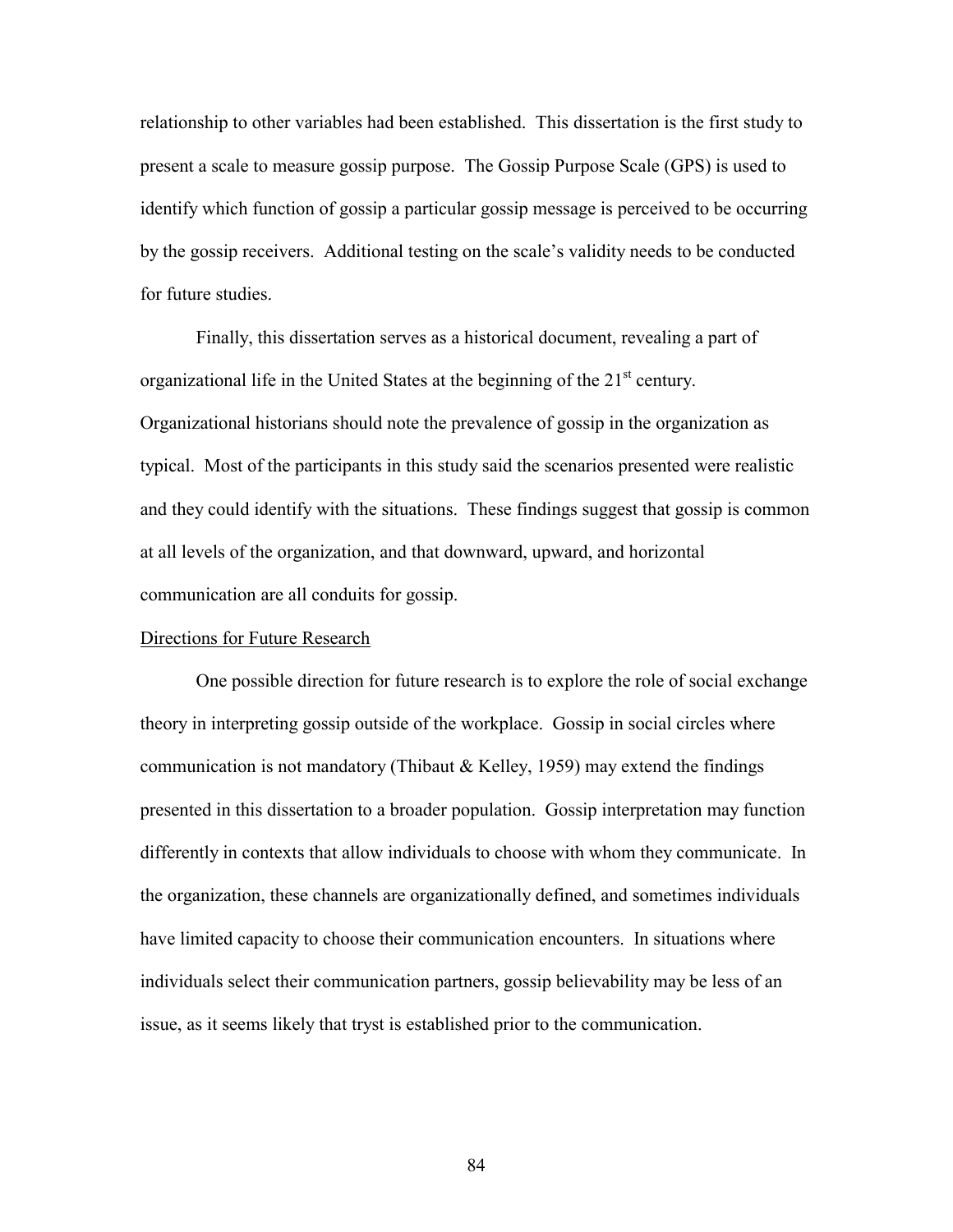A second suggestion for future research is to explore the role of gossip as social influence. Previous studies have identified men to be perceived as more controlling (Aries, 1998; Metts & Spitzberg, 1996. Perhaps because gossip is something women do, people perceive gossip as a means for women to exert their influence over others. Falbo and Peplau (1980) found that women are more likely to use indirect influence strategies than men. French and Raven (1959) found that individuals are more likely to use direct strategies when they have power over another and indirect strategies when they do not have power over another. Perhaps gossip considered an indirect strategy, used by women to influence male dominated organizations. Future studies should test this relationship.

 Researchers should also explore perceptions of gossip message as dependent on the rank of the gossip receiver. The current investigation analyzed the role of the gossip source and the direction of gossip message, but did not analyze the perceptions of the gossip based on the rank of the gossip receiver. To develop the findings of Gandz and Murray (1980) that senior level employees perceived greater politicalism at lower organization levels future research should test how interpretation of gossip politicalism changes as level of the gossip receiver changes.

#### Conclusion

 The purpose of this dissertation was to determine the effects of sex and message direction on the interpretation of workplace gossip. Chapter one introduced the key concepts tested in this study. Utilizing a symbolic interactionist standpoint and predicting relationships based on the social exchange theory (Thibaut & Kelley, 1959), seven hypotheses were proposed in chapter two. The methods for testing the hypotheses proposed in chapter two were presented in chapter three. A web-based survey was

85 and the state of the state of the state of the state of the state of the state of the state of the state of the state of the state of the state of the state of the state of the state of the state of the state of the sta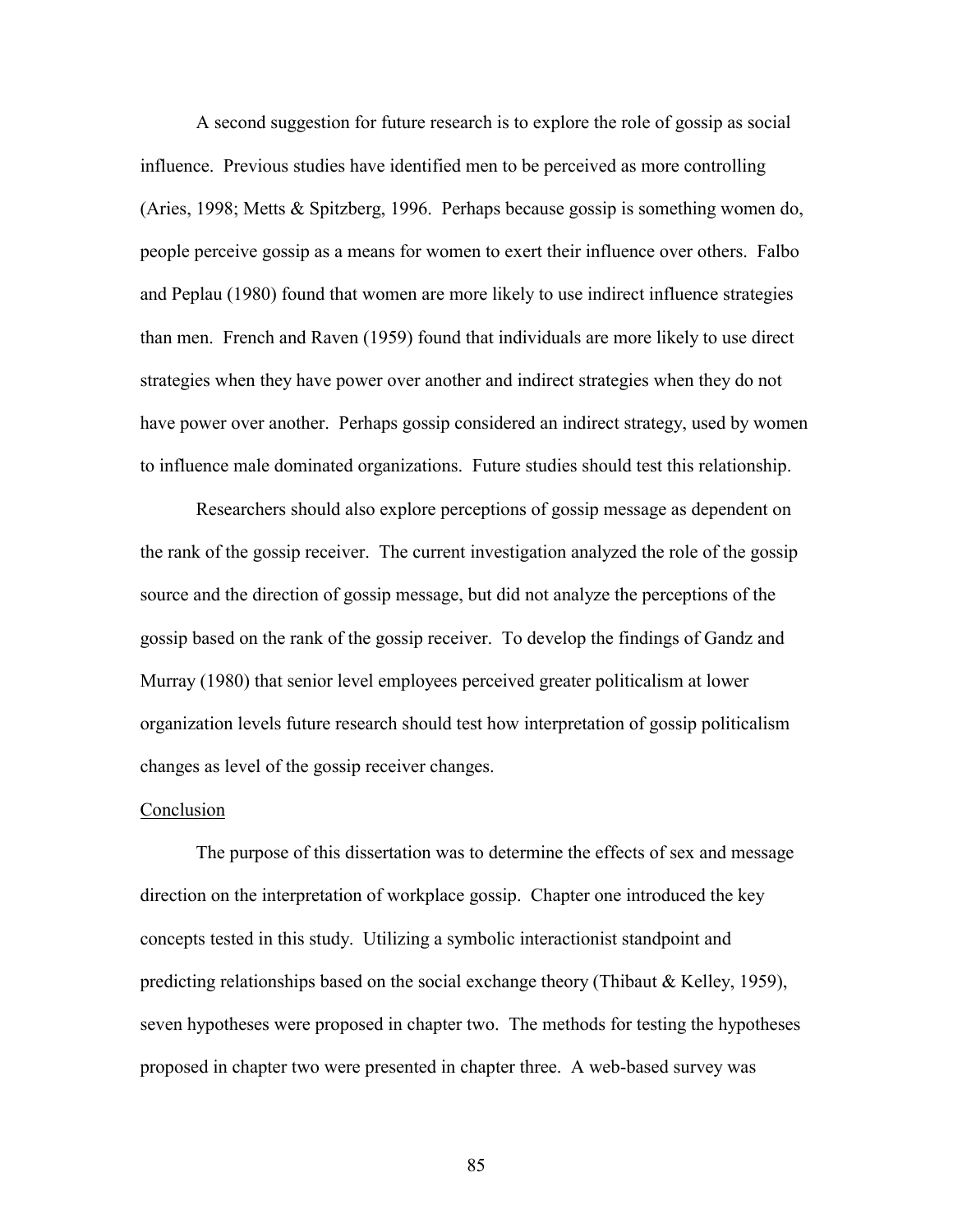administered to full time employees, who completed three original scales developed to measure gossip source believability, gossip purpose, and perception of gossip sources as political.

 In summary, this dissertation had several findings. Horizontal gossip is more believable than downward gossip. Women are more likely to interpret others as engaging in politics as they spread organizational gossip. And finally, the more political individuals perceive a particular gossip message, the less likely they are to find the gossip believable.

 This dissertation is important because it extends the research on gossip which has been extremely limited to this point. This study is the first quantitative study of gossip in an organization. Politicalism is extended from an organizational level variable to an individual level variable. The functions of downward, upward, and horizontal communication are extended to include gossip, with varying believability and politicalism interpretations based on gossip receiver. This dissertation presents three new scales measuring gossip source believability, gossip purpose, and politicalism. This dissertation is also an indication of gossip as a typical communication pattern within organizational life. Future research should continue to examine gossip in the organization.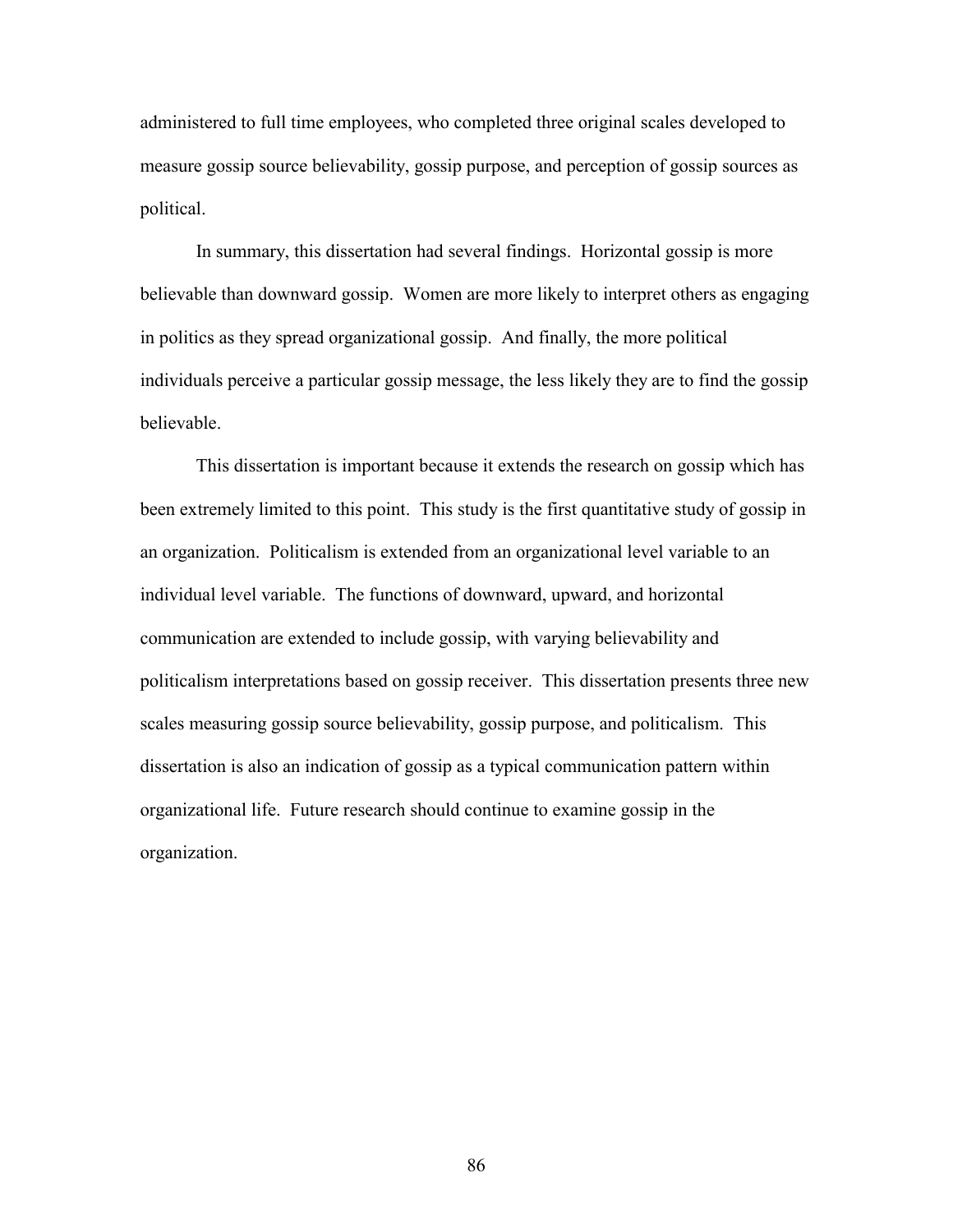## REFERENCES

- Allen, M. W., Gotcher, J. M., & Seibert, J. H. (1993). A decade of organizational communication research: Journal articles 1980 – 1991. In S. A. Deetz (Ed.), *Communication yearbook 16* (pp.252 – 330). Newbury Park, CA: Sage.
- Allport, G. W., & Postman, L. (1947). *The psychology of rumor*. New York: Holt, Rinehart & Winston.
- Amirol, E. B. (1981). Chasing the elusive butterfly: Gossip and the pursuit of reputation. *Ethnicity, 8,* 293-304.
- Anthony, S. (1992). The influence of personal characteristics on rumor knowledge and transmission among the deaf. *American Annals of the Deaf, 137,* 44 – 47.
- Anthony, S. & Gibbons, S. (1995). Believability and importance as determinants of rumor among deaf college students. *American Annals of the Deaf, 140,* 271 – 278.
- Aries, E. (1996). *Men and women in interaction: Reconsidering the differences.* New York: Oxford.
- Barlund, D., & Harland, C. (1963). Propinquity and prestige as determinants of communication networks. *Sociometry, 26,* 467 – 479.
- Bem, S. L. (1974). The measurement of psychological androgeny. *Journal of Consulting and Clinical Psychology, 42,* 155 – 162.
- Ben-Ze'ev, A. (1994). The vindication of gossip. In R. F. Goodman  $\&$  A. Ben-Ze'ev (Eds.) *Good gossip* (pp. 11-24). Lawrence, KS: University Press of Kansas.
- Bergmann, J. R. (1993). *Discreet indiscretions: The social organization of gossip.* (J. Bednarz, Trans.). New York: Aldine De Gruyter. (Original work published 1987).
- Bertrand, M. & Hallock, K. F. (2001). The gender gap in top corporate jobs. *Industrial & Labor Relations Review, 55,* 3 – 21.
- Biberman, G. (1985). Personality and characteristic work attitudes of personals with high, moderate, and low political tendencies. *Psychological Reports, 57,* 1303 – 1310.
- Blumer, H. (1978). Society as symbolic interaction. In G. J. Manis & B. N. Meltzer (Eds.), *Symbolic interaction: A reader in social psychology* (pp. 97 – 103). Boston: Allyn and Bacon.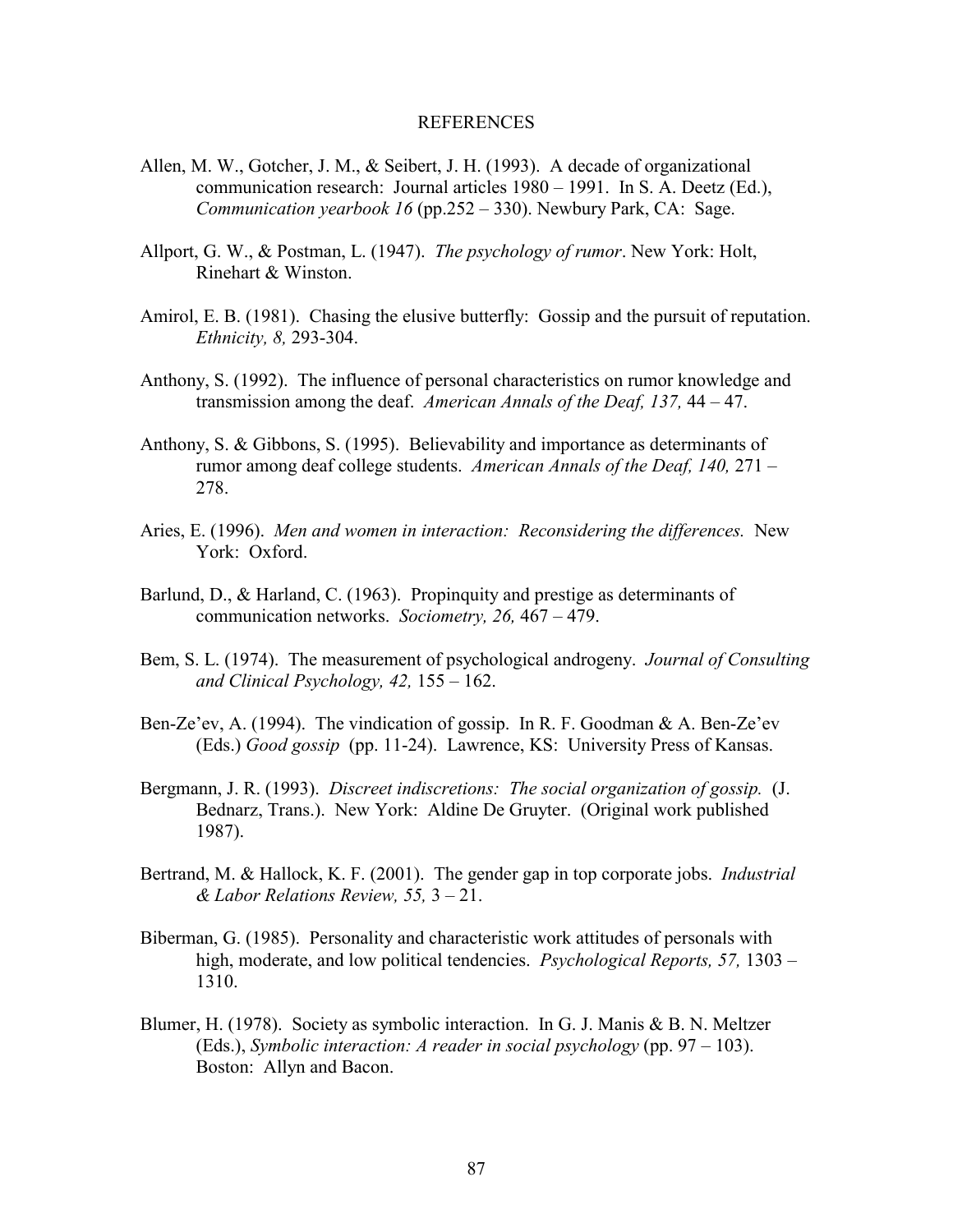- Bonvillain, N. (2003). *Language, Culture, and Communication (4<sup>th</sup> ed.)*. Upper Saddle River, NJ: Prentice Hall.
- Bordia, P., & Rosnow, R. L. (1998). Rumor rest stops on the information highway: Transmission patterns in a computer-mediated rumor chain. *Human Communication Research, 25,* 163-179.
- Burgoon, J. K. (1991). Relational message interpretations of touch, conversational distance, and posture. *Journal of Nonverbal Behavior, 15,* 233 – 259.
- Burgoon, J. K., Buller, D. B., Grandpre, J. R., & Kalbfleisch, P. (1998). Sex differences in presenting and detecting deceptive messages. In D. J Canary and K. Dindia (Eds.) *Sex differences and similarities in communication: Critical essays and empirical investigations of sex and gender in interaction.* (pp. 351 - 372). Mahawah, NJ: Lawrence Erlbaum.
- Burns, T. (1961). Mictopolitics: Mechanisms of institutional change. *Administrative Science Quarterly, 6,* 257-281.
- Canary, D. J., & Dindia, K. (1998). Prologue: Recurring issues in sex differences in communication. In D. J. Canary & K. Dindia (Eds.), *Sex differences and similarities in communication: Critical essays and empirical investigations of sex and gender in interaction* (pp. 1 – 18). Mahwah, NJ: Lawrence Erlbaum.
- Carli, L. L., & Eagly, A. H. (1999). Gender effects on social influence and emergent leadership. In G. N. Powell (Ed.), *Handbook of gender and work* (pp. 203-222). Thousand Oaks, CA: Sage.
- Cohen, J. (1977). *Statistical power analysis for the behavioral sciences.* New York: Academic.
- Dansereau, F., & Markham, S. E. (1987). Superior-subordinate communication. Multiple levels of analysis. In F. M. Jablin, L. L. Putnam, K. H. Roberts, & L. W. Porter (Eds.), *Handbook of organizational communication* (pp.343-388). Newbury Park, CA: Sage.
- Dierkman, A. B., & Eagly, A. H. (2000). Sterotypes as dynamic constructs: women and men of the past, present, and future. *Personality and Social Psychology Bulletin, 26,* 1171-1188.
- Drory, A. & Romm, T. (1988). Politics in organization and its perception within the organization. *Organization Studies, 9,* 165-179.
- Drory, A., & Romm, T. (1990). The definition of organizational politics: A review. *Human Relations, 43,* 1133-1154.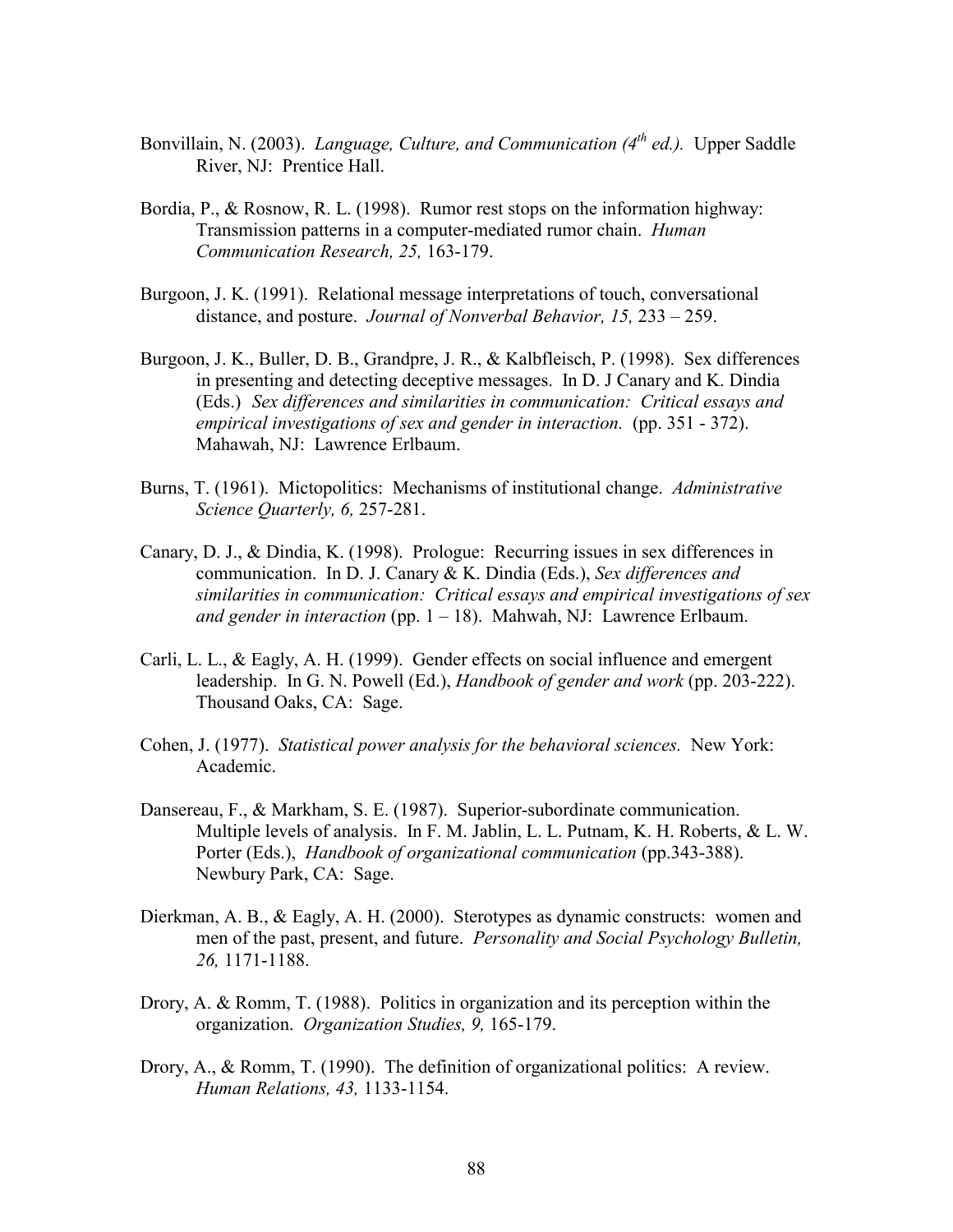- Dunbar, R. (1996). *Grooming, gossip, and the evolution of language.* Cambridge, MA: Harvard University Press.
- Eagly, A. H. (1987). Sex difference in social behavior: A social-role interpretation. Hillsdale, NJ: Lawrence Erlbaum.
- Eagly, A. H., & Steffen, V. J. (1984). Gender stereotypes stem from the distribution of women and men into social roles. *Journal of Personality and Social Psychology, 46,* 735-754.
- Eagly, A. H., Wood, W., & Deikman, A. B. (2000). Social role theory of sex differences and similarities: A current appraisal. In T. Eckes & H.M. Trautner (Eds.) *The developmental social psychology of gender* (pp. 123-174). Mahwah, NJ: Lawrence Earlbaum.
- Edwards, R. (1998). The effects of gender, gender role, and values on the interpretation of messages. *Journal of Language and Social Psychology, 17,* 52-71.
- Edwards, R. (2000). Interpreting relational meanings: The influence of sex and gender role. *Communication Research Reports, 17,* 13 – 21.
- Edwards, R. & Bello, R. (2001). Interpretations of messages: The influence of equivocation, face concerns, and ego-involvement. *Human Communication Research, 27,* 597 – 631.
- Edwards, R., Bello, R, Brandeau-Brown, F., & Hollems, D. (2001). The effects of loneliness and verbal aggressiveness on message interpretation. *Southern Communication Journal, 66,* 139 – 150.
- Elmer, N. (1994). Gossip, reputation, and social adaptation. In R. F. Goodman & A. Ben-Ze'ev (Eds.) *Good gossip* (pp. 117-138). Lawrence, KS: University Press of Kansas.
- Emerson, R. M. (1962). Power-dependence relations. *American Sociological Review, 27,* 31 – 41.
- Emerson, R. M. (1987). Toward a theory of value in social exchange. In K. S. Cook (Ed.) *Social Exchange Theory* (pp. 11 – 46). Newbury Park, CA: Sage.
- Esposito, J. L. & Rosnow, R. L. (1983). Corporate rumors: How they start and how to stop them. *Management Review, 71,* 44-49.
- Falbo, T. & Peplau, L. A. (1980). Power strategies in intimate relationships. *Journal of Personality and Social Psychology, 38,* 618 – 628.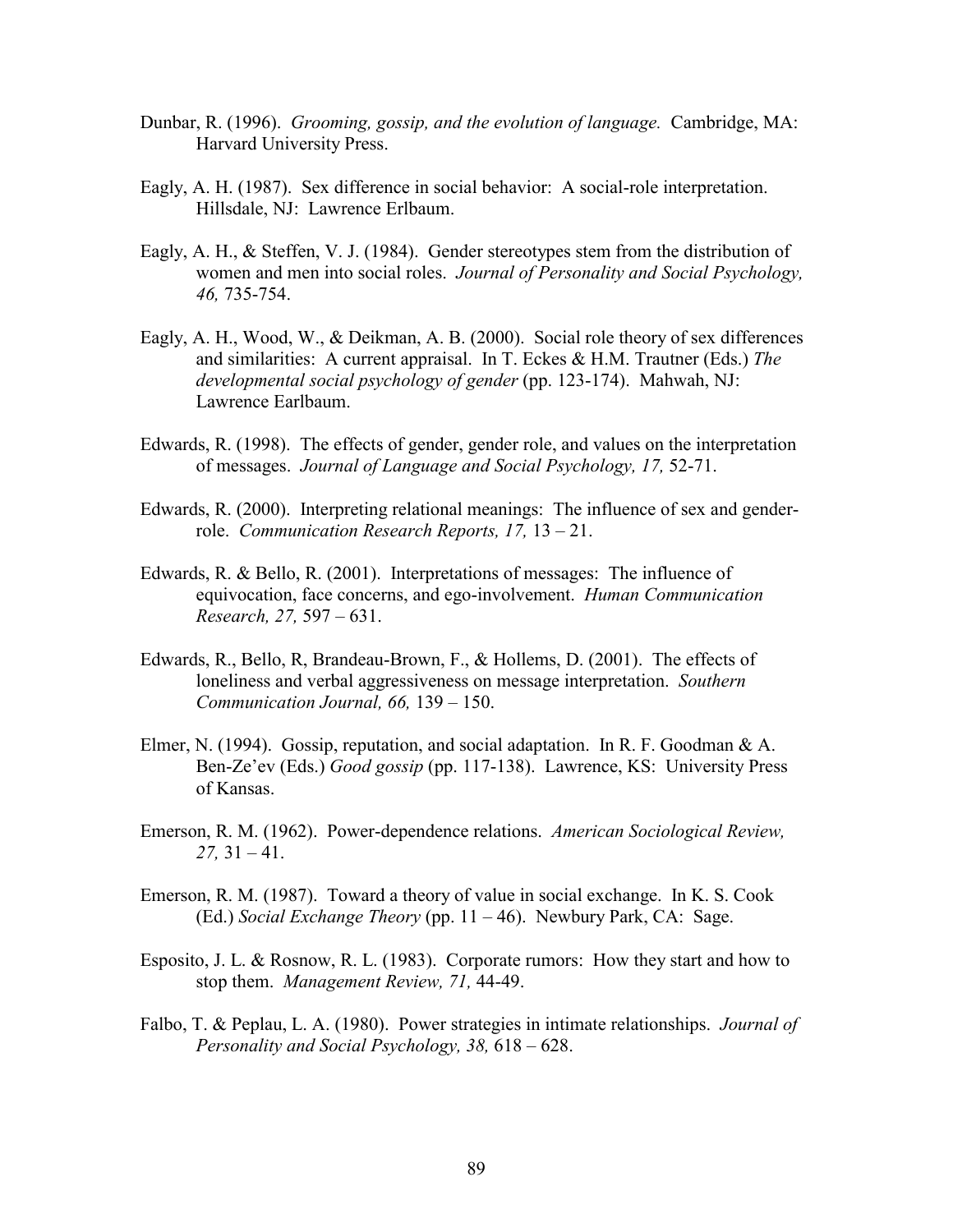- Fayol, H. (1937). The administrative theory in the state. In L. Gulick and L. Urwick (Eds.), Papers on the Science of Administration. New York: Institute of Public Administration.
- Fedor, D., Ferris, G.R., Harrell-Cook, G., & Russ, G.S. (1998). The dimensions of politics perceptions and their organizational and individual predictors. *Journal of Applied Social Psychology, 28,* 1760-1797.
- Ferris, G. R. & Judge, T. A. (1991). Personnel/human resources management: A political influence perspective. *Journal of Management, 17,* 447-488.
- Ferris, G. R., & Kacmar, K. M. (1992). Perceptions of organizational politics. *Journal of Management, 18,* 93-116.
- French, J.R. P., & Raven, B. (1959). The bases of social power. In D. Cartwright (Ed.), *Studies in Social Power* (pp. 150 – 167), Ann Arbor, MI: University of Michigan Institute for Social Research.
- Futch, A., & Edwards, R. (1999). The effects of sense of humor, defensiveness, and gender on the interpretation of ambiguous messages. *Communication Quarterly, 47,* 80 – 97.
- Gandz, J. & Murray, V. V. (1980). The experience of workplace politics. *Academy of Management Journal, 26,* 492 – 499.
- Gaziano, C., & McGrath, K. (1986) . Measuring the concept of credibility. *Journalism Quarterly, 63,* 451 – 462.
- Goffman, E. (1974). *Frame analysis.* New York: Harper Colophon.
- Gutek, B. A. & Morasch, B. (1982). Sex ratios, sex role spillover, and sexual harassment of women at work. *Journal of Social Issues, 38,* 55-74.
- Hall, J. A. (1978). Gender effects in decoding nonverbal cues. *Psychological Bulletin, 85,* 845 – 857.
- Hall, J. A. (1998). How big are nonverbal sex differences? The case for smiling and sensitivity to nonverbal cues. In D. J. Canary and K. Dindia (Eds.) *Sex differences and similarities: Critical essays and empirical investigations of sex and gender in interaction* (Pp. 155 – 178). Mahwah, NJ: Lawrence Erlbaum.
- Harris, T. E. (2002). *Applied Organizational Communication: Principles and Pragmatics for Future Practice.* Mahwah, NJ: Lawrence Earlbaum Associates.
- Hawn, G. (2001, December 10). *A better normal.* Speech delivered at the National Press Club. New York: Words Can Heal.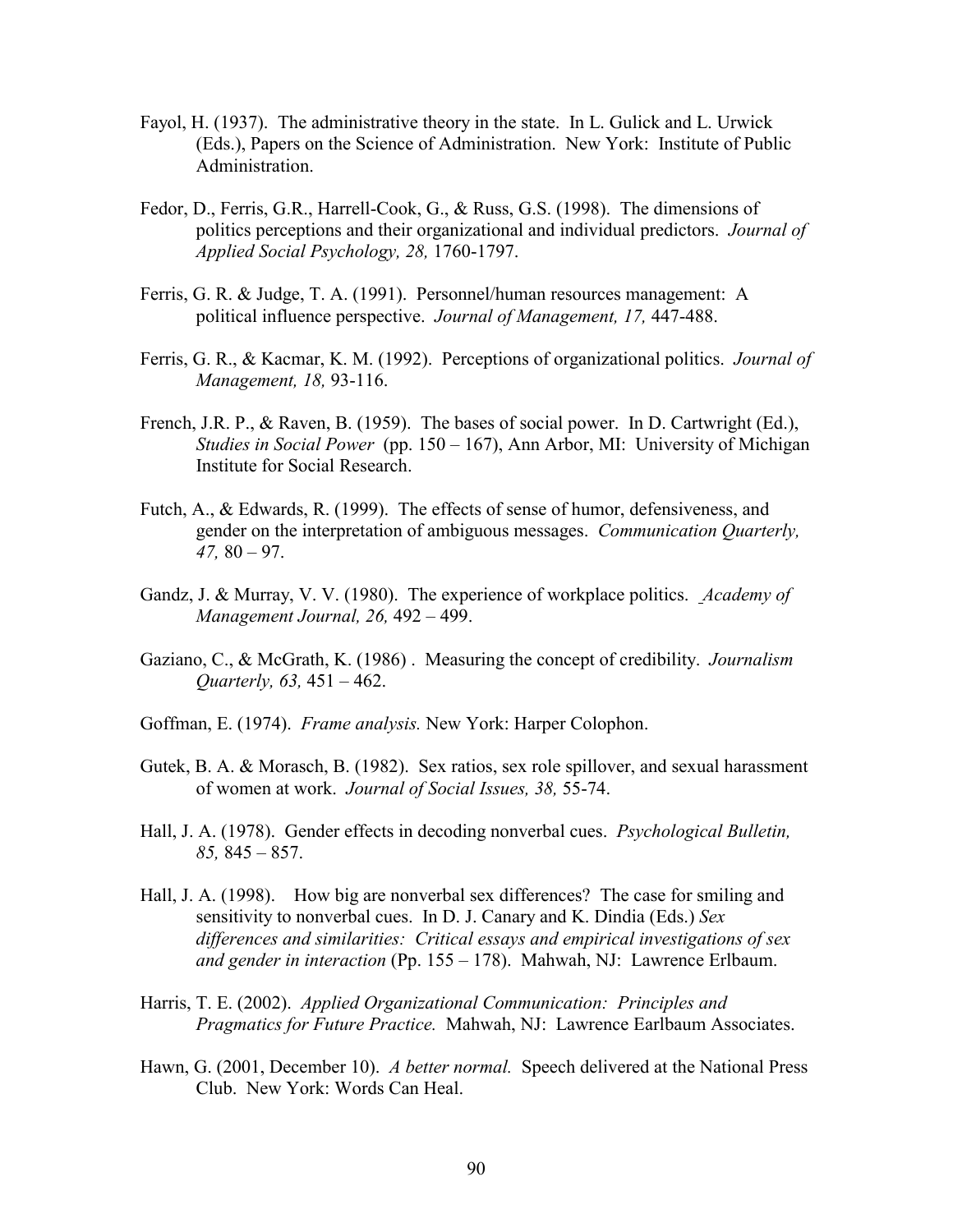- Hewes, D. E., Graham, M. L., Doelger, J., & Pavitt, C. (1985). "Second-guessing" message interpretation in social networks. *Human Communication Research, 11,*  $299 - 334.$
- Hewes, D. E., & Planalp, S. (1982). There is nothing as useful as a good theory: The influence of social knowledge on interpersonal communication. In M. E. Roloff and C. R. Berger (Eds.), *Social cognition and communication.* Beverly Hills, CA: Sage.
- Holland, W. E., Stead, B. S., & Leibrock, R. C. (1976). Information channel/ source selection as a correlate of uncertainty in a research and development organization. *IEEE Transactions on Engineering Management, 23,* 163 – 167.
- Jablin, F. M. & Sias, P. M. (2001). Communication competence. In F. M. Jablin & L. L. Putnam (Eds.), *The new handbook of organizational communication: Advances in theory, research, and methods* (pp. 819-864). Thousand Oaks, CA: Sage.
- Jaeger, M. E., Skelder, A. A., Rind, B. & Rosnow, R. L. (1994). Gossip, gossipers, gossipees. In R. F. Goodman & A. Ben-Ze'ev (Eds.) *Good gossip* (pp. 154-168). Lawrence, KS: University Press of Kansas.
- Jaeger, M. E., Skelder, A. A., & Rosnow, R. L. (1998). Who's up on the low down: Gossip in interpersonal relationships. In B. H. Spitzberg & W. R. Cupach (Eds.) *The dark side of close relationships* (pp. 103-117). Mahwah, NJ: Lawrence Erlbaum.
- James, L. R. (1982). Aggregation bias in estimates of perceptual argreement. *Journal of Applied Psychology, 67,* 219 – 229.
- Johnson, F. L. (2000). *Speaking culturally: Language diversity in the United States.* Thousand Oaks, CA: Sage.
- Kacmar, K.M. & Baron, R.A. (1999). Organizational politics: The state of the field, links to related processes, and an agenda for future research. *Research in Personnel and Human Resources Management, 17,* 1-39.
- Kacmar, K.M., & Carlson, D.S. (1997). Further validation of the perceptions of politics scale (POPS): A multiple sample investigation. *Journal of Management, 23,* 627- 658.
- Kacmar, K. M. & Carlson, D. S. (1998). A qualitative analysis of the dysfunctional aspects of political behavior in organizations. In R.W, Griffin, A. M. O'Leary- Kelly, & J. Collins (Eds.), *Dysfunctional Behavior in Organizations* (pp. 195 – 218), Stamford, CT: JAI Press.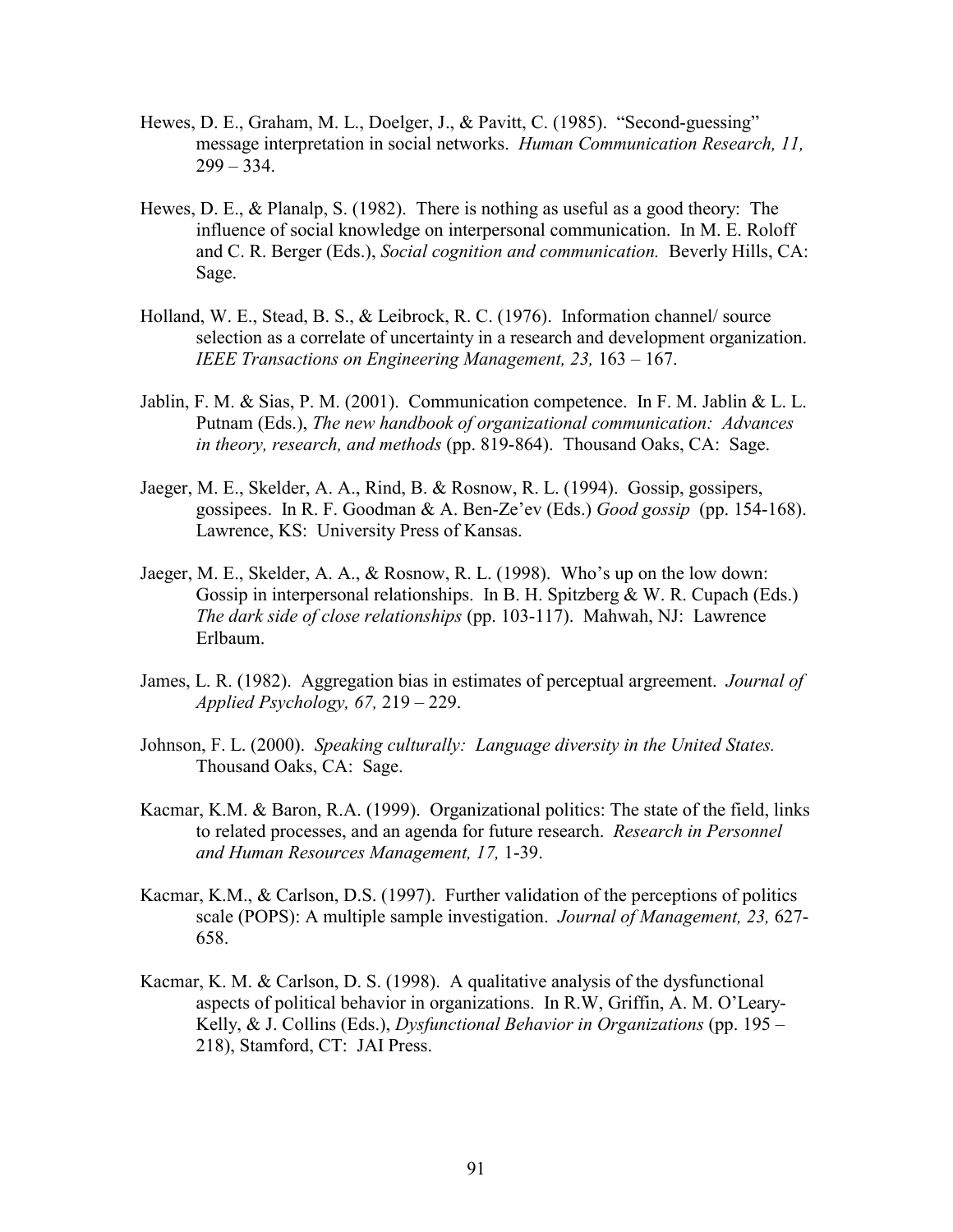- Kacmar, K. M., & Ferris, G. R. (1991). Perceptions of organizational politics scales (POPS): Development and construct validation. *Educational and Psychological Measurement, 51,* 193 –205.
- Karau, S. J., Eagly, A. H. (1999). Invited reaction: Gender, social roles, and the emergence of leaders. *Human Resource Development Quarterly, 10,* 321-327.
- Katz, D. & Kahn, R. L. (1966). *The social psychology of organizations.* New York: Wiley.
- Katz, R. & Tushman, M. (1979). Communication patterns, project performance, and task characteristics: An empirical evaluation and integration in an R&D setting. *Organizational Behavior and Human Performance, 23,* 139 – 162.
- Kelley, H. H. & Thibaut, J. W. (1978). Interpersonal relations: A theory of independence. New York: Jon Wiley & Sons.
- Kirchmeyer, C. (1990). A profile of managers active in office politics. *Basic and Applied Social Psychology, 11,* 339 – 356.
- Koeler, J. W., Anatol, K. W. E., & Applbaum, R. L. (1981). *Organizational communication behavioral perspectives* (2<sup>nd</sup> ed.). New York: Holy, Rinehart & Winston.
- Kraut, R. (1980). Humans as lie detectors. *Journal of Communication, 30,* 209-216.
- Kurland, N. B., & Pelled, L. H. (2000). Passing the word: Toward a model of gossip and power in the workplace. *Academy of Management Review, 25,* 428-438.
- Leaper, C., & Holliday, H. (1995). Gossip in same-gender and cross-gender friends' conversations. *Personal Relationships, 2,* 237 – 246.
- Levine, T. R., Anders, L. N., Banas, J., Baum, K. L., Endo, K., Hu, A. D. S., & Wong, N. C. H. (2000). Norms, expectations, and deception: A norm violation model of veracity judgments. *Communication Monographs, 67,* 123-137.
- Levine, T. R., Park, H. S., & McCornack, S. A. (1999). Accuracy in detecting truths and lies: Documenting the "veracity effect." *Communication Monographs, 66,* 125- 144.
- Lorenzo-Cioldi, F., Eagly, A. H., & Stewart, T. L. (1995). Homogeneity of gender groups in memory. *Journal of Experimental Social Psychology, 31,* 193-217.
- Madison, D. L., Allen, R. W., Porter, L. W., Renwick, P. A., & Mayes, B. J. (1980). Organizational politics: An exploration of managers' perceptions. *Human Relations, 33,* 79 – 100.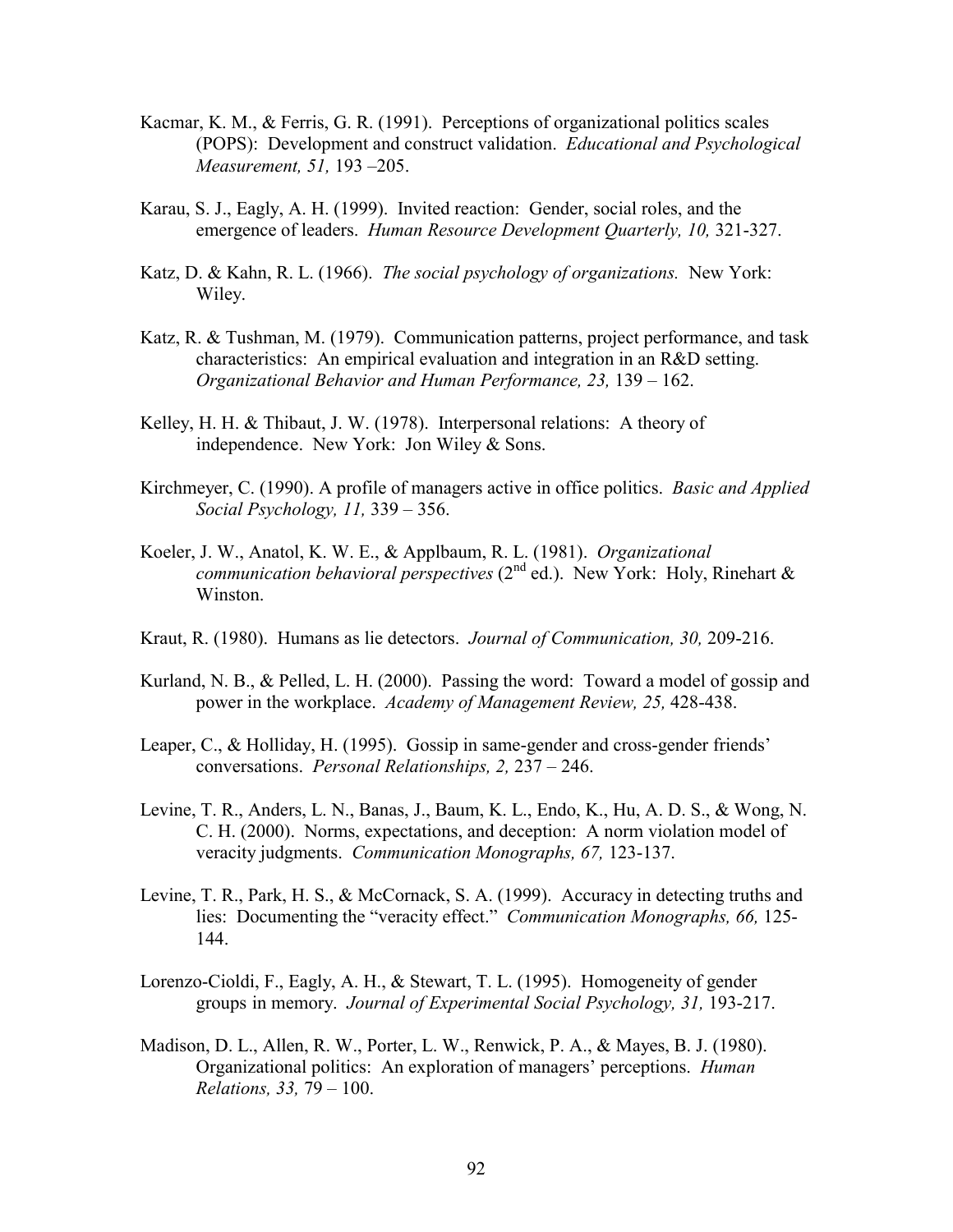- Manis, J. G., & Meltzer, B. N. (1978). *Symbolic Interactionism: A reader in social*   $p$ *sychology*  $(3<sup>rd</sup>$  ed.). Boston: Allyn and Bacon.
- Maslyn, J.M, & Fedor, D.B. (1998). Perceptions of politics: Does measuring different foci matter? *Journal of Applied Psychology, 84,* 645-653.
- Mayes, B. T. & Allen, R. W. (1977). Toward a definition of organizational politics. *Academy of Management Review, 2,* 672-678.
- McGrath, J. E. (1982). Dilemmetrics: The study of research choices and dilemmas. In J. E. McGrath, J. Martin, & R. A. Kulka (Eds.) *Judgment Calls in Research Volume 1* (pp. 69 – 102). Beverly Hills, CA: Sage. (pp. 69 – 102)
- Mead, G. H. (1934). Mind, self, and society. Chicago: University of Chicago.
- Meltzer, B. N. (1978). Mead's social psychology. In J. G. Manis & B. N. Meltzer (Eds.), *Symbolic interactionism: A reader in social psychology (pp.15 – 27). Boston:* Allyn and Bacon.
- Metts, S., & Spitzberg, B. H. (1996). Sexual communication in interpersonal contexts: A script-based approach. In B. Burleson (Ed.), *Communication Yearbook 19,* (pp. 49-92). Thousand Oaks, Ca: Sage.
- Meyer, P. (1988). Defining and measuring credibility of newspapers: Developing and index. *Journalism Quarterly, 65,* 567-574, 588.
- Molm, L. D. (1987). Linking power structure and power use. In K. S. Cook (Ed.) *Social Exchange Theory* (pp.101 - 148). Newbury Park, CA: Sage.
- Mongeau, P. A., Carey, C. M. & Williams, M. L. M. (1998). First date initiation and enactment: An expectancy violation approach. . In D. J Canary and K. Dindia (Eds.) *Sex differences and similarities in communication: Critical essays and empirical investigations of sex and gender in interaction.* (pp. 413 - 426). Mahawah, NJ: Lawrence Erlbaum.
- Morin, R. (1998). Rapping on the glass ceiling. *Washington Post.* Retrieved June 17, 2002, from<http://washingtonpost.com/wp-srv/politics/>polls/wat/archive /wat 030998.htm.
- Mulac, A. (1998). The gender-linked language effect: Do language differences really make a difference? In D. J Canary and K. Dindia (Eds.) *Sex differences and similarities in communication: Critical essays and empirical investigations of sex and gender in interaction.* (pp. 127 - 154). Mahawah, NJ: Lawrence Erlbaum.
- Nevo, O., Nevo, B., & Derech-Zehavi, A. (1994). The tendency to gossip as a psychological disposition: Constructing a measure and validating it. In R. F.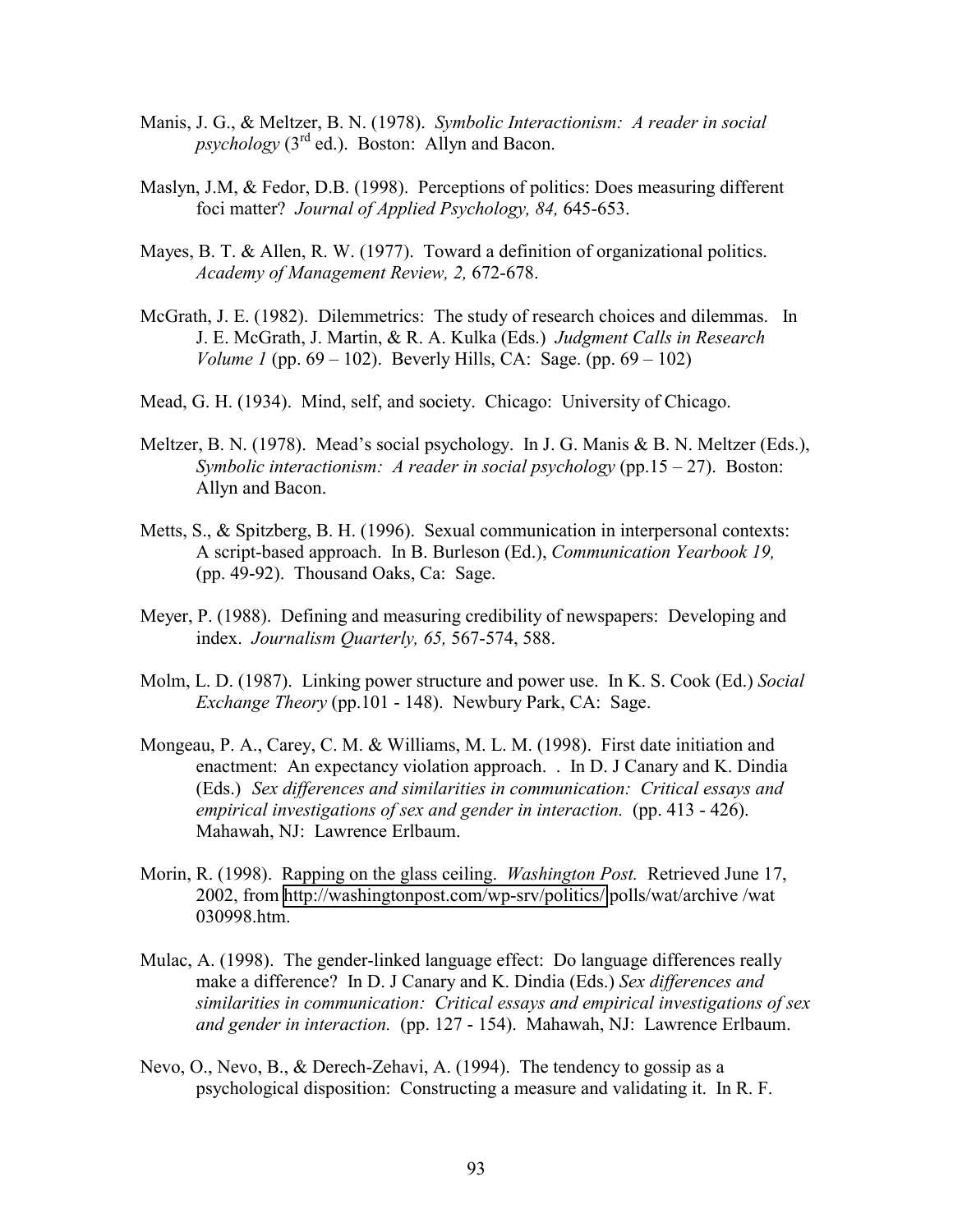Goodman & A. Ben-Ze'ev (Eds.) *Good gossip* (pp. 180-189). Lawrence, KS: University Press of Kansas.

Nunnally, J. C. & Bernstein, I. H. (1994). *Psychometric theory.* New York: McGraw- Hill.

*New American Bible*(1984), Saint Joseph's Edition. New York: Catholic.

- Parker, C. P., Dipboye, R. L., & Jackson, S. L. (1995). Perceptions of organizational politics: An investigation of antecedents and consequences. *Journal of Management, 21,* 891-912.
- Redding, W. C. (1992). Stumbling toward identity: The emergence of organizational communication as a field of study. In K. L. Hutchinson (Ed.), *Readings in organizational communication,* (pp. 11-44). Dubuque, Iowa: William C. Brown.
- Reutter, M. (2000). Top male, female pay in like jobs comparable, but few women run. *University of Illinois at Urbana-Champagne News Bureau.* Retrieved June 12, 2002, from<http://www.news.uiuc.edu/biztips/00/08corpay.html>
- Reinhold, B. (2002). A woman's place is… *MSN Careers*. Retrieved July 12, 2002, from http://editorial.careers.msn.com/articles/womansplace/
- Rimmer, T., & Weaver, D. (1987). Different questions, different answers? Media use and media credibility. *Journalism Quarterly, 64,* 28-36, 44.
- Robey, E. B., Canary, D. J. & Burggraf, C. S. (1998). Conversational maintenance behaviors of husbands and wives. . In D. J Canary and K. Dindia (Eds.) *Sex differences and similarities in communication: Critical essays and empirical investigations of sex and gender in interaction.* (pp. 373 - 392). Mahawah, NJ: Lawrence Erlbaum.

Rokeach, M. (1973). *The Nature of Human Values.* New York: Free Press.

- Rosenthal, R. & DePaulo, B. M. (1979). Sex differences in eavesdropping on nonverbal cues. *Journal of Personality and SocialPsychology, 37*, 273 – 285.
- Rosnow, R. L. (2001). Rumor and gossip in interpersonal interaction. In R. M. Kowalski (Ed.) *Behaving Badl*y (pp.203-232). Washington, DC: American Psychological Association.
- Rosnow, R. L., & Georgoudi, M. (1985). Killed by idle gossip: The psychology of small talk. In B. Rubin (Ed.), *When information counts: Grading the media* (pp. 59- 73). Lexington, MA: Lexington Books.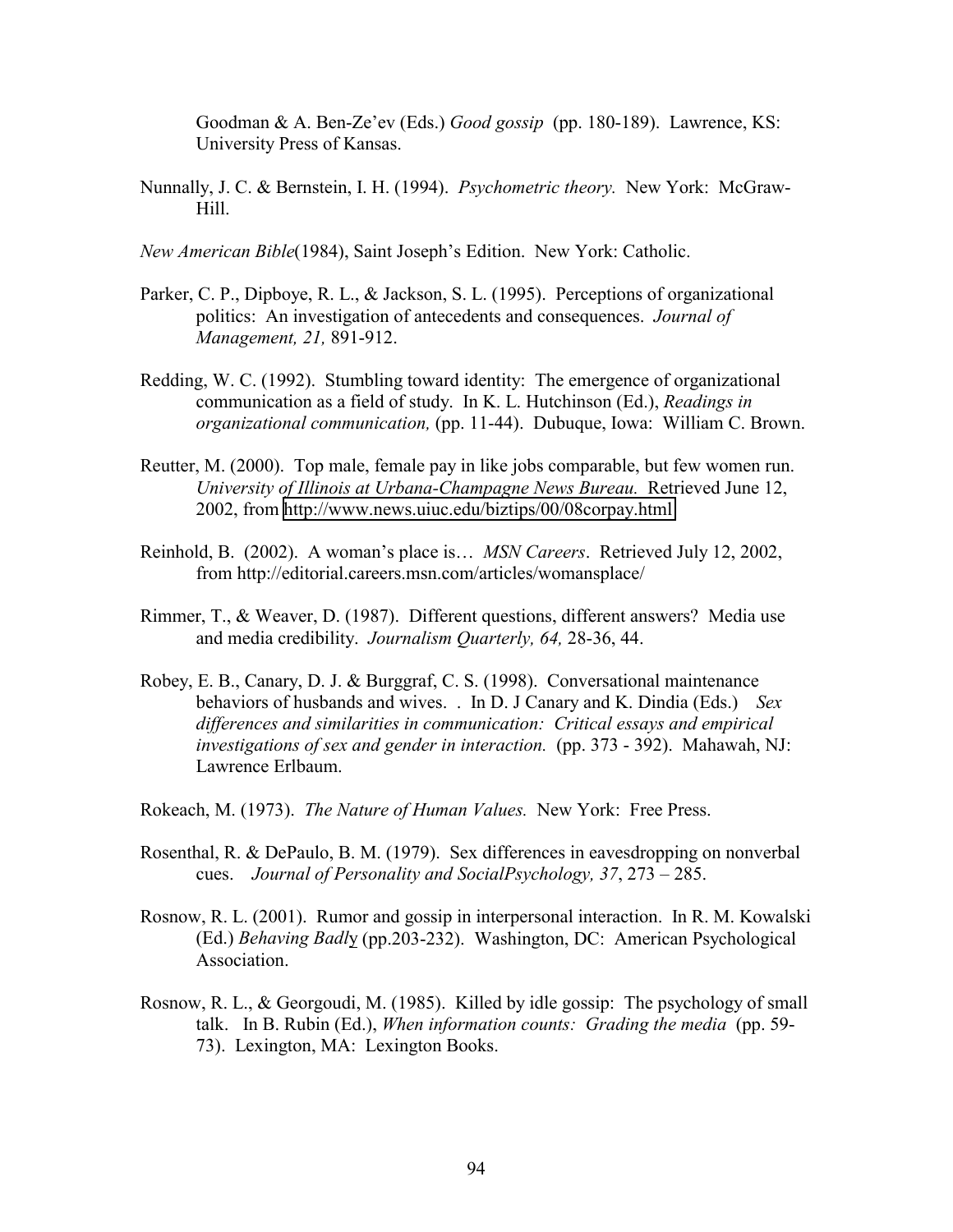- Rosnow, R. L., & Fine, G. A. (1976). *Rumor and Gossip: The social psychology of hearsay.* New York: Elsevier Scientific.
- Roth, P. L. (1994)*.* Missing data: A conceptual review for applied psychologists. *Personell Psychology, 47,* 537 - 560*.*
- Rotter, J. B. (1975). Some problems and misconceptions related to the construct of internal versus external control of reinforcement. *Journal of Consulting and Clinical Psychology, 43,* 56-67.
- Rousseau, D. M. (1985). Issues of level in organizational research: Multi-level and cross-level perspectives. *Research in Organizational Behavior, 7,* 1 – 37.
- Rowe, M. P., & Baker, M.(1984). Are you hearing enough employee concerns? *Harvard Business Review, 62,* 120-128.
- Rysman, A. (1977). How the "gossip" became a woman. *Journal of Communication, 27,* 176-180.
- Schein, S. (1994). Used and abused: Gossip in medieval society. In R. F. Goodman & A. Ben-Ze'ev (Eds.) *Good gossip* (pp. 139 - 153). Lawrence, KS: University Press of Kansas.
- Schemo, D. J. (2001, September 6). Religion: A drive against gossip. *The New York Times,* pp. A20.
- Singh, V., Kumra, S., & Vinnicombe, S. (2002). Gender and impression management: Playing the promotion game. *Journal of business ethics, 37,* 77 – 91.
- Stanton, J. M. (1998). An empirical assessment of data collection using the internet. *Personnel Psychology, 51,* 709 – 725.
- Thibaut, J. W., & Kelley, H. H. (1959). *The social psychology of groups.* New York: John Wiley & Sons.
- Triandis, H. (1960). Cognitive similarity and communication in a dyad. *Human Relations, 13,* 279 – 287.
- Valente, T. W. (1995) *Network models of the diffusion of innovations.* Cresskill, NJ: Hampton Press.
- Van Vianen, A. E. M., & Fischer, A. H. (2002). Illuminating the glass ceiling: The role of organizational culture preferences. *Journal of Occupational and Organizational Psychology, 75,* 315 – 337.

Waterman, R. H. (1987). *The renewal factor.* New York: Bantam.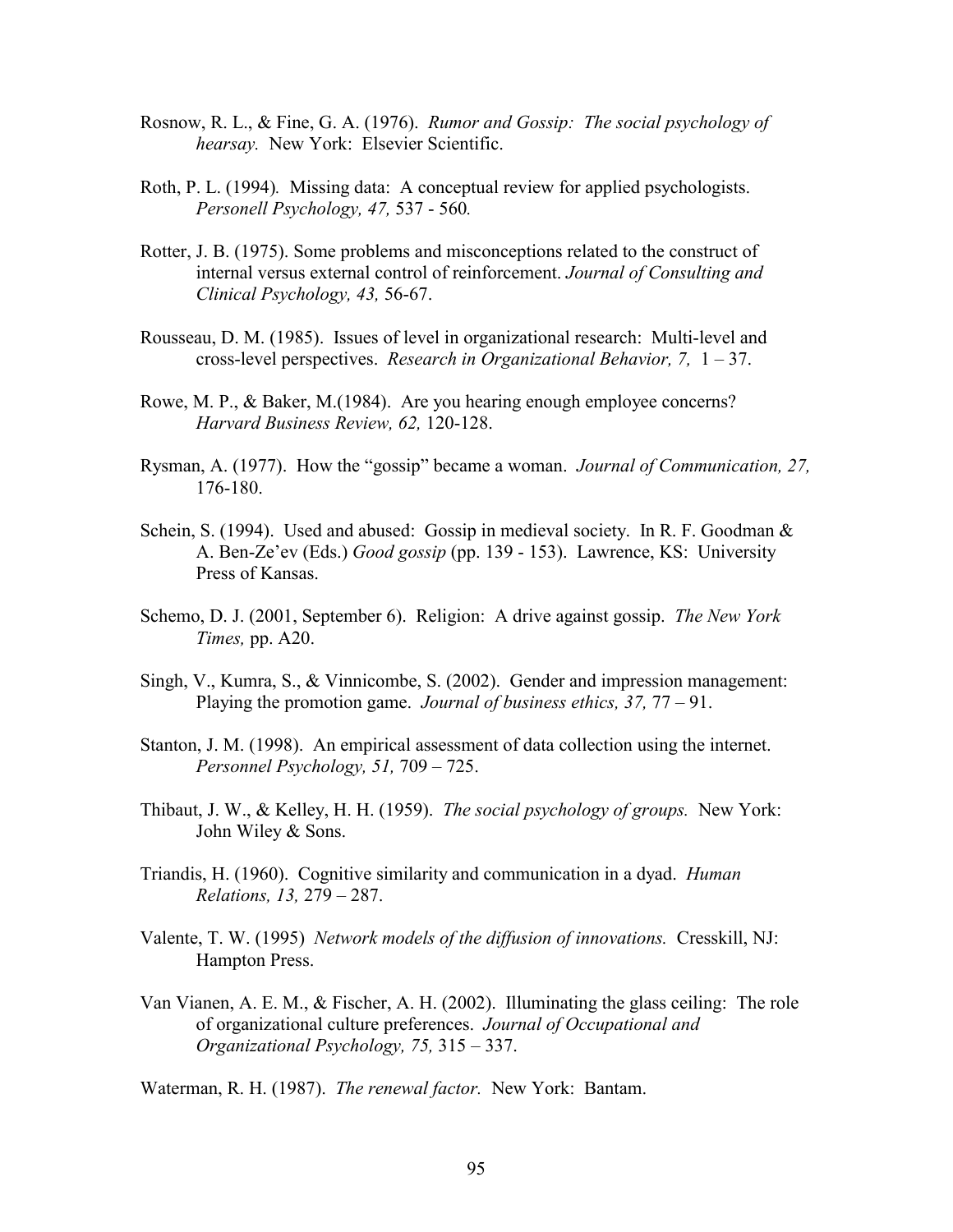- Williams, K. Y., & O'Reilly, C. A. (1998). Demography and diversity in organizations: A review of 40 years of research. *Research in Organizational Behavior, 20,* 77 – 140.
- Wood, J. T., & Dindia, K. (1998). What's the difference? A dialogue about differences and similarities between men and women. In D. J Canary and K. Dindia (Eds.) *Sex differences and similarities in communication: Critical essays and empirical investigations of sex and gender in interaction.* (pp. 19 – 39). Mahawah, NJ: Lawrence Erlbaum.
- Yerkovich, S. (1977). Gossiping as a way of speaking. *Journal of Communication, 27,*  $192 - 196.$
- Zuckerman, M., DePaulo, B. M., & Rosenthal, R. (1981). Verbal and nonverbal communication of deception. In L. Berkowitz (Ed.), *Advances in experiemental psychology* (pp.  $2 - 51$ ). New York: Academic.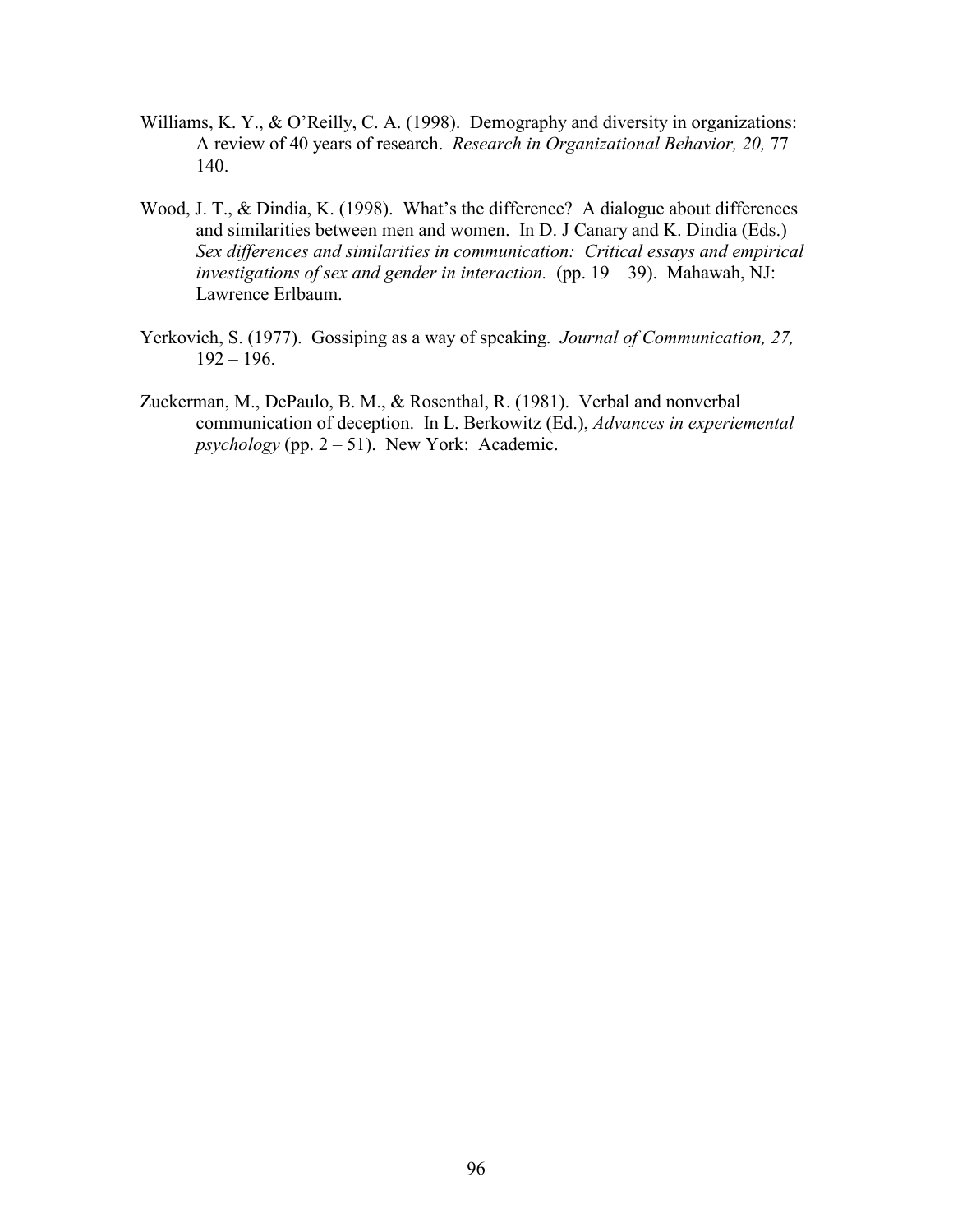## APPENDIX A INFORMED CONSENT FORM

## INFORMED CONSENT TO BE A RESEARCH PARTICIPANT

The study in which you are being asked to participate concerns organizational communication. Your participation in this research project will help us further understand how employees communicate at work. Your voluntary participation will aid Kristen Berkos, a doctoral candidate at Louisiana State University in conducting her dissertation.

Attached is a questionnaire that focuses on a particular situation where a message was shared. Please read the message and answer the questions with that specific situation in mind. Your responses are critical to this project. The questionnaire is short and should take less than 20 minutes to complete.

Participation is completely voluntary, and consequently, you may withdraw from the study at any time you choose and you may leave any question unanswered without consequence. Your participation in this study will not affect your evaluation in this organization in any way. There are no right or wrong answers. Be sincere and honest in your answers. Do not put your name on the questionnaire to keep your answers anonymous. Your participation in this study and your answers to this questionnaire will be kept in the strictest confidence. The data collected will be used for research purposes. In the future, other scientists may use the data you provide for secondary analysis. There are no foreseen risks to you based on your participation in this study. There are no direct benefits to you for participating in this study.

Should you have questions, you may contact Kristen Berkos at (225) 578-6889 or e-mail her at kberkos@earthlink.net. You may also call Dr. Renee Edwards at (225) 578- 6821.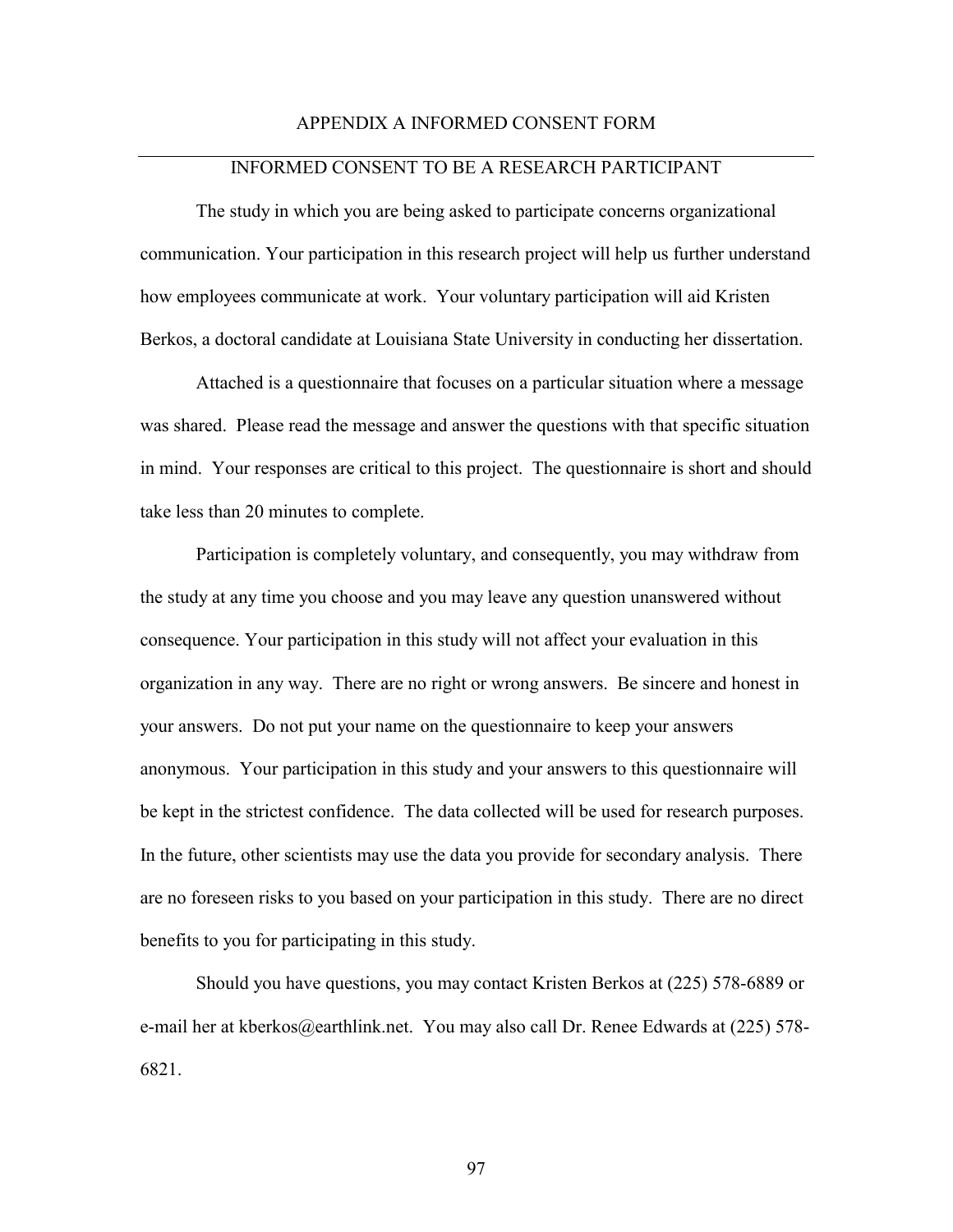If you decide to participate, please enter your email as your electronic signature. This email will be kept confidential, separate from your answers, and will not be sold or shared with anyone. Please place it in the addressed and stamped envelope provided.

Entering your email below indicates your understanding of the above and your willingness to participate in our project. *Thank you for your assistance.*

Email Submit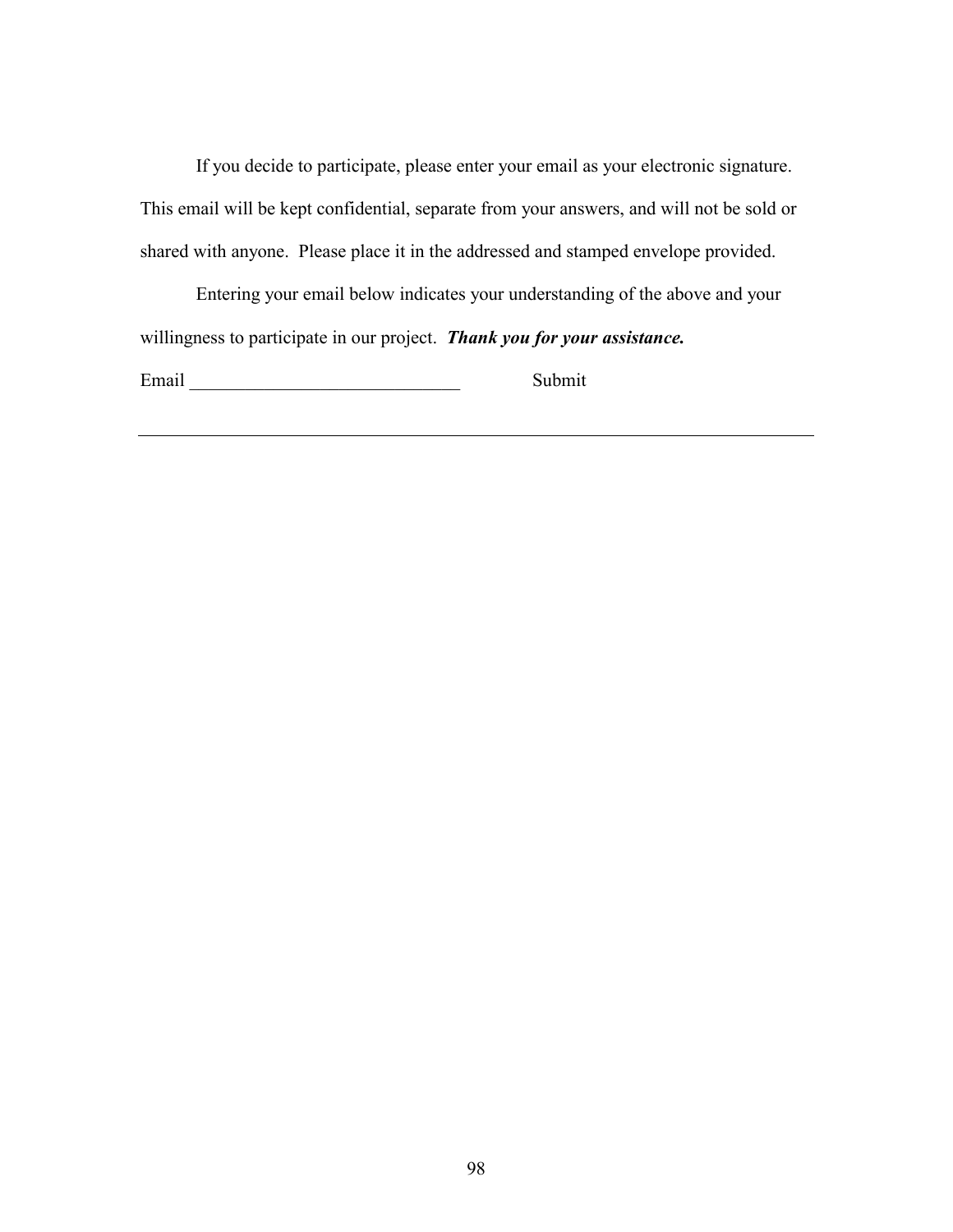# APPENDIX B SURVEY INSTRUMENT

| SURVEY OF ORGANIZATIONAL COMMUNICATION                                               |  |  |  |  |  |  |  |  |
|--------------------------------------------------------------------------------------|--|--|--|--|--|--|--|--|
| 1. Sex (Circle one): Male Female                                                     |  |  |  |  |  |  |  |  |
| $2. \text{Age}$                                                                      |  |  |  |  |  |  |  |  |
| 3. Race (Please circle all that apply):                                              |  |  |  |  |  |  |  |  |
| White/ Caucasian Latino/a African American/ Black                                    |  |  |  |  |  |  |  |  |
| Asian American/Asian Middle Eastern American Other                                   |  |  |  |  |  |  |  |  |
| 3. How many years and months have you been a full time employee at any organization? |  |  |  |  |  |  |  |  |
| 4. How many years and months have you worked for your current organization?          |  |  |  |  |  |  |  |  |
| 5. Are you considered a supervisor? (please circle) Yes<br>N <sub>o</sub>            |  |  |  |  |  |  |  |  |
| 6. If you answered Yes for question #5, how many levels of employees do you manage,  |  |  |  |  |  |  |  |  |
| directly or indirectly?                                                              |  |  |  |  |  |  |  |  |
| Please read the following statement:                                                 |  |  |  |  |  |  |  |  |
| Imagine your boss's supervisor, Stephanie Jones, tells you something in              |  |  |  |  |  |  |  |  |

**passing about a mutual acquaintance at the company. She says, "They weren't exactly engaging in professional behavior at the conference, if you know what I mean."** 

*Instructions*: Please think about Stephanie Jones in the story you read. Please circle the number between each pair of words and phrases that best represents how you were feeling about that person.

1. Is fair  $5 \t 4 \t 3 \t 2 \t 1$  Is unfair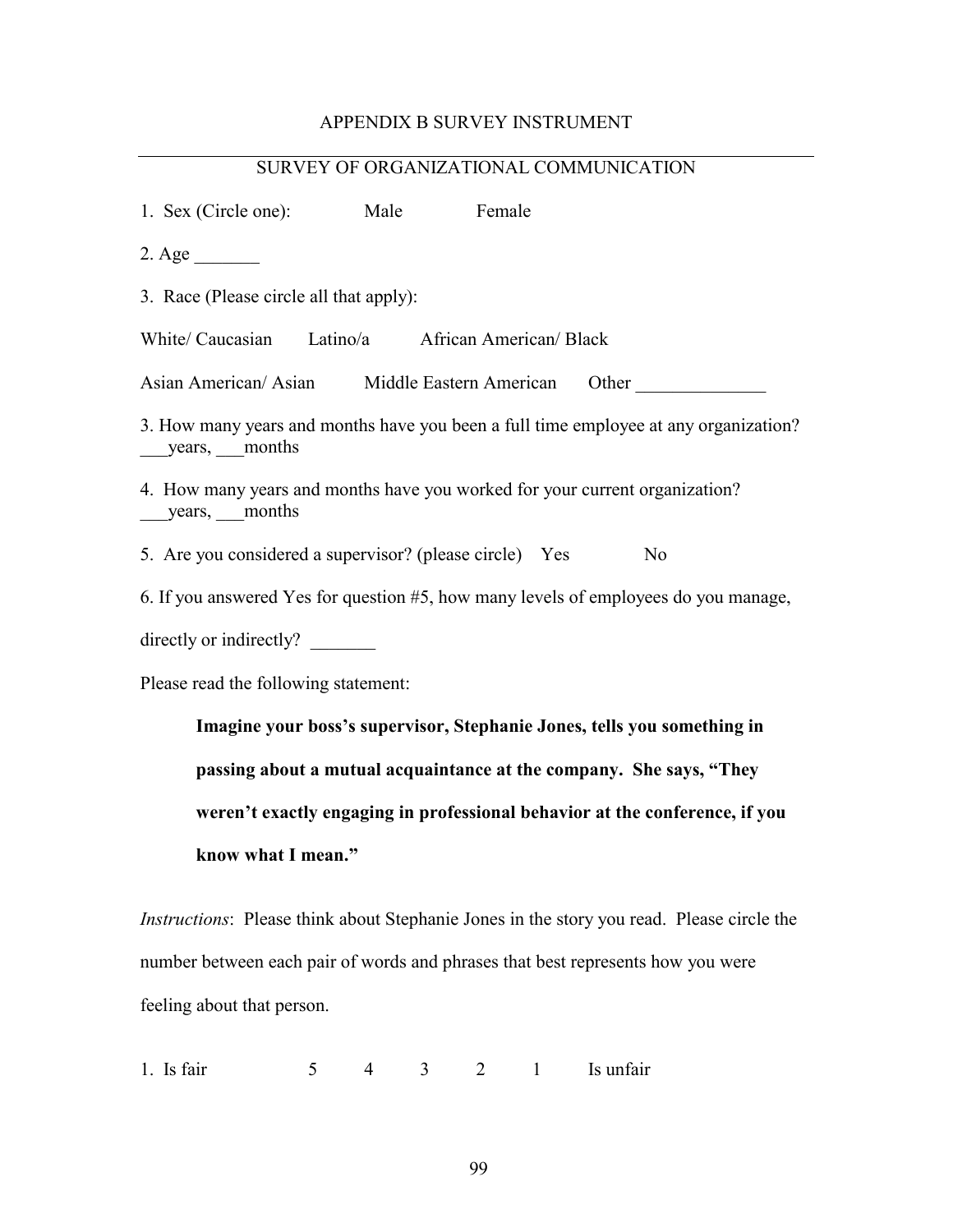| 2. Is biased      | 5 | 4              | 3 | 2              | 1            | Is unbiased       |
|-------------------|---|----------------|---|----------------|--------------|-------------------|
| 3. Tells the      |   |                |   |                |              | Doesn't tell the  |
| whole story       | 5 | $\overline{4}$ | 3 | $\overline{2}$ | $\mathbf{1}$ | whole story       |
| 4. Is accurate    | 5 | $\overline{4}$ | 3 | 2              | $\mathbf{1}$ | Is not accurate   |
| 5. Separates      |   |                |   |                |              | Doesn't separate  |
| fact and opinion  | 5 | $\overline{4}$ | 3 | 2              | $\mathbf{1}$ | fact and opinion  |
| 6. Can be trusted | 5 | $\overline{4}$ | 3 | $\overline{2}$ | $\mathbf{1}$ | Cannot be trusted |
| 7. Is factual     | 5 | $\overline{4}$ | 3 | 2              | $\mathbf{1}$ | Is opinionated    |
| 8. Has quality    |   |                |   |                |              | Does not have     |
| sources           | 5 | 4              | 3 | 2              | $\mathbf{1}$ | quality sources   |

Directions: Below is a list of possible purposes of gossip. Please indicate which of the following seem to describe the gossip you just read. Use the following scale:

*1 = Strongly Disagree, 2 = Disagree, 3 = Neither Agree Nor Disagree,* 

*4 = agree, 5 = Strongly Agree* 

- \_\_\_\_1. To share information
- \_\_\_\_2. To make an announcement
- \_\_\_\_3. To deliver news
- \_\_\_\_4. To convey information
- \_\_\_\_5. To inform others
- \_\_\_\_6. To persuade others to behave in a particular way
- \_\_\_\_7. To convince others to think a specific way
- \_\_\_\_8. To offer advice
- \_\_\_\_9. To get others to see the gossiper's point of view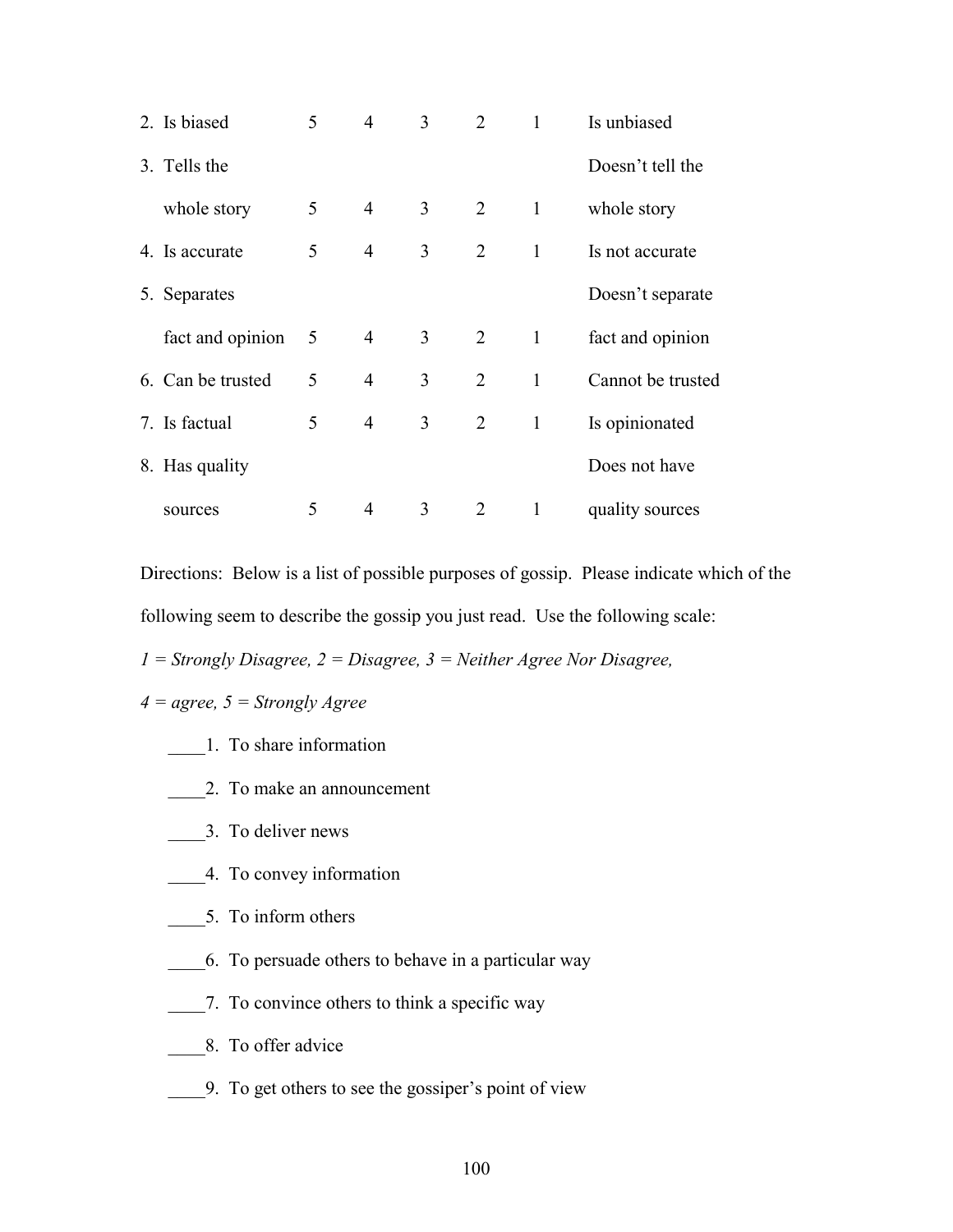- \_\_\_\_10. To influence others
- \_\_\_\_11. To convey a close relationship between the gossiper and the gossip listener
- \_\_\_\_12. To build intimacy between the gossiper and the listener
- \_\_\_\_13. To build a relationship between the gossiper and the listener
- 14. To show that the gossiper trusts the listener
- \_\_\_\_15. To reveal friendship between the gossiper and the listener
- \_\_\_\_16. To entertain
- \_\_\_\_17. To amuse
- \_\_\_\_18. To pass the time
- \_\_\_\_19. To make others smile or laugh
- \_\_\_\_20. To avoid boredom

Directions: Please indicate which of the following seem to describe the meaning of the gossip message you just read. Use the following scale:

*1 = Strongly Disagree, 2 = Disagree, 3 = Neither Agree Nor Disagree,* 

- *4 = agree, 5 = Strongly Agree*
	- \_\_\_\_1. The speaker wants to get ahead in the organization without working for it.
	- 2. The speaker is backstabbing
	- \_\_\_\_3. The speaker is retaliating for something else
	- \_\_\_\_4. The speaker wants to be influential in the organization
	- 5. The speaker breaks organizational norms/ rules to look good.
	- \_\_\_\_6. The speaker is trying to get a raise or promotion
	- \_\_\_\_7. The speaker wants something from the person he/she told about the gossip.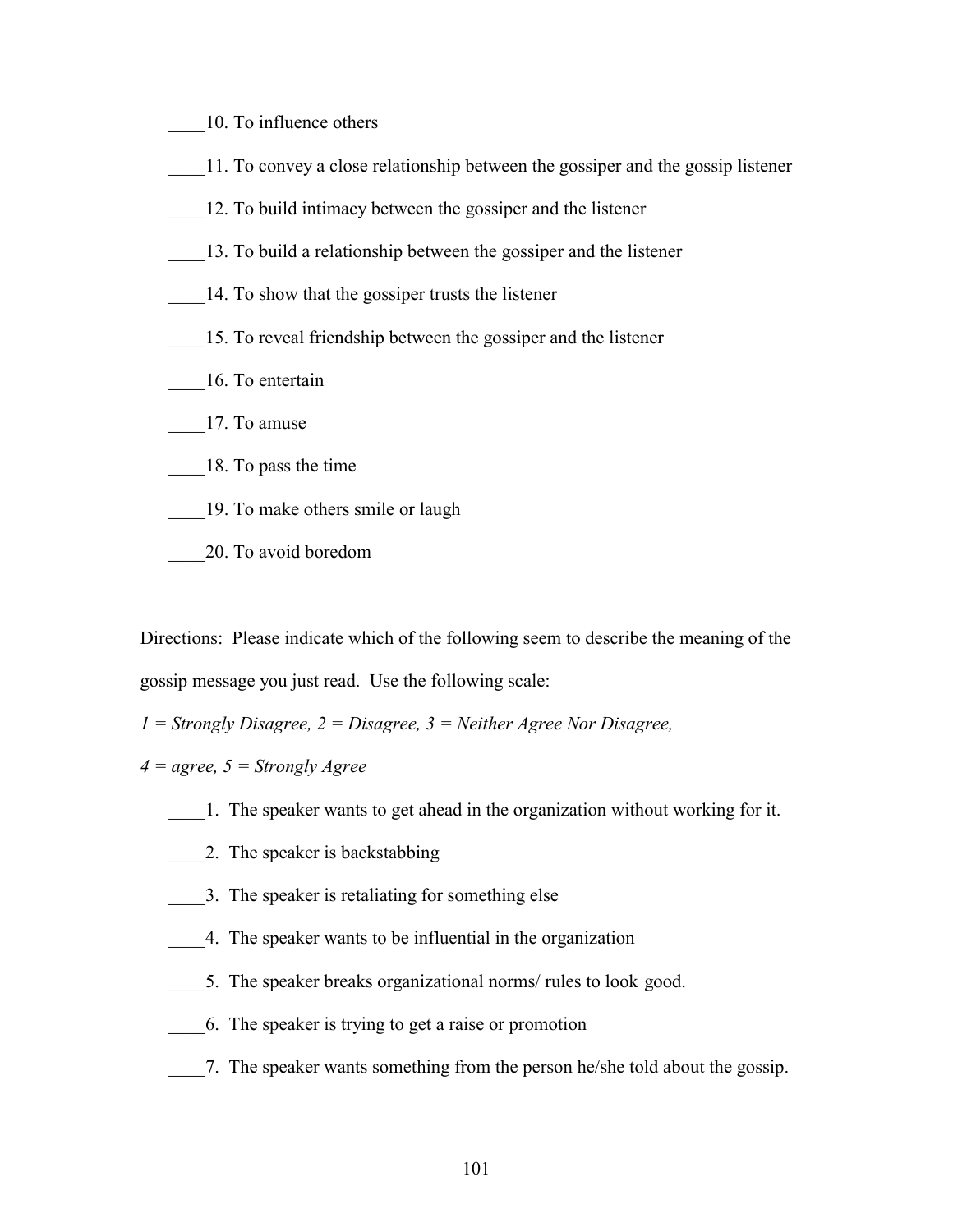- \_\_\_\_8. The speaker is trying to build themselves up by tearing someone else down.
- \_\_\_\_9. This message is telling the listener to agree with powerful people in the organization if they want to get ahead.
- 10. The speaker is engaging in organizational politics.

Please answer the following questions:

In the story you read above, a person spreads gossip to you. What is the sex of that

person spreading the gossip?

\_\_\_Male \_\_\_Female

What is the job level of the gossiper in the story

Executive/ Your boss's supervisor

\_\_Same-level coworker

\_\_\_Person working for you

\_\_\_Not sure

Can you identify with the story? \_\_\_ (Strongly agree through strongly disagree)

This story seems realistic. \_\_\_ (Strongly agree through strongly disagree)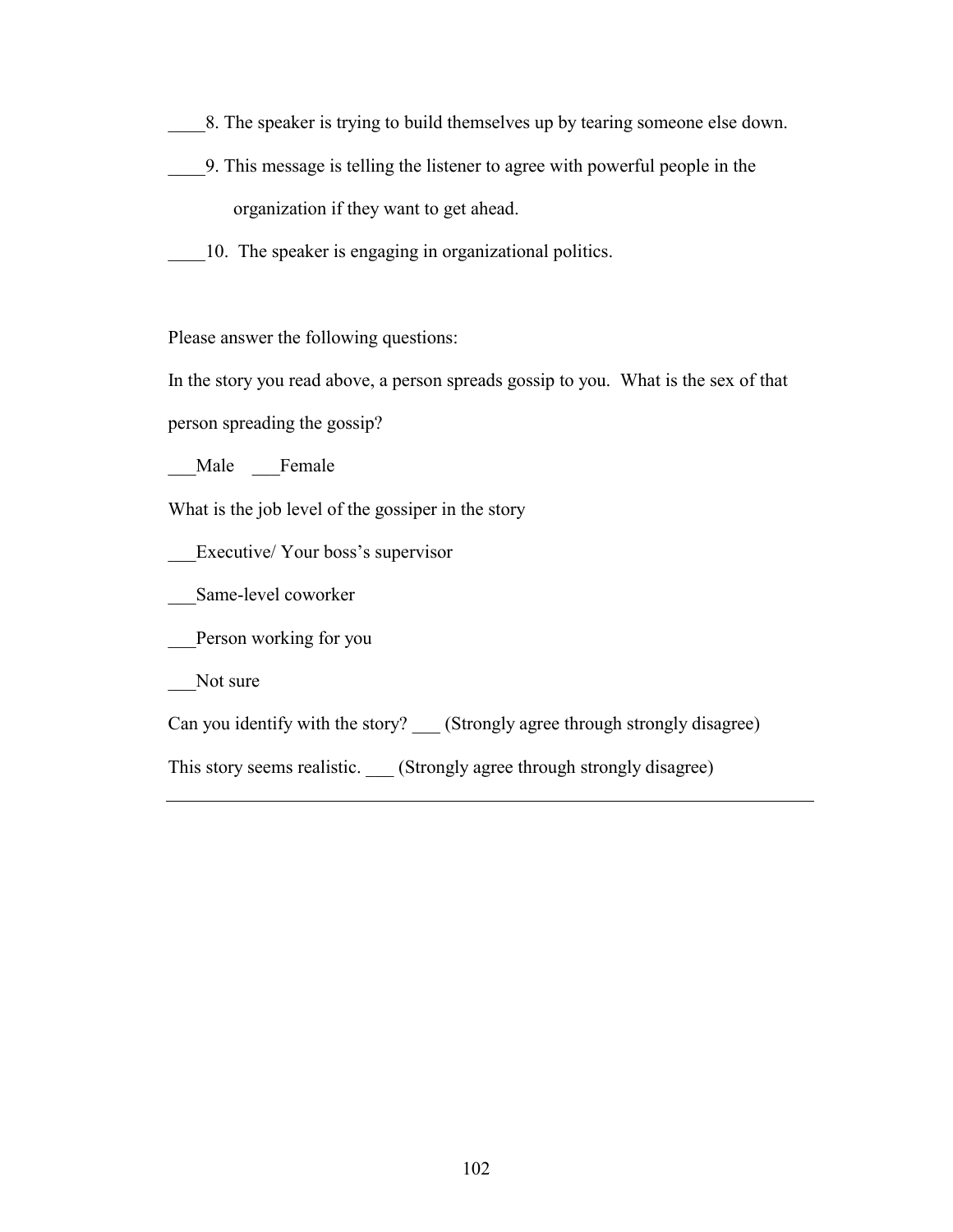### Female Source Downward Gossip

Imagine your boss's supervisor, Stephanie Jones, tells you something in passing about a mutual acquaintance at the company. She says, "They weren't exactly engaging in professional behavior at the conference, if you know what I mean."

Imagine your boss's supervisor, Elizabeth Smith, tells you something in passing about a mutual acquaintance at the company. She says, "Did [the mutual acquaintance] ever tell you why they left their last job? I've heard a few things."

### Male Source Downward Gossip

Imagine your boss's supervisor, Mike Henderson, tells you something in passing about a mutual acquaintance at the company. He says, "They weren't exactly engaging in professional behavior at the conference, if you know what I mean."

Imagine your boss's supervisor, Joe Harrison, tells you something in passing about a mutual acquaintance at the company. He says, "Did [the mutual acquaintance] ever tell you why they left their last job? I've heard a few things."

### Female Source Upward Gossip

Imagine you are a supervisor at an organization and Laura Baker, the person you supervise, tells you something in passing about a mutual acquaintance at the company.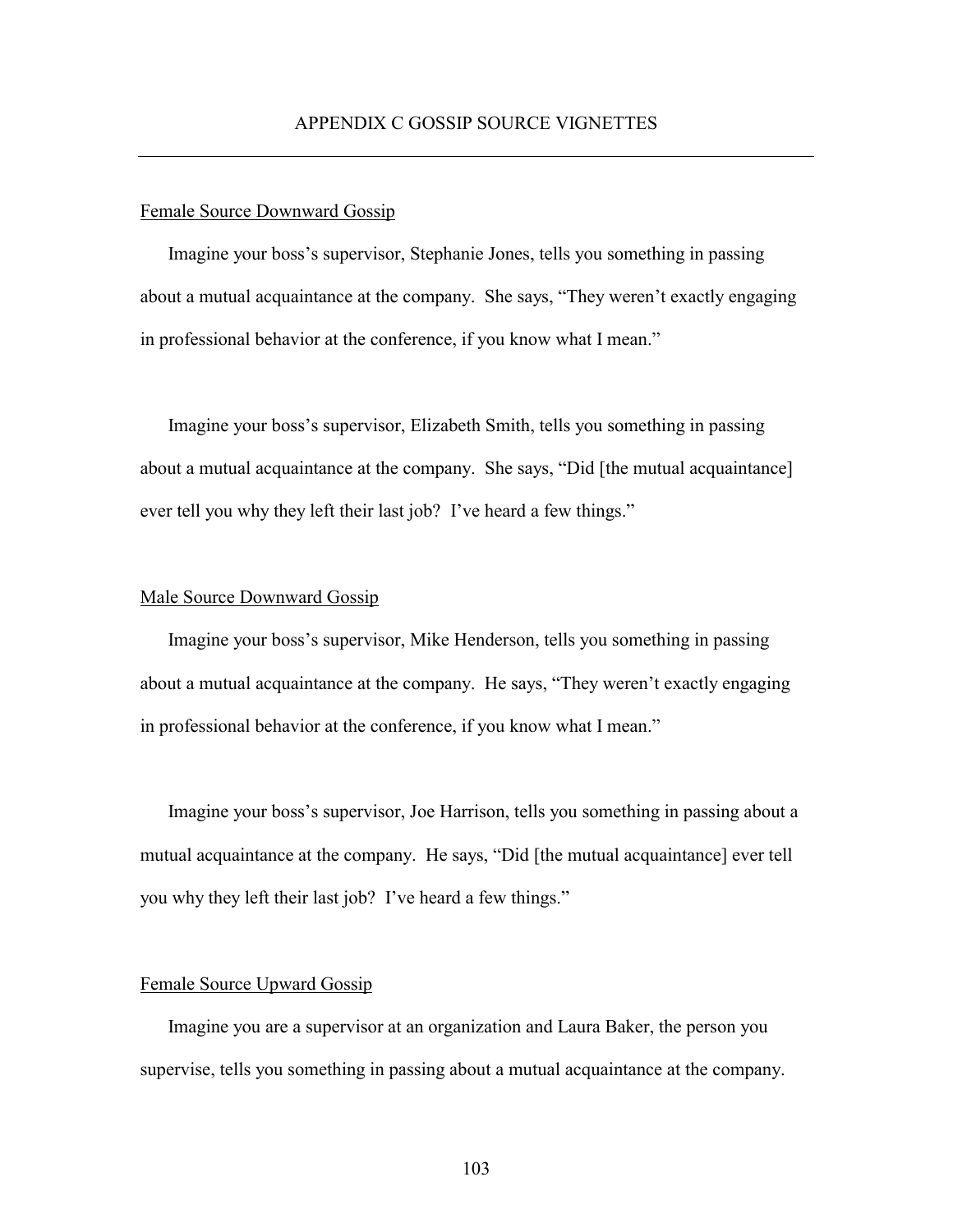She says, "Did [the mutual acquaintance] ever tell you why they left their last job? I've heard a few things."

Imagine you are a supervisor at an organization and Susan Lane, the person you supervise, tells you something in passing about a mutual acquaintance at the company. She says, "They weren't exactly engaging in professional behavior at the conference, if you know what I mean."

### Male Source Upward Gossip

 Imagine you are a supervisor at an organization and Matt Long, the person working for you, tells you something in passing about a mutual acquaintance at the company. He says, "Did [the mutual acquaintance] ever tell you why they left their last job? I've heard a few things."

Imagine you are a supervisor at an organization and Jim Lewis, the person working for you, tells you something in passing about a mutual acquaintance at the company. He says, "They weren't exactly engaging in professional behavior at the conference, if you know what I mean."

#### Female Source Horizontal Gossip

Imagine your coworker, Christine Foster, tells you something in passing about a mutual acquaintance at the company. She says, "They weren't exactly engaging in professional behavior at the conference, if you know what I mean."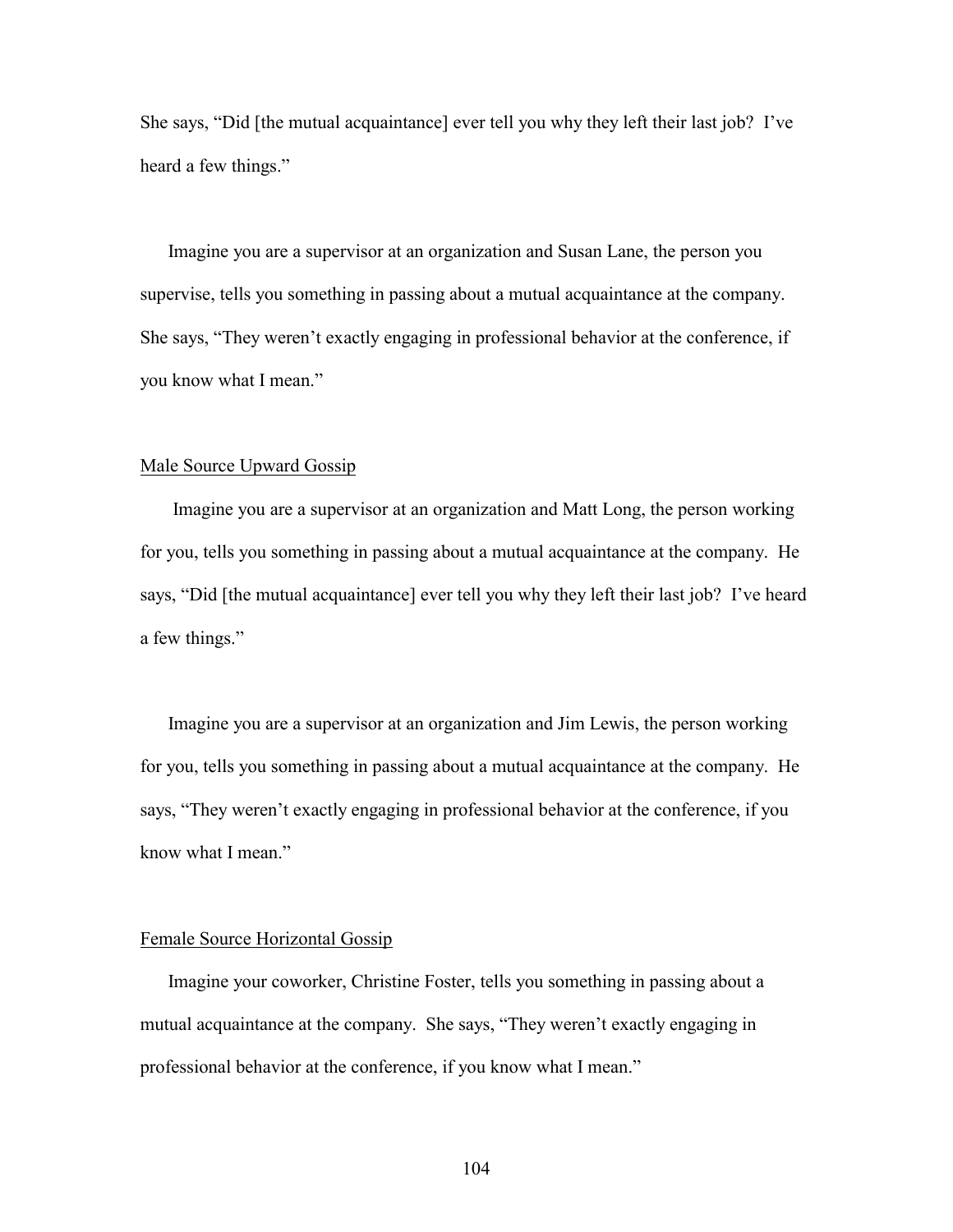Imagine your coworker, Karen Calhoun, tells you something in passing about a mutual acquaintance at the company. She says, "Did [the mutual acquaintance] ever tell you why they left their last job? I've heard a few things."

### Male Source Horizontal Gossip

Imagine your same-level coworker, Ben Chandler, tells you something in passing about a mutual acquaintance at the company. He says, "They weren't exactly engaging in professional behavior at the conference, if you know what I mean."

Imagine your same-level coworker, Tim Carter, tells you something in passing about a mutual acquaintance at the company. He says, "Did [the mutual acquaintance] ever tell you why they left their last job? I've heard a few things."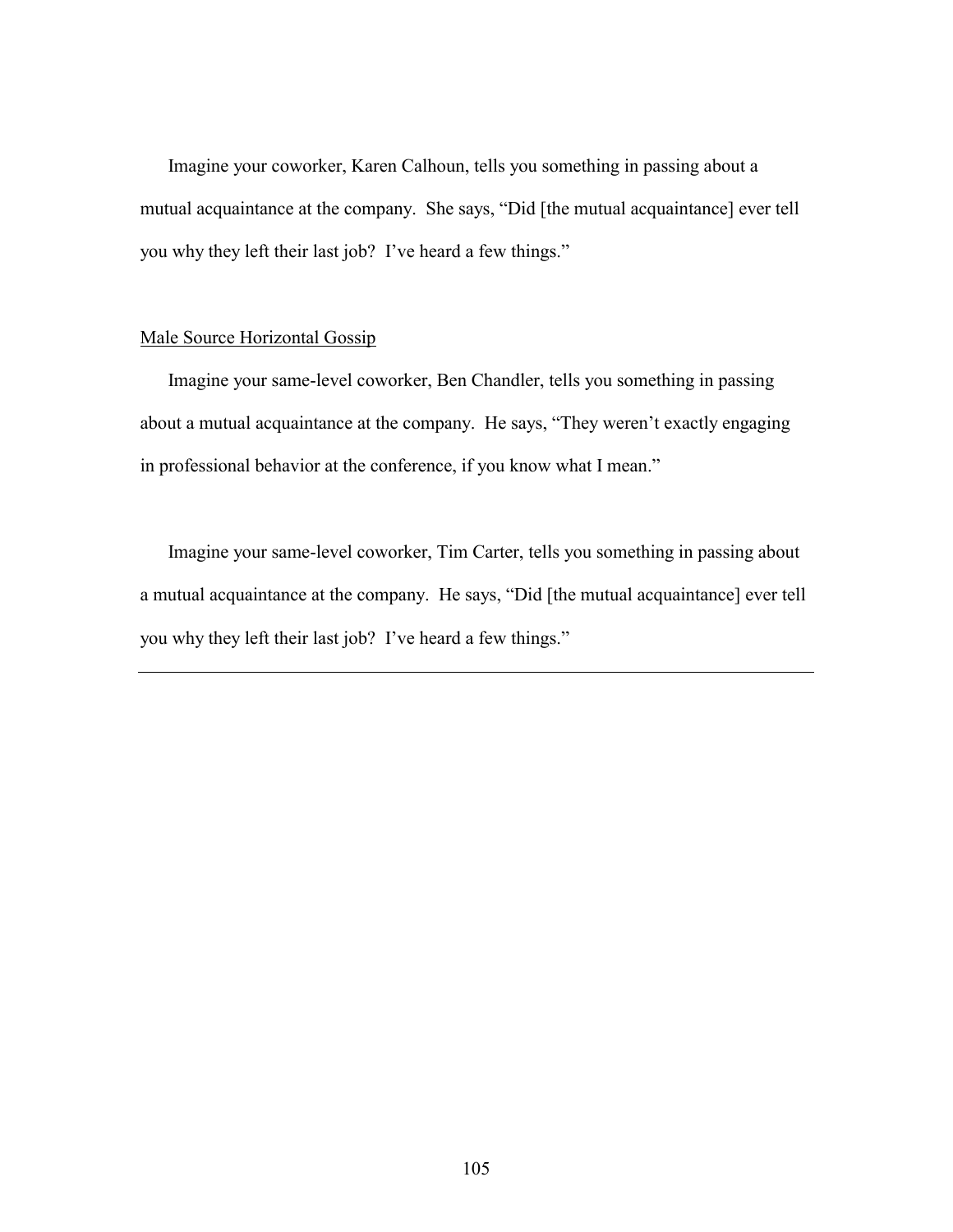## APPENDIX D GOSSIP BELIEVABILITY INDEX

*Instructions*: Please think about the person in the story you read. Please circle the number between each pair of words and phrases that best represents how you were feeling about that person.

|    | 1. Is fair                         | 5 | $\overline{4}$ | 3 | 2              | 1            | Is unfair                            |
|----|------------------------------------|---|----------------|---|----------------|--------------|--------------------------------------|
|    | 2. Is unbiased                     | 5 | $\overline{4}$ | 3 | 2              | $\mathbf{1}$ | Is biased                            |
|    | 3. Tells the<br>whole story        | 5 | $\overline{4}$ | 3 | 2              | $\mathbf{1}$ | Doesn't tell the<br>whole story      |
|    | 4. Is accurate                     | 5 | $\overline{4}$ | 3 | 2              | $\mathbf{1}$ | Is not accurate                      |
| 5. | Separates fact<br>fact and opinion | 5 | $\overline{4}$ | 3 | 2              | $\mathbf{1}$ | Doesn't separate<br>fact and opinion |
|    | 6. Can be trusted                  | 5 | 4              | 3 | $\overline{2}$ | 1            | Cannot be trusted                    |
|    | 7. Is factual                      | 5 | $\overline{4}$ | 3 | $\overline{2}$ | $\mathbf{1}$ | Is opinionated                       |
|    | 8. Has quality<br>sources          | 5 | $\overline{4}$ | 3 | $\overline{2}$ | 1            | Does not have<br>quality sources     |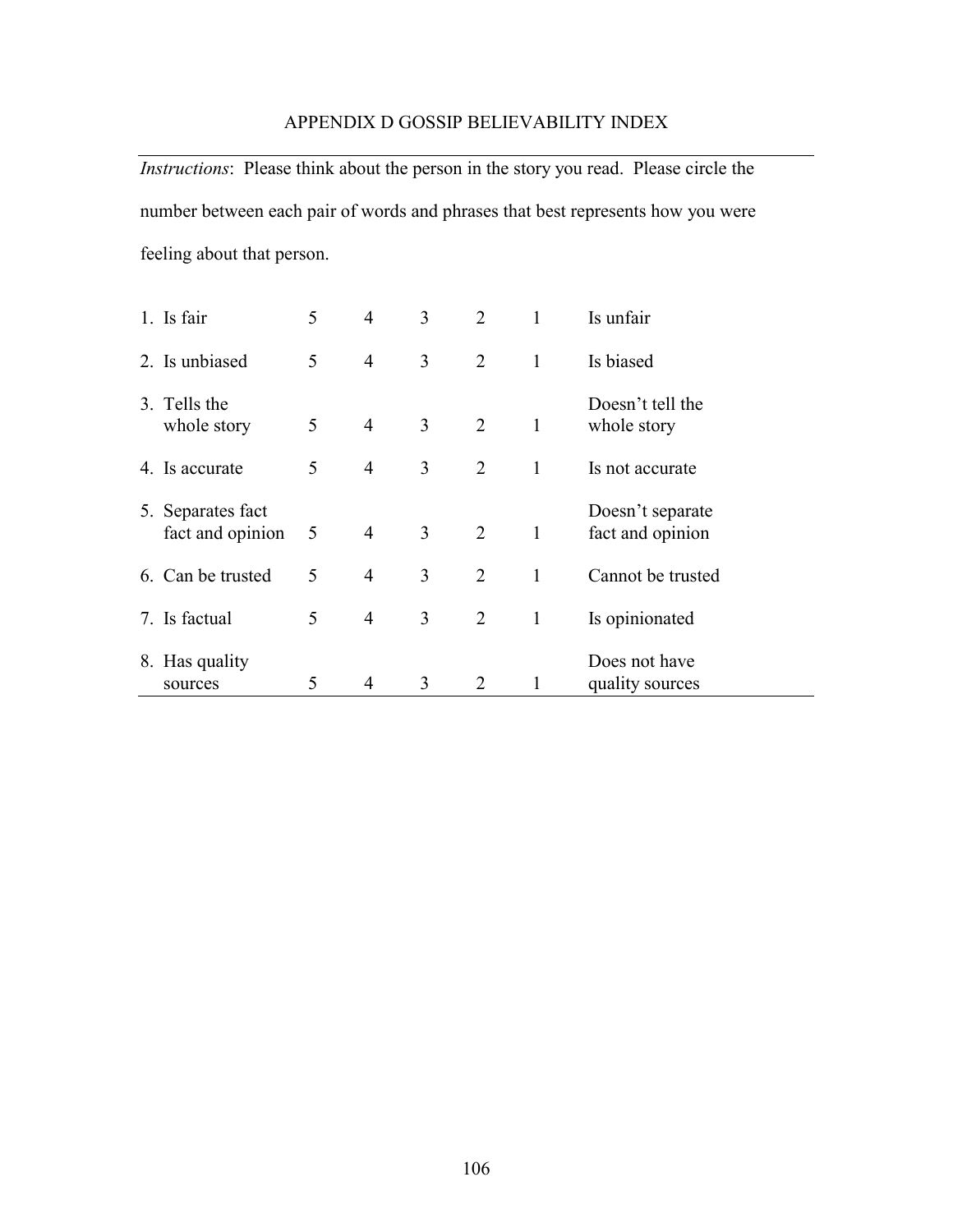## APENDIX E GOSSIP PURPOSE SCALE

Directions: Below is a list of possible purposes of gossip. Please indicate which of the following seem to describe the gossip you just read. Use the following scale: *1 = Strongly Disagree, 2 = Disagree, 3 = Neither Agree Nor Disagree, 4 = agree, 5 =* 

### *Strongly Agree*

- 1. To share information
- 2. To make an announcement
- 3. To deliver news
- 4. To convey information
- 5. To inform others
- 6. To persuade others to behave in a particular way
- 7. To convince others to think a specific way
- 8. To offer advice
- 9. To get others to see the gossiper's point of view
- 10. To influence others
- 11. To convey a close relationship between the gossiper and the gossip listener
- 12. To build intimacy between the gossiper and the listener
- 13. To build a relationship between the gossiper and the listener
- 14. To show that the gossiper trusts the listener
- 15. To reveal friendship between the gossiper and the listener
- 16. To entertain
- 17. To amuse
- 18. To pass the time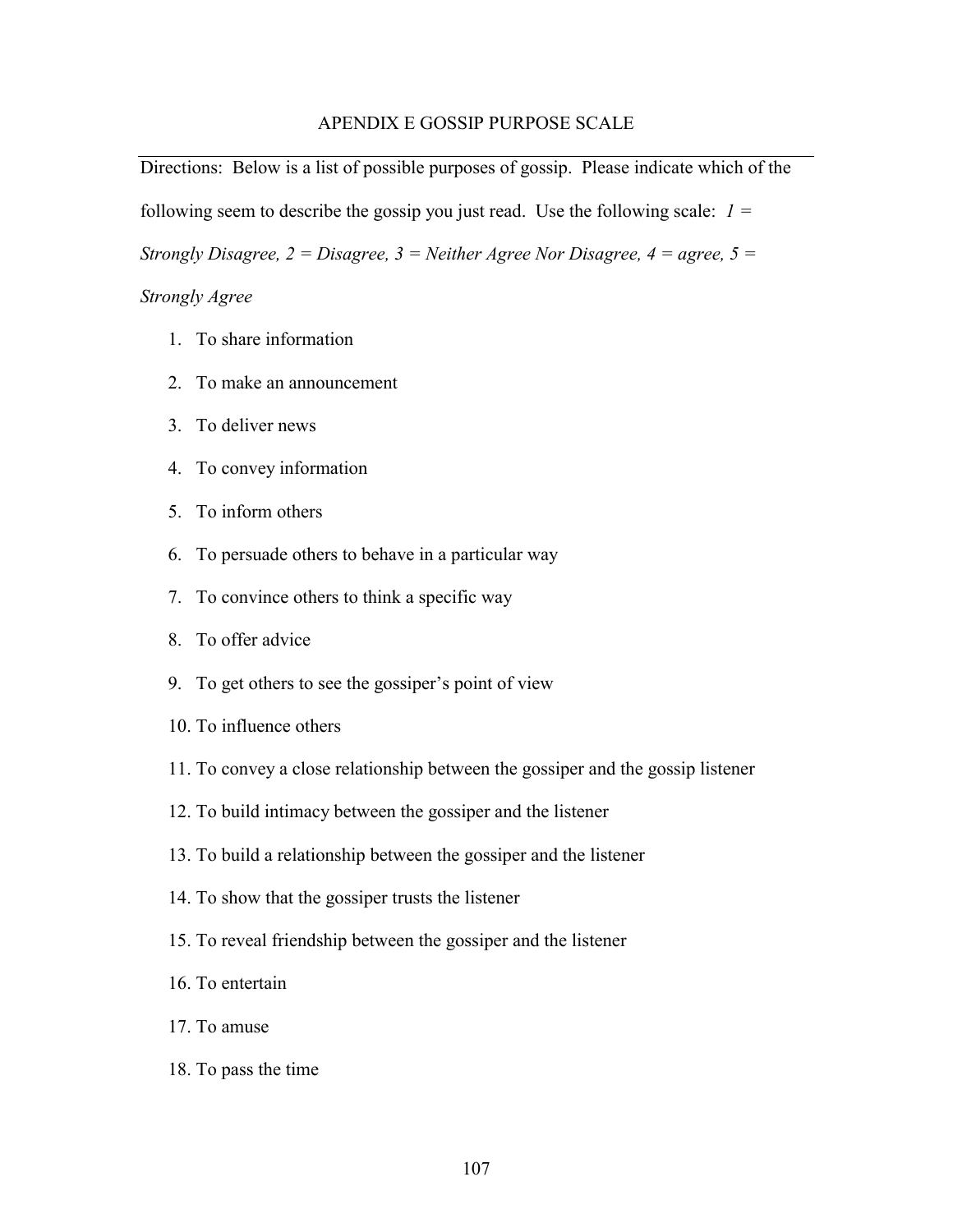- 19. To make others smile or laugh
- 20. To avoid boredom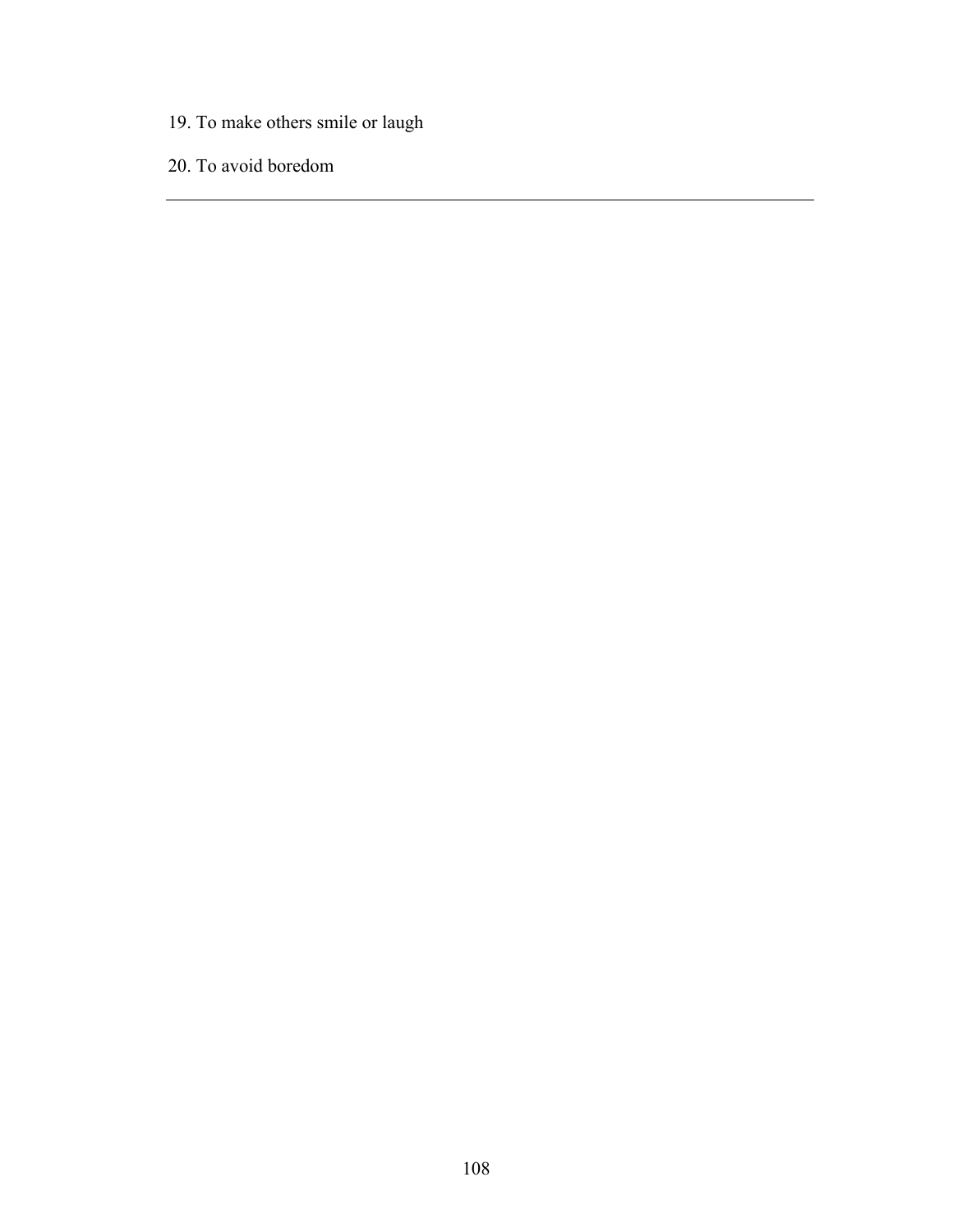### APPENDIX F PERCEPTION OF INDIVIDUAL POLITICALISM SCALE

Directions: Please indicate which of the following seem to describe the meaning of the gossip message you just read. Use the following scale:

*1 = Strongly Disagree, 2 = Disagree, 3 = Neither Agree Nor Disagree,* 

*4 = agree, 5 = Strongly Agree*

- \_\_\_\_1. The speaker wants to get ahead in the organization without working for it.
- \_\_\_\_2. The speaker is backstabbing
- \_\_\_\_3. The speaker is retaliating for something else
- \_\_\_\_4. The speaker wants to be influential in the organization
- 5. The speaker breaks organizational norms/ rules to look good.
- \_\_\_\_6. The speaker is trying to get a raise or promotion
- \_\_\_\_7. The speaker wants something from the person he/she told about the gossip.
- \_\_\_\_8. The speaker is trying to build themselves up by tearing someone else down.
- \_\_\_\_9. This message is telling the listener to agree with powerful people in the organization if they want to get ahead.
- \_\_\_\_10. The speaker is engaging in organizational politics.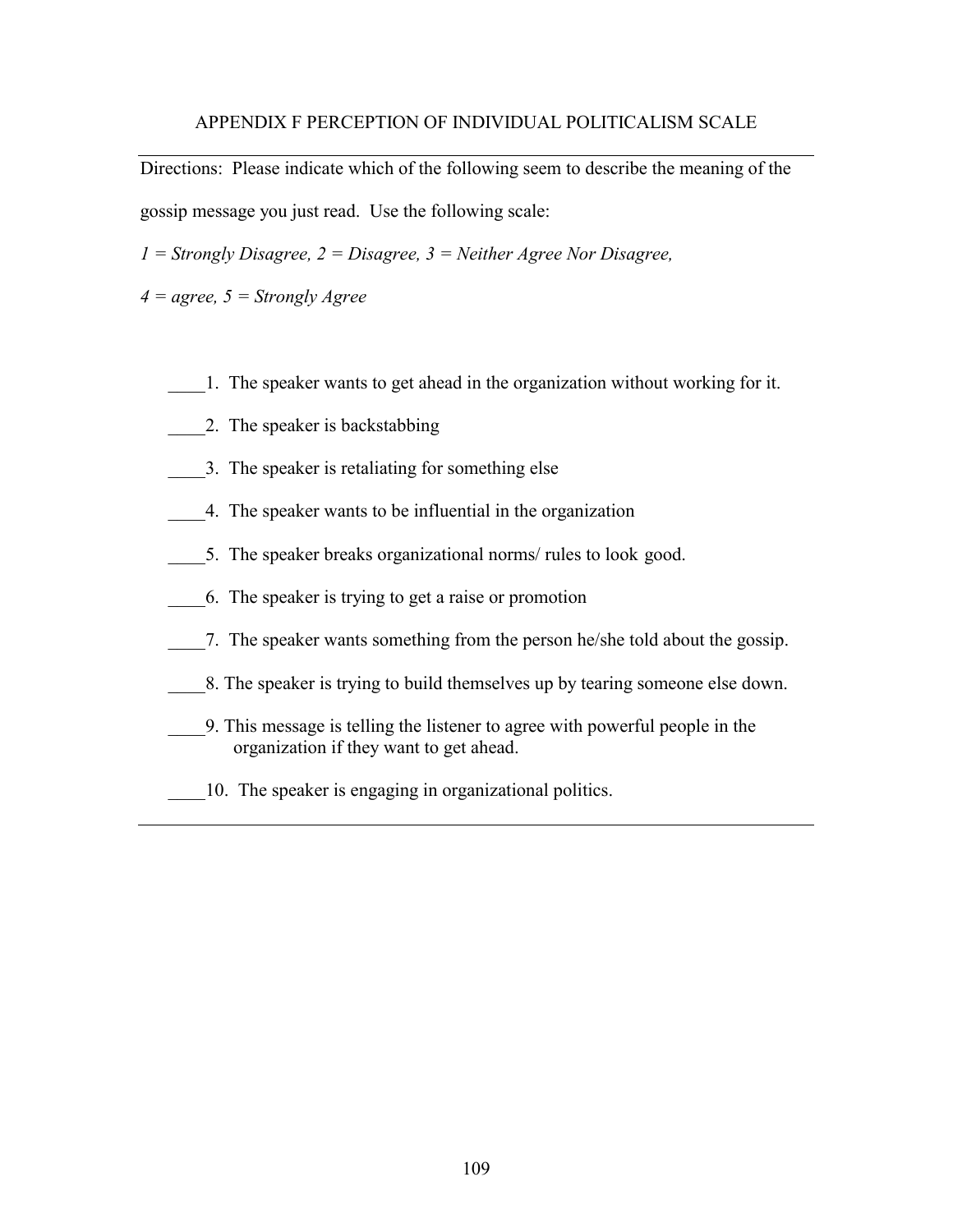| Item                                                                      | Factor 1 | Factor 2 | Factor 3 | Factor 4 |  |
|---------------------------------------------------------------------------|----------|----------|----------|----------|--|
| 1. To share information                                                   | .103     | .00.     | .842     | $-.117$  |  |
| 2. To deliver news                                                        | .00      | .00.     | .896     | .00      |  |
| 3. To convey information                                                  | .00      | .103     | .884     | .00      |  |
| 4. To inform others                                                       | .154     | .146     | .827     | .191     |  |
| 5. To persuade others<br>to behave in particular<br>way                   | .00.     | .00      | .00      | .810     |  |
| 6. To convince others to<br>think a specific way                          | .00      | .00      | .00      | .864     |  |
| 7. To get others to see<br>the gossiper's point<br>of view                | .149     | .168     | .00.     | .777     |  |
| 8. To influence others                                                    | .00      | .185     | .00      | .834     |  |
| 9. To convey a close<br>relationship between<br>the gossiper and listener | .121     | .791     | .129     | .305     |  |
| 10. To build intimacy                                                     | .128     | .814     | .154     | .257     |  |
| 11. To build a relationship                                               | .102     | .869     | .00      | .210     |  |
| 12. To show that the<br>gossiper trusts the<br>listener                   | .175     | .813     | .00      | .00      |  |
| 13. To reveal friendship                                                  | .287     | .751     | .00      | .00      |  |
| 14. To entertain                                                          | .829     | .270     | .161     | .00      |  |
| 15. To amuse                                                              | .856     | .184     | .151     | .00      |  |

# APPENDIX G ROTATED FACTOR MATRIX OF GOSSIP PURPOSE ITEMS FACTOR ANALYSIS USING PRINCIPLE COMPONENTS FACTORING WITH VARIMAX ROTATION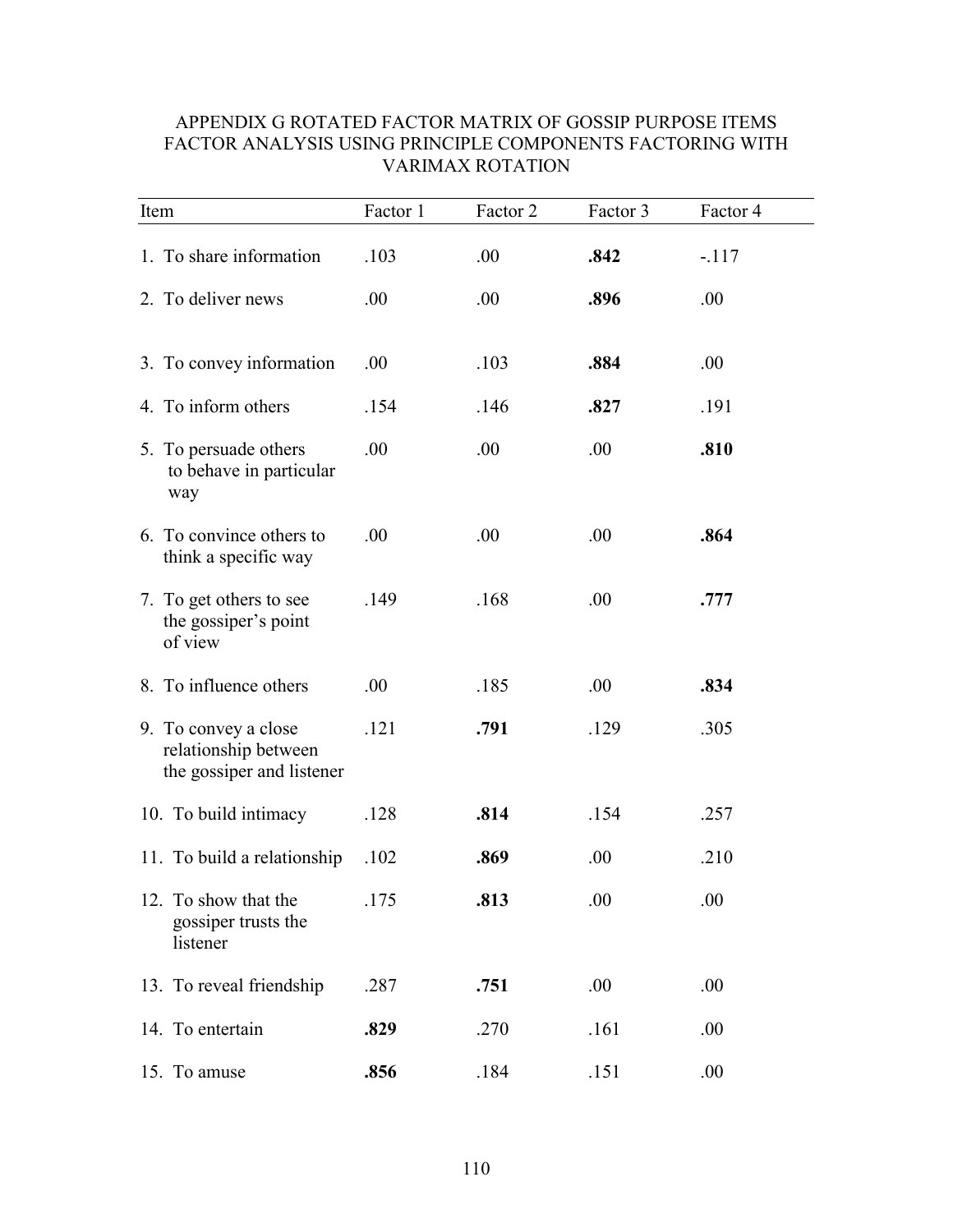| 16. To pass the time                 | .882 | .105 | .00  | .00 |
|--------------------------------------|------|------|------|-----|
| 17. To make others<br>smile or laugh | .868 | .00  | .128 | .00 |
| 18. To avoid boredom                 | .824 | -155 | 00   | 156 |

Note. Bold numbers indicate highest factor loadings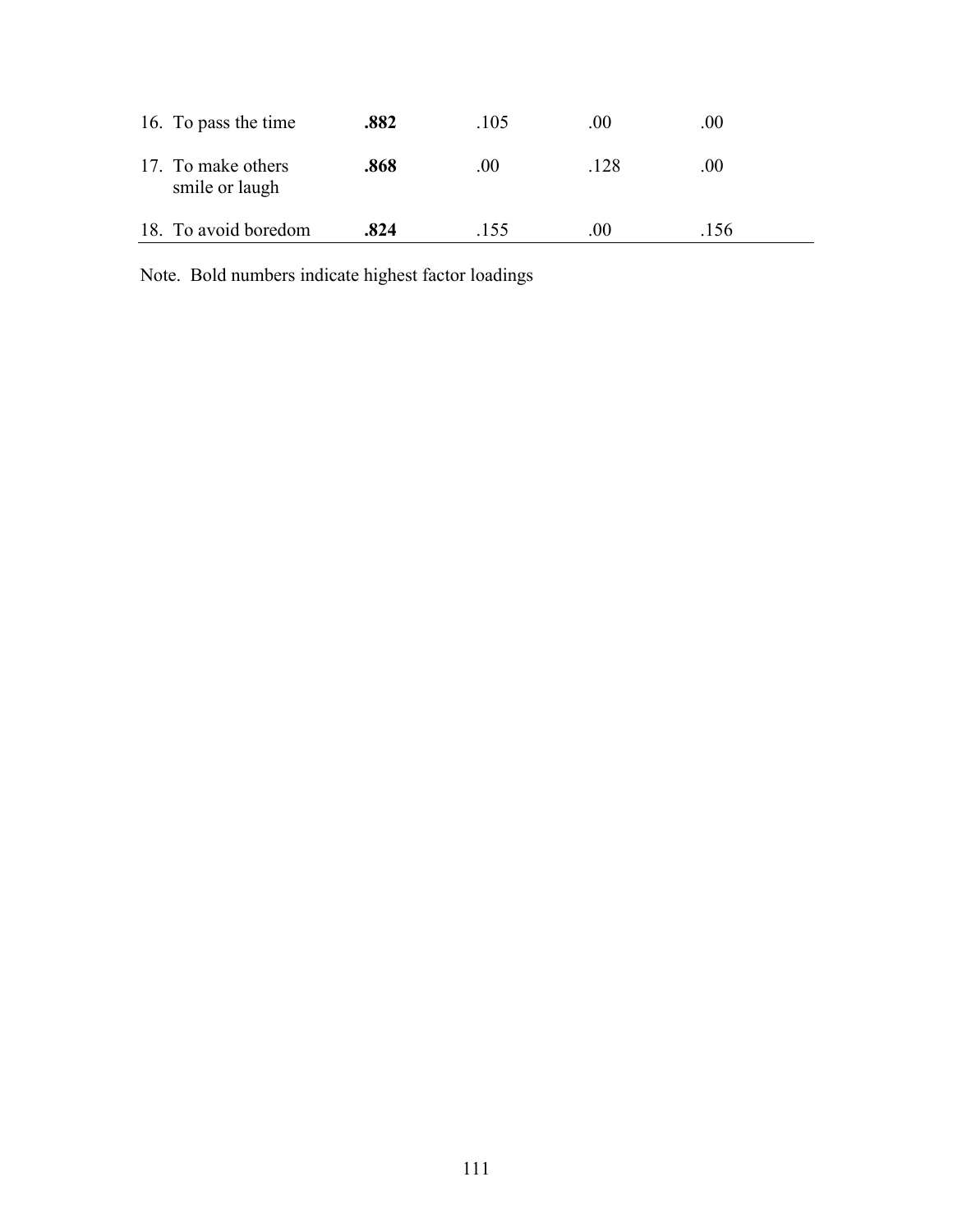|              |               |        |             | 95%           |
|--------------|---------------|--------|-------------|---------------|
|              | Dependent     |        |             | Confidence    |
| Effect       | variable      | Group  | Mean SE     | Interval      |
|              |               |        |             |               |
| Receiver Sex | Believability | Male   | 2.40<br>.05 | $2.29 - 2.50$ |
|              |               | Female | 2.11<br>.05 | $2.03 - 2.21$ |
|              |               |        |             |               |
|              | Politicalism  | Male   | .08<br>4.12 | $3.95 - 4.28$ |
|              |               | Female | 4.35<br>.07 | $4.20 - 4.49$ |
|              |               |        |             |               |
|              | Informative   | Male   | 4.02<br>.14 | $3.74 - 4.31$ |
|              |               | Female | 3.93<br>.13 | $3.68 - 4.19$ |
|              |               |        |             |               |
|              | Influence     | Male   | 4.80<br>.12 | $4.56 - 5.04$ |
|              |               | Female | 5.00<br>.11 | $4.79 - 5.21$ |
|              |               |        |             |               |
|              | Intimacy      | Male   | .12<br>4.64 | $4.41 - 4.87$ |
|              |               | Female | 4.82<br>.10 | $4.62 - 5.03$ |
|              |               |        |             |               |
|              | Entertainment | Male   | 4.08<br>.13 | $3.82 - 4.34$ |
|              |               | Female | 4.09<br>.12 | $3.86 - 4.32$ |

# APPENDIX H MEANS FOR THE SIGNIFICANT EFFECT OF GOSSIP RECEIVER SEX AND MESSAGE DIRECTION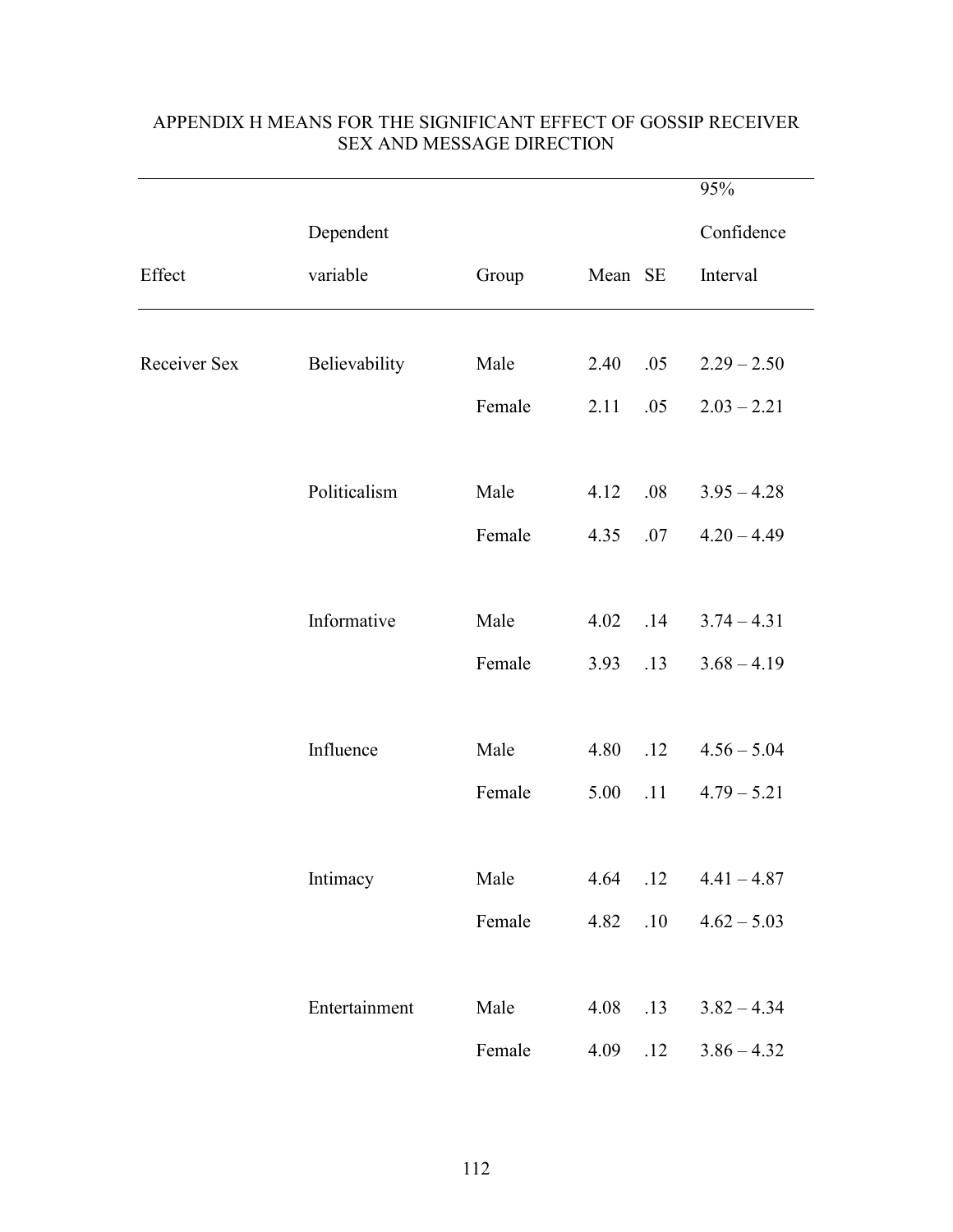| Message Direction Believability |               | Downward   | 2.18 | .06 | $2.07 - 2.30$ |
|---------------------------------|---------------|------------|------|-----|---------------|
|                                 |               | Upward     | 2.40 | .06 | $2.28 - 2.53$ |
|                                 |               | Horizontal | 2.19 | .06 | $2.07 - 2.31$ |
|                                 |               |            |      |     |               |
|                                 | Politicalism  | Downward   | 4.27 | .09 | $4.08 - 4.45$ |
|                                 |               | Upward     | 4.35 | .10 | $4.15 - 4.56$ |
|                                 |               | Horizontal | 4.07 | .09 | $3.88 - 4.26$ |
|                                 |               |            |      |     |               |
|                                 | Informative   | Downward   | 3.60 | .16 | $3.30 - 3.92$ |
|                                 |               | Upward     | 4.49 | .17 | $4.14 - 4.83$ |
|                                 |               | Horizontal | 3.84 | .16 | $3.52 - 4.16$ |
|                                 |               |            |      |     |               |
|                                 | Influence     | Downward   | 4.55 | .14 | $4.28 - 4.81$ |
|                                 |               | Upward     | 5.38 | .15 | $5.04 - 5.63$ |
|                                 |               | Horizontal | 4.81 | .14 | $4.54 - 5.09$ |
|                                 |               |            |      |     |               |
|                                 | Intimacy      | Downward   | 4.44 | .13 | $4.19 - 4.70$ |
|                                 |               | Upward     | 4.98 | .14 | $4.70 - 5.25$ |
|                                 |               | Horizontal | 4.77 | .13 | 4.52<br>5.03  |
|                                 |               |            |      |     |               |
|                                 | Entertainment | Downward   | 3.73 | .14 | $3.45 - 4.02$ |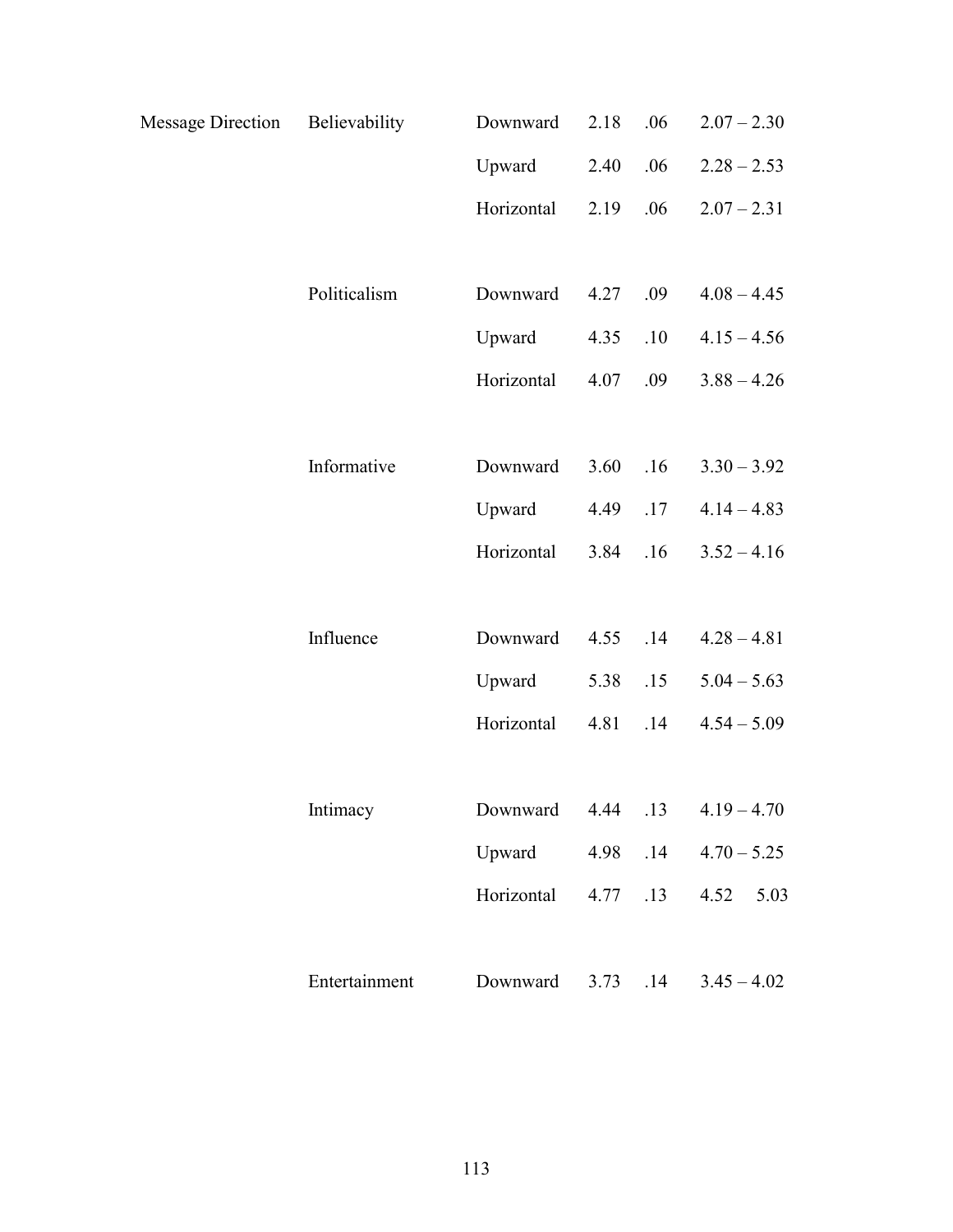|                                      |  | Upward $3.95$ $.16$ $3.64 - 4.26$ |
|--------------------------------------|--|-----------------------------------|
| Horizontal $4.57$ $15$ $4.28 - 4.86$ |  |                                   |